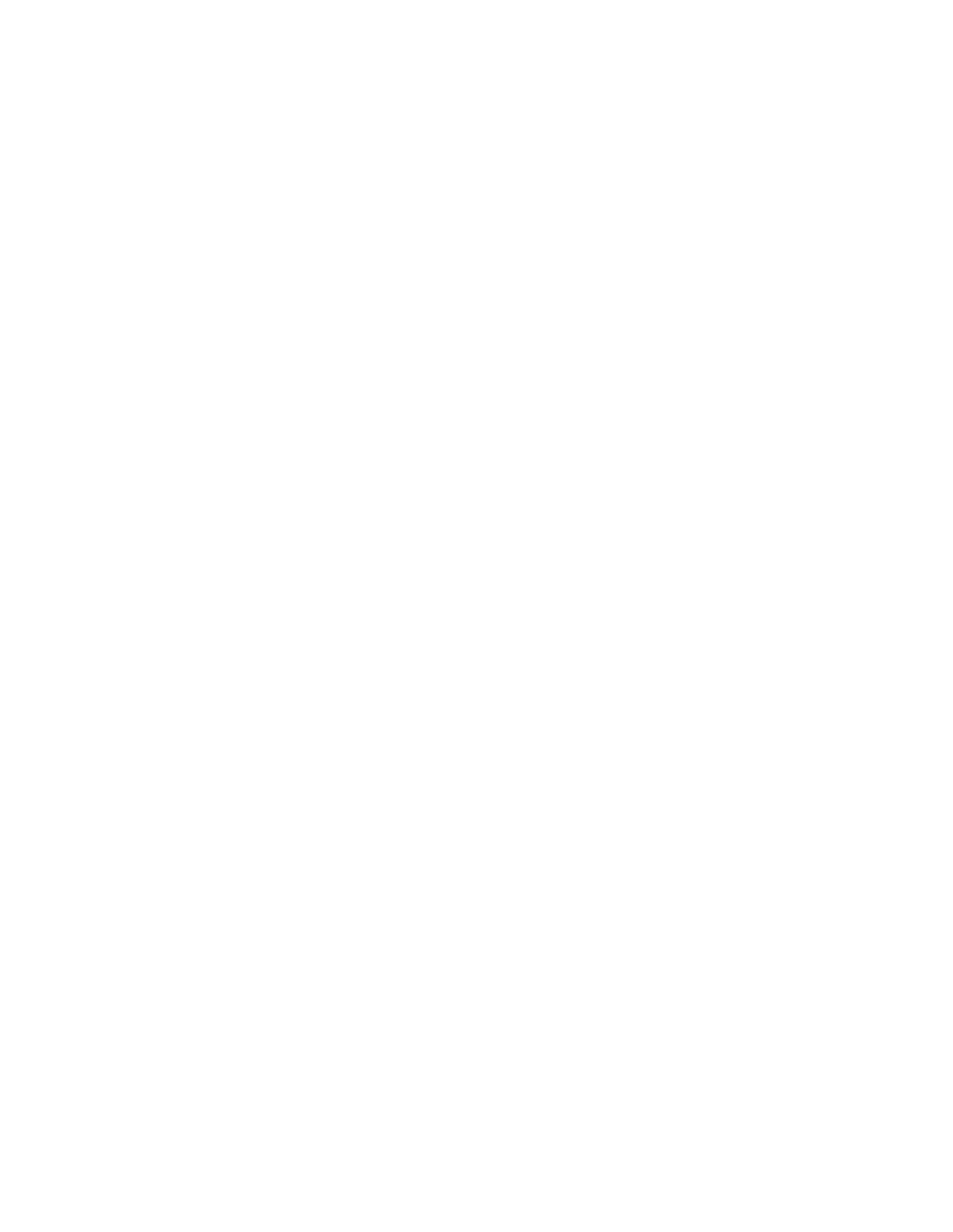**SPECIAL REPORT OF THE AUDITOR GENERAL OF THE VILLE DE MONTRÉAL TO THE CITY COUNCIL AND TO THE URBAN AGGLOMERATION COUNCIL** 

**For the Year Ended December 31, 2010** 

Legal Deposit – Second Quarter 2011 Bibliothèque et Archives nationales du Québec Library and Archives Canada ISBN: 978-2-7647-1002-9 (print) ISBN: 978-2-7647-1005-0 (online)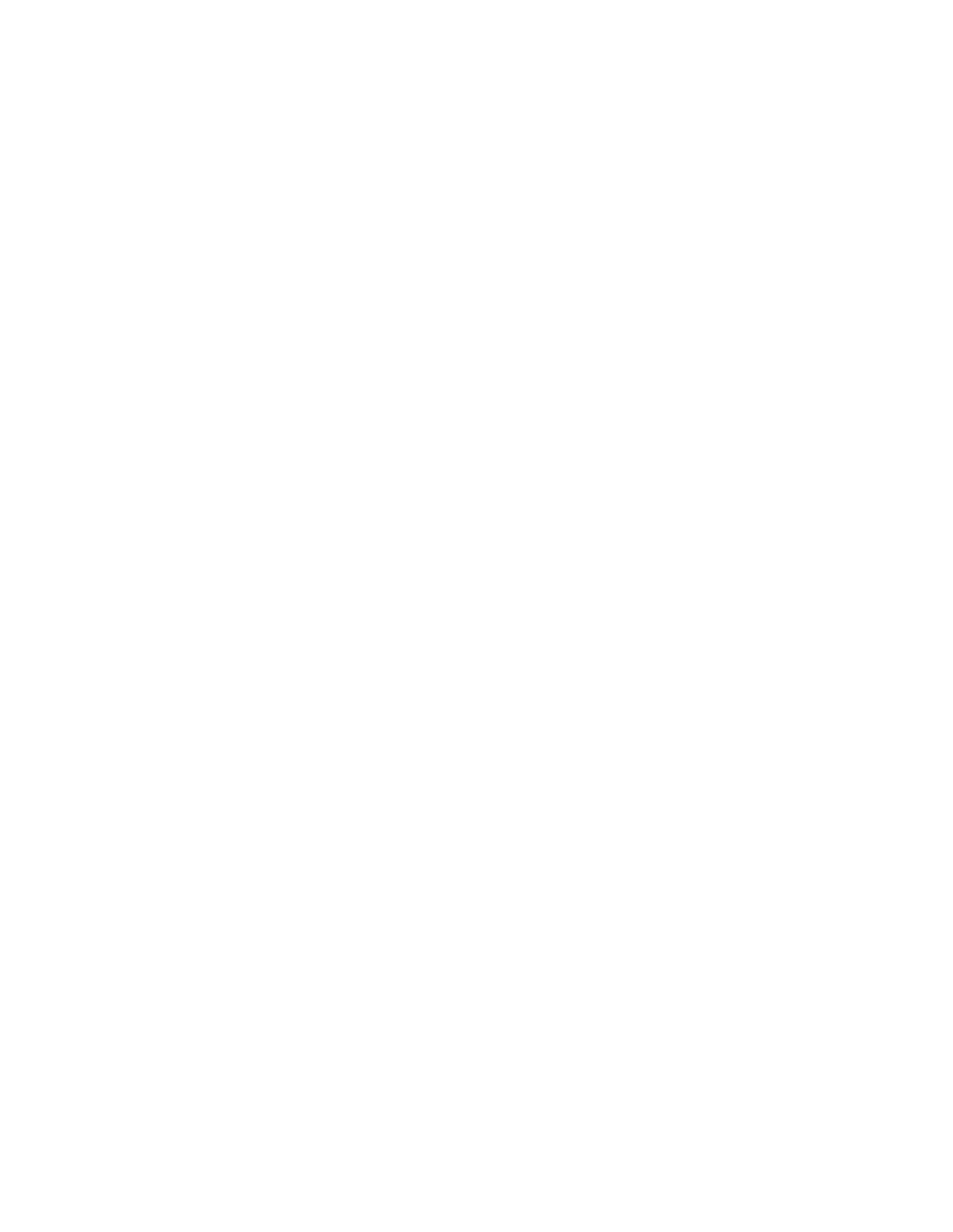

 Montréal, QC H3A 3P1 **Bureau du vérificateur général**  1550 rue Metcalfe Suite 1201

June 17, 2011

Mr. Gérald Tremblay Mayor of the Ville de Montréal 275 rue Notre-Dame Est Suite 1.113 Montréal, QC H2Y 1C6

#### **Subject: Auditor General of the Ville de Montréal special report for the year ending on December 31, 2010**

Dear Mr. Mayor:

In compliance with Article 107.13 of the *Cities and Town Act* (R.S.Q., chapter C-19), please find enclosed the *Special Report of the Auditor General of the Ville de Montréal to the City Council and to the Urban Agglomeration Council for the Year Ended December 31, 2010,* to be tabled at the next regular City Council meeting on June 20, 2011, and the next Urban Agglomeration Council meeting on June 22, 2011. This special report consists of two audits that could not be included in my annual report for the year 2010:

- Integrated Control System of the Montréal Metro
- Public Self-Serve Bicycle Project (BIXI).

Yours truly,

Jacques Bergeron, CA, MBA, M.Sc. Auditor General of the Ville de Montréal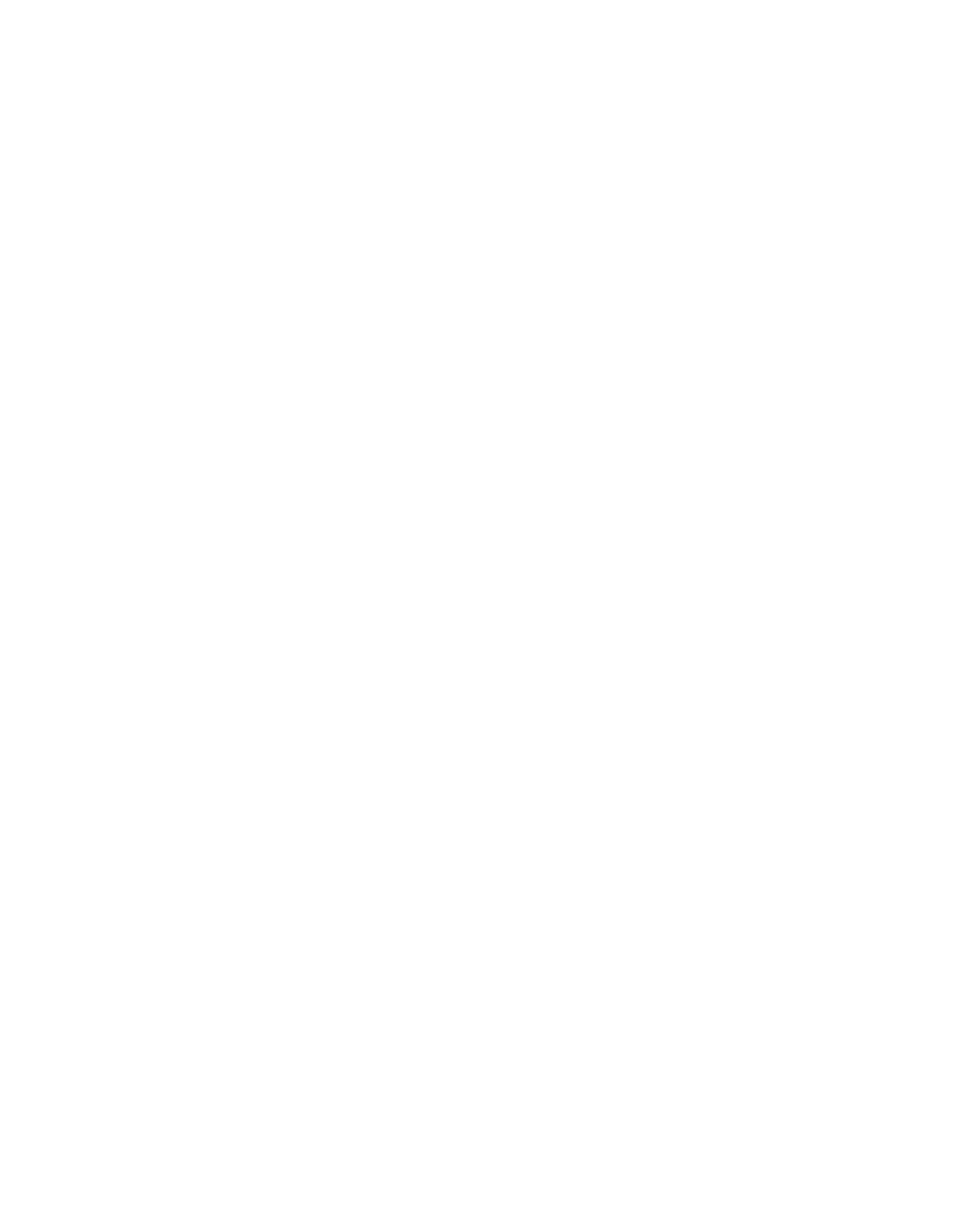# **TABLE OF CONTENTS**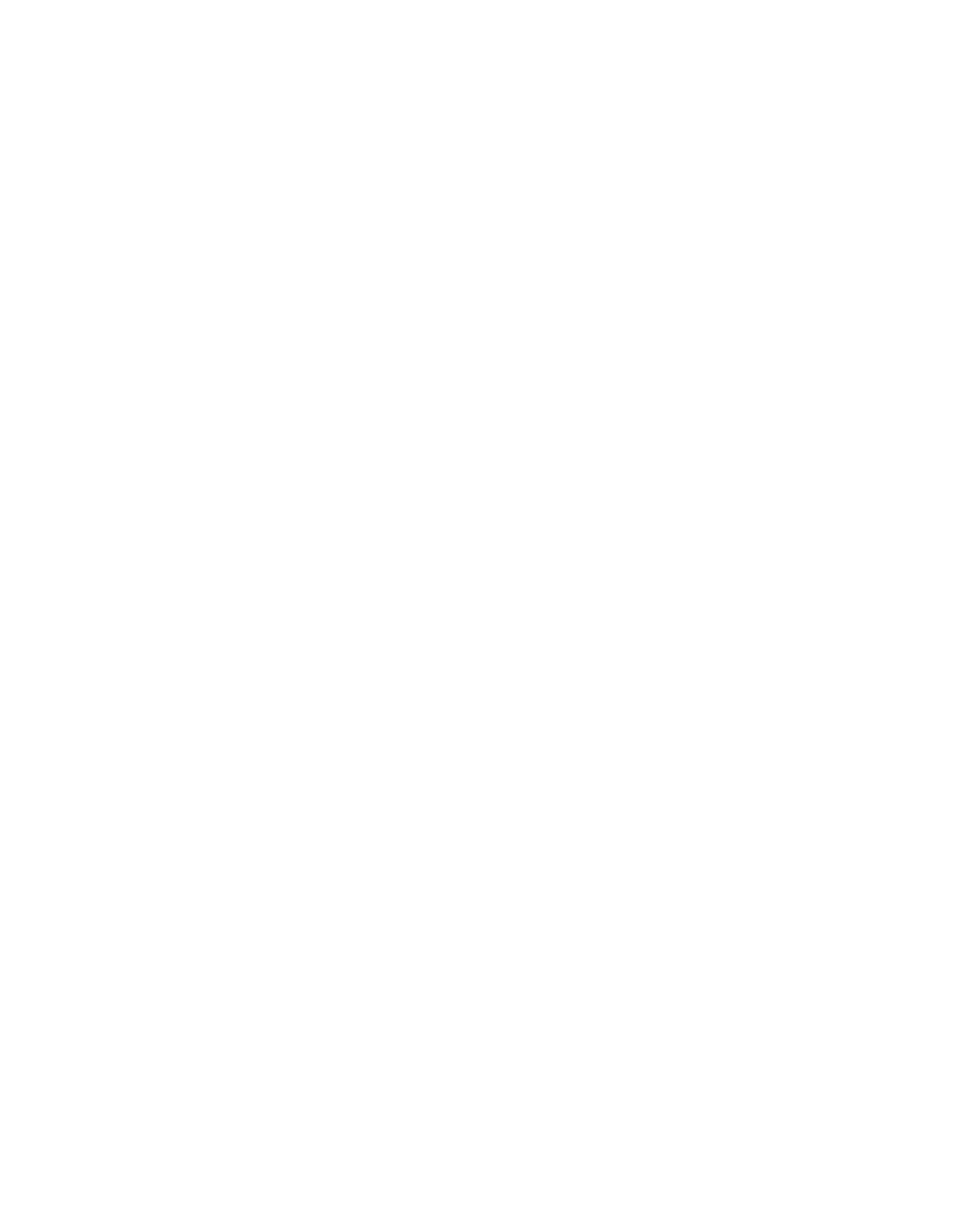Bureau du vérificateur

**général** Integrated Control System of the Montréal Metro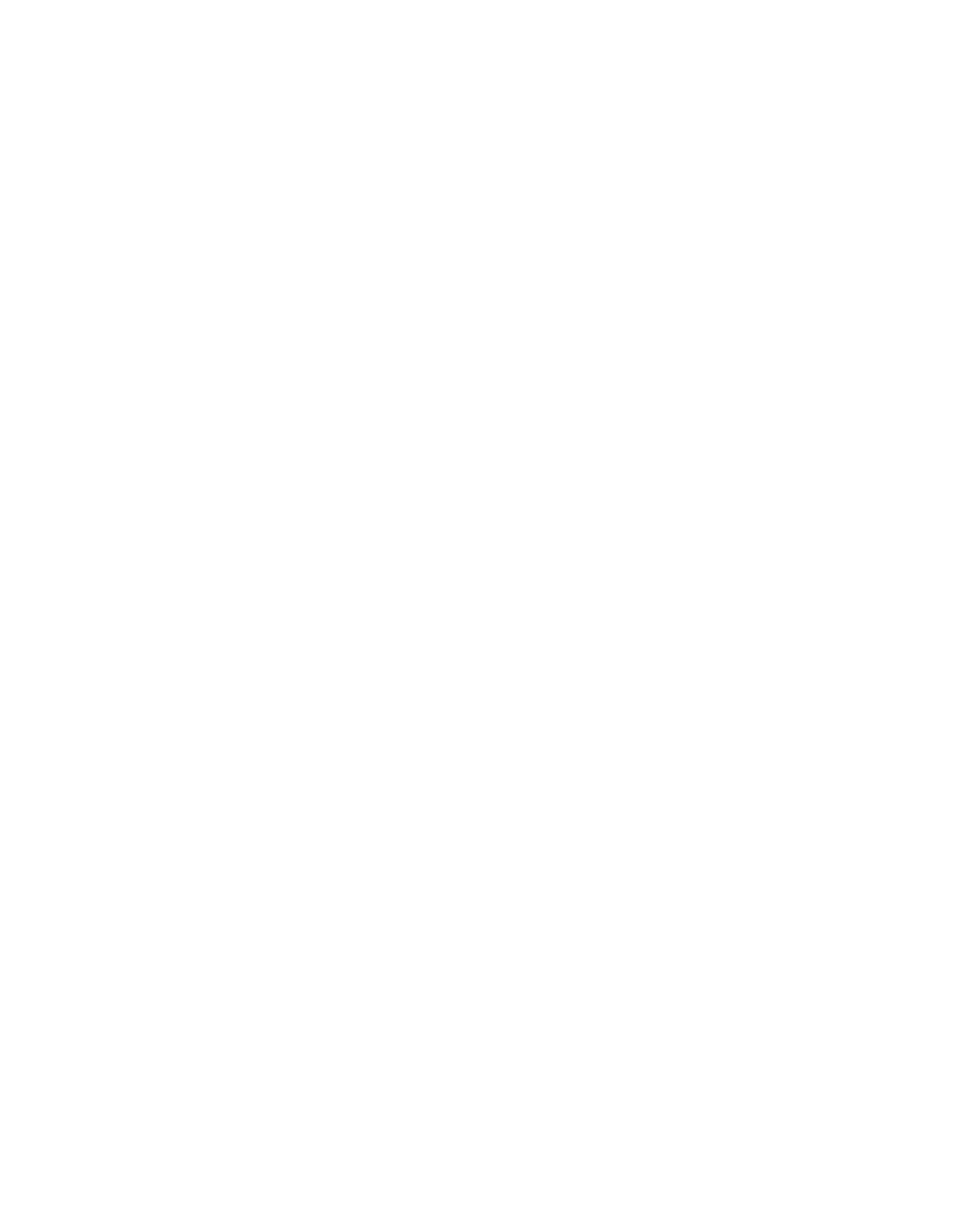# **TABLE OF CONTENTS**

| 1. |      |        |                                                                            |  |  |
|----|------|--------|----------------------------------------------------------------------------|--|--|
|    | 1.1. |        |                                                                            |  |  |
|    | 1.2. |        |                                                                            |  |  |
|    | 1.3. |        |                                                                            |  |  |
|    | 1.4. |        |                                                                            |  |  |
| 2. |      |        |                                                                            |  |  |
| 3. |      |        |                                                                            |  |  |
|    |      |        |                                                                            |  |  |
|    |      | 3.1.1. |                                                                            |  |  |
|    |      |        |                                                                            |  |  |
|    |      |        |                                                                            |  |  |
|    |      |        |                                                                            |  |  |
|    |      |        |                                                                            |  |  |
|    |      | 3.1.2. |                                                                            |  |  |
|    |      |        |                                                                            |  |  |
|    |      |        |                                                                            |  |  |
|    |      |        |                                                                            |  |  |
|    |      |        |                                                                            |  |  |
|    |      | 3.1.3. | Project Development and March 2010 "Agreement in Principle for Changes     |  |  |
|    |      |        |                                                                            |  |  |
|    |      |        |                                                                            |  |  |
|    |      |        | 3.1.3.3. March 2010 "Agreement in Principle on Changes to the Contract" 24 |  |  |
|    |      | 3.1.4. |                                                                            |  |  |
|    |      |        |                                                                            |  |  |
|    |      |        |                                                                            |  |  |
|    |      | 3.1.5. |                                                                            |  |  |
|    |      |        |                                                                            |  |  |
|    |      |        |                                                                            |  |  |
|    | 3.2. |        |                                                                            |  |  |
|    |      | 3.2.1. |                                                                            |  |  |
|    |      | 3.2.2. |                                                                            |  |  |
|    |      |        |                                                                            |  |  |
|    |      |        |                                                                            |  |  |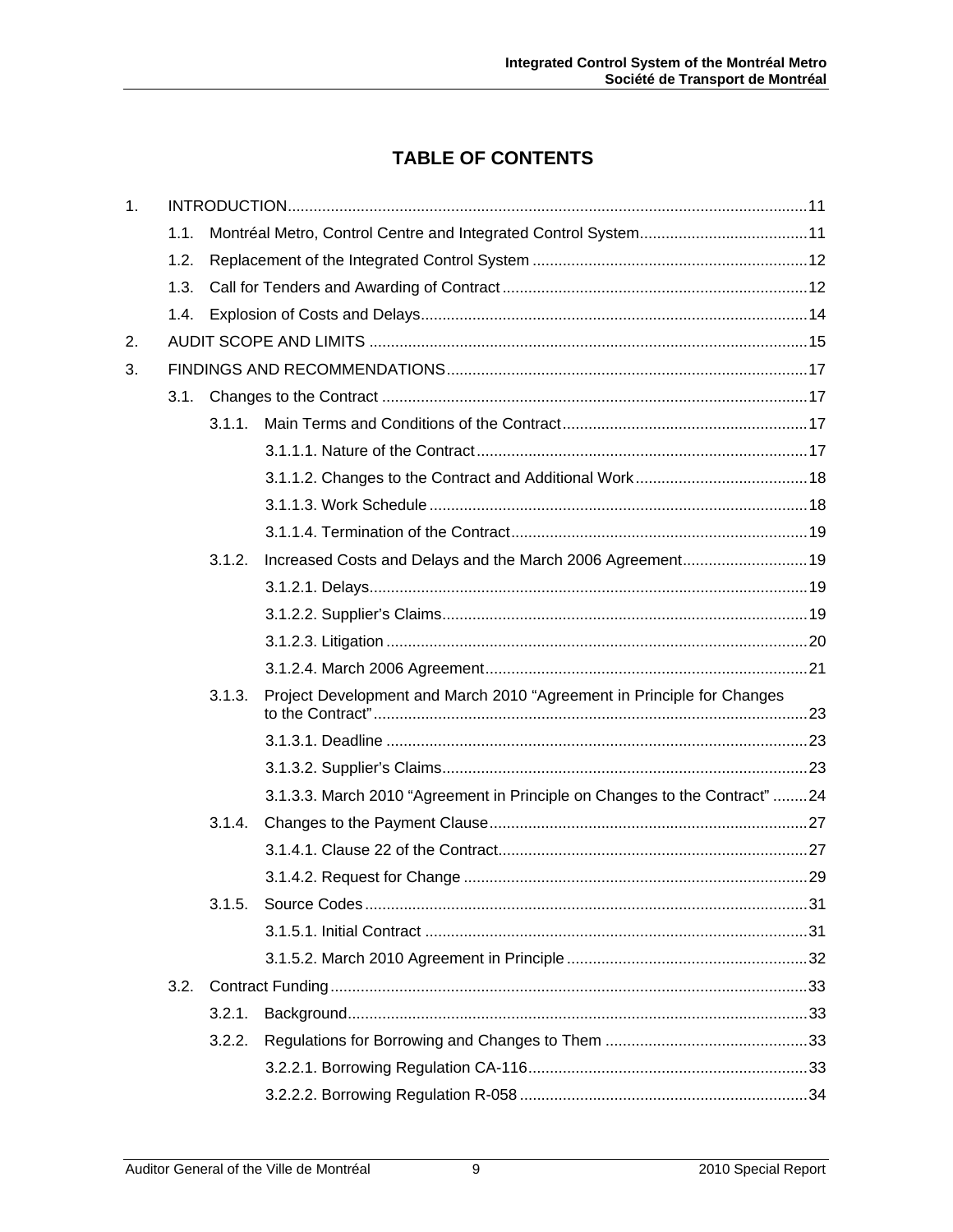|    |      | 3.2.3. |                                                                        |  |
|----|------|--------|------------------------------------------------------------------------|--|
|    |      | 3.2.4. |                                                                        |  |
|    | 3.3. |        | Project Management Problems Prior to the 2010 Agreement in Principle37 |  |
|    | 3.4. |        |                                                                        |  |
|    | 3.5. |        |                                                                        |  |
|    |      | 3.5.1. |                                                                        |  |
|    |      | 3.5.2. |                                                                        |  |
|    |      |        |                                                                        |  |
|    | 3.6. |        | Initial and Continuing Measurement of the Software Functional Size47   |  |
|    | 3.7. |        |                                                                        |  |
|    | 3.8. |        |                                                                        |  |
|    | 3.9. |        |                                                                        |  |
|    |      |        |                                                                        |  |
|    |      |        |                                                                        |  |
|    |      |        |                                                                        |  |
| 4. |      |        | GENERAL COMMENTS OF THE SOCIÉTÉ DE TRANSPORT DE MONTRÉAL 63            |  |
|    |      |        |                                                                        |  |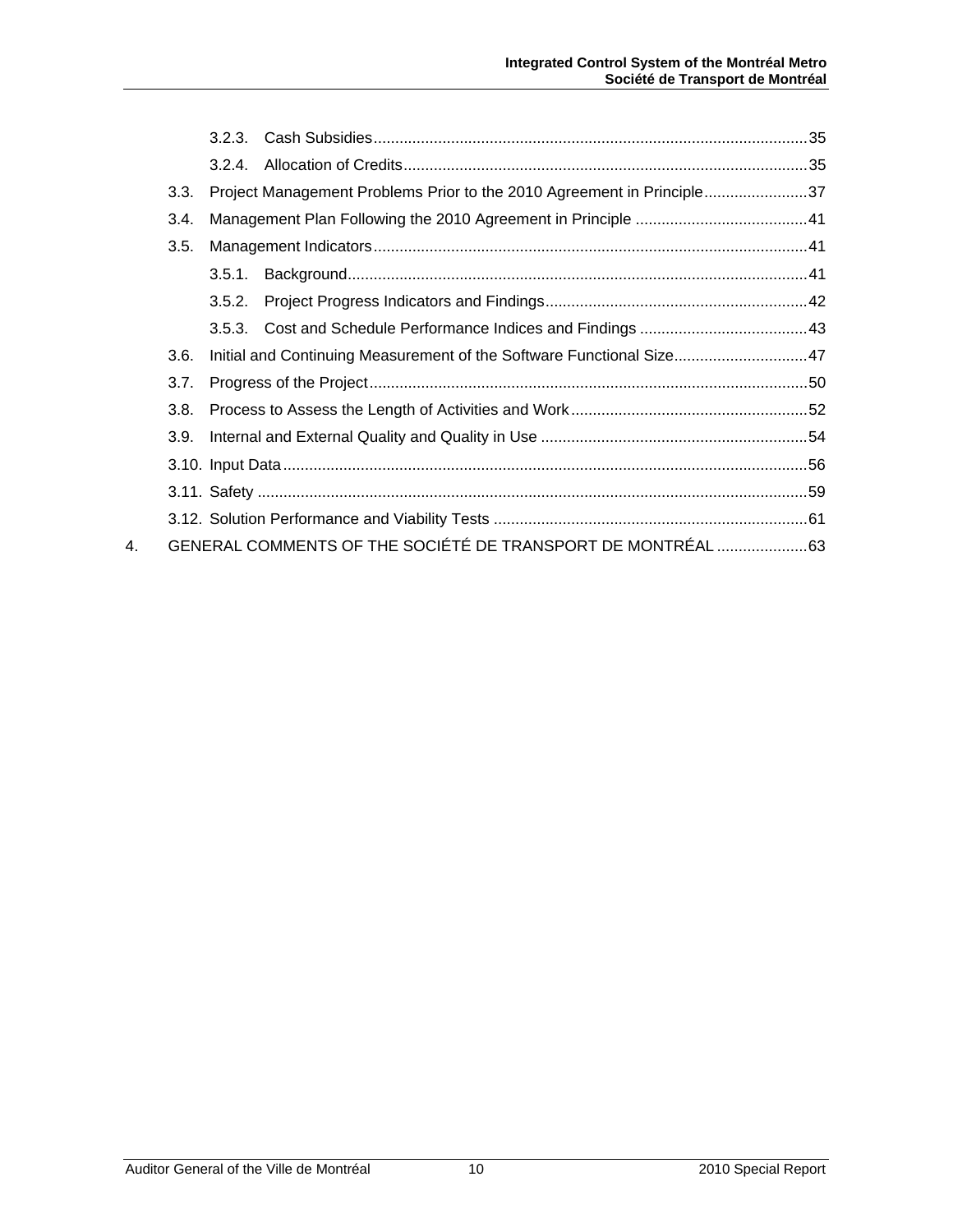# <span id="page-12-0"></span>**1. INTRODUCTION**

## **1.1. MONTRÉAL METRO, CONTROL CENTRE AND INTEGRATED CONTROL SYSTEM**

The Montréal metro network currently consists of four metro lines running through a total of 68 stations, including 3 that were opened in Laval in 2007. The network covers a total distance of approximately 71 kilometres, and the metro lines connect at four transfer stations that allow users to go from one line to another. The Montréal metro is managed by the Société de transport de Montréal (STM).

Operations for the metro lines are centralised and run predominantly from the current control centre. The control centre is a vital element of metro network operations. It is the data gathering point where the vast majority of decisions are made for Montréal metro operations. The control centre is operated by staff that includes the head of operations, traffic controllers, communication controllers, power controllers and assistants who work together to control, coordinate and supervise metro operation activities. The control centre operates 24 hours a day and manages the movement of metro trains, power supply equipment, and communications and surveillance equipments. Overnight operations mainly concern system maintenance, which requires strict monitoring as certain areas of the network must be powered down and powered up again to ensure staff safety.

The current control centre depends on the operation and use of complex computer systems called the *integrated control system.* The control centre and the integrated control system were built and developed at the same time as the first metro line, and gradually renovated and expanded over time to respond to the growing needs and expansion of the Montréal metro network. The last major renovation to the integrated control computer systems was made in 1988 when the computers hardware ensuring monitoring of train traffic and supervision of stationary equipment were changed.

The integrated control system consists of a large number of interconnected computer systems that are fed with data through a vast array of data acquisition and processing equipments spread out across the entire network. Among other things, the integrated control system allows control centre staff to manage:

- operation equipments installed in the tunnels and stations (e.g., power supply, ventilation, movement of trains and fire detectors)
- the safety of persons and property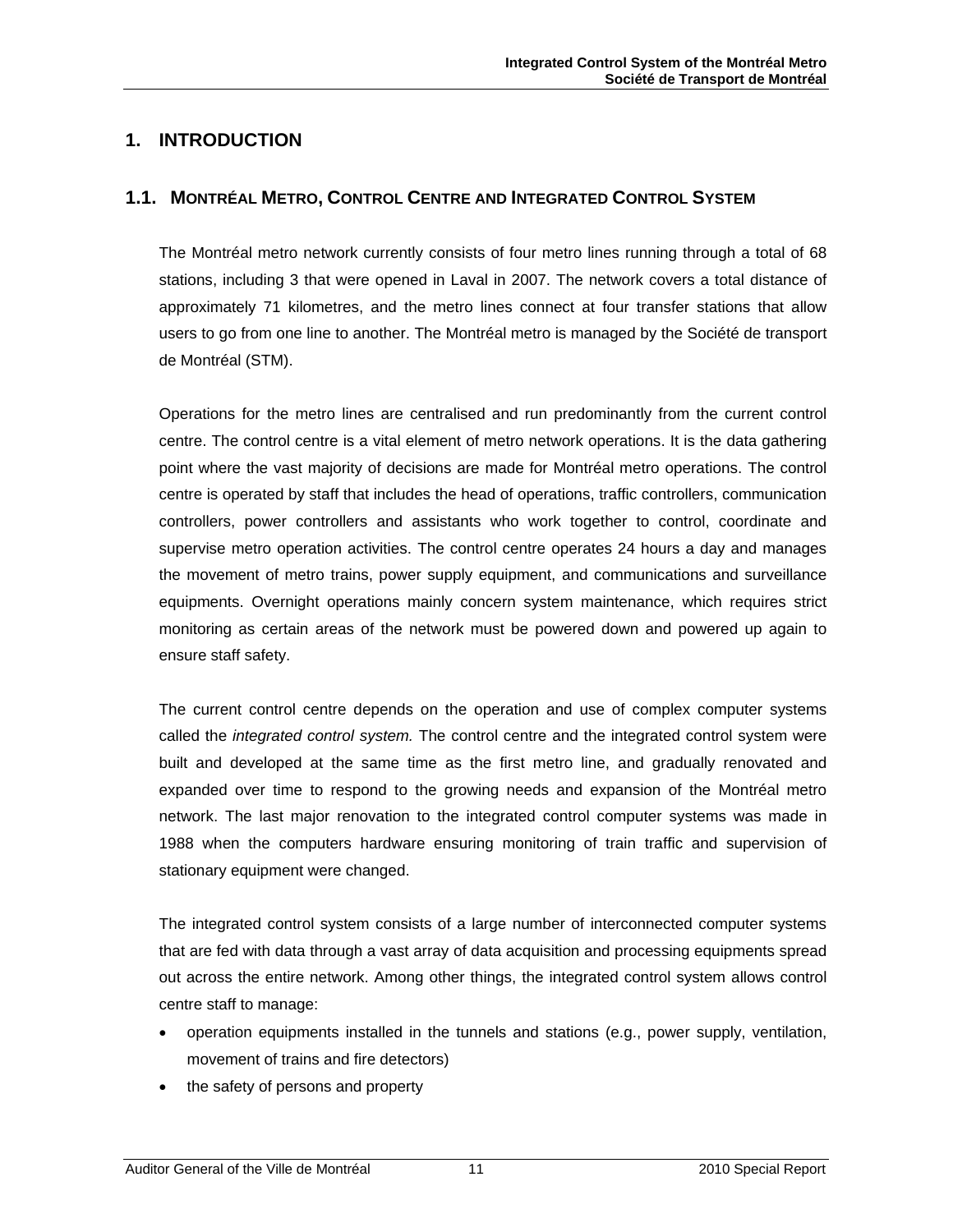- <span id="page-13-0"></span>• signage
- terminal departure indicators
- station sonorization system

#### **1.2. REPLACEMENT OF THE INTEGRATED CONTROL SYSTEM**

In October 2000, the STM implemented a maintenance program (Réno-Systèmes) for the metro's stationary equipment holdings, which included replacing the existing integrated control system and its computer components. The objective of this program was to maintain the availability, reliability and safety of the metro's stationary equipment, including escalators, ventilation systems in tunnels and stations, alternative high voltage current supply, and rail equipment mechanical components used to propel and guide trains.

In order to successfully complete the Réno-Systèmes program, the STM also created a Bureau de projets in 2001, managed jointly by the STM and an engineering consulting firm.

Replacing the computer components was justified by their obsolescence, which presented a major problem for the STM, i.e., inability to obtain replacement parts. The existing integrated control solution no longer allowed for the expansion that was absolutely necessary to extend the metro lines. Replacing the integrated control system had become imperative: the programming languages used no longer met market standards, the computers no longer had expansion capacity, and the operating systems and software on these computers did not allow any room for developing process control systems meeting current engineering system industry standards. Data formats originating from new data acquisition equipment installed in the stations was no longer compatible with the data formats processed by the current computer components.

Moreover, in order to extend Line 2 to Laval and open the three new stations initially planned for January 2006, the STM needed to put in place a new integrated control solution that could interact with the new data acquisition equipments to be deployed in the stations.

#### **1.3. CALL FOR TENDERS AND AWARDING OF CONTRACT**

On December 19, 2002, the STM issued a public call for tenders to award a lump-sum contract for the replacement of the integrated control system located at the existing control centre. This call for tenders included the development of a computer system and replacement of the existing metro operations system used by control centre staff.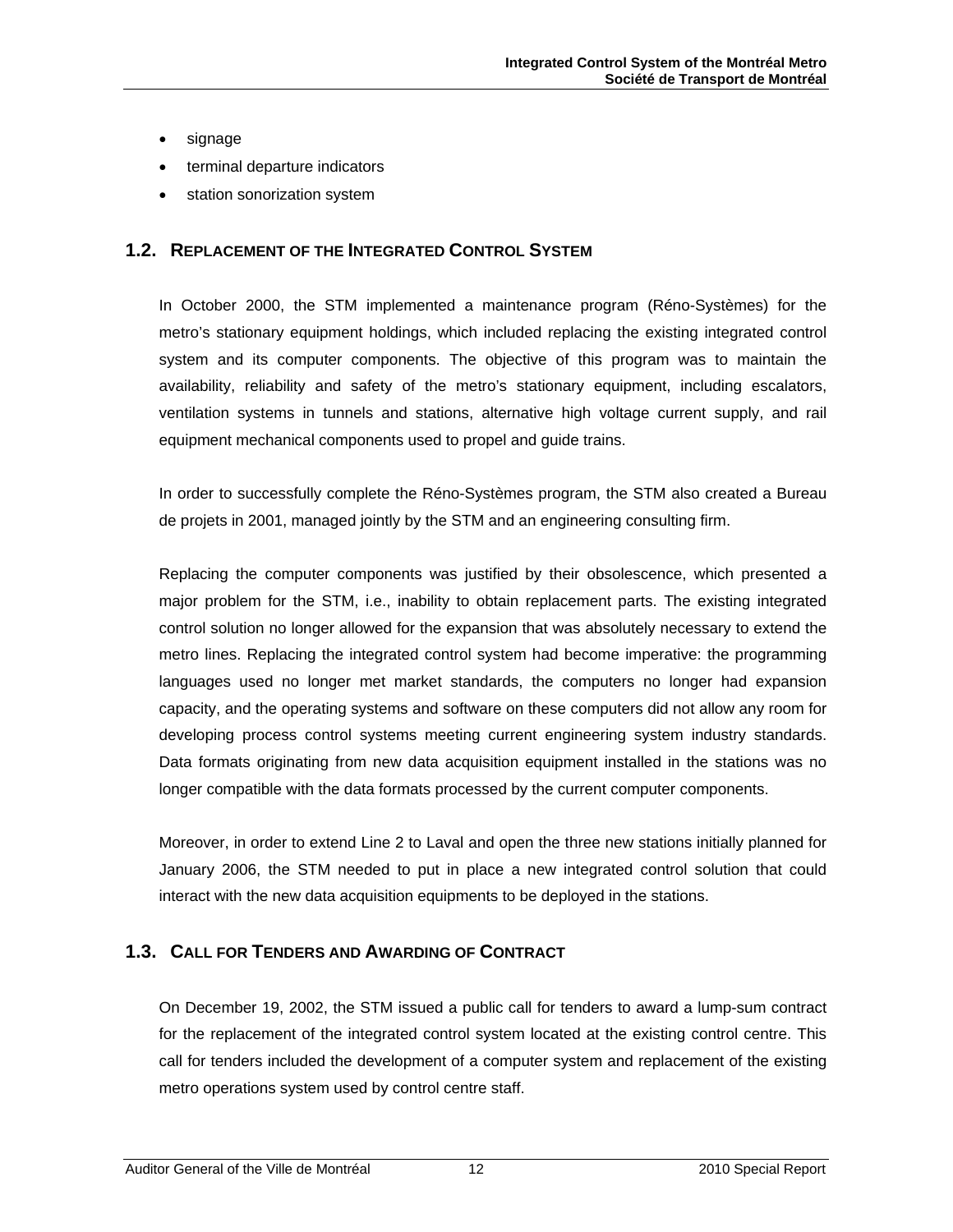The call for tenders included the design, manufacture, delivery, installation and integration of all equipment and systems needed to replace the Montréal metro integrated control system. This included the functionalities and equipments required to extend Line 2 of the metro to Laval and the data acquisition equipments of the current network, and those to be deployed in Laval.

Technically speaking, the work related to the integrated control systems was based on the design, development and operation of three major components: the Système intégré de conduite (SIC), the Système d'acquisition de commande locale (SACL) and the Système de gestion de conditions de zones (SGCZ).

SIC ensures oversight of the metro lines, power equipments, ventilation equipment and the metro's other stationary equipments (such as escalators and surveillance cameras), as well as various overlay management functions, including the management of metro operating procedures, dissemination of information to passengers, internal communications and video surveillance.

In order to supply the components with data to monitor and control metro operations, SACL acquires data captured by a vast array of stationary equipment located across the entire network and transit equipment activity orders.

SGCZ enables operators in the control centre to view and control zone conditions throughout the entire metro system. The zone condition is the vital element that allows full control of the electrification of a zone or section of tunnel. The operator can cut traction power to the rails in a given section of rail (a zone) when necessary. For example, power to a zone can be interrupted during a staff-led emergency evacuation of passengers along the rails between stations, during a police pursuit of a criminal or a maintenance work activity.

Bids were required to include a technical proposal for software and a technical proposal for equipment. Features and performances had to correspond to the minimum requirements provided. Prices quoted in the bid had to be firm and include all direct and indirect costs built in to the contract. Planned completion for the work was set at 31 months from the date of the awarding of the contract.

The period for tenders ended in April 2003. Four firms submitted bids, with prices ranging from \$35,500,000 to \$48,200,000. The amounts indicated in this report exclude applicable taxes, except where indicated. The contract was awarded to the firm that had achieved the highest point score based on the weighting criteria established by the STM, and totalled \$36,100,000,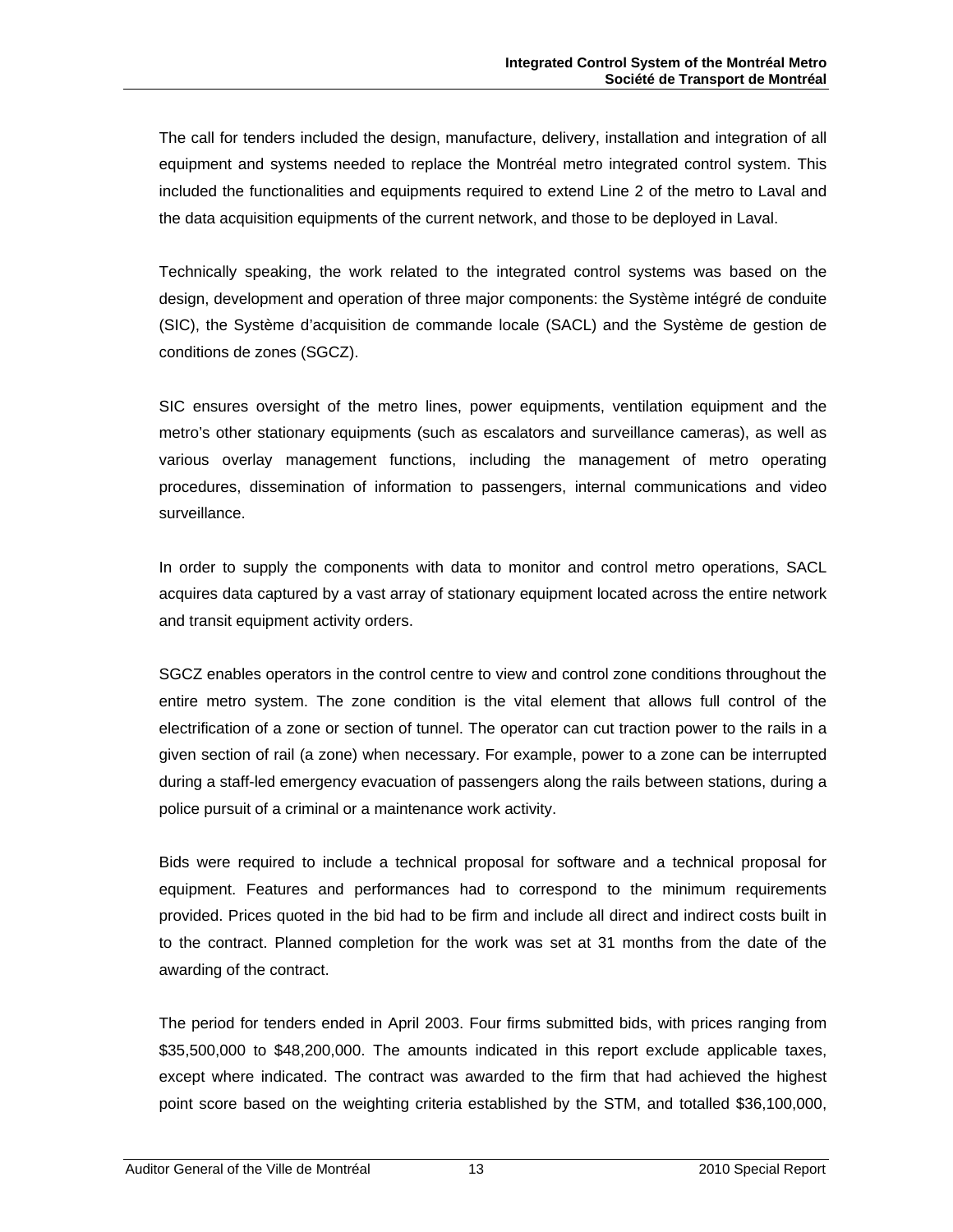<span id="page-15-0"></span>i.e., a maximum of \$32,819,714 and a contingency provision of \$3,281,971, equal to 10% of the value of the contract, to cover any unforeseen costs. This contract was duly approved by STM's board of directors on June 3, 2003.

It is important to note that the supplier retained was not the engineering consulting firm involved in the Bureau de projets Réno-Systèmes program. Any mention of the supplier in this report, therefore, refers to the supplier retained through the call for tenders to replace the integrated control system and not the engineering consulting firm that works with the Bureau de projets.

Accordingly, final completion of all work to replace the integrated control system and install a new operational control centre was set for January 2006.

## **1.4. EXPLOSION OF COSTS AND DELAYS**

Since awarding of the contract, costs and delays in completing the project have steadily increased. As of December 31, 2010, the project to replace the integrated control system is still in the development and testing stage, with the exception of the Laval branch, which uses a reduced version of the functionalities. The final cost to implement the integrated control system has now risen to almost \$200,000,000 and completion of the project has been postponed to fall 2012. Figure 1 shows the increases in the budget and time needed to complete the project since its 2003 launch.



**Figure 1—Budget and Estimated Completion Time Escalation** 

Of the \$200,000,000 mentioned above, \$63,700,000 is budgeted and allocated specifically to the STM and represents the following costs, among others:

- knowledge transfer and system development support
- participation in tests and validation
- governance and budget monitoring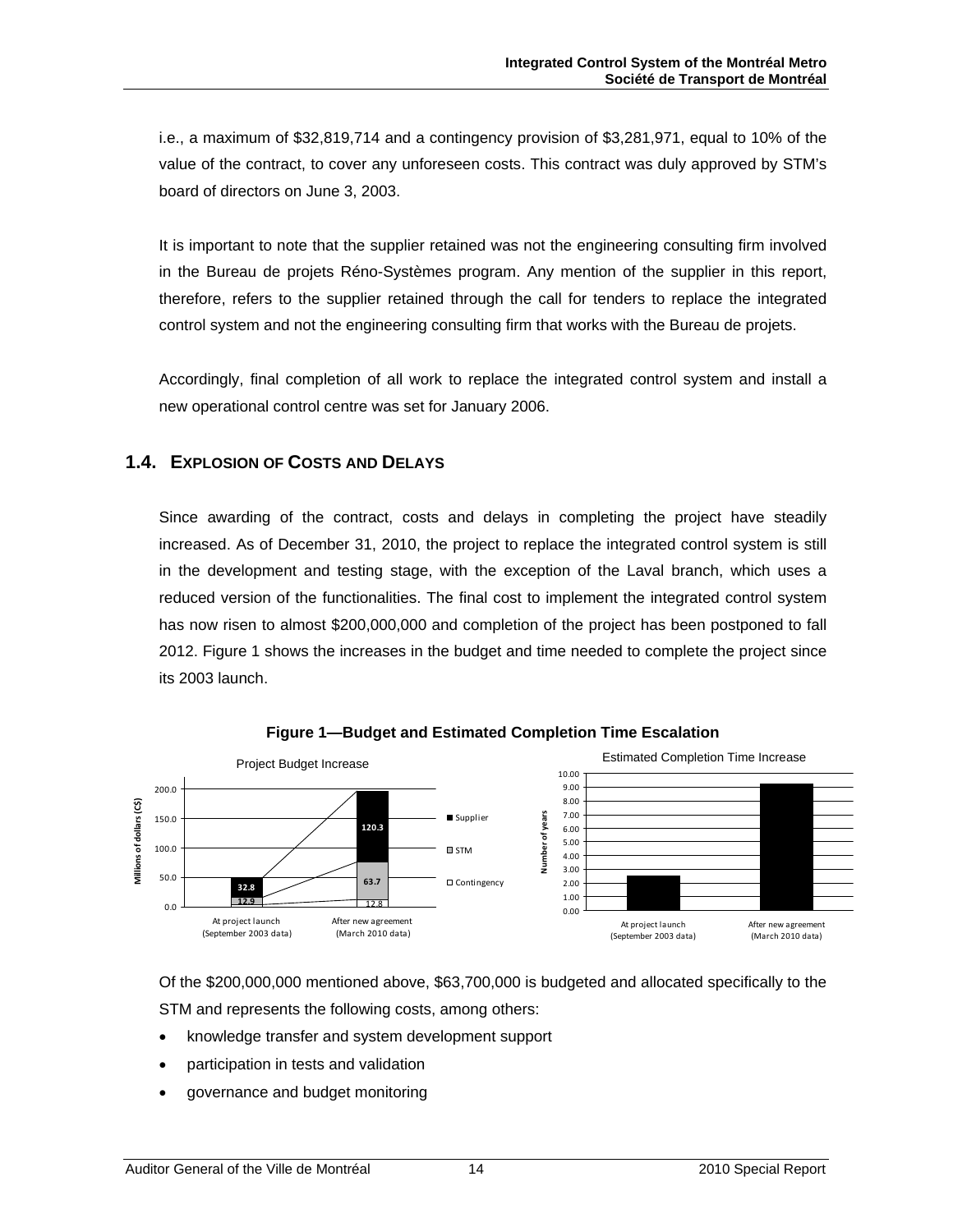<span id="page-16-0"></span>In addition, an amount estimated at \$12,800,000 is provided as a contingency in the event that new unforeseen work may be required.

To sum up, the total supplier costs budgeted at the project launch in September 2003 have quadrupled (from \$32,800,000 to \$120,300,000), STM costs have increased fivefold (from \$12,500,000 to \$63,700,000), and the contingency fund has quadrupled (from \$3,300,000 to \$12,800,000). The anticipated completion time of the project is now 3.5 times longer than initially planned.

# **2. AUDIT SCOPE AND LIMITS**

Our audit dealt with the control and follow-up of the project to replace Montréal metro's integrated control system. We focused mainly on analyzing the project progression to replace the integrated control system, from the awarding of the contract in June 2003 to March 2010 in order to discover the main causes of the explosion of costs and delays. We also evaluated the state of the project as of December 31, 2010 to have a reasonable level of confidence that the necessary controls were in place to manage the current risks for developing and implementing an integrated control system. Our audit also analysed the degree of completion of the integrated control system project, estimated at 77.05% (according to information gleaned from the accounting opinion supporting the STM's financial statements at December 31, 2010), even though only the three new stations in Laval use the new system with reduced functionality.

The objectives of our audit can be summed up as follows:

- To determine the main causes and problems generating substantial delays and major cost overruns in the project to replace the integrated control system.
- To analyse the mechanisms in place to control costs.
- To provide a high-level assessment of the technical viability of the solution proposed by the supplier to deliver the integrated control system. This technical assessment was based on an analysis of the technical architecture documents and a review of performance tests completed in September 2010.
- To determine if the fall 2012 projected completion date is credible.
- To issue findings and make recommendations where relevant.

The project to replace the integrated control system is primarily a systems and software engineering project. Systems engineering is a discipline that deals with developing and maintaining complex systems from design to removal. These systems can be made up of various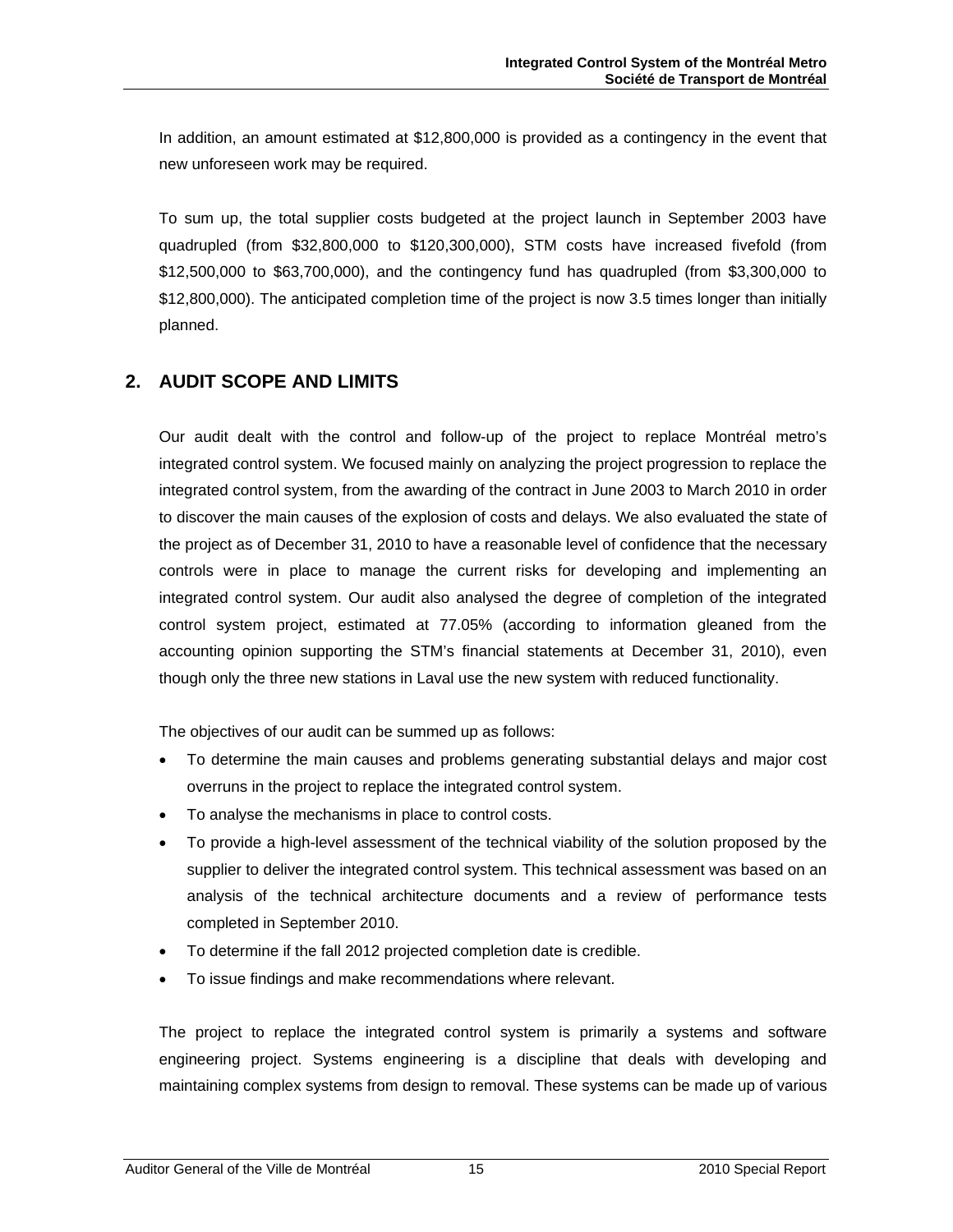components, e.g., mechanical, electronic, telecommunications, organizational procedures and processes and, obviously, software. Software engineering consists of *"the application of a systematic, disciplined, quantifiable approach to the development, operation and maintenance of software."*[1](#page-17-0)

In order to meet the objectives of this audit, we used software engineering leading practices, in particular as defined in:

- SWEBOK Guide (Guide to the Software Engineering Body of Knowledge, ISO/IEC 19759) produced by the IEEE Computer Society and recognized by the ISO/IEC
- PMBOK Guide (Guide to the Project Management Body of Knowledge), produced by the Project Management Institute
- IEEE 830, 1233, 1362 international standards for systems and software requirements
- ISO/IEC 9126-1 standard: Information Technology Software Engineering Product Quality, Part 1: Quality Model
- IEEE 1028 standard: Software Reviews and Audits
- ISO/IEC 19761 standard: Software Engineering COSMIC: A Functional Size Measurement Method
- ISO/IEC/IEEE 16326 standard: Systems and Software Engineering Life Cycle Processes Project Management

As part of our audit, we met some 30 key representatives of the integrated control system project, from various decision-making levels of the STM, the engineering consulting firm and the supplier. We conducted interviews lasting one to several hours with, among others, representatives of the governance committees, the system architect, project managers, technical and project managers, persons in charge of interfaces and various testing phases (software, integration, implementation and operation). We also met with key representatives of the Bureau de projets, i.e., budgetary and financial controls. We reviewed various analysis reports produced by external experts. In addition, we analysed an audit report produced by the Vérification générale at the STM and the documents supporting the report.

We should point out that we were unable to meet with a good many key resource people who are no longer part of the project team. Hence at the time of our audit, the vast majority of people we met had only been assigned to this project in the past three years. These people, therefore, were not involved in the start-up phase of the project or the first years of the work. We were able, nonetheless, to look at numerous documents written during this period. Moreover, the audit

<span id="page-17-0"></span>l 1

ISO/IEC 24765: 2011, Systems and Software Engineering Vocabulary.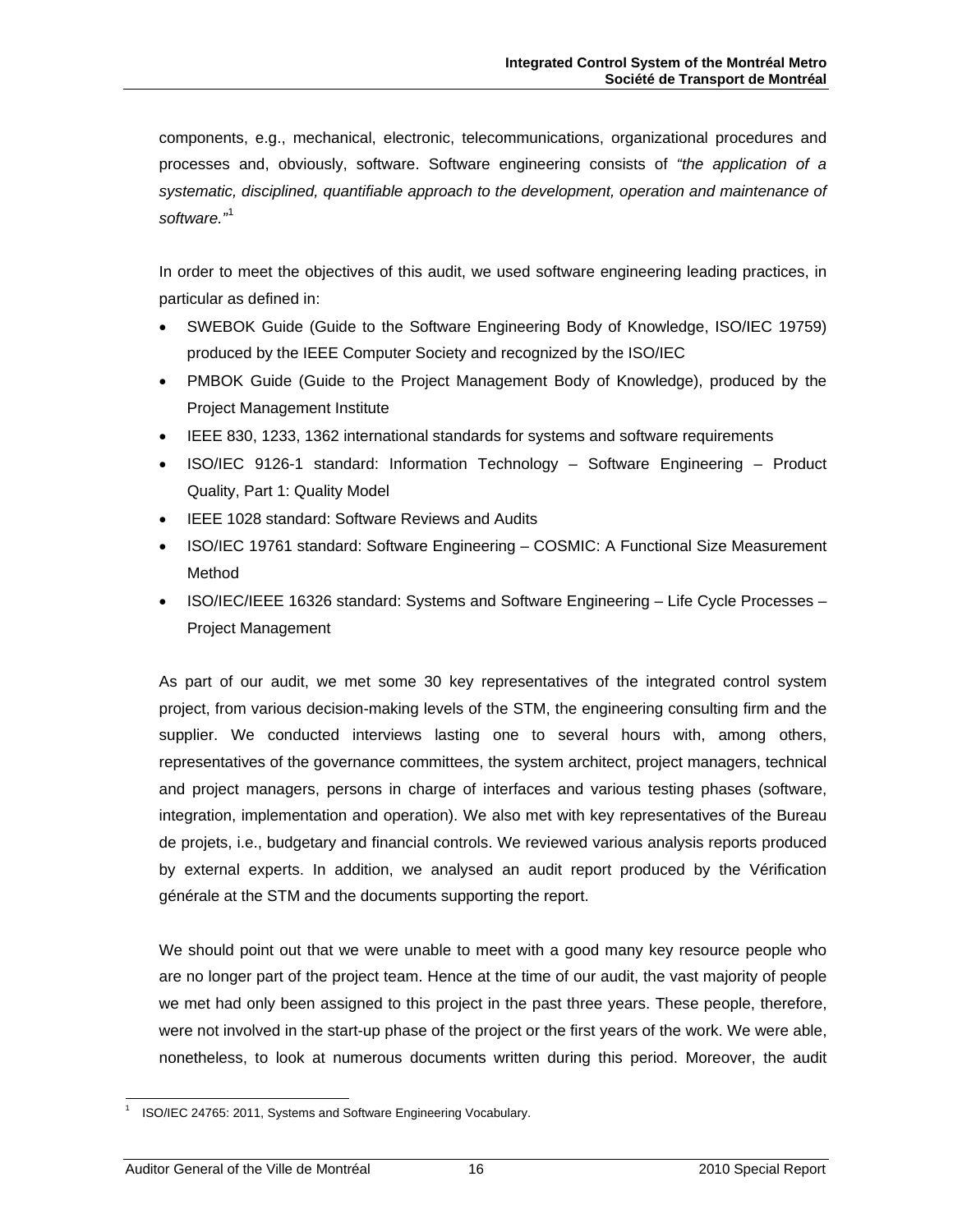<span id="page-18-0"></span>required us to analyze a considerable volume of documents containing almost 5,000 files, among which we found numerous technical deliverables, presentations, minutes of meetings and a vast amount of correspondence between the STM and its supplier.

Under our mandate, we did not examine whether the call to tender process for the replacement of the integrated control system was compliant nor did we evaluate the choice of supplier retained. Neither did our audit deal with other projects that were part of the stationary equipment renovation program (Réno-Systèmes). We limited ourselves to the project to replace the integrated control system only, from the awarding of the contract on June 3, 2003 to December 31, 2010. Finally, it is important to note that cross-checking the SGCZ safety file produced by the supplier was not part of our mandate.

At the end of our audit, we presented a project report to the STM managers involved for the purposes of discussion. The final report was later sent to the chair of the STM's board of directors for preparation of an action plan and proposed completion dates for its implementation.

# **3. FINDINGS AND RECOMMENDATIONS**

## **3.1. CHANGES TO THE CONTRACT**

## **3.1.1. MAIN TERMS AND CONDITIONS OF THE CONTRACT**

## **3.1.1.1. NATURE OF THE CONTRACT**

The contract to replace the integrated control system that was awarded to the supplier on June 3, 2003 included the call for tenders documents and addenda, the bid, contract award notice, order and any other changes to the contract as defined in the general terms and conditions of the call for tenders. The parties are therefore bound by all these documents.

In this particular case, the prices in the lump-sum contract were firm and covered all the requirements stated in the call for tenders documents, including all direct and indirect costs built in to the contract. It specified that *[TRANSLATION] "no amounts whatsoever, other than those mentioned in the price schedule, would be paid by the Owner (the STM)."* In addition, it made provisions for the STM to reduce or increase the quantities of items without affecting the unit prices.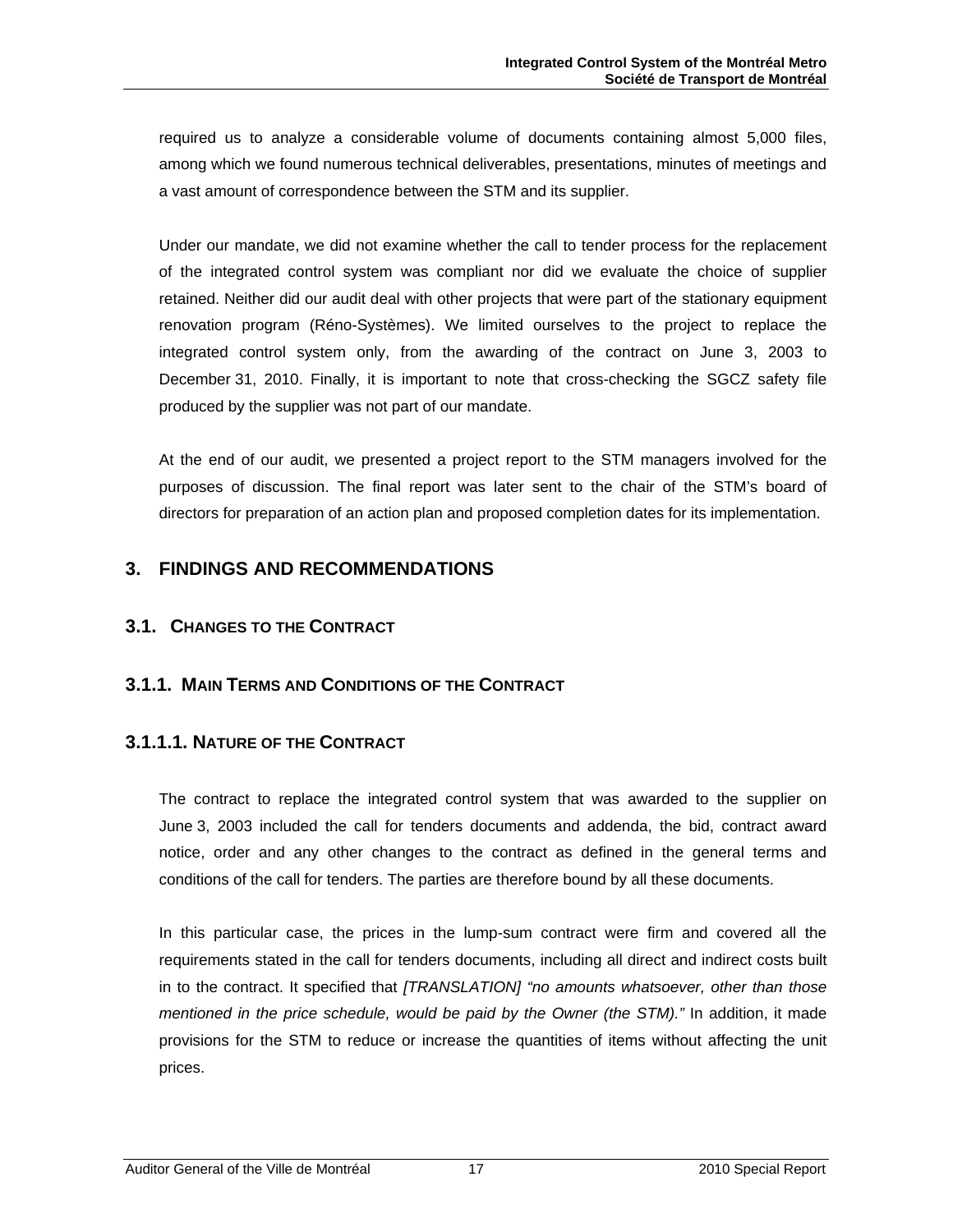<span id="page-19-0"></span>The supplier was required to provide all the qualified labour and everything needed to satisfactorily fulfill the contract (Article 8.1 of the general terms and conditions). As per the technical requirements of the contract, the supplier had full responsibility for the coordination, manufacture and installation of all materials and any changes made during completion of the work (Article 12.1 of the general terms and conditions.)

#### **3.1.1.2. CHANGES TO THE CONTRACT AND ADDITIONAL WORK**

Article 18.3 of the general terms and conditions made provisions for the STM to change the contract at any time. The supplier was to be officially informed via a notice of change outlining the nature of the change and the deadline for completion of the work. The STM could also request additional work. Article 24.1 of the specific terms and conditions stated that, if prices needed to be set for these contract changes, this could be done by mutual agreement of the parties.

#### **3.1.1.3. WORK SCHEDULE**

Under Article 3 of the specific terms and conditions, the maximum deadline for completing the work, including getting the integrated control system up and running, was 31 months from the date the contract was awarded, i.e., June 3, 2003. Completion of the work was set for January 2006. Contractual delays became a major issue, especially because the new integrated control system was needed to ensure the equipment interface of the Line 2 extension to Laval, which was scheduled to open in January 2006.

If the STM wanted to expedite completion, it could have asked the supplier to accelerate the work, as with any other contract change, and assume the costs, unless the acceleration was due to the supplier's fault or negligence (Article 18.3.5).

Article 6 of the specific terms and conditions allows the STM to postpone completion of work by a month without compensating the supplier. Beyond the one month period, any delay is subject to the contract change process and involves compensating the supplier, unless it can be shown that the latter caused the delay. In that case, the supplier would be required to provide solutions to mitigate the delays and submit a catch-up plan for lost time that would not incur additional costs for the STM.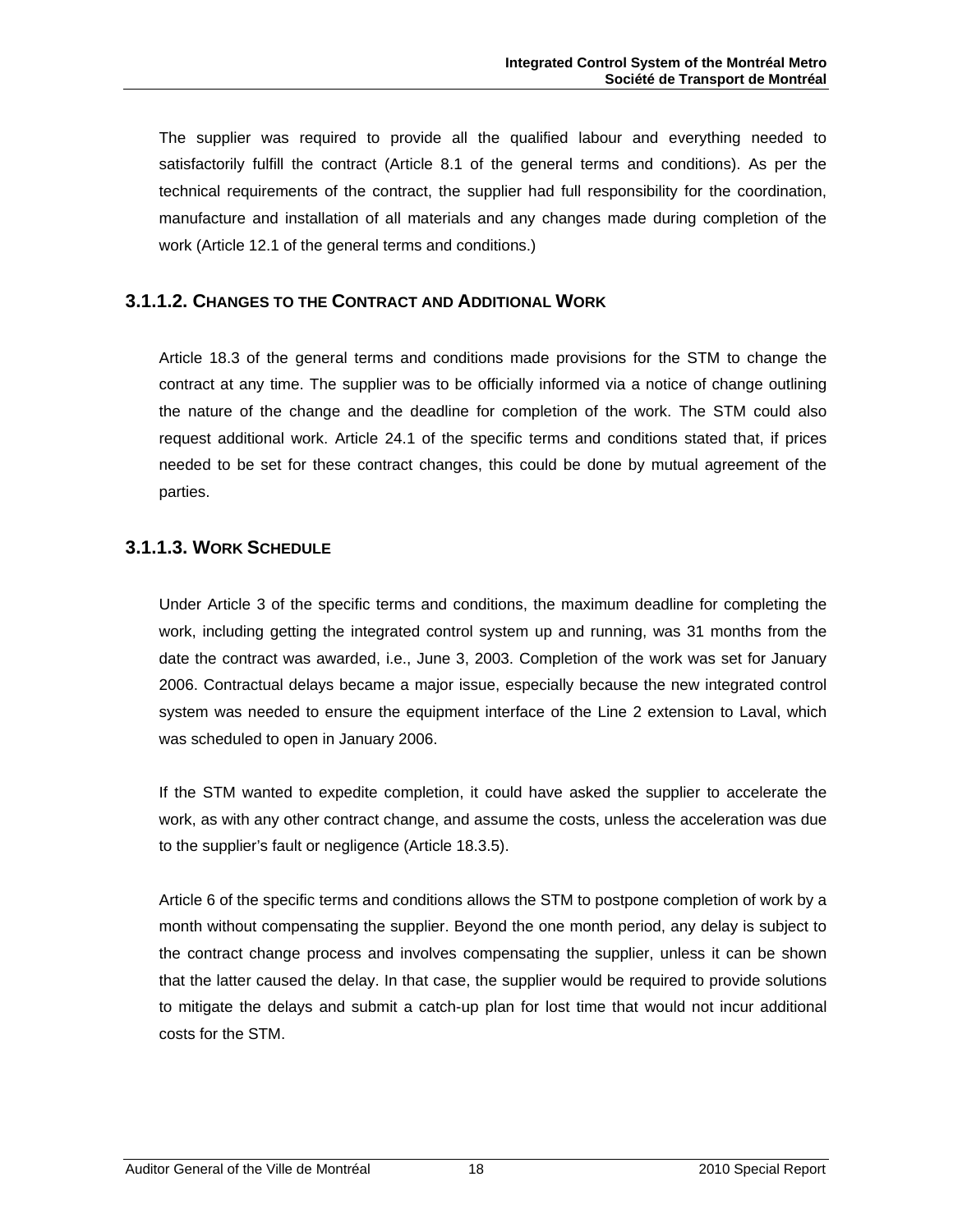<span id="page-20-0"></span>In the event of a delay in implementing the integrated control system caused by the supplier, the supplier would have to pay the STM a cash fine for damages plus interest, calculated on the basis of the number of days of delay up to 10% of the value of the contract.

# **3.1.1.4. TERMINATION OF THE CONTRACT**

In the event the supplier failed to meet any of the contractual terms and conditions, the STM could terminate the contract with five days advance notice, remedy the breach at its own expense or notify the guarantor (Article 18.4 of the general terms and conditions).

Article 22 of the general terms and conditions also made provisions for the STM to cancel a contract at its discretion with 30 days notice by paying the supplier for the work done, including the cost of materials, labour, general expenses and benefits calculated proportionally based on the percentage of work completed at the date of cancellation.

## **3.1.2. INCREASED COSTS AND DELAYS AND THE MARCH 2006 AGREEMENT**

# **3.1.2.1. DELAYS**

By December 2004, it was already apparent to the STM that completion of the work was lagging four months behind schedule. The STM pointed the situation out to the supplier and asked for a redressing plan. The main cause of the delay seems to have been the inadequate allocation of resources to the project. The supplier produced a new schedule with completion of the work moved back to July 2006. Delays continued to mount.

In January 2005, the STM sent a formal demand to the supplier to correct the situation and to put in place the resources and measures necessary to recover lost time and guarantee the delivery date. In April 2005, the supplier put new project management in place and committed to shoring up the team's rail system expertise. In spite of this, the rate of progress left little hope of meeting the delivery dates.

# **3.1.2.2. SUPPLIER'S CLAIMS**

Believing that he was not responsible for the delays, the supplier filed claim DCC #4 in July 2005 for \$10M in compensation. The amount essentially included compensation for changes to the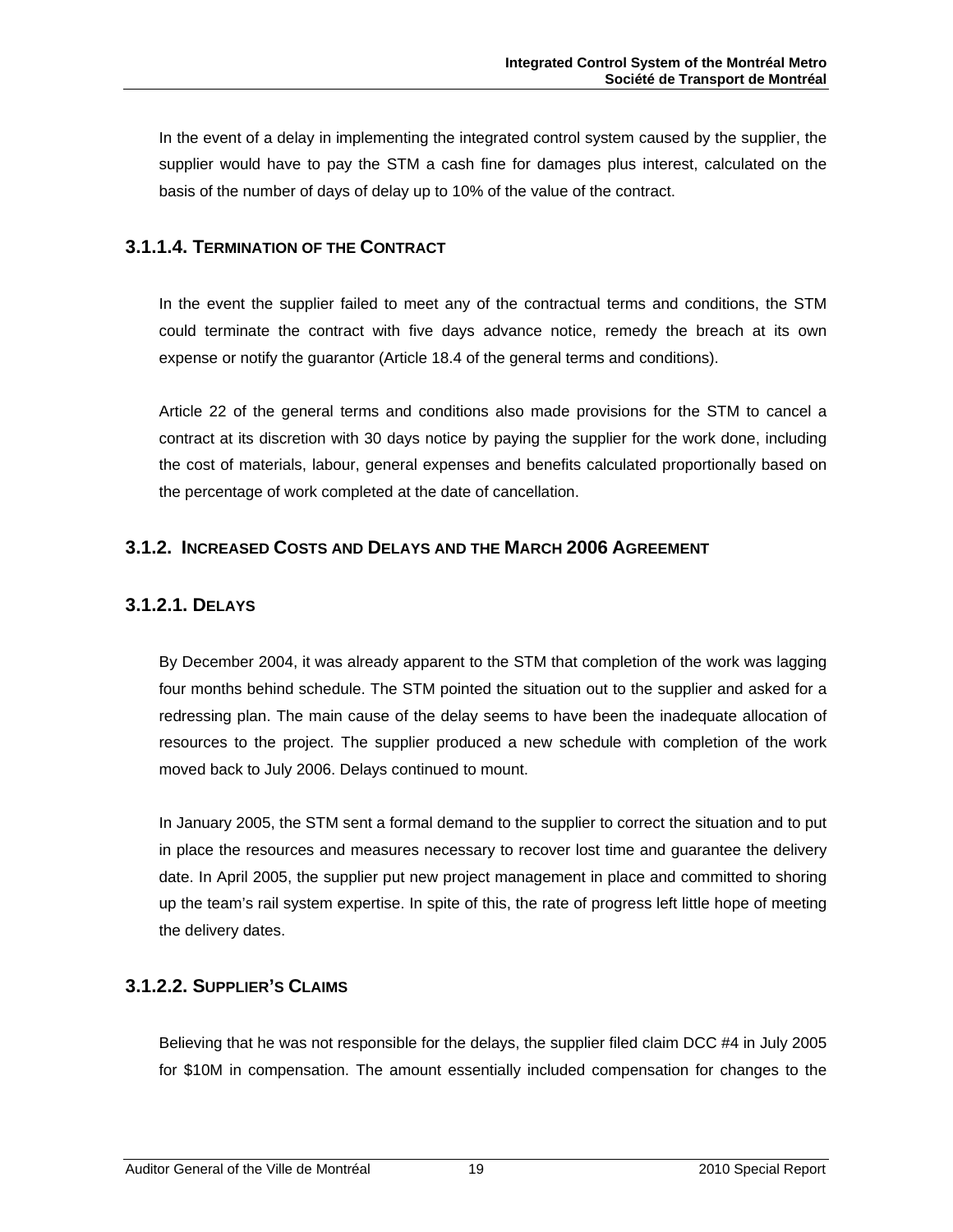<span id="page-21-0"></span>delivery date and the resulting costs incurred as a result of these delays and accelerated work effort. The claim also sought to have the contractual dates and work progress reviewed.

In November 2005, the supplier revised claim DCC #4 and presented a new request to change the contract to provide for delivery of the project in two stages, i.e., getting the new integrated control system for Line 2, including the Laval stations, up and running between December 2006 and March 2007, and postponing completion of work on the other lines to August 2007. The costs associated with this solution increased the claim to \$20M.

The supplier also produced claims for various requested changes amounting to almost \$8M. These change requests were essentially for additional work required as a result of:

- the STM's failure or delay in providing several vital pieces of information about existing facilities, which led to delays in developing technical solutions.
- the definition of solutions in other TCPE projects, which generated changes to the interface hypotheses with the peripheral systems.
- the addition of interfaces between other supplies and the supplier of the integrated control system.

#### **3.1.2.3. LITIGATION**

The STM and the supplier saw things differently. A contentious environment quickly developed between the parties. Each one blamed the other for the delays and resulting cost overruns. The source of contention revolved around two main points: field surveys and interfaces.

#### A) Field Surveys

The field surveys contain all the stationary equipment information required to develop the integrated control system. This information was needed to determine specifications and design the integrated control system. In the case of new equipment, the data was produced by the manufacturers based on templates arranged with the suppliers. They contained, among other things:

- detailed plans of the location of the installed equipment and data acquisition points
- specifications on the data format the equipment would be receiving and transmitting
- physical dimensions of the installed equipment
- details of the stationary equipment input and output data
- operating procedures for every piece of equipment in the existing network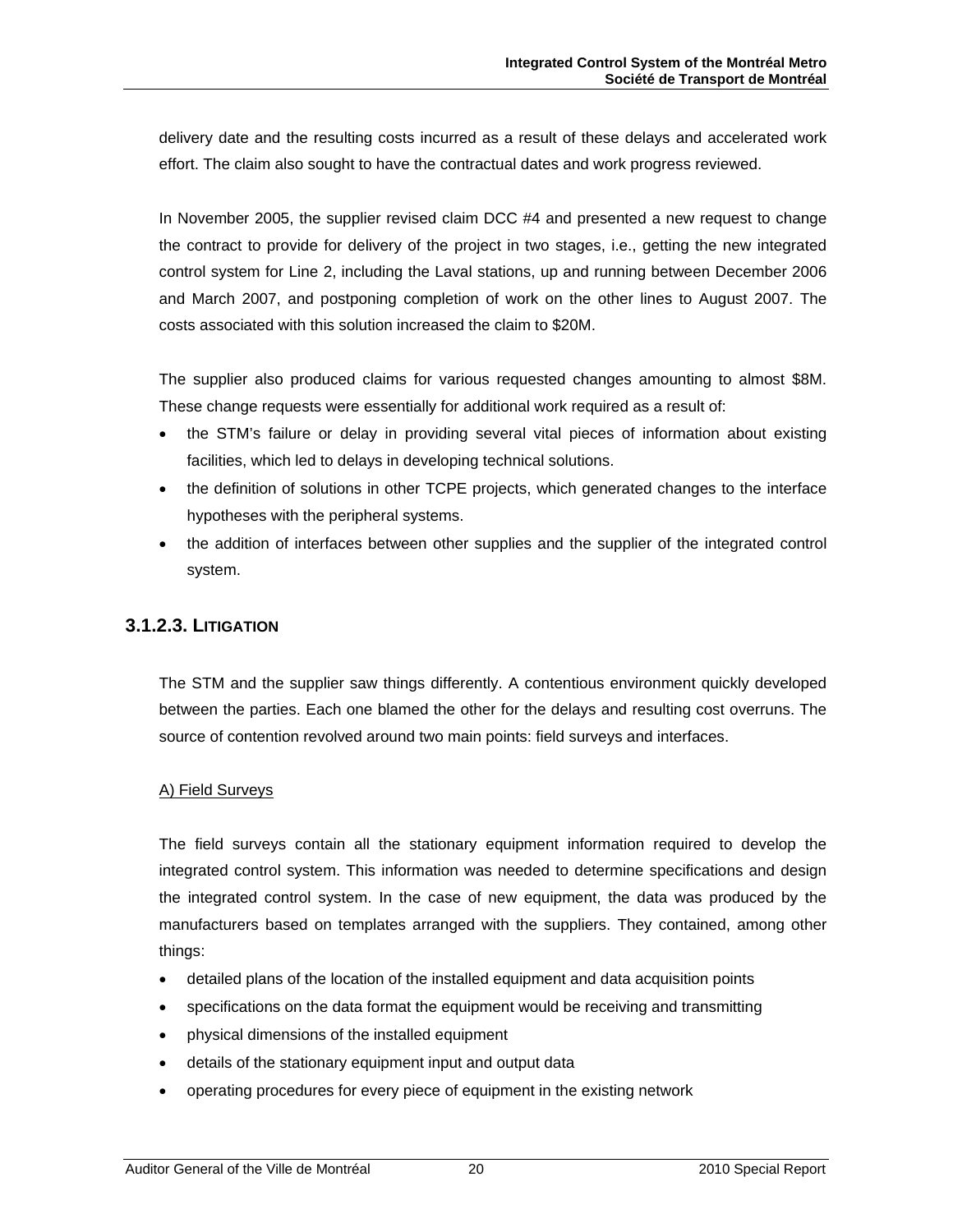<span id="page-22-0"></span>The STM was responsible for providing the supplier with the field surveys. However, the contract did not specify a timeframe for delivering these surveys. The supplier blamed the STM for providing the field surveys late. The STM blamed the supplier for not having reacted quickly enough and for not specifying his needs and expectations about the level of detail and format required for the input data. The STM maintained that the supplier should have advised it of the importance of obtaining field surveys at the start of the project so that the necessary adjustments could be made.

#### B) Interfaces

To allow for the design and development of a solution adapted to the numerous systems with which the integrated control system would need to interface, the necessary interfaces should also have been determined at the start of the project.

As per the contract, the supplier was the interface leader. The STM, however, was responsible for awarding installation subcontracts for the equipment that would interact with the integrated control system in the various sectors, in particular internal communication, telephone and radio communication, the public address system, display devices and video surveillance.

The STM blamed the supplier for not properly performing its role of interface leader. The supplier, in turn, blamed the STM for delaying its choice of subcontractors for the integrated control system. The increasing number of types of interfaces needed to develop the integrated control system was also raised as a major element of the litigation.

## **3.1.2.4. MARCH 2006 AGREEMENT**

The STM faced an impasse. It did not want to compromise the opening of the Laval metro line. A negotiating committee was formed in November 2005 to attempt to resolve most of the claims and to review the scope and timeframe of the work. Multiple meetings were held. The shared goal of completing the project to the satisfaction of all parties finally led to an agreement in principle in December 2005, without either party admitting blame. The agreement was approved by the STM's board of directors through Resolution CA-2006-070 adopted on March 23, 2006.

The parties settled all the supplier's claims for past and future work based on the revised schedule for \$14,900,000. The new timeframe now required the integrated control system for Line 2, including the Laval stations, to be up and running by March 2007 and the other lines by August 2007.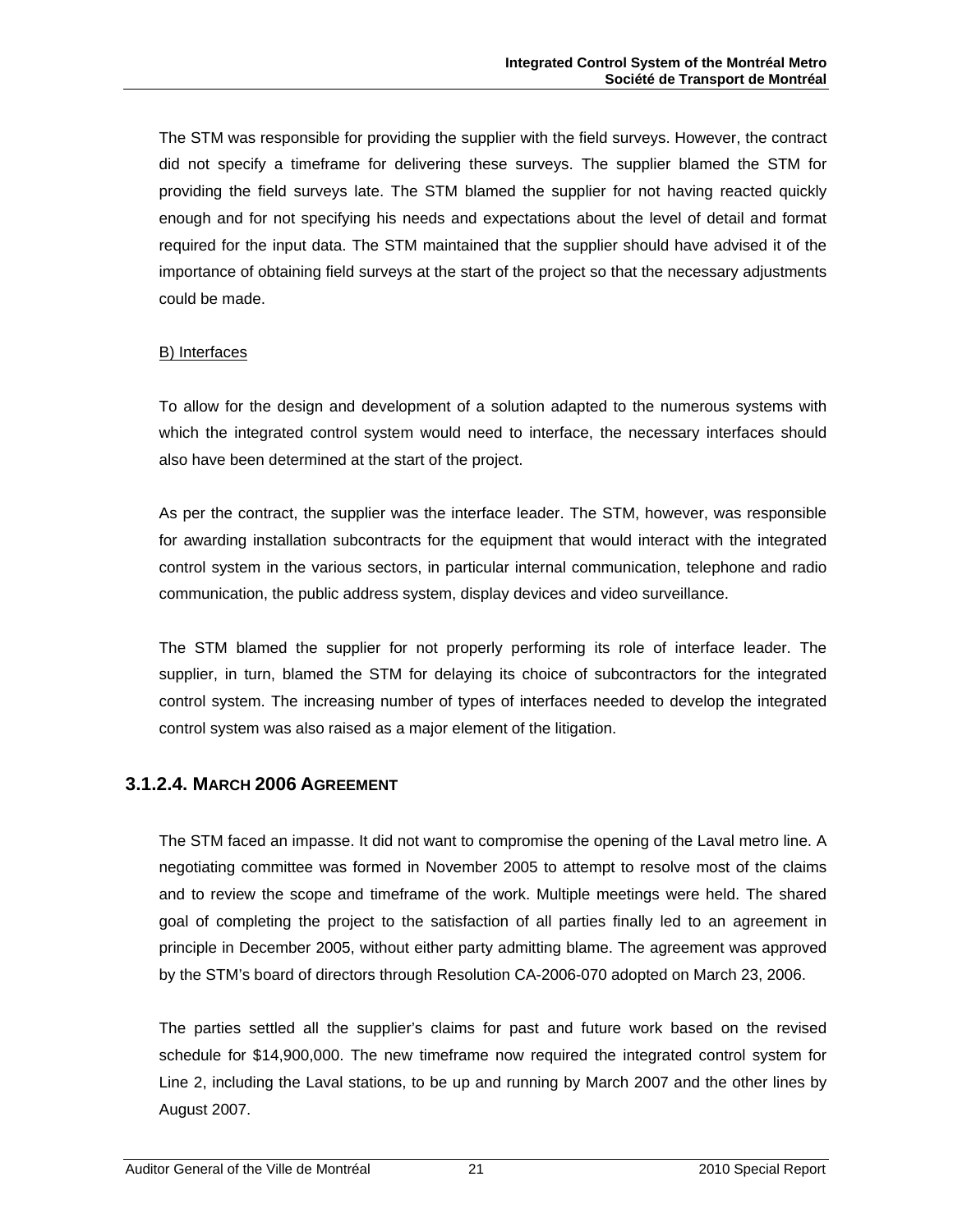A contract amendment was approved, revising the scope and schedule of the work. This change increased the initial cost of the contract by \$13.9M, with \$1.0M available for contingencies.

#### **Conclusion**

Given that the *Act respecting public transit authorities* (R.S.Q., c. S-30.01) requires the STM to go to public tender for all contracts of \$100,000, one wonders if this substantial increase in the cost of the contract contravened the call for tenders process or adversely affected other bids.

It should be recalled that the prices of the four bids were between \$35.5M and \$48.2M for a completion date of 31 months from the time of the awarding of the contract. The call for tenders documents also required the supplier to be compensated for any delay in delivering the integrated control system if he was not responsible. Finally, provision was made for changes to the contract during the course of the work, including additional work for which a price would be set by mutual agreement.

In this case, the largest portion of the compensation that the STM and the supplier agreed to in the March 2006 agreement in principle seems to have stemmed from delays of over 17 months in completing the contract. It is also apparent from analysing the file that there is no proof that, in reaching this agreement, the parties intended to circumvent the rules regarding the awarding of contracts. On the contrary, the agreement was the result of a contentious issue between the parties in which each one attributed responsibility for the delays and additional work to the other. The STM could probably maintain that the contract terms and conditions and circumstances allowed it to enter into such an agreement for past and future work.

Some might raise the objection, however, that changing the delivery schedules at this major stage of the project constituted a change to one of the essential conditions of the call for tenders and, consequently, the fulfillment conditions and cost of the contract. It could be maintained that the situation required the STM to terminate the contract with the existing supplier and return to a call for tenders for future work with more realistic completion conditions. In the current context, it would probably have been much more difficult to reach an agreement with the supplier for past work done. This in turn would have made it more difficult to meet the deadlines for opening the extension of the line to Laval.

We would also add that it would have been appropriate to involve the STM's claims dispute office in the negotiation process with the supplier and the assessment of options.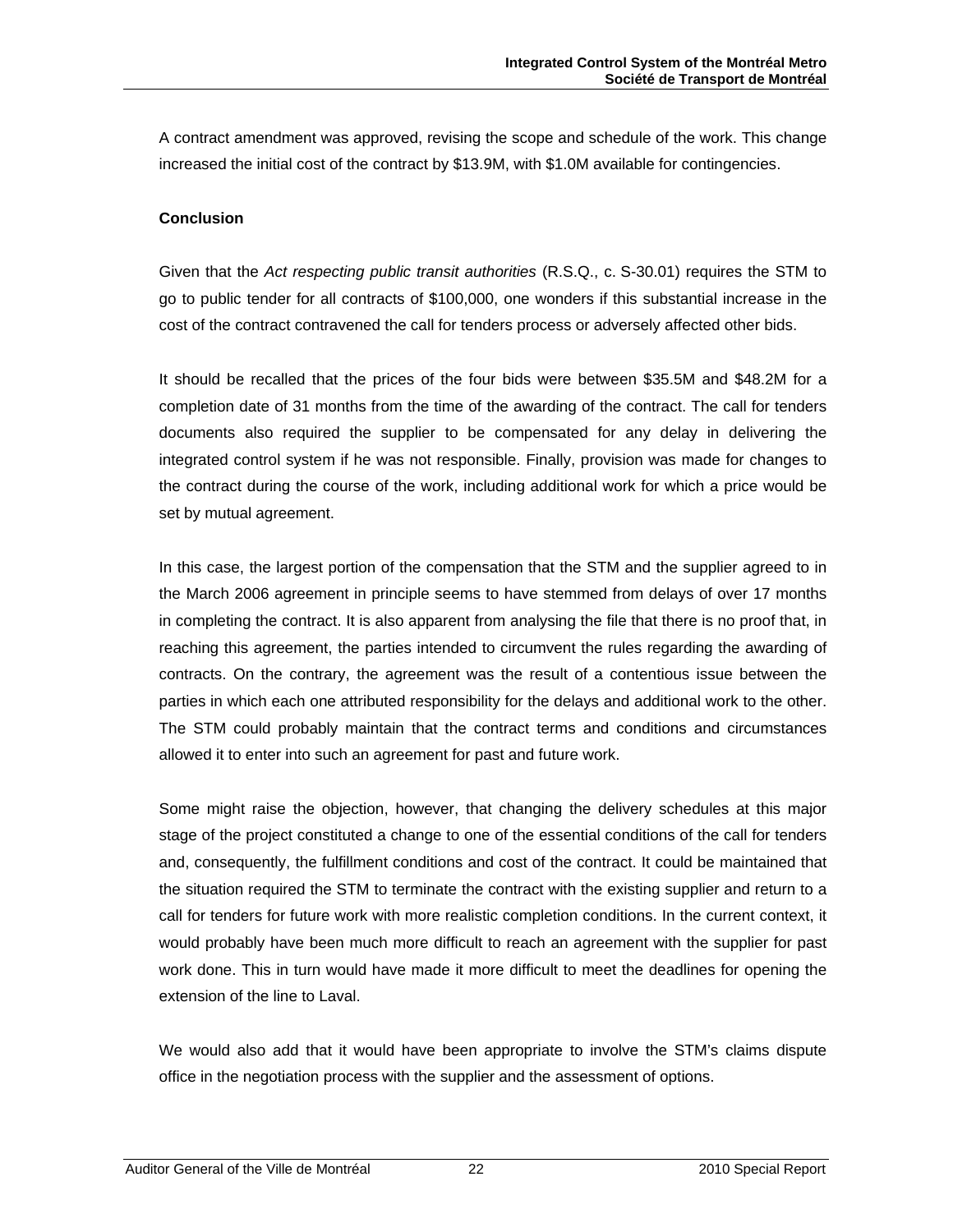# <span id="page-24-0"></span>**3.1.3. PROJECT DEVELOPMENT AND MARCH 2010 "AGREEMENT IN PRINCIPLE FOR CHANGES TO THE CONTRACT"**

#### **3.1.3.1. DEADLINE**

In spite of the March 2006 agreement, by July 2006 it became apparent to the STM that there was insufficient progress to meet the deadline agreed to in December 2005. For other reasons, the question of deferring the opening of the Laval line to April 2007 also arose, along with the need to operate it from the existing control centre with minimal functionalities while awaiting the switch to the new control centre in August 2007. The date for the new integrated control system to be up and running for the other lines was postponed to January 2008.

The deadline slipped by again in summer 2006. The supplier announced that work would be completed by April 2008. Nevertheless, the Laval line opened in April 2007, but was operated provisionally through the existing control centre with reduced functions. In summer 2007, deadlines continued to be pushed back.

After the failure of switchover tests for Line 2 (Laval) in summer 2008, work delivery was again postponed to April 2009, and the operation of the integrated control system for the other lines was moved back to December 2010.

## **3.1.3.2. SUPPLIER'S CLAIMS**

The March 2006 agreement made provisions for the supplier to request additional delays and compensation in the event of the STM's failure to deliver input data or to complete an activity within the planned timeframe.

On the strength of this clause, the supplier issued a new compensation claim in February 2007 for \$12,400,000 based on the revised schedule. This claim was in addition to other claims for additional work totalling \$17,300,000. In summer 2007, the claim had reached \$21,400,000. The supplier essentially justified the claim by the mitigation solution developed for the opening of the three Laval stations and development difficulties encountered due to delays in the STM's production of input data.

In the absence of convincing proof, the STM decided not to respond to the claim. In September 2007, it consulted an external law firm to evaluate its options. Based on the options presented,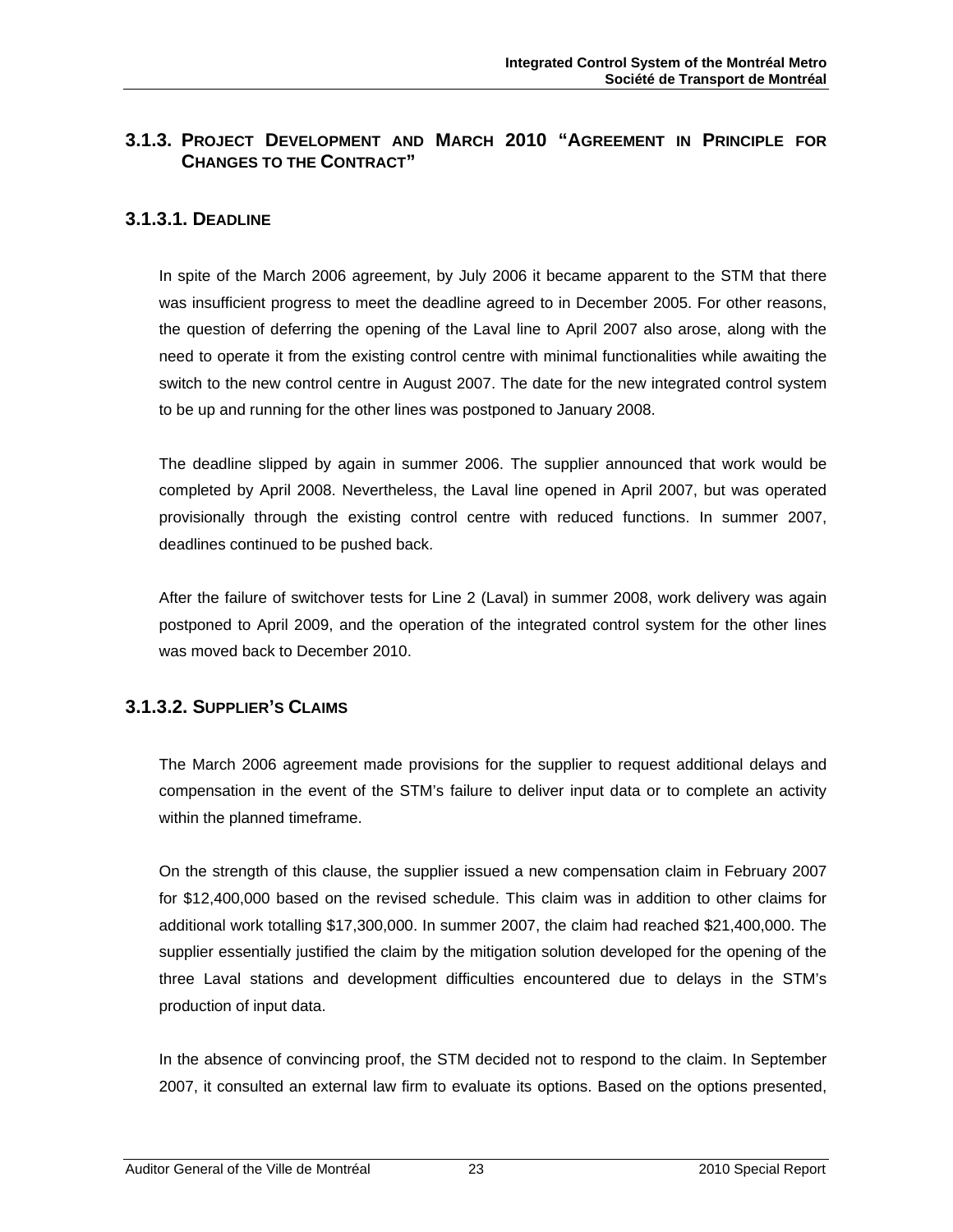<span id="page-25-0"></span>the STM chose to continue the current arrangements while imposing tighter management oversight. The law firm recommended that the STM determine a strict, realistic and plausible cost estimate and timeframe for completion of the project to replace the integrated control system. As they explained:

*[TRANSLATION] "Underestimating costs at the start of a project generally leads to major delays in the planned completion schedule. Acceleration measures adopted to try to meet an unrealistic deadline exacerbate the situation, leading to systemic problems. Delays will force management to accelerate the roll-out of the project, which will unleash retroactive effects that, in turn, will increase all the costs."* 

In March 2008, the supplier issued a new compensation claim for \$11,700,000. The STM maintained its negotiating strategy and again ignored the request.

In October 2008, the STM commissioned an external firm of independent experts to carry out a technical audit on the implantation of control centres in the rail industry. A summary of their report found that the supplier:

- underestimated his bid and failed to appreciate the complexity of the project
- underestimated the development work involved by focusing instead on meeting contractual obligations with an off-the-shelf product being parametrized
- neglected the importance of clarifying the requirements with the STM
- failed to properly manage the risks of the project

Tests carried out on the operations of Line 2 in July 2009 remained inconclusive. The supplier threatened to terminate the contract with the STM if he was not compensated and demanded that a new business arrangement be negotiated.

Faced with this ultimatum and the serious risks of a lawsuit, the STM decided to put together a negotiating committee in October 2009 to reach a business arrangement with the supplier and to find a solution for completing the project to replace the integrated control system.

## **3.1.3.3. MARCH 2010 "AGREEMENT IN PRINCIPLE ON CHANGES TO THE CONTRACT"**

The parties negotiated for several months and finally reached agreement in February 2010. The [TRANSLATION] "Agreement in Principle on Changes to the Contract", (hereafter called "the Agreement"), was approved by the STM's board of directors on March 10, 2010.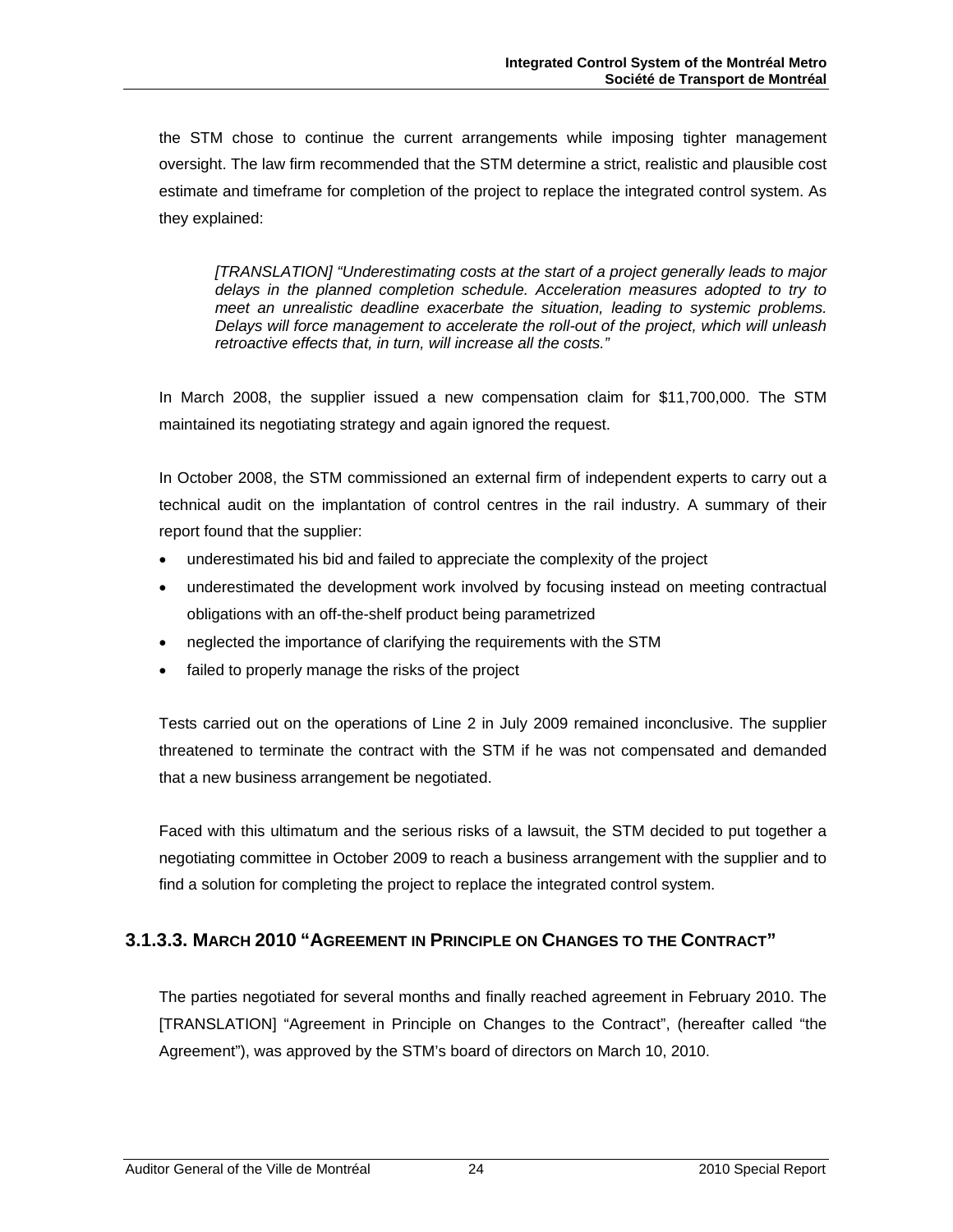The aim of the agreement was essentially twofold: to settle the business of the supplier's compensation claims up to February 28, 2010, and to pursue the contract with the same supplier using a controlled compensation method. In this kind of contract, the supplier is paid on the basis of charges agreed to and justified under the terms of an agreement.

The Agreement also provided for the STM to terminate the contract if the performance tests scheduled for September 2010 failed to validate the system's capacity.

A lump-sum of \$84,500,000 was agreed on to cover the **full cost of the contract** from when it was awarded in June 2003 to the transition date of **February 28**, **2010.** The supplier maintained he had incurred costs in the order of \$133,000,000. Following is a breakdown of the \$84,500,000:

- Cost of the initial contract in June 2003: \$36,100,000, including the contingency fund (Resolution CA-2003-120)
- Exercise of Option 1 (three additional computer workstations) in April 2005: \$61,413 (Resolution CA-2005-071)
- Compensation agreed to in March 2006: \$13,900,000 (Resolution CA-2006-070 and contract amendment)
- Exercise of Option 2 (part of the equipment for the backup control centre) in December 2006: \$637,740
- AMT commitment: \$2,800,000
- Compensation agreed to in March 2010 for the period following the 2006 agreement up to February 28, 2010: \$31,000,000 (contract amendment)

The STM estimated the following budget for the Agreement reached to **continue the project after March 1, 2010**:

- Provision of \$36,100,000 to pay the supplier using a controlled compensation method
- Contingency fund of \$7,200,000 (20% of the value of work under the controlled compensation method)
- Transfer of office space leases to the STM, valued at \$337,570

If we add the above-mentioned \$31,000,000 in compensation to this amount, the result is **\$74,600,000 plus taxes, or \$84,200,000, which represents the cost under the Agreement reached and approved by Resolution 2010-066**.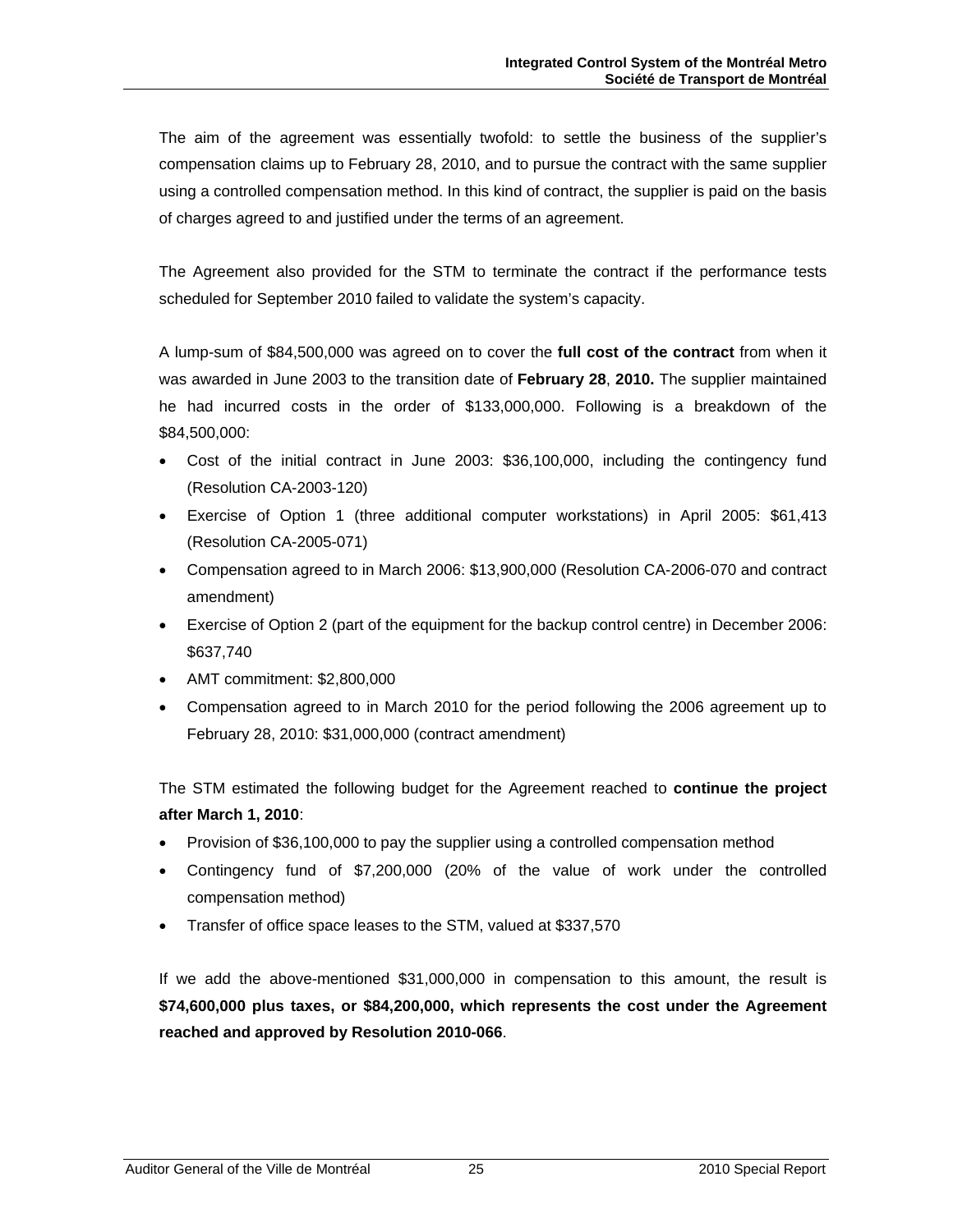It should be noted that, during negotiations, the STM consciously excluded the possibility of a lump-sum settlement until the supplier, who was no longer able to ensure that the work would be completed and fulfilled in December 2010. The STM put little credibility in this new timeframe and feared the removal of some essential functions and finding itself in the same situation as it had been after the March 2006 agreement.

In the end, the new integrated control system with reduced functionalities is scheduled to be operational in fall 2012.

#### **Conclusion**

It was evident from the start that the Agreement in Principle to change the contract not only exponentially increased the value of the contract awarded in June 2003 but also changed the nature of that contract. While under a lump-sum contract, the supplier bears all the risks inherent in the costs to do the work, a contract using a controlled compensation method transfers these risks to the work provider. This transfer of responsibility increased pressure on the STM to perform and, to a certain extent, absolved the supplier from responsibility if the project failed. The STM thus incurred costs and work not initially foreseen.

Bidders who participate in such calls for tenders necessarily take into account the type of contract being offered when preparing their bid.

We can state that, under normal circumstances, a change of this kind during the course of a contract would not be legally permissible as it impairs the principle of fairness between bidders.

That said, this was not a normal situation.

Replacement of the integrated control system is a large-scale project whose completion is vital to the installed equipment maintenance program (Réno-Systèmes) adopted by the STM. In fall 2009, the project was completely out of control: the supplier refused to complete the work without a review of its scope and without additional compensation and threatened to sue the STM.

If the parties failed to reach agreement, the STM would have to entrust completion of the work to another supplier. At this stage of the project, after the current supplier had invested six years of work, this option was probably not desirable and threatened operational reliability.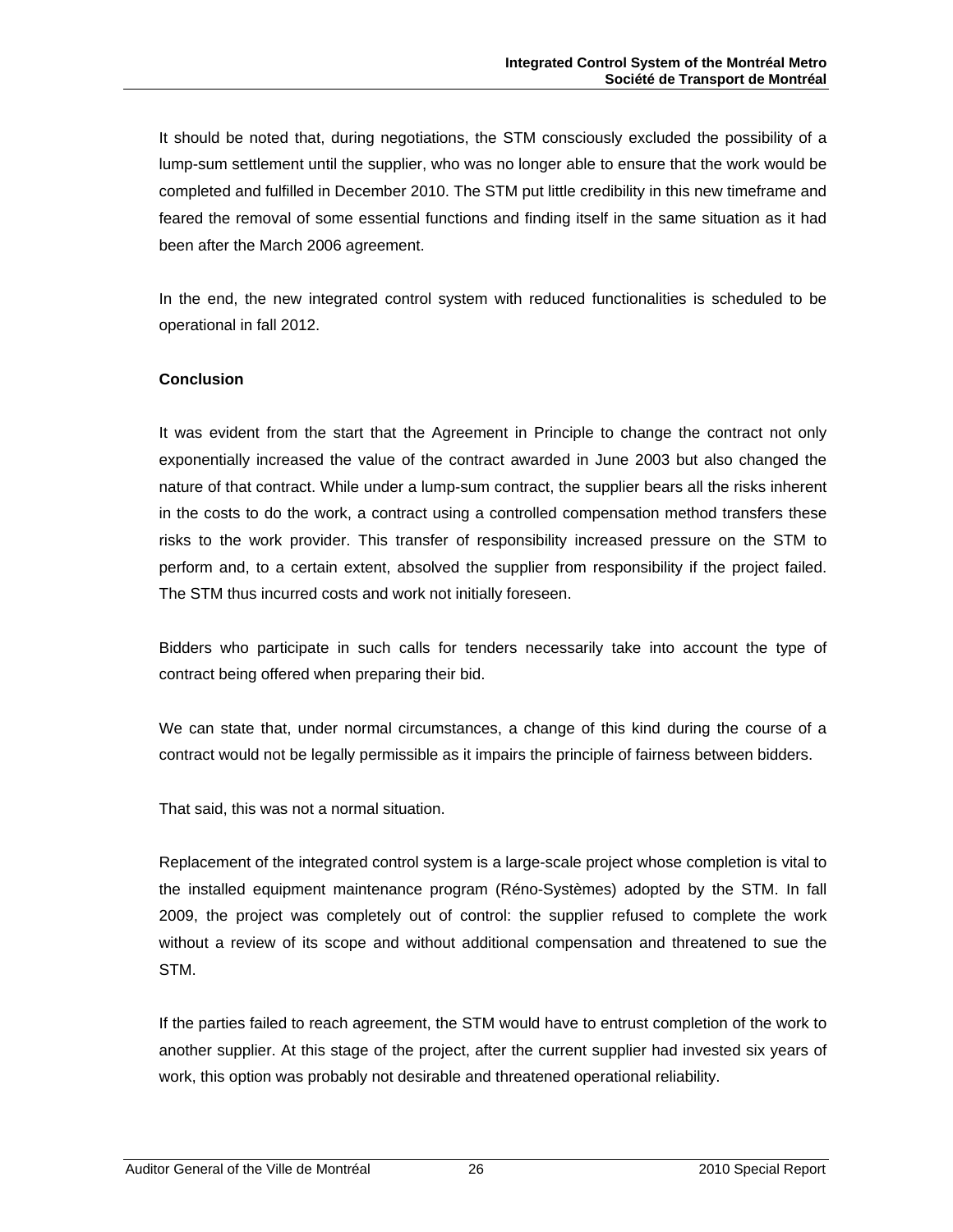<span id="page-28-0"></span>In addition, there was the fear of far greater delays and costs if the situation were not resolved. Added to this were the risks of a legal judgment that would go against the STM and the costs of a trial in a very complex case.

During negotiations, numerous issues were discussed, such as the increasing complexity of the project, its scope, the parties' share of responsibility in delayed deadlines and availability of input data, damages sustained and mitigation measures.

In short, at least from a strictly legal standpoint, the STM had the right to enter into the March 2010 Agreement in Principle.

# **3.1.4. CHANGES TO THE PAYMENT CLAUSE**

# **3.1.4.1. CLAUSE 22 OF THE CONTRACT**

Article 22 of the specific terms and conditions in the call for tenders sets out the payment and billing terms of the contract. It stipulates that the amounts owed the supplier as per the contract are to be paid by the STM according to the following 10 stages of completion: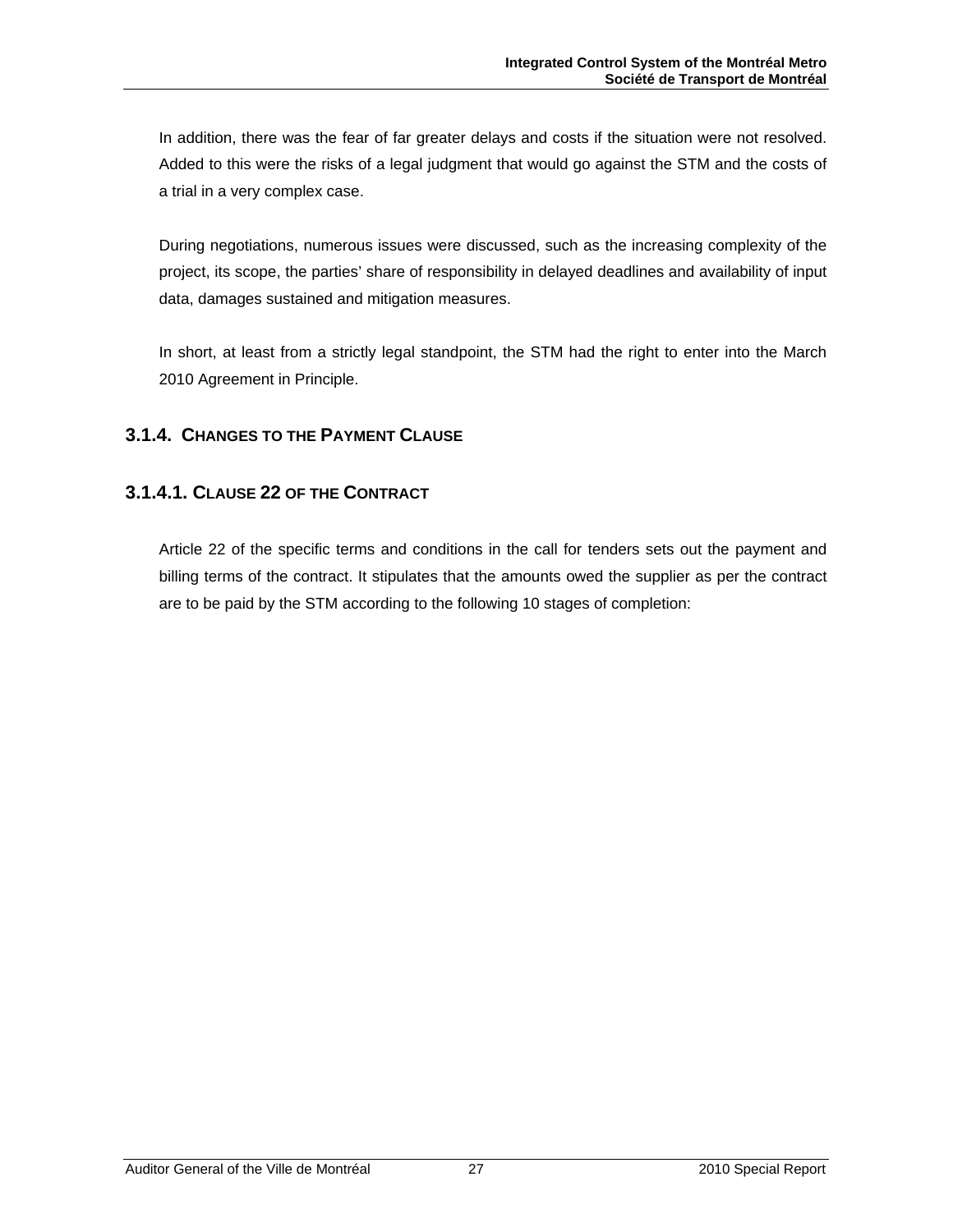| At acceptance<br>of Stage 1  | 5% of the total amount<br>of the awarded contract         | Stage 1: Preparation (A)<br>• Detailed completion schedule; Quality Plan                                                                                        |
|------------------------------|-----------------------------------------------------------|-----------------------------------------------------------------------------------------------------------------------------------------------------------------|
| At acceptance<br>of Stage 2  | <b>10%</b> of the total amount<br>of the awarded contract | <b>Stage 2:</b> Studies (B.1) of the integrated control<br>system                                                                                               |
| At acceptance<br>of Stage 3  | <b>10%</b> of the total amount<br>of the awarded contract | <b>Stage 3:</b> Studies (B.2) of the integrated control<br>system                                                                                               |
| At acceptance<br>of Stage 4  | 5% of the total amount<br>of the awarded contract         | Stage 4: Studies (B.3) of the integrated control<br>system                                                                                                      |
| At acceptance<br>of Stage 5  | 5% of the total amount<br>of the awarded contract         | <b>Stage 5: Completion (C.1) of the integrated control</b><br>system                                                                                            |
| At acceptance<br>of Stage 6  | <b>15%</b> of the total amount<br>of the awarded contract | Stage 6: Completion (C.2) of the integrated control<br>system<br>• SACL procurement begins                                                                      |
| At acceptance<br>of Stage 7  | <b>10%</b> of the total amount<br>of the awarded contract | <b>Stage 7:</b> Completion (C.3) of the integrated control<br>system<br>• SIC and SGCZ procurement; start of SACL<br>installation                               |
| At acceptance<br>of Stage 8  | <b>10%</b> of the total amount<br>of the awarded contract | <b>Stage 8:</b> Tests and integration (D) of the integrated<br>control system<br>• Integration test and in-plant validation; end of<br><b>SACL</b> installation |
| At acceptance<br>of Stage 9  | <b>10%</b> of the total amount<br>of the awarded contract | Stage 9: Activation (E) of the integrated control<br>system<br>• End of SIC and SGCZ installation; on-site tests<br>and validation                              |
| At acceptance<br>of Stage 10 | <b>15%</b> of the total amount<br>of the awarded contract | Stage 10: Integrated control system introduction<br>test<br>• Provisional acceptance                                                                            |
| At final<br>handover         | 5% of the total amount<br>of the awarded contract         | <b>Final acceptance</b>                                                                                                                                         |

| <b>Table 1-Initial Contract Payment Terms</b> |  |  |
|-----------------------------------------------|--|--|
|                                               |  |  |

A stage was considered as having been completed when all the deliverables required at this stage were received and approved by the STM.

These provisions required, therefore, that the supplier reach a level of measurable progress in the development of the project to replace the integrated control system before being paid. This allowed the STM to ensure that it had effective control of its cash disbursements and invoice payments.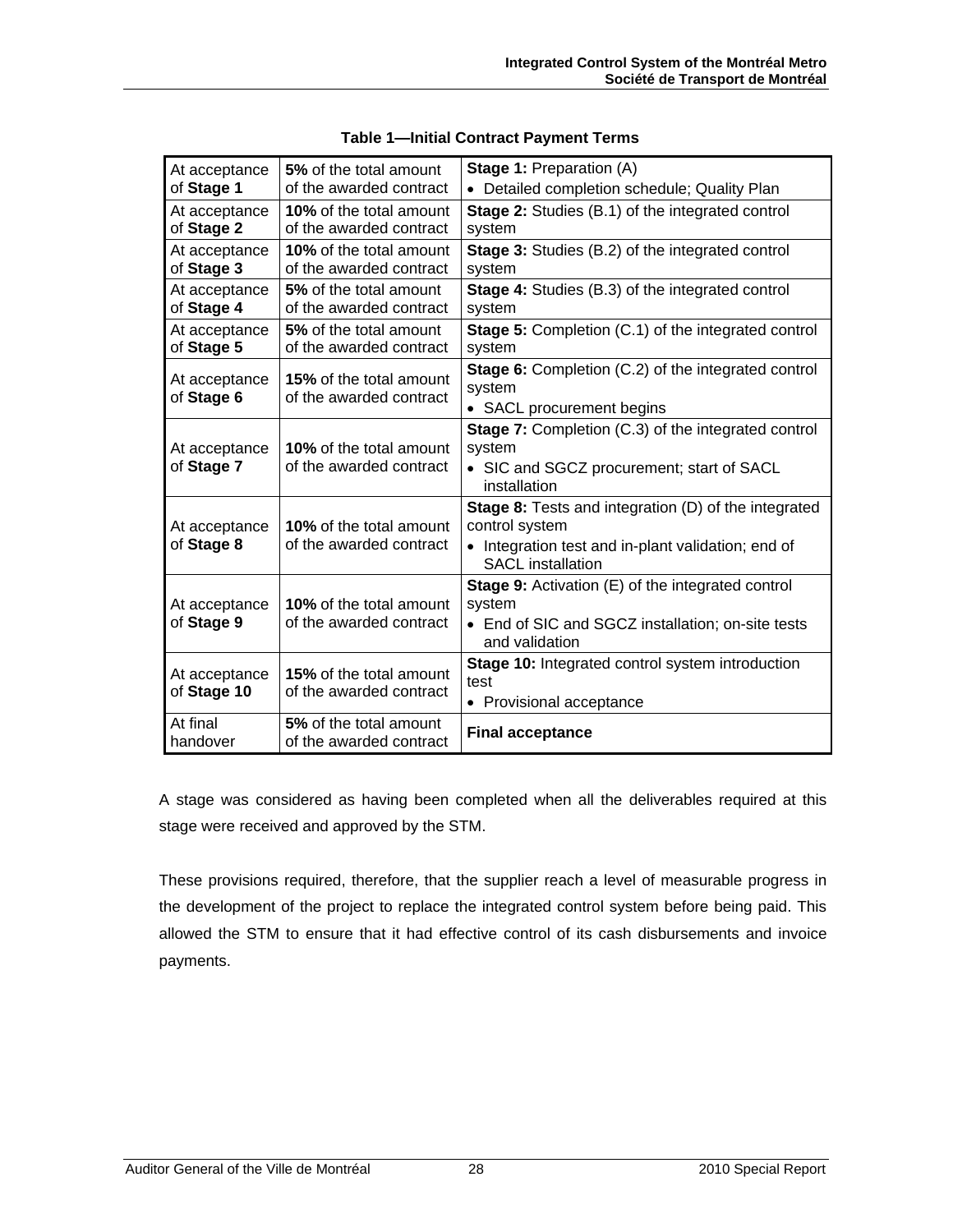## <span id="page-30-0"></span>**3.1.4.2. REQUEST FOR CHANGE**

Having failed to meet the specified conditions for payment, the supplier was now faced with the refusal of the STM to pay his invoices. He requested, therefore, that the payment schedule be changed to relieve his financial burden.

On March 30, 2004, STM's project manager agreed to change the existing payment schedule, which was based on completion of the various stages, to one of progressive payment based on a 1,200-point work effort progress score spread out over 10 pre-defined completion stages.

Table 2 shows the breakdown of scores after the change.

| <b>STAGE</b>                                                               | <b>SCORE</b> |  |
|----------------------------------------------------------------------------|--------------|--|
| <b>Stage 1: Preparation (A)</b>                                            | 39           |  |
| Detailed completion schedule and Quality Plan                              |              |  |
| <b>Stage 2:</b> Studies (B.1) of the integrated control system             | 51           |  |
| Stage 3: Studies (B.2) of the integrated control system                    | 154          |  |
| <b>Stage 4:</b> Studies (B.3) of the integrated control system             | 76           |  |
| <b>Stage 5:</b> Completion (C.1) of the integrated control system          | 38           |  |
| <b>Stage 6:</b> Completion (C.2) of the integrated control system          | 383          |  |
| SACL procurement begins                                                    |              |  |
| <b>Stage 7:</b> Completion (C.3) of the integrated control system          | 147          |  |
| • SIC and SGCZ procurement; start of SACL installation                     |              |  |
| <b>Stage 8:</b> Tests and integration (D) of the integrated control system | 192          |  |
| Integration test and in-plant validation; end of SACL installation         |              |  |
| <b>Stage 9:</b> Activation (E) of the integrated control system            | 115          |  |
| End of SIC and SGCZ installation; on-site tests and validation             |              |  |
| Stage 10: Integrated control system operations test                        | 4            |  |
| Provisional acceptance                                                     |              |  |
| <b>Final acceptance</b>                                                    | 1            |  |
| <b>Total</b>                                                               | 1,200        |  |

|  | Table 2-Distribution of the 1,200 Work Effort Points by Stage |
|--|---------------------------------------------------------------|
|  |                                                               |

Our audit concluded that, as of December 2004, the monthly reports produced by the supplier no longer included a progress report based on these 1,200 points. On the other hand, the invoices indicated to project's progress based on the 1,200 points.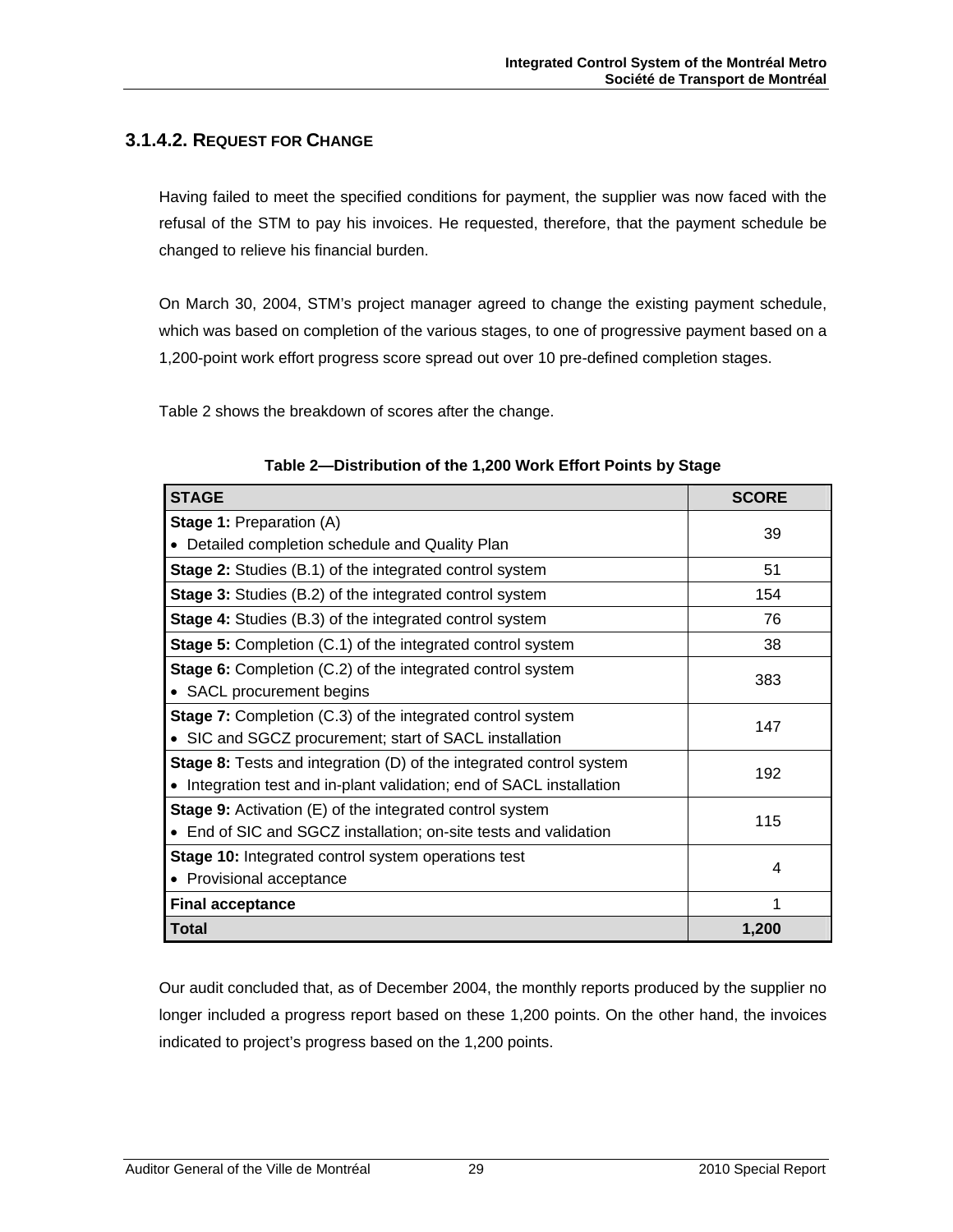Because this change did not incur any additional costs, it was made in the form of a simple contract change.

#### **FINDING**

**We are of the opinion that this change had significant repercussions on the management of the project, even in the absence of increased costs. In fact, this change had the effect of accelerating the payment of invoices and reducing the STM's control over the progress of work and the receipt of deliverables. The difficulties of verifying invoices based on the 1,200-point work effort score also exacerbated this loss of control.** 

At the time the contract was awarded, those in charge of the project took pains to indicate the methods of payment in the executive summary line item "credits and budgetary charges" presented to the board of directors. In our opinion, this showed that any change in payment terms would require, at the very least, a higher level of approval than a simple contract change form.

We are of the opinion, however, that this contract change has no real impact on the conditions of the call for tenders. The principle of fairness between bidders did not, therefore, prevent the STM from going ahead and making this change.

#### **Recommendation**

**We recommend that the Direction exécutive – Gestion des projets majeurs involve the Direction exécutive des affaires juridiques and the Direction exécutive – Finances et contrôle in any contract changes that could have an impact on the ability of the Société de transport de Montréal to control project costs in the event of a contentious situation with the supplier. An evaluation should be carried out to asses the potential risks associated with changing the terms and conditions of a contract.** 

#### **Action Plan of the Société de Transport de Montréal**

*"Any changes to the terms and conditions legalizing the business relationship between a supplier and the STM must be approved by the project manager's supervisor, after consultation with the Affaires juridiques and Finances. The procedures for administering the [TRANSLATION] 'Metro*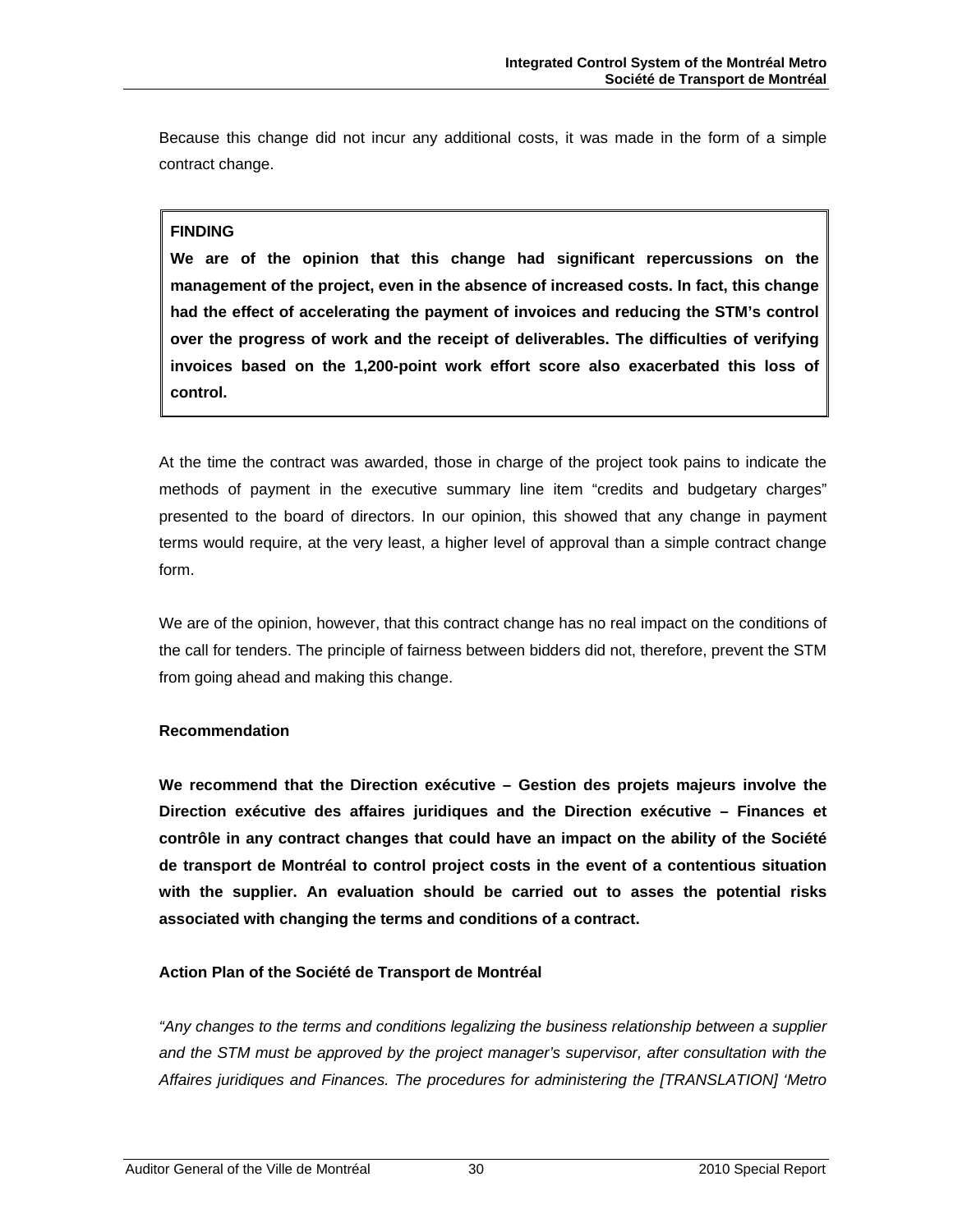<span id="page-32-0"></span>*Stationary Equipment' contracts of the Bureau de projets responsible for the project to replace the integrated control system, were amended accordingly in May 2011." (Completed)*

#### **Comments of the Société de Transport de Montréal**

*"The recommendation regarding the administration of contracts had already arisen in the 2010 internal audit. It was deemed appropriate that all changes to the terms and conditions legalizing the business relationship between a supplier and the STM be approved by the project manager's supervisor. Provisions were also made that, when a supplier's situation or recovery plans are not adequately supported and the impact of such a situation threatens budget authorizations or operations, assistance must be systematically sought from the Affaires juridiques department and the need to set up additional committees will be reviewed within the framework of existing committees. The quality referent of the Bureau de projets has already been amended accordingly."* 

## **3.1.5. SOURCE CODES**

#### **3.1.5.1. INITIAL CONTRACT**

The general and specific terms and conditions of the call for tenders documents contained several provisions regarding the supplier's obligation to deliver not only the software required to operate the control centre but also to give the STM access to the software source code. Article 7.3 of the general terms and conditions specifically stated:

*[TRANSLATION] "It must also acquire all authorizations, licences and permits that may*  be required to permit the Owner to use, operate for an ongoing and indefinite period, *maintain, repair or change, by whatever means it chooses, the software, including the use of the source code, and any other elements covered by this contract."* 

Section "D" of the specific terms and conditions outlined certain auxiliary obligations regarding delivery of the source codes (supplier support when changing the source code, training STM staff, retaining guarantees, and the like.)

In other words, the call for tenders documents oblige the supplier to transfer "control" of the source code for all software associated with the deliverables.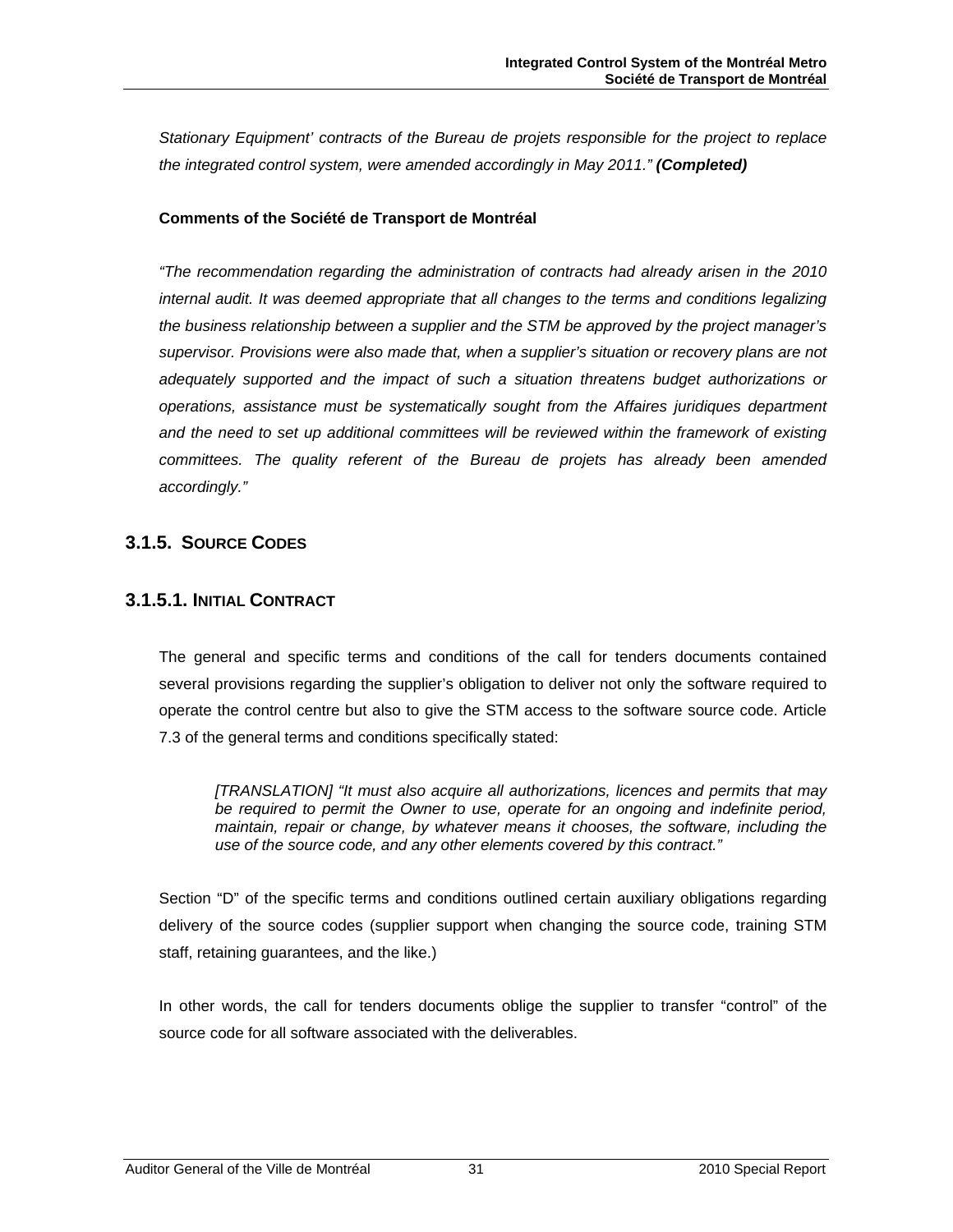#### <span id="page-33-0"></span>**3.1.5.2. MARCH 2010 AGREEMENT IN PRINCIPLE**

The March 2010 Agreement in Principle between the parties clarified the supplier's obligations by removing certain software (and their source codes) from the list of deliverables. Article 2.9.4 of the Agreement stipulated:

*[TRANSLATION]* "*as required under the Contract, [the supplier] must transfer to the STM, no later than the date of transition, all software licences and sub-licences, including specialized software used in developing the system, their passwords and source codes, with the exception of proprietary software and products belonging to [the supplier] or a third party."* 

The Agreement did not specify which were the supplier's or third party's software and proprietary products but the December 15, 2010 amended contract includes appropriate details. Article 5.2 of the amended contract requires the supplier to generally agree to supply the STM with a licence *[TRANSLATION] "for the intellectual property incorporated in the deliverables so it can be used to operate and maintain the metro's integrated control system,*" thus complying with the general terms and conditions of the call for tenders. This licence necessarily targets the software excluded from the deliverables under the terms of 2.9.4. The STM would not be the owner of this software, but it would be licensed to use it for the sole purposes of operating and maintaining the metro's integrated control system. The STM would not have access to passwords, source codes and the like, except under certain specific circumstances as set out in the escrow agreement. The main parameters of this agreement were integrated into the amended contract (essentially in the event the supplier failed or defaulted in supplying the software components). The escrow agreement specified that the STM could not use the source codes for any commercial purposes.

While the STM remained the owner of other software (SGCZ, SACL and SIC), the Agreement specified that the supplier could use this software for its own purposes on other projects.

#### **Conclusion**

The STM will only have limited access to the source codes of some software. This amendment will deprive it of a certain degree of autonomy in managing the software. The STM should deal directly with the supplier, even if it eventually decides that it is more advantageous to assume responsibility for maintaining the software itself, or to confer this responsibility to a third party. While it is difficult to assess the economic impact of this contract change, it does not appear to cause any material harm to the terms of the original agreement.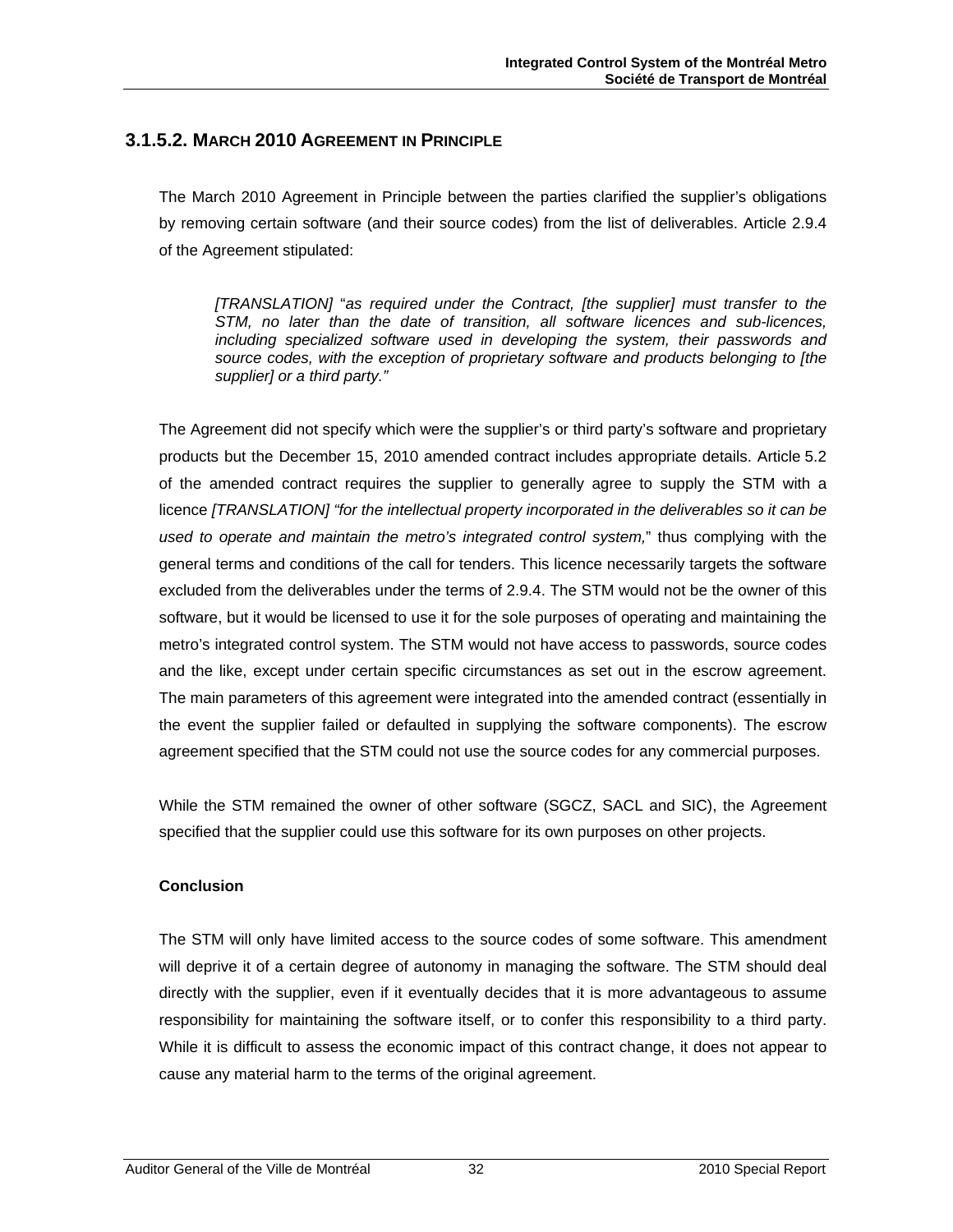<span id="page-34-0"></span>More generally speaking, the Agreement clarifies the scope of the STM's rights regarding some software associated with the integrated control system. Its rights are limited to what is necessary for it to operate the integrated control system for its own purposes. The supplier will be able to exploit the software developed for the STM commercially for his own business interests. The initial contract did not contain such provisions. The parties no doubt felt that it would be useful to correct this omission.

# **3.2. CONTRACT FUNDING**

## **3.2.1. BACKGROUND**

The budget adopted for phases 1 and 2 of the Réno-Systèmes program was \$954,700,000. The budget initially allocated to Phase 1 (2001–2005) was \$311,100,000 and to Phase 2 (2006– 2010), \$643,600,000. It should be pointed out that replacement of the integrated control system was part of Phase 1 of the program from the start. This phase was reviewed in 2007. Phase 1 became Phase 1-2A and Phase 2 became Phase 2B. The budget for Phase 1 rose to \$471,000,000 while the budget for Phase 2 fell to \$483,700,000. Consequently, the overall budgetary envelope of \$954,700,000 remained unchanged.

## **3.2.2. REGULATIONS FOR BORROWING AND CHANGES TO THEM**

## **3.2.2.1. BORROWING REGULATION CA-116**

On May 9, 2001, the STM's Board of Directors passed Resolution CA-2001-085, adopting [TRANSLATION] Borrowing Regulation CA-116. This regulation authorized the borrowing of \$311,090,000 to fund the first phase of the metro stationary equipment maintenance program. The regulation consisted of three articles and two appendices. Article 1 stated:

*[TRANSLATION] "Article 1 – The Société is authorized to borrow, for a maximum term of 20 years, a principal amount not to exceed THREE HUNDRED AND ELEVEN MILLION NINETY THOUSAND DOLLARS (\$311,090,000), to be used exclusively for the purposes mentioned in the preamble and in appendices A and 1 attached as an integral part of this Borrowing Regulation*.*"* 

Article 2 made provisions for the STM to replenish its general fund with \$8,050,600 from loans made under this regulation. And Article 3 states that the regulation entered into force in accordance with the law.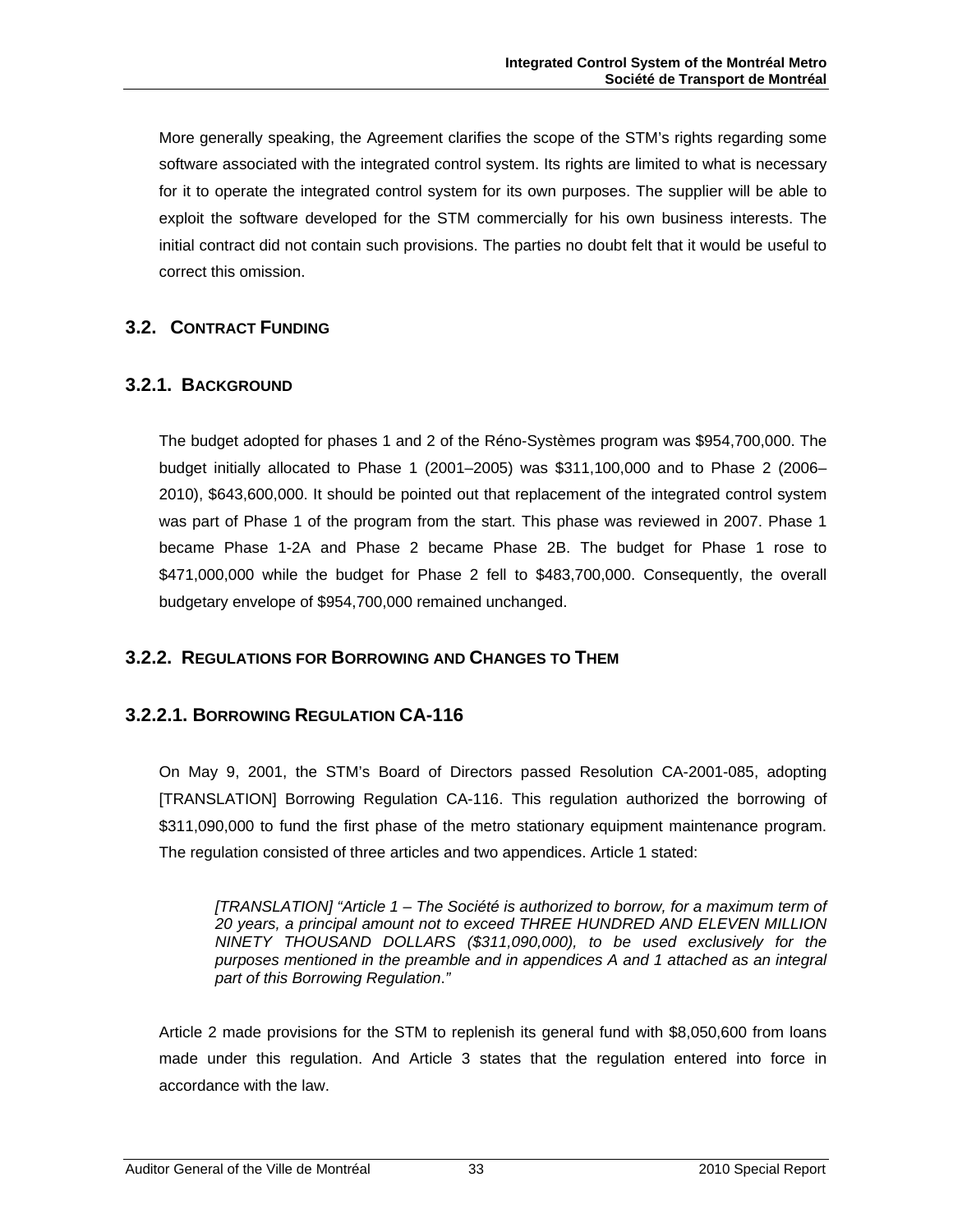<span id="page-35-0"></span>Appendix 1 consisted of a description of the work included in Phase 1, i.e., the metro's control centre and, specifically, the building in section 2a) and the **integrated control system** identified as the **control system for operating procedures (systems and software)** in section 2b), more fully defined as (i) renewal of the control systems for operating procedures, (ii) acquisition and installation of optical control panels and workstations screens, (iii) the backup centre, (iv) switching posts in the stations, and (v) other operations positions. The costs associated with the integrated control system were estimated at \$25,200,000.

Borrowing Regulation CA-116 was amended for the first time on June 12, 2002 by Regulation R-013 to modify Article 2 and increase the amount that the STM could use from its general funds. On September 4, 2002, Appendix A of Regulation CA-116 was amended to change how expenses related to the control centre building indicated above would be allocated, without affecting the total amount of the Borrowing Regulation.

On November 18, 2003, a new amendment (R-013-2) was adopted to change the scope and timeline of the various projects set out in Regulation CA-116, postponing some Phase 2 projects and moving others forward, thereby increasing the total amount of the loan to \$342,263,000. The amendment integrated the telemetry work of the integrated control system and added engineering studies in preparation for Phase 2. The cost estimate for the integrated control system thus increased to \$52,100,000.

On March 22, 2005, Regulation CA-116 was again amended by Regulation R-013-3. The scope and timeline of various projects were reviewed and some Phase 2 projects were postponed to reduce the total amount of the loan to the initial \$311,090,000. Work on the backup control centre was no longer part of Phase 1, but the estimated cost of the integrated control system was increased slightly to \$52,200,000.

## **3.2.2.2. BORROWING REGULATION R-058**

On the same date, the STM's Board of Directors adopted [TRANSLATION] Borrowing Regulation R-058, authorizing a loan of \$643,600,000 to finance the second phase of the Réno-Systèmes program.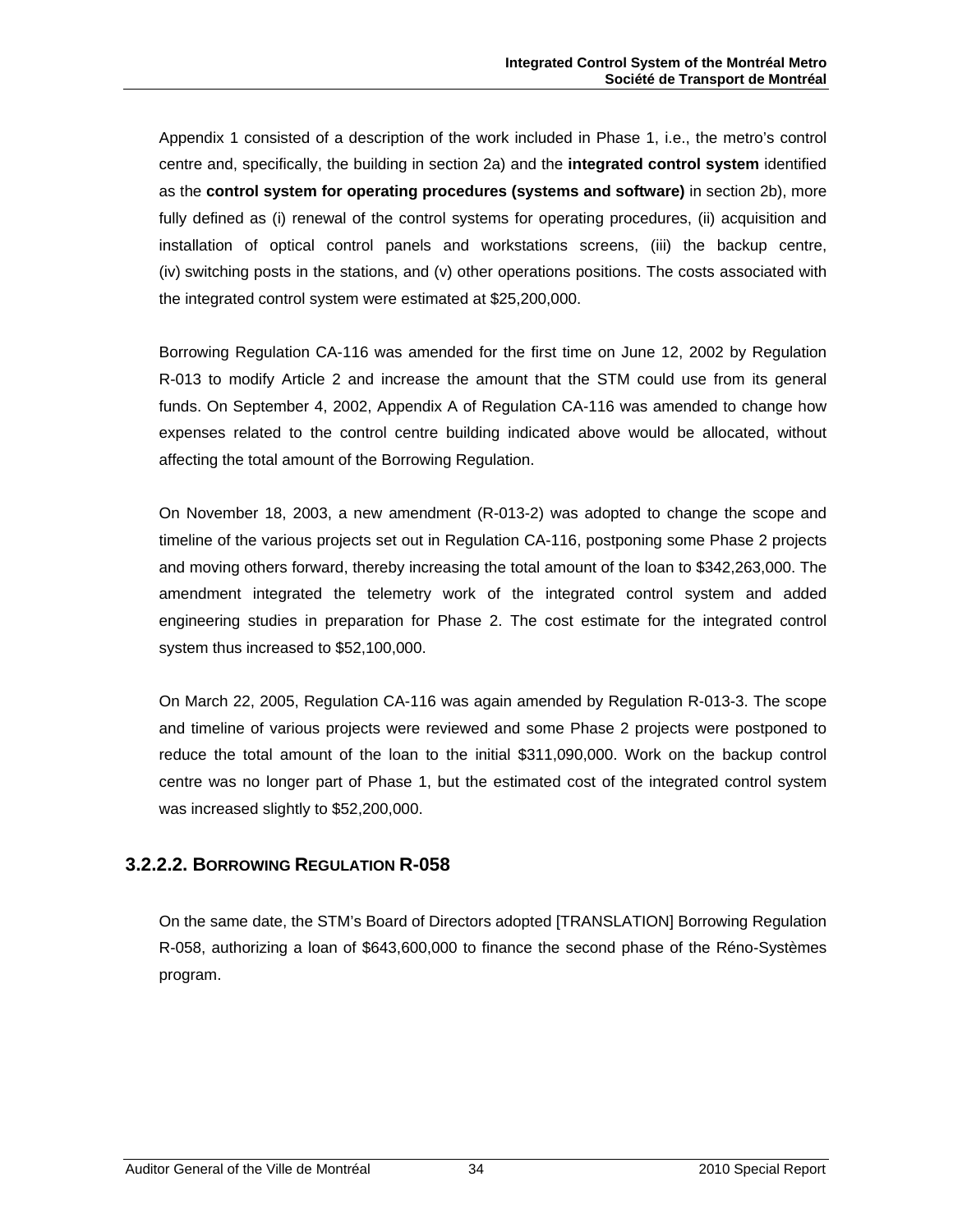This regulation consisted of four articles and one appendix. Article 2 of the regulation reads, as follows:

*[TRANSLATION] "Article 2 – The amount that the Société can borrow, for a maximum term of 20 years, is SIX HUNDRED AND FORTY-THREE MILLION SIX HUNDRED THOUSAND DOLLARS (\$643,600,000), to be used exclusively for the purposes of this regulation and the projects set out in Appendix A attached as an integral part of this regulation."* 

The backup control centre was now planned for Phase 2 of the program. An estimate of \$7,300,000 was shown in Appendix 2 to cover this work.

# **3.2.3. CASH SUBSIDIES**

The STM obtained financial assistance under the "Canada-Québec Infrastructure Works 2000 Program," also called CQIW 2000, to complete Phase 1. An agreement between the STM, AMT and Ministère des Transports was signed to this effect on July 15, 2004.

Under this agreement, the STM received cash subsidies of close to \$142,000,000, i.e., \$103,137,650 from the federal government and \$38,676,625 from the AMT.

# **3.2.4. ALLOCATION OF CREDITS**

Our examination of the resolutions adopted by the STM's Board of Governors revealed how the STM allocated the expenses associated with the contract to replace the integrated control system. These resolutions are summed up as follows:

- Resolution CA-2003-120 (June 3, 2003): Awarding of the contract to replace the integrated control system: \$36,100,000 including contingencies—charged to: Borrowing Regulation CA-116 as amended by Regulation R-013.
- Resolution CA-2005-071 (April 5, 2005): Exercise of the option in the contract to supply and install additional computer workstations in the main control centre for \$61,413, including contingencies—charged to: Borrowing Regulation CA-116 as amended.
- Resolution CA-2006-070 and contract amendment (March 23, 2006): Modification of the contract to replace the integrated control system to review the scope and timeline of the work, representing an additional amount of \$13,900,000—charged to: Borrowing Regulation R-058.
- Resolution CA-2006-278 (2006): Exercise of part of the "backup control centre" option that consists in the partial supply of computer equipment (processing servers) for the future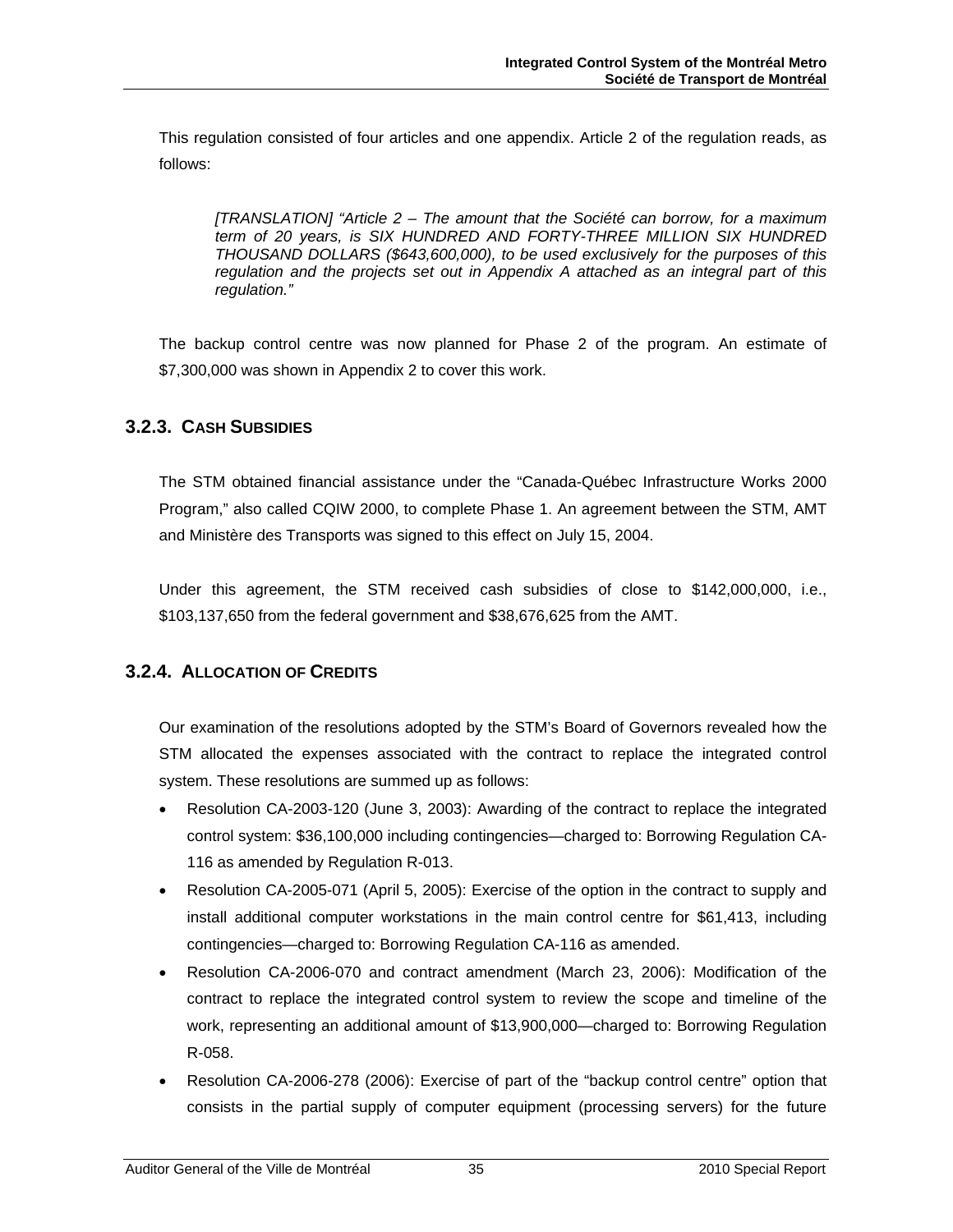backup control centre for \$637,740.40, including contingencies—charged to: Borrowing Regulation R-058.

• Resolution CA-2010-066 and contract amendment (March 10, 2010): Agreement in principle on amendments to the integrated control system contract for \$74,600,000, including a lumpsum compensation of \$31,000,000, a provision of \$36,100,000 for continuation of the project under a controlled compensation method, \$337,570 to transfer the rental leases and \$7,200,000 for contingencies on work carried out under a controlled compensation method, for a total of \$84,200,000, taxes included—charged to: Borrowing Regulation R-013-3, cash subsidy portion.

## **Conclusion**

As previously seen, Borrowing Regulation CA-116, as amended by Regulations R-013, R-013-1, R-013-2 and R-013-3, authorizes a loan of \$311,000,000 to fund work on Phase 1 of the Réno-Systèmes program, including the contract to replace the integrated control system. We also noted that Regulation R-058 authorizes a loan of \$643,600,000 for specified work on Phase 2 of the Réno-Systèmes program.

It appears that the \$13,900,000 compensation paid to the supplier through an amendment to the contract to replace the integrated control system at the time of the March 2006 agreement came out of Regulation R-058 credits intended for Phase 2 work. Some might claim that doing so was appropriate, as each phase involved work associated with the integrated control system.

We do not agree. Instead, we believe that these charges contravened the provisions of Regulation R-058. In fact, remember that Article 2 of this regulation states that the amount borrowed must be used *[TRANSLATION]* "*exclusively for the purposes of this regulation and the projects set out in Appendix A […]*."

Careful analysis of the work described in Appendix A of this regulation does not allow for the compensation agreed upon in 2006 to be charged to it. Even admitting that any description of work in such an appendix must be brief in this type of regulation, it is difficult to ascribe to it an interpretation so broad as to include work on the integrated control system that does not appear in this appendix and that was planned and described specifically in the appendix to Borrowing Regulation CA-116 and its amendments.

In our opinion, the 2007 review of the phases (Phase 1-2A and Phase 2B), which was done after the March 2006 agreement, does not support such allocations. The interchangeability clause at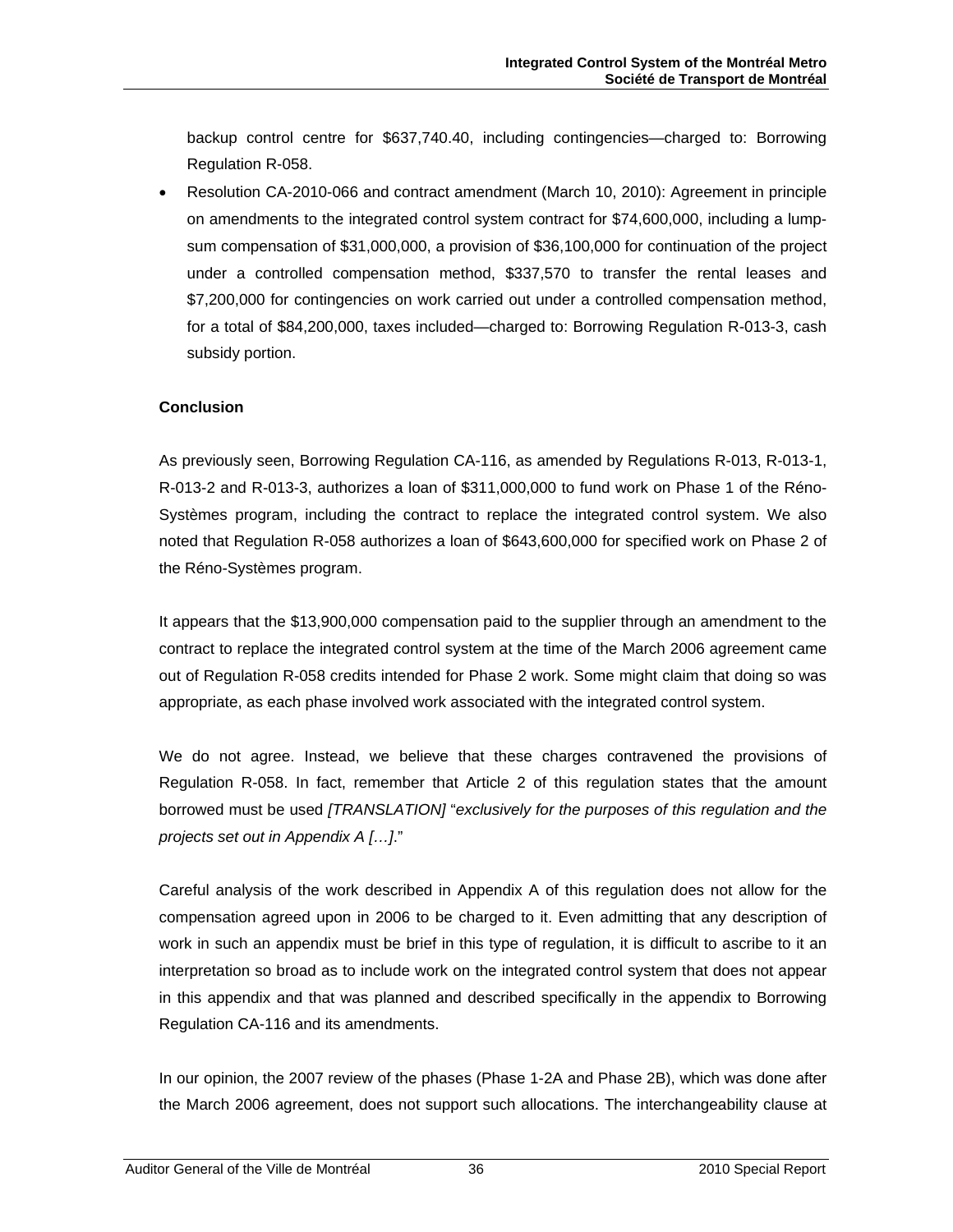the end of Appendix A of Regulation R-058 cannot be used to justify them either, since it applies only to the expenses mentioned in that appendix.

On the other hand, we agree with charging the costs of the partial supply of computer equipment for the backup control centre to Regulation R-058. In fact, work on the backup control centre has been part of this regulation since it was adopted in March 2005.

In other respects, it is interesting to point out the recent adoption of new amendments to Regulations CA-116 and R-058 in June 2010.

One can read in the preamble to Resolution CA-2010-195, which adopted Regulations R-013-4 and R-058-1, that the Phase 1 work targeted by Regulation CA-116 was completed. As drafted and phrased, and reiterated in the preamble to Regulation R-013-4, this leads to some confusion as the contract to replace the integrated control system is not expected to be completed until fall 2012.

The new appendix to Regulation R-058-1 repeats in full all the work related to the integrated control system described in the appendix to Regulation CA-116. Regulation R-058 now provides for funding the work, the cost of which has risen to \$647,600,000. To avoid any confusion, it would have been more accurate to specify that funding of Phase 1 work through Regulation CA-116 had ended.

Amendments were also made to reduce the borrowing power of Regulation CA-116, given the use of cash subsidies of \$140,000,000.

# **3.3. PROJECT MANAGEMENT PROBLEMS PRIOR TO THE 2010 AGREEMENT IN PRINCIPLE**

# **Audit Reports and Findings**

#### Year 2004

The June 2004 audit report produced by the STM specified that the audit had been done because of delays in completing the integrated control system. The objective of this audit was to verify that the supplier's project management and completion activities were compliant with the provisions of the supplier's project quality plan (PQP).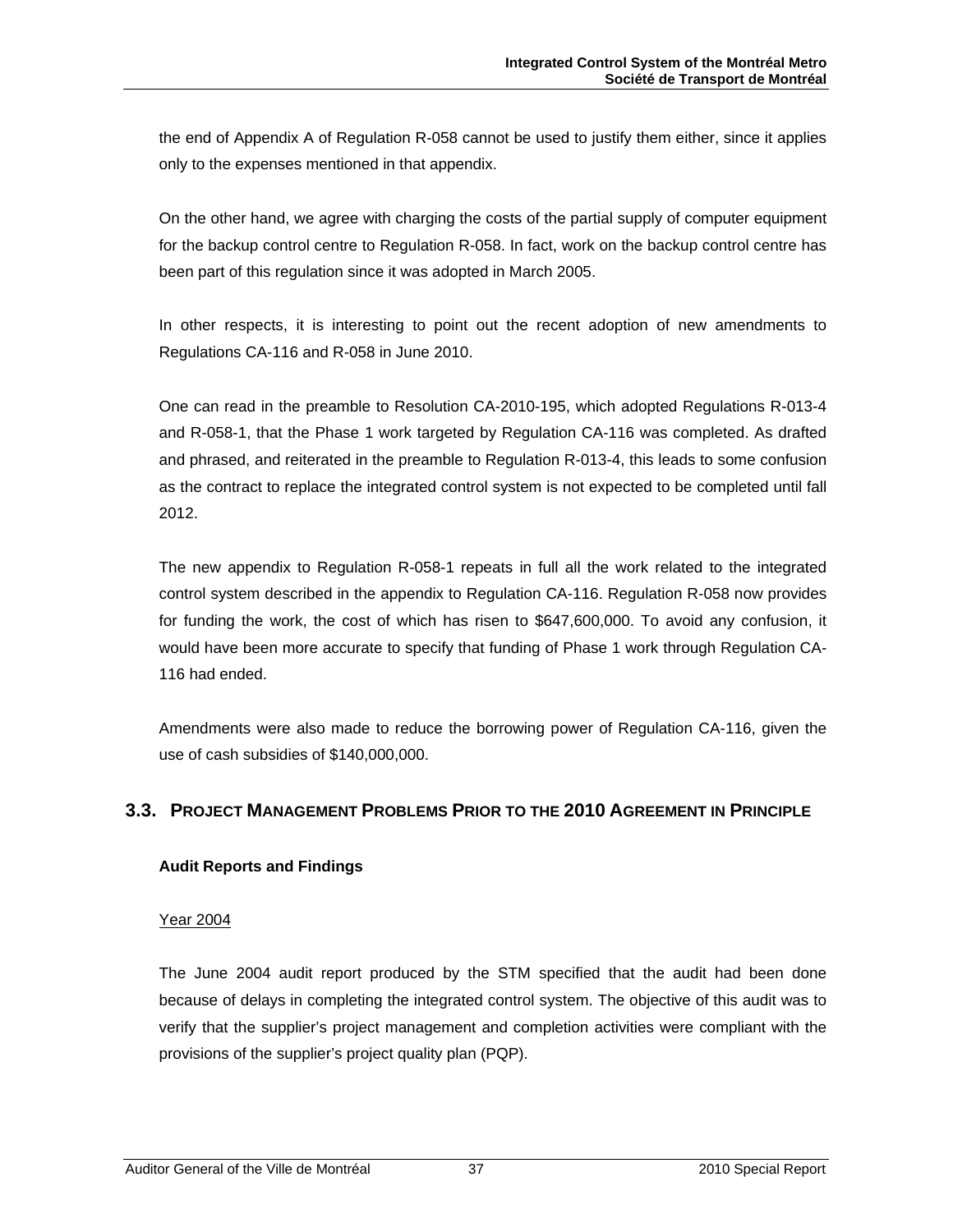The conclusions of this audit, carried out a year after the project initiation, pointed to major problems with project management. The conclusion noted that four requests for corrective action had been issued:

- Various processes applied to the project were not clearly defined and/or understood.
- There was no evidence of any tracking system in place to effectively manage the project.
- Quality activities had not been done for several months.
- A year after the contract had been awarded, six positions on the project team were still vacant and five team members had been replaced.

This first audit highlighted several weaknesses, including the lack of resources allocated to the project by the supplier and the lack of strict quality control and project monitoring process.

#### Year 2005

In September and October 2005, a second audit was done by the STM to verify once again that project management and other activities for the integrated control system complied with the standards and procedures of the project's quality plan (PQP) framework. The audit dealt this time with two sites, one located in Montréal and the other in Europe. The external site provides state-of-the-art service for developing and adapting new integrated control software, as well as support to the Montréal team. This audit report underscored the strengths and expertise of the external site, especially in the areas of quality control, staff experience and project management follow-up (e.g., the use of a balanced scorecard). The audit also noted signs of improvement at the Montréal site since the last audit of June 2004.

The conclusions of this audit, carried out more than 2½ years after the project start-up, pointed again to major problems with project management. The report concluded by noting:

#### *[TRANSLATION] "Four requests for corrective actions were issued regarding*

- *continuous improvement and corrective actions process*
- *suppliers and subcontractors management process*
- *internal staff training process*
- *documentation management process*

*Considering these observations, project management and other activities should be analyzed by the project managers in order to put in place an effective corrective action plan. A response, including a firm corrective action plan, is required by November 15, 2005."*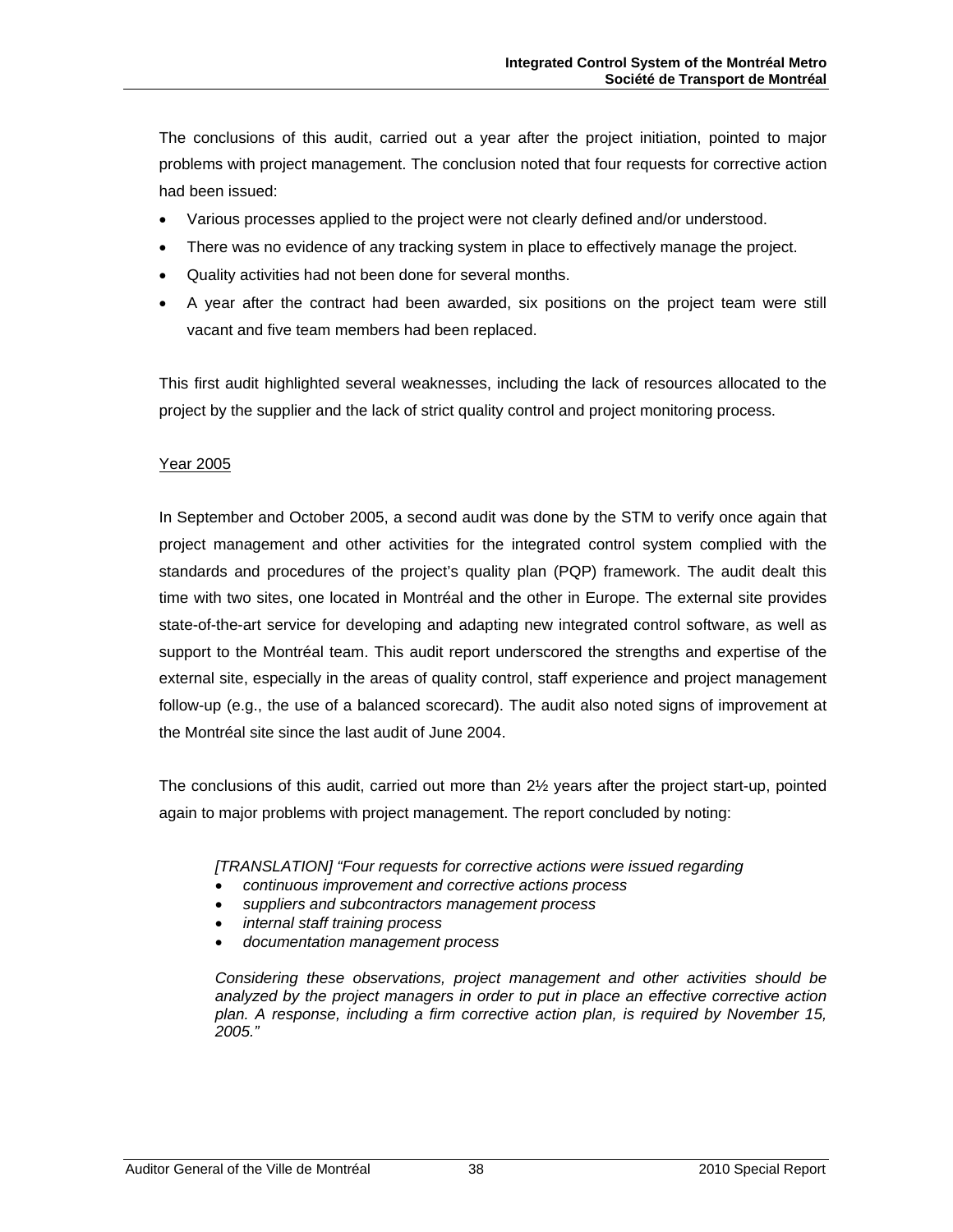#### Year 2006

In September 2006, the STM asked a group of independent experts in the rail industry and implementation of control centres to audit the integrated control's software development process. This audit was to provide the STM with a reasonable level of assurance regarding the viability of the mitigation solution allowing the three new Laval stations to be operated from the new integrated control system (PL2 operations) with minimal functions.

The experts' report, issued in October 2006—or 10 months after the date initially set to put into operation the integrated control system—once again identified major weaknesses with project management in such areas as human resources, planning and quality control. The report concluded, nevertheless, that the technological foundations were present to permit the opening of the Laval stations.

#### Year 2007

In 2007, delays in executing the work began mounting again. The STM consulted a law firm about its options regarding the supplier. The lawyers' report again identified major weaknesses with project management.

Page 6 of their report notes:

*[TRANSLATION]* "*The monthly reports do not meet the minimum requirements of proper project management.* 

*For example, the monthly reports do not provide the following information: measurement of progress on work items vs. the established timeline that would allow risk areas to be identified, measurement of the compound amount, cost or delay indicators, cost or anticipated delivery date projections and variance analysis."* 

The report also pointed to a major knowledge gap in the technological management of the project, mentioning that there was no architect in place to oversee the system's design integrity and who had the authority required to impose compliance and arbitrate between functionality, performance, cost and timeline. One also reads in the report that the supplier possessed leading-edge skills but that these had never been allocated to the project up to the date of their 2007 report.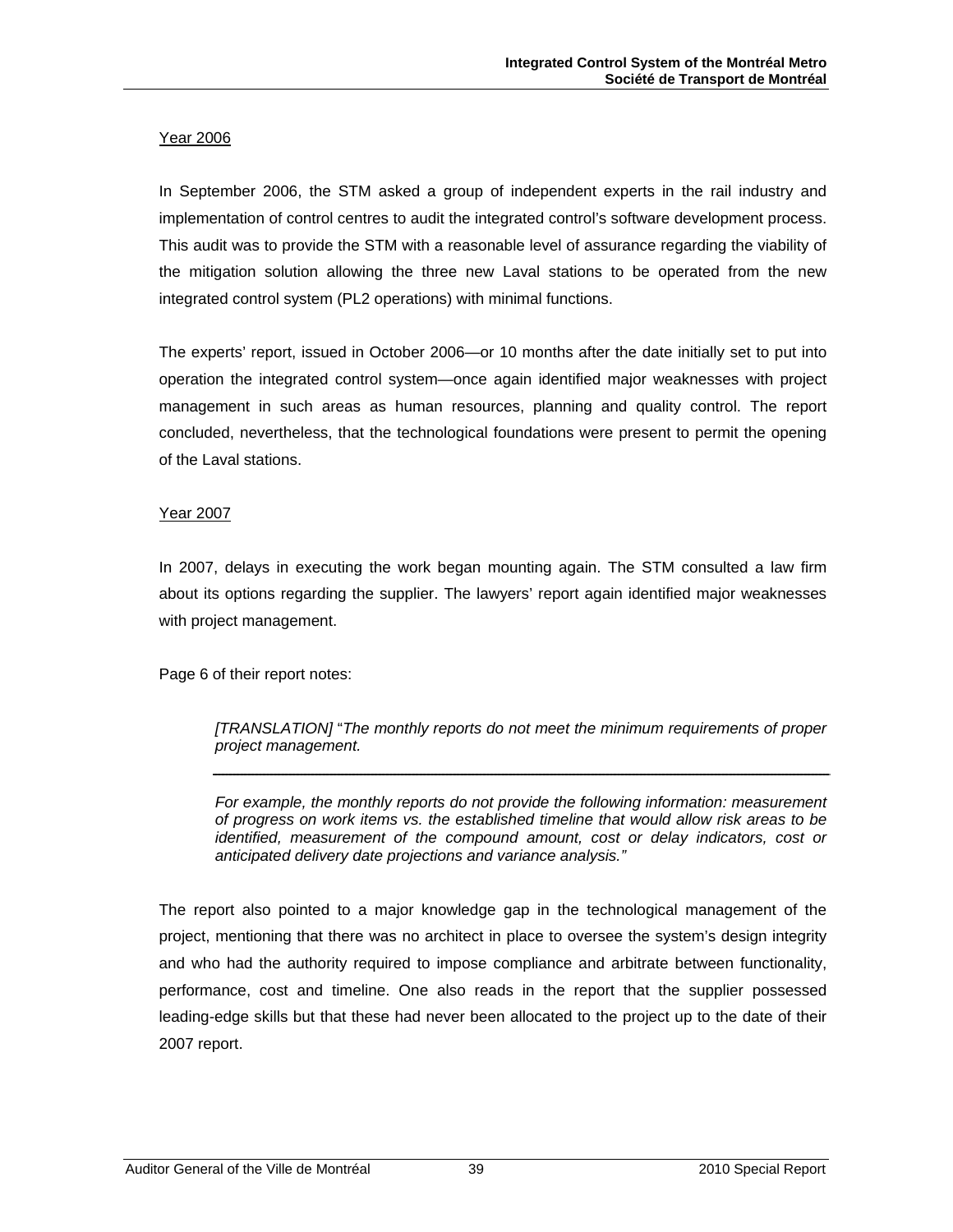As mentioned above, the law firm recommended that the STM establish a firm and realistic estimate of the probable timeline and the most likely costs that would be incurred to complete the project to replace the integrated control system.

More than four years after the project start-up, major gaps still remained in the supplier's management of the project.

In spite of the lawyers' recommendations, the STM did not produce this estimate in collaboration with the supplier.

#### Year 2008

In October 2008, the same independent experts retained in 2006 were mandated to perform an audit. This mandate was to verify if the software development process and methodology used by the supplier were the same as those in use at the time of the first audit. The experts again pointed out weaknesses within the project management to replace the integrated control system as previously mentioned in section 3.1.3.2 of this report. They also noted that the recommendations needed to switch over Line 2, raised in their 2006 report, had not been fully implemented due to the supplier's lack of resources, both in quantity and expertise and underestimation of the work needed to clarify the input data requirements.

#### **FINDING**

**Analysis of the (internal and external) audit reports and other integrated control system project supporting documentation, such as work schedules, monthly reports and progress reports, show that, prior to the March 2010 agreement, the project had run adrift in cost and timeline management. The mechanisms of both the STM and the supplier for governance and sound project management were inadequate. We noted, however, that in summer 2008, STM senior management intervened with the supplier's senior management to correct the situation. Our audit concluded that one element that would explain the project's struggles was the fact that governance and project management methods neglected the areas of systems engineering and software engineering.**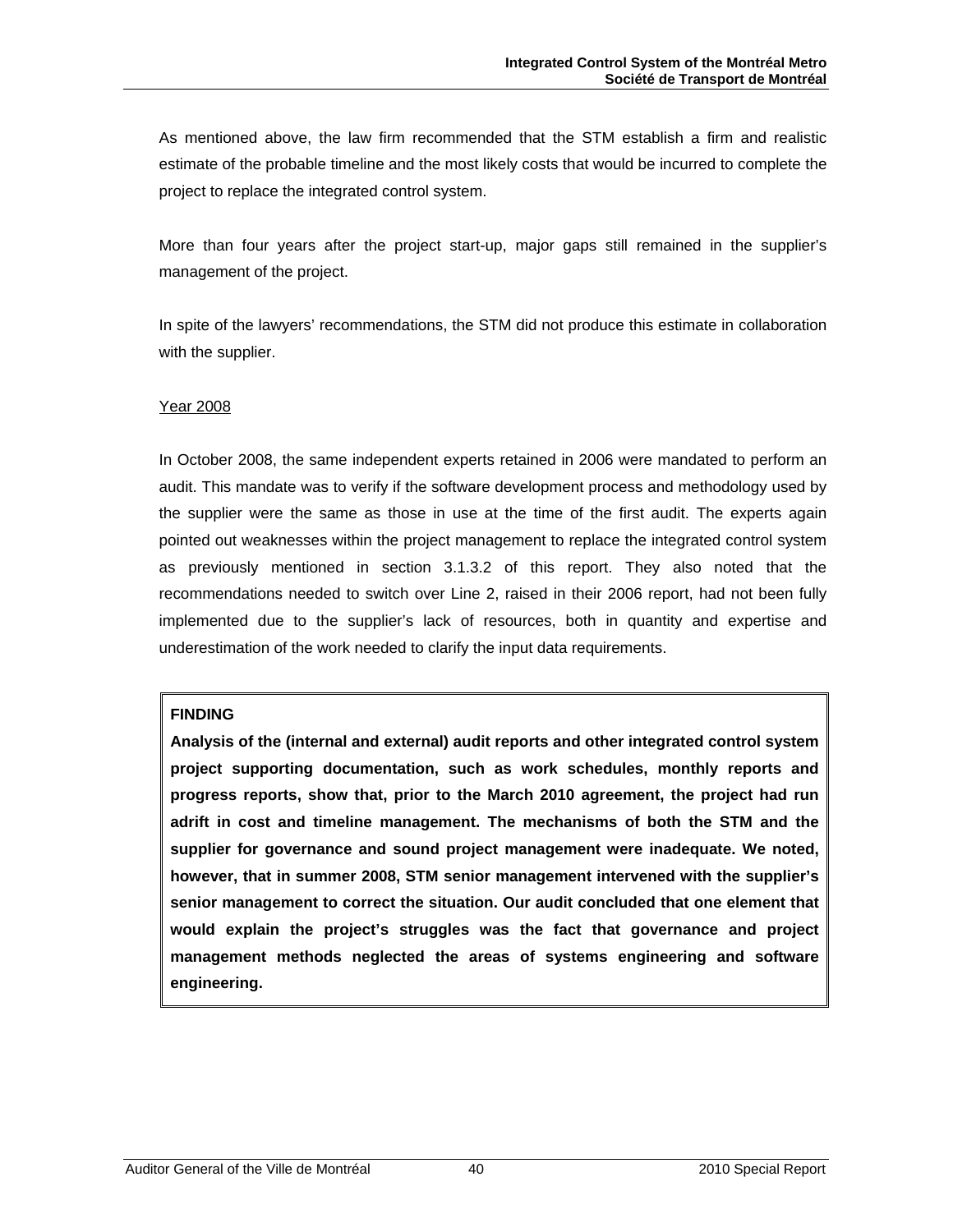# **3.4. MANAGEMENT PLAN FOLLOWING THE 2010 AGREEMENT IN PRINCIPLE**

Following the March 2010 Agreement in Principle, a new project manager was assigned to the project. This individual implemented a series of corrective actions aimed at resolving the project's problems. The STM allotted new resources, reorganized the work and implemented a new governance framework that included steering committees to manage the project more closely and correct the problems. In April 2010, the project management carried out a detailed analysis of the extent of the work. The revised scope minimized the risk of cost overruns and missed deadlines. This new governance framework also included setting firm and clear delivery milestones, communicating when these milestones were reached to everyone involved and incorporating a formal "go/no-go" milestone to assess whether to continue with the project or not based on objective criteria.

It is important to note, however, that this revised scope included approximately 80% of the performance requirements (805 out of 1,026) stated in the initial contract awarded in 2003, without taking into account the relative effort needed to develop each of these requirements. This reduction in the scope of the work meant developing mitigation procedures to account for the functions that would be partially or totally excluded.

# **3.5. MANAGEMENT INDICATORS**

# **3.5.1. BACKGROUND**

Management indicators help keep managers abreast of the status and progress of the system they are steering, so that they can identify problems and make decisions accordingly. Management indicators are intended to alert managers before a situation deteriorates and ultimately reaches a point of no return. Developing and implementing indicators, therefore, is a way to help managers gauge how a project is performing and whether anticipated results are being achieved.

In the case of the integrated control system project, the main indicators used by management were ones that measured the project progress, cost performance index (CPI) and schedule performance index (SPI).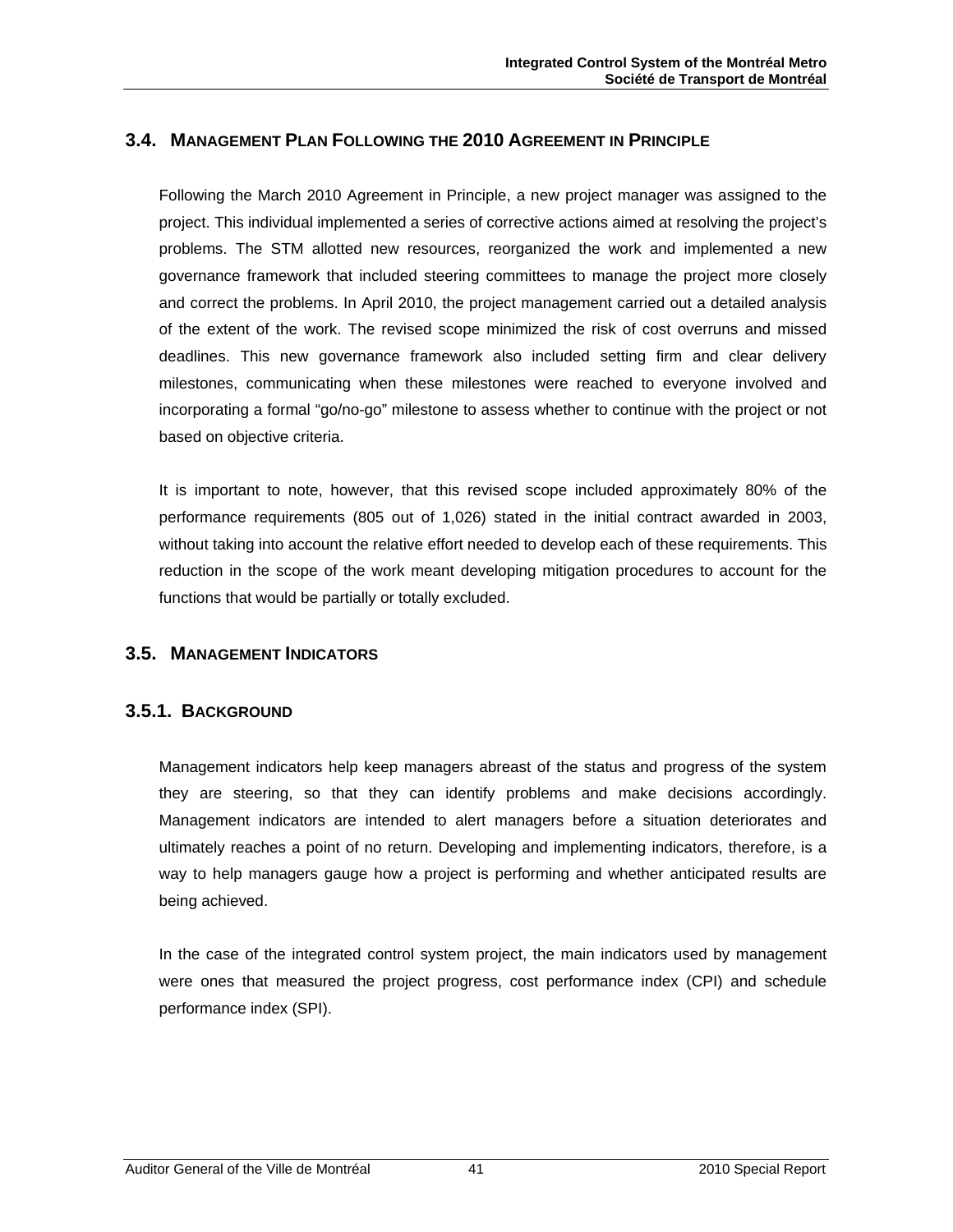# **3.5.2. PROJECT PROGRESS INDICATORS AND FINDINGS**

Figure 2 shows the evolution of project progress indicator values from September 2003 to May 2010. This graph was created using data provided in the "performance indicators" section of the [TRANSLATION] "Project Progress Report" (Project No. 9295201) produced monthly by the STM:

- The physical progress indicator is designed to show the percentage of project tasks completed at a given moment;
- The real cost progress indicator is calculated by dividing the project-to-date costs in a given month by the "final estimated" cost to complete the project.

In spite of meetings and the detailed analysis of numerous documents, our audit was unable to clearly establish the method and parameters used to determine that a task had been completed.



## **Figure 2—Project Progress Indicators**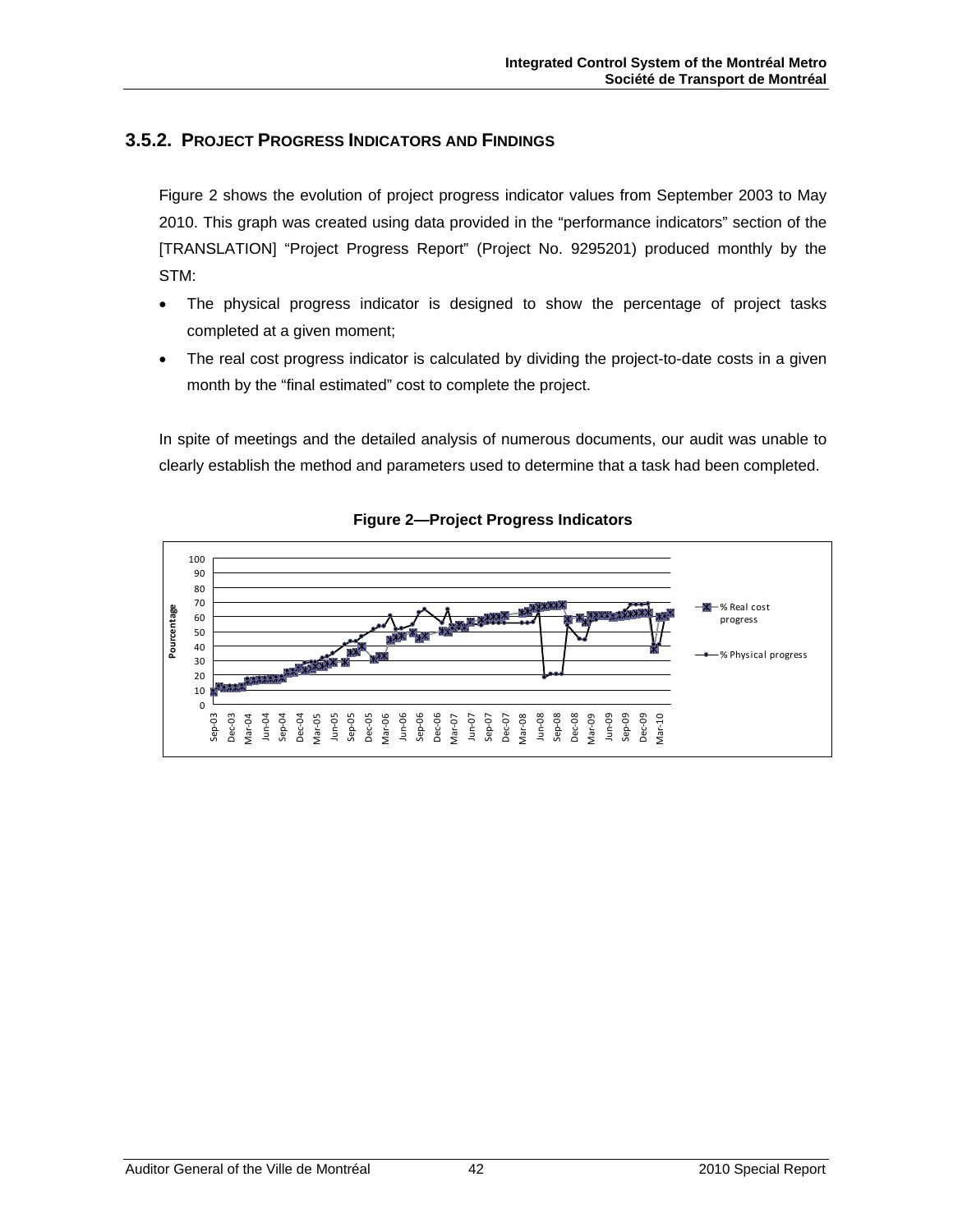#### **FINDINGS: PHYSICAL PROGRESS INDICATOR**

**Our analysis of Figure 2 led us to certain conclusions about the use of the physical progress indicator for this project:** 

- **From April 2006 to April 2008, the value of this indicator remained at close to 60%, in spite of four years of work on the project.**
- **The value of this indicator plummeted from 63.9% in June 2008 to 18.8% in July 2008, whereas the scope of the project did not change.**
- **From July to October 2008, the value of this indicator hovered around 20% and then shot up abruptly to 54.3% in November 2008.**

**The physical progress indicator, therefore, provided information that was not truly representative and of little value to project managers.**

# **FINDING: REAL COST PROGRESS INDICATORS**

**Our analysis of Figure 2 concluded that the sudden fluctuations in the project's real cost progress indicator were due to project budget increases in 2005, 2008 and 2010. These major changes to the denominator used to calculate the real cost progress indicator cast doubt on its credibility.** 

In summary, the two project progress indicators provided STM management with unreliable information about the level of progress of the integrated control system project for the period of September 2003 to May 2010.

# **3.5.3. COST AND SCHEDULE PERFORMANCE INDICES AND FINDINGS**

The cost performance index (CPI) and the schedule performance index (SPI) are recognized management indicators that are widely used to evaluate the performance of a project based on costs and schedules:

- The cost performance index (CPI) shows the relationship between budgeted costs and real costs of work done at a given date: a higher cost performance index (CPI > 1) indicates that the amounts spent are below those budgeted.
- The schedule performance index (SPI) is used to determine if a project is ahead of or behind schedule: a higher schedule performance index (DPI > 1) indicates that the project is ahead of schedule and that more tasks have been completed than planned at a given date.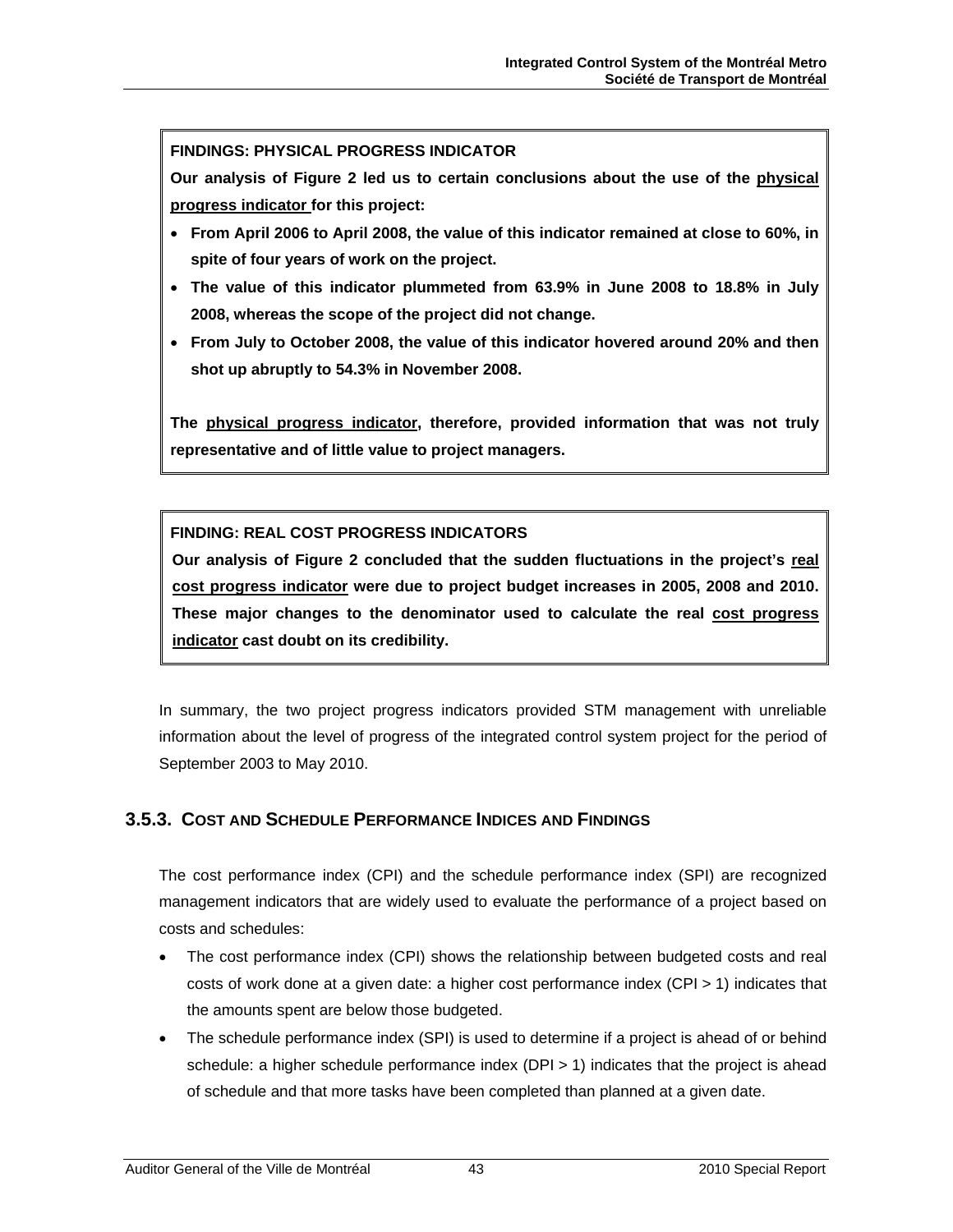Figure 3 shows the evolution of the values of the cost and schedule performance indices for the project for the period of September 2003 to May 2010. This graph was also created from data provided in the "performance indicators" section of the [TRANSLATION] "Project Progress Report" (Project No. 9295201) produced monthly by the STM.



**Figure 3—Cost and Schedule Performance Indices** 

Figure 3 shows that, for the months between September 2003 and October 2006, the integrated control system project was less costly than planned, based on the evolution of the cost performance index (CPI). It is important to note, however, that planned project costs increased by approximately \$20,000,000 in January 2006. The values of this index show that the project became more costly only as of July 2007, although in reality it had been experiencing cost overruns after its first year.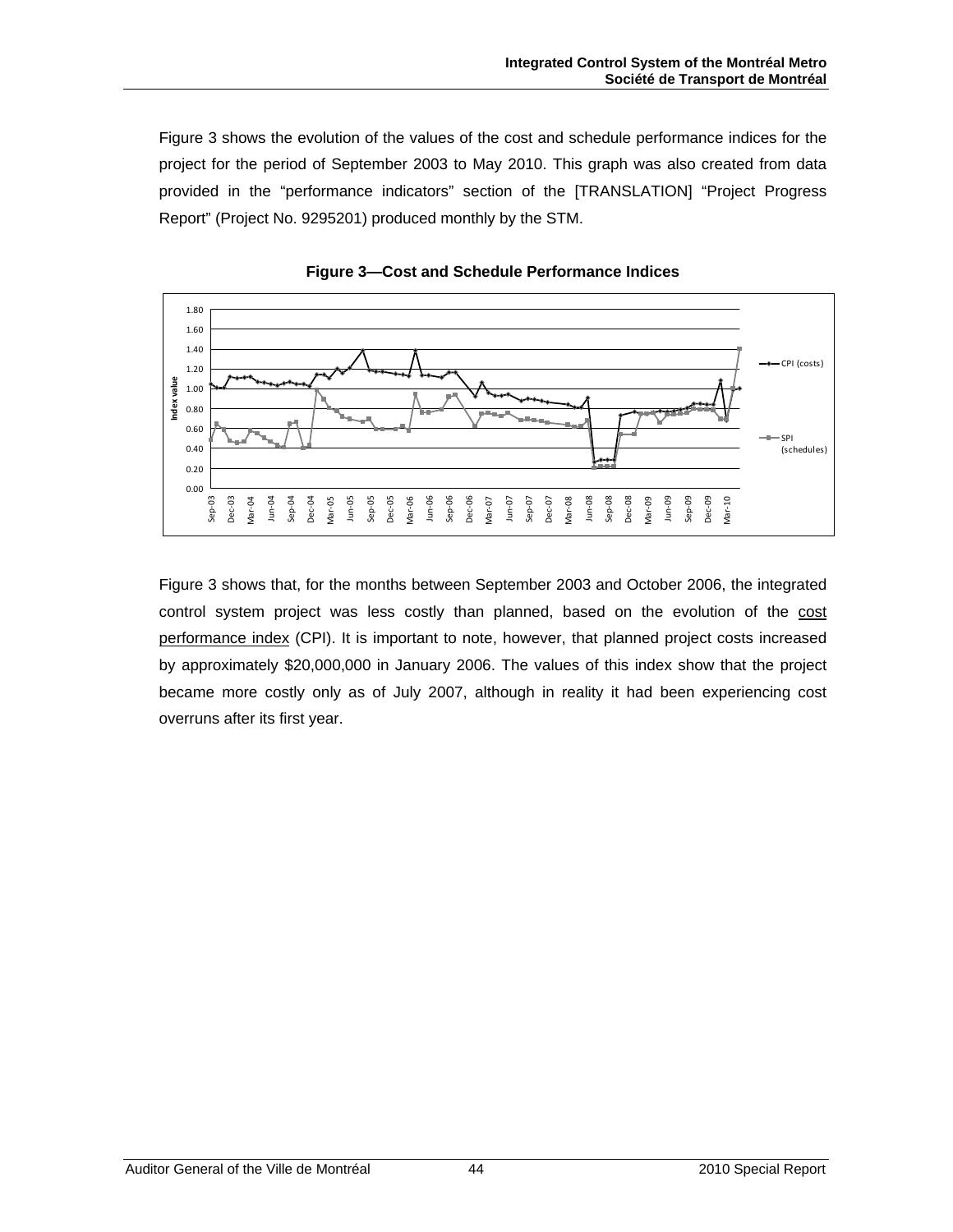## **FINDINGS**

**In Figure 3, the evolution of the schedule performance index (SPI) shows that, from September 2003 to February 2010, project planning fell behind schedule. This indicates that the corrective measures taken by the supplier and STM were ineffectual. In addition, the increase in the value of the schedule performance index from March 2010 (0.69) to May 2010 (1.40) does not appear very credible.** 

**The performance indicators presented in this section are among the most commonly used in project management. However, based on our observations, the percentage of progress, which represents a major input to these indicators, was measured incorrectly and is not representative of the true level of project progress. This skewed the accuracy of these two indicators.** 

**In summary, the cost and schedule performance indicators did not provide credible information that would have allowed STM managers strict monitoring and control of the integrated control system project.**

#### **Recommendation**

**We recommend that the Direction exécutive – Gestion des projets majeurs develop a key progress indicator adapted to systems engineering and software engineering projects, which will make it possible to do an accurate and objective assessment of the overall progress of the integrated control system.** 

#### **Action Plan of the Société de Transport de Montréal**

- *"A physical progress indicator based on the V cycle of software development was put in place for the project. This indicator was used to determine physical progress at December 31, 2010. Action has been taken to document the production process of the physical progress indicator and to use this indicator on a monthly basis; (Planned completion: November 2011)*
- *GPM [Gestion des projets majeurs] plans to retain the services of an expert consultant in the management of software engineering projects to:* 
	- − *report on the nature of the various software development projects being overseen by the GPM;*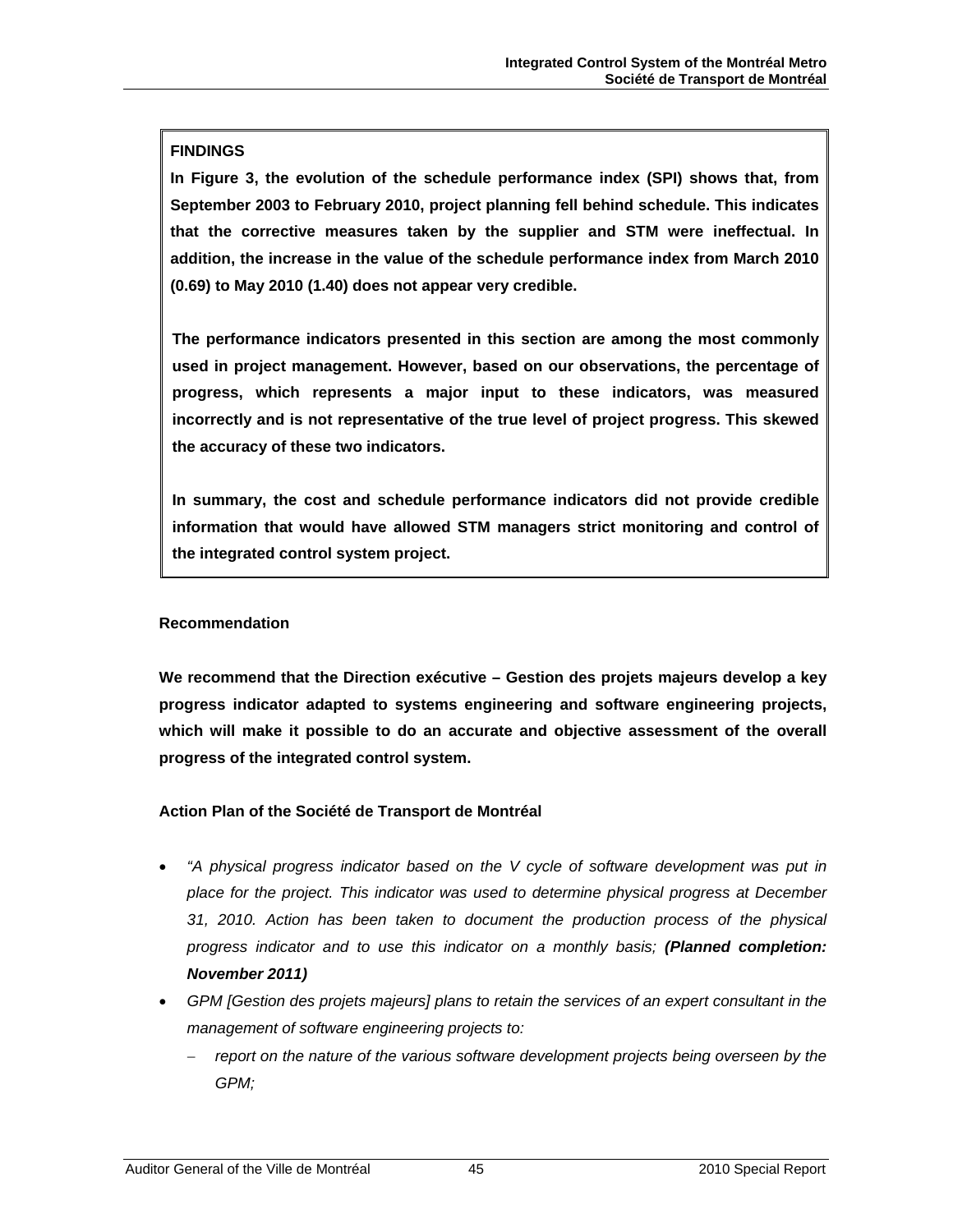- − *report on practices currently used in software development projects, in such areas as project management, planning, follow-up, progress measurement, management indicators, and estimates of efforts and length of activities needed to complete the projects; (Planned completion: work plan, November 2011)*
- − *compare current methods with recognized industry practices and standards;*
- − *recommend upgrading current practices, as necessary, by highlighting the cost/benefit advantages while taking into account their application to maintenance activities and the correction of glitches; and*
- − *in the case of sophisticated indicators, propose a pilot project to implement the*  recommendations, measure the return on investment and decide whether or not to *recommend the deployment of new practices for the projects to which they apply." (Planned completion: awarding of an expert contract, December 2011)*

#### **Comments of the Société de Transport de Montréal**

*"A recommendation aimed at putting in place relevant and coherent indicators that reflect the project's true progress was also made during the 2010 internal audit. The Bureau de projets has already been intensifying its efforts to report systematically on the integrated control system since March 2010 to the following levels of governance:* 

- *Steering committee of the Réno-Systèmes project*
- *Steering committee of the project with the developer (specific to this project)*
- *Steering committee of the project with the supplier (specific to this project)*
- *Committee overseeing maintenance of assets, major projects and the environment*
- *Steering committee with the MTQ (specific to the Réno-Systèmes project)*
- *STM Board of Directors (specific to this project).*

*Generally speaking, the information deals with such items as work progress, problems encountered, risks, follow-up of major milestones, follow-up of critical activities, status of the work vs. level of commitments, expenses incurred and final cost estimates vs. approved budgets.* 

*Follow-up tools, other than those used before March 2010, were developed in the wake of the business agreement reached between the STM and its supplier. These tools are adapted to current work being done on the integrated control system project under the controlled compensation payment method. Indicators have been put in place to systematically follow up such items as the estimation of efforts to complete the project, based on a game plan approved by all parties. Other indicators are also used to measure the following elements:*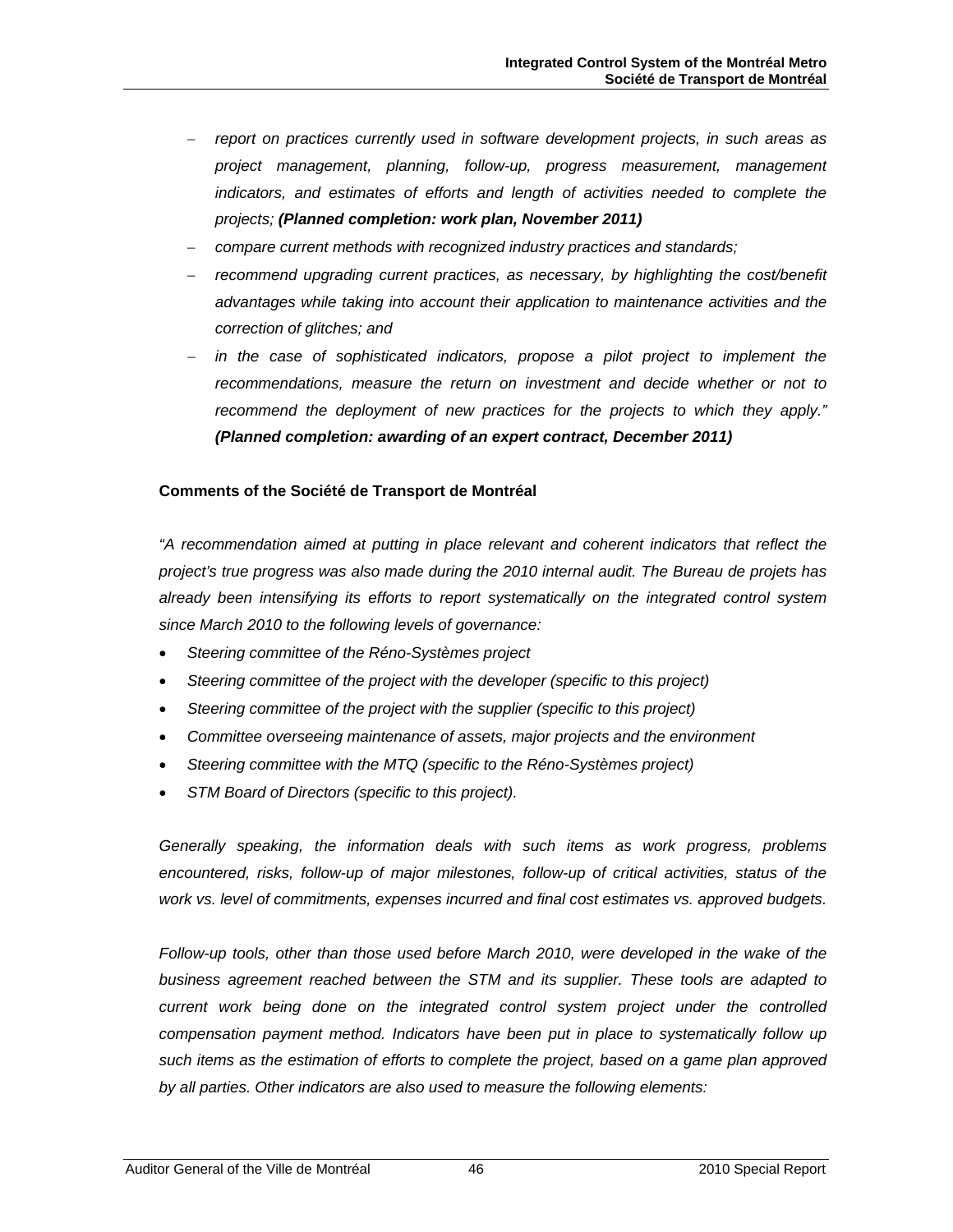- *Progress in completing the input data*
- *Follow-up of preparation of mitigation measurements*
- *Freeze on the project's scope*
- *Traceability of functionalities by software version*
- *2010–2011–2012 milestones*
- *Schedule by activity*
- *Status of glitches*
- *Progress of software specifications*
- *Report on test results*
- *Financial statement of controlled payments*
- *Procurement plan*
- *Resource plan*
- *Demobilization plan*
- *Report of mandates*
- *Mapping of risks*

*Before integrating the methodology proposed in your report to measure functional size, the STM deemed it appropriate to perform a markup with the help of experts in the field. The markup will also incorporate a review of the method proposed in your audit report. It is important that the methodology that is adopted makes it easy to set significant monthly indicators. The markup will also target the indicators to be put in place for software maintenance activities."* 

# **3.6. INITIAL AND CONTINUING MEASUREMENT OF THE SOFTWARE FUNCTIONAL SIZE**

In reading various management reports and detailed project schedules for the period from 2004 to 2010, we observed that the planned completion date had been postponed several times. More specifically, work on the integrated control system, including specifications, design, programming, testing, validation and activation phases at the new control centre, were to be completed in 2006. Development and activation of the new integrated control system therefore represented approximately two-and-a-half years, i.e., 2003 to 2005. In fall 2010, our audit concluded that completion of the work on the integrated control system had now been postponed to fall 2012, representing a development and activation period of more than nine years. In addition, the overall project budget has risen from \$49,000,000 at the start of the project to almost \$200,000,000 at the time of our audit in 2010.

The initial schedule, which set out the expected completion date for development of the integrated control system, was based on opening the Laval stations in January 2006, among other things, and on the supplier's expertise. This was not supported by a measurement of the functional size of the software to be developed.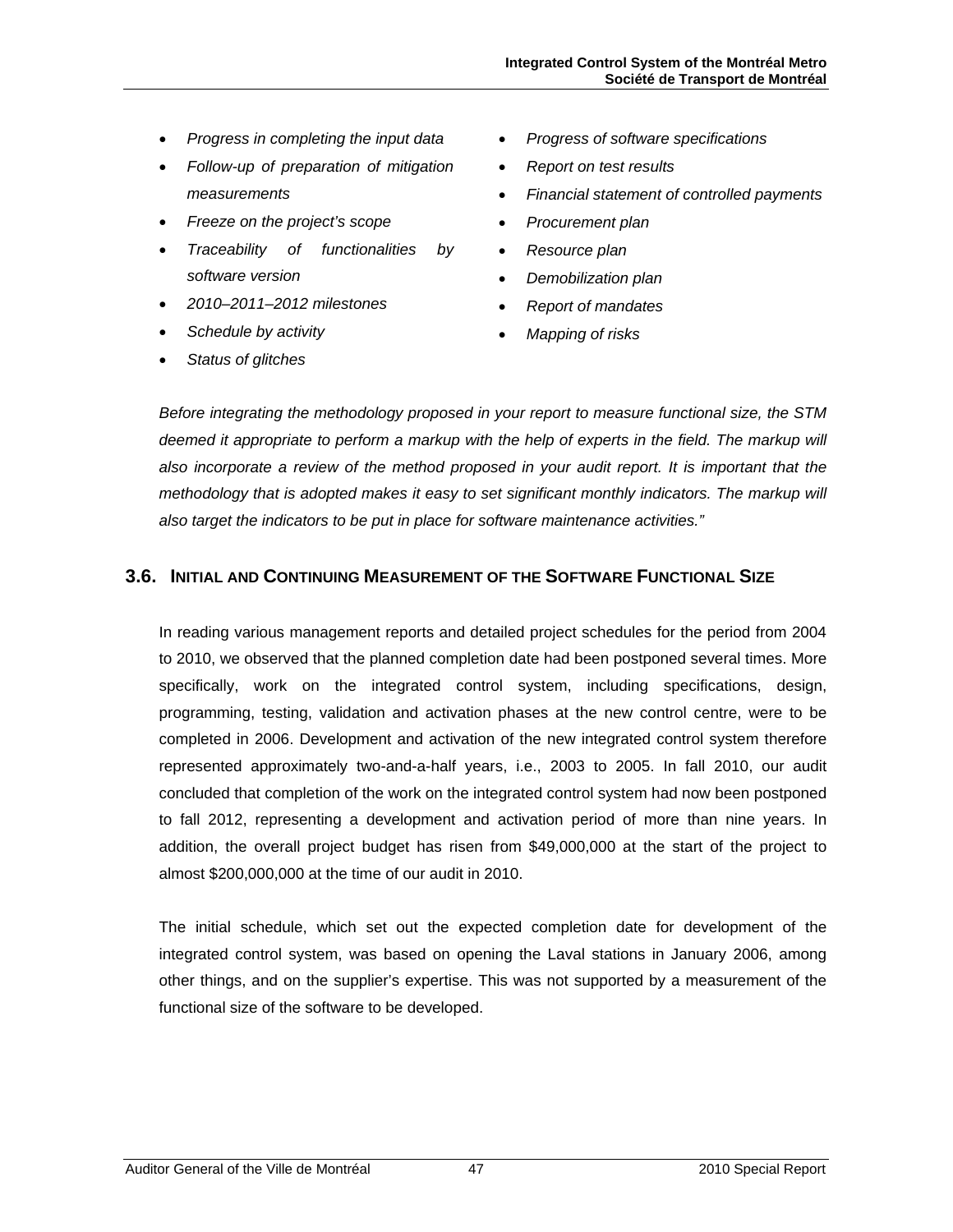# **FINDING**

**Our audit revealed that, in spite of repeated delays in the planned date of completion of the work and multiple increases in the project budget, there was never any measurement or monitoring of the functional size of the software to be developed.**

Functional size is a measurement of the quantity of functions software provides users. To make an analogy with another field, functional size is equivalent to the surface area of a building. A building with a surface area twice the size of another building provides twice the amount of living space for occupancy. Similarly, software that has twice the functional size of another software will thus provide twice the number of functions to users. International standards define surface area units of measurement. The same holds true for units of measurement of software functional size. The measurement of software functional size is done through a detailed analysis of the deliverables produced during the development cycle.

According to the supplier's report dated October 2009, the number of equipment types that were to be controlled and with which the control centre needed to interface rose from 181 in the call for tenders to 688. Measuring the functional size of the software at the start of the project and at regular intervals would have made it possible to objectively evaluate its real impact on the scope of the project, and update schedules accordingly and factor them into decision-making.

The measurement of software functional size keeps track, in an accurate and detailed way, of all the functions delivered to users by the software. When a software requirements document does not contain enough detail to measure functional size, the software engineer must analyze other documents, possible even the programming code, to be able to complete the measurement. If the functions have been inserted into the programming code without being specified in the software requirements document, the software engineer will need to measure these as well and included them in the functional size of the software.

Measuring functional size is dictated by internationally recognized standards. The process is founded on a history of use within the software development industry of more than 30 years and is supported by a broad-based community around the world. It is also supported by a software repository containing data from thousands of software development and maintenance projects (www.isbsg.org).

It is important to differentiate between the concept of project size and functional size of the software to be developed. The size of a project is determined by taking into account the effort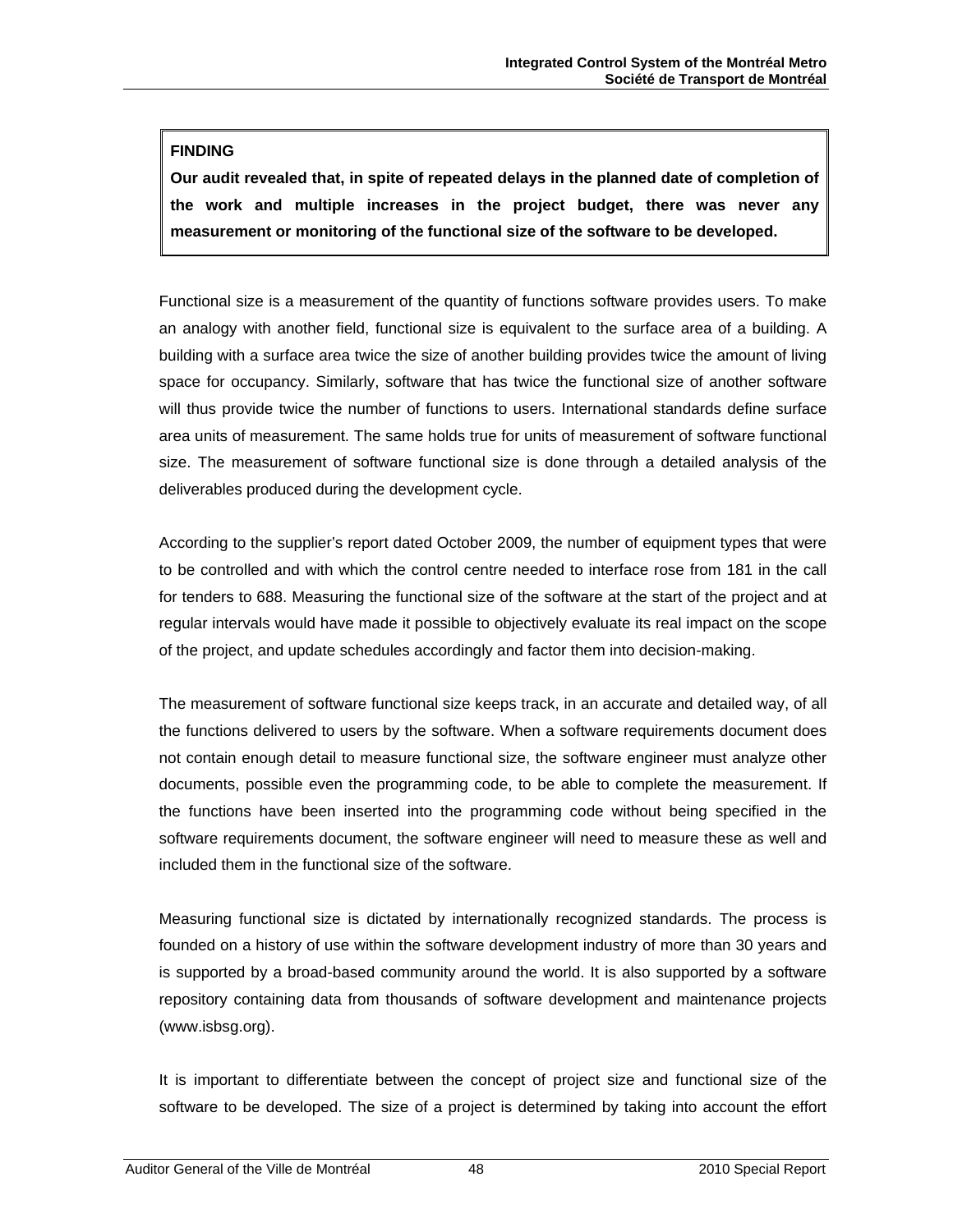(person-days), costs and duration (calendar months) needed to complete the work as well as the number of people assigned to the project. Functional size (measured in number of functional size measurement units) represents the number of data movements in the functions delivered by the software to users.

Consequently, it becomes very difficult to assess the effort (person-days) and duration (calendar months) needed to complete a software development project without knowing the functional size of the software to be developed. A history of productivity data (number of hours needed to deliver a functional size measurement unit) and delivery speed (number of functional size measurement units delivered per period) is also required to establish robust estimates of effort and time.

## **FINDINGS**

**In our opinion, it was rash to request fixed price bids for the entire integrated control system based on performance estimates, since these were too abstract to allow suppliers to produce realistic bids. Functional size measurement is essential for estimating and strictly monitoring a software development project such as the integrated control system. We did not find any such measurement for the integrated control system project. This lack considerably increased the risk of not being able to monitor and strictly control future maintenance of the integrated control software.** 

**The absence of this measurement also significantly increased the risk that management indicators being used for the integrated control system project would continue to provide data that was not very credible or valuable to decision-making.** 

#### **Recommendation**

**We recommend that the Direction exécutive – Gestion des projets majeurs develop a measurement program for its integrated control system project in which functional size plays a key role.** 

#### **Action Plan of the Société de Transport de Montréal**

*"The GPM plans to retain the services of an expert consultant in the management of software engineering projects to make appropriate recommendations, as stated in the action plan of the section 3.5 recommendation.*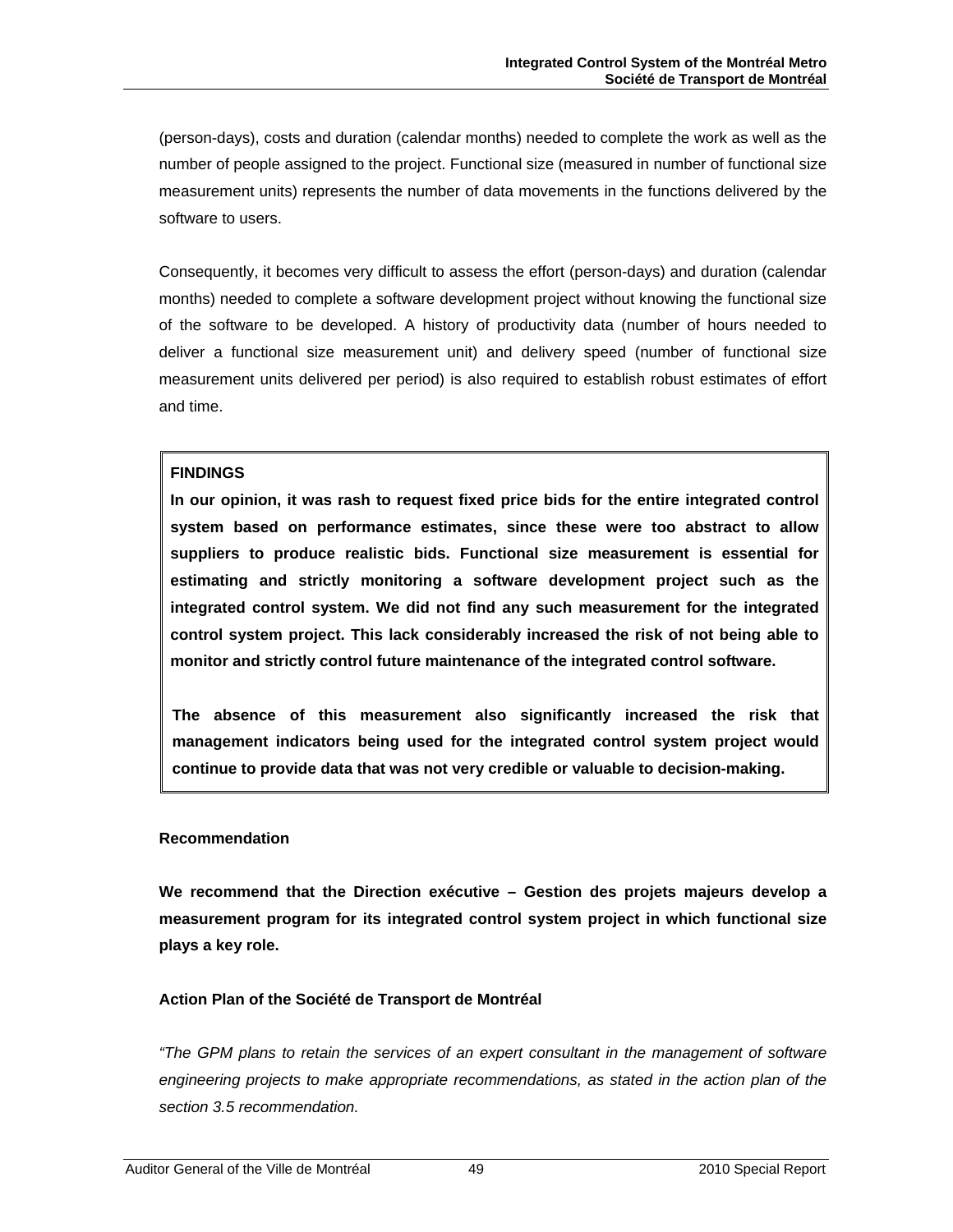*Following a markup that will be done as part of the section 3.5 recommendation, the method retained will also be applied to maintenance activities." (Planned completion: see the action plan in section 3.5)* 

#### **Comments of the Société de Transport de Montréal**

See the comments in section 3.5.

We are aware that the integrated control system project is at an advanced stage. The context in which this recommendation is made, therefore, is that: 1) the current integrated control system project is not complete; 2) subsequent phases are being planned; and 3) the integrated control system will be operational and require software maintenance for many years. Consequently, this measurement program should be immediately developed and implemented in order to accumulate the necessary history for decision-making in years to come.

Specifically, in order to build a history of productivity data (number of hours needed to deliver a functional size measurement unit) and delivery speed (number of functional size measurement units delivered per period), the measurement program must first concentrate on the components that are currently under development or soon to be developed. Secondly, it would be reasonable to focus on components that are most likely to require major changes during subsequent phases of the project or during the years of software maintenance.

This measurement program would determine the following, in particular:

- Human resources required to implement the program.
- Internal standards and procedures needed to ensure that the software engineers measure functional size in a consistent way.
- Timesheet procedures to ensure the reliability of productivity and delivery speed ratios.
- Software components to be measured in order to build a history of productivity and delivery speed. This history could later be used to estimate, monitor and control the many software deliverables that would need to be developed during subsequent phases. This history would also be used to monitor software maintenance activities.

# **3.7. PROGRESS OF THE PROJECT**

The progress assessments that we received from the supplier and STM stakeholders in charge of the project contained major differences in the completion level of the project.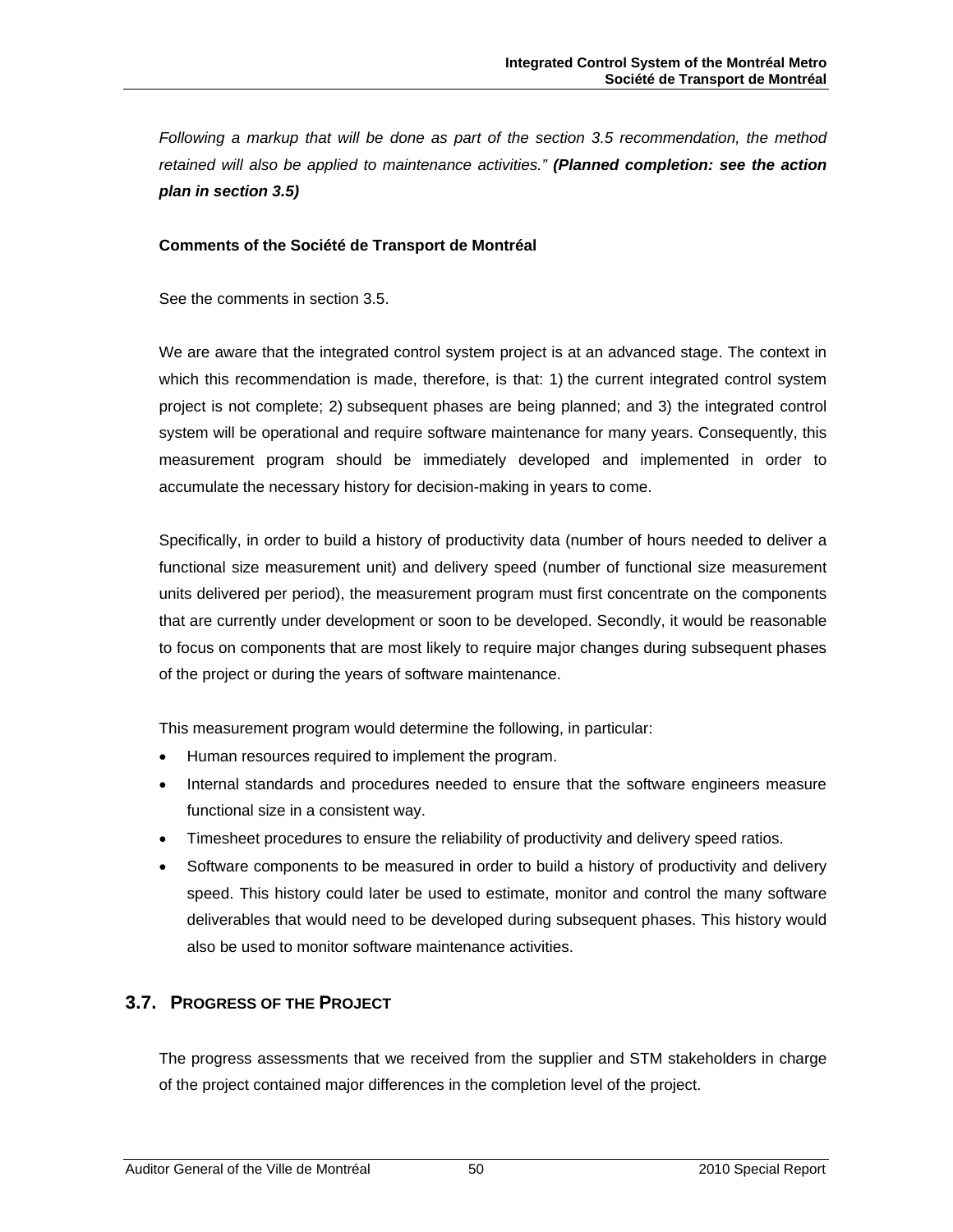In systems and software engineering, the progress of a project is assessed on how well it meets the client's specific requirements (here called performance requirements), system requirements and software requirements at the different phases of the project (e.g., specifications, design, programming, testing and implementation). These three requirement levels are client's needs detailed in a more specific way. Performance requirements can be broken down into system requirements that, in turn, can be broken down into software requirements. In the integrated control system project, we found 1,000 performance requirements broken down into approximately 2,000 system requirements that, in turn, were broken down into approximately 3,000 software requirements. Clearly, this is a large-scale project.

In systems and software engineering, progress can be traced through the deliverables that are required to complete the various phases of the project. For example, traceability helps identify which design, programming and test deliverables were produced to meet a specific performance requirement. By way of example, traceability can track which software requirement is associated with a particular programming module. In this project, traceability links between performance requirements, system requirements and software requirements right up to programming and test deliverables are available.

#### **FINDING**

**Our audit concluded that traceability links were not used to monitor the project's progress. The Bureau du vérificateur général recommended in January 2011 that the STM use traceability as the basis for calculating the progress level for 2010.** 

A second approach to assessing the level of progress more precisely and in a complementary way to the one mentioned above would be to base calculations on the number of software functional size units having traversed the different phases of the project. This second approach would require the development and implementation of a measurement program as described and recommended in the previous section.

# **FINDING**

**The absence of progress indicators based on traceability links and software functional size measurements increases the risk of basing decisions about project monitoring on incomplete and subjective information.**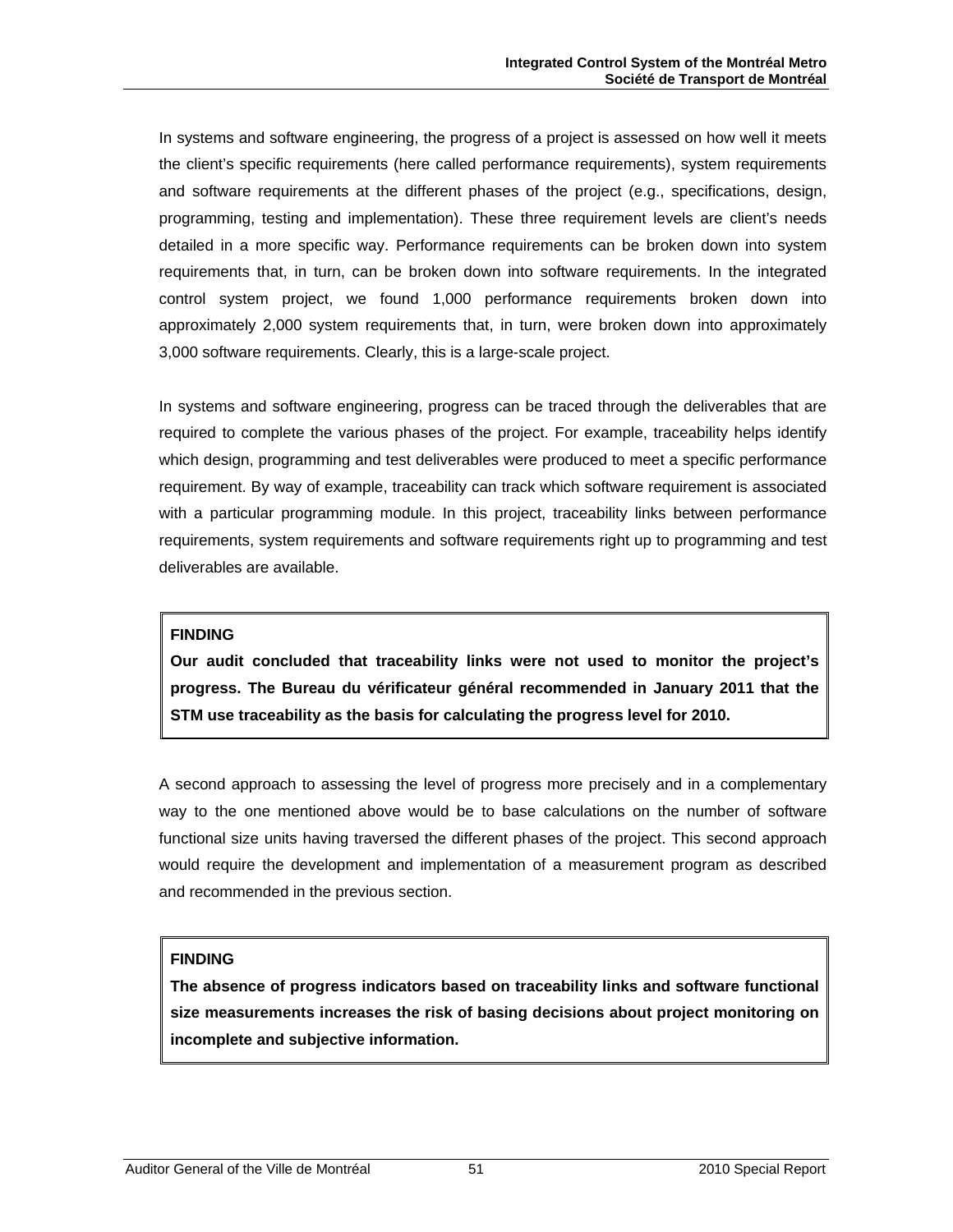#### **Recommendation**

**We recommend that the Direction exécutive – Gestion des projets majeurs evaluate the progress of the integrated control system project based on the functional size level of software delivered to date:** 

- **Step 1:** 
	- − **Establish traceability links: this step is based on the progress made in meeting the client's specific needs (called performance requirements in this project), system requirements and software requirements at various stages of the project.**
- **Step 2:** 
	- − **Establish software functional size: this step will keep track of potentially major variations in functional size from one requirement to another and also make it possible to evaluate the functional size associated with input data, which is not measurable in the software requirements.**

#### **Action Plan of the Société de Transport de Montréal**

*"The GPM plans to retain the services of an expert consultant in the management of software engineering projects to make appropriate recommendations, as stated in the action plan of the section 3.5 recommendation." (Planned completion: see the action plan in section 3.5)*

#### **Comments of the Société de Transport de Montréal**

See comments in section 3.5.

# **3.8. PROCESS TO ASSESS THE LENGTH OF ACTIVITIES AND WORK**

The process in place to assess the duration (calendar months) and work (people-days) required to perform the activities involved in replacing the integrated control system were clearly shown to be inadequate in past years.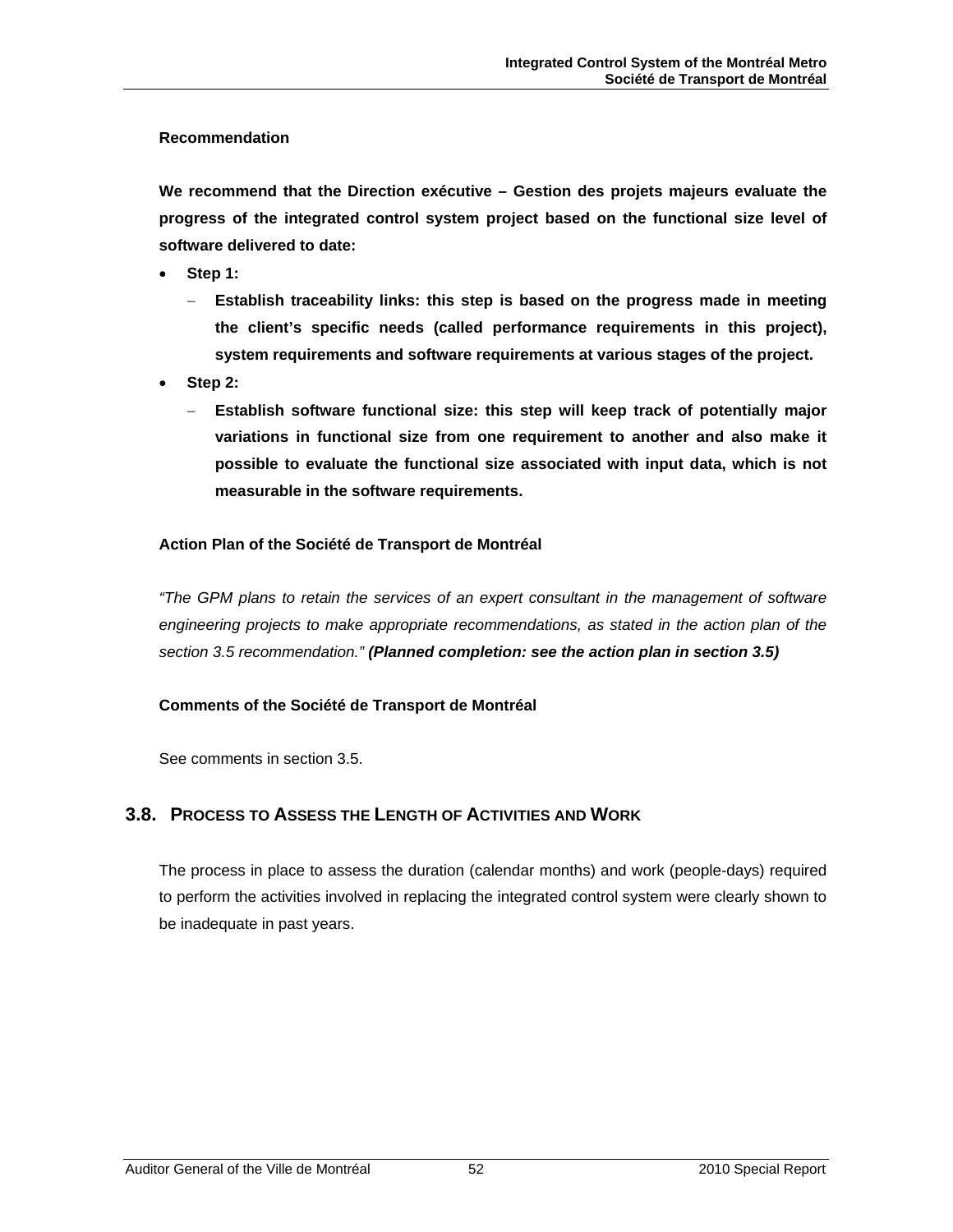# **FINDINGS**

**In our audit ending December 31, 2010, we concluded that there was no formal process, documented and implemented, to produce estimates of the duration and work effort required to perform the activities of this project.** 

**We also concluded that the estimates that were actually done on the duration and work effort needed were based in large part on the judgment of the stakeholders who set the estimates. These estimates were not based on quantitative models built upon reliable referents, such as histories of productivity data (number of hours needed to deliver a functional size measurement unit) and delivery speed (number of functional size measurement units delivered per period). This historical information could come from the integrated control system project itself or other similar projects.** 

**The absence of a formal process for setting estimates based on historical productivity and delivery speed increases the risk that current and future estimates will again be shown to be erroneous. Based on this fact in particular, and on the project's history of estimate overruns, this risk is also real for the estimated completion date, now planned for fall 2012.**

#### **Recommendation**

**We recommend that the Direction exécutive – Gestion des projets majeurs develop and implement a strict process to estimate the work effort and duration needed to complete the tasks of the current project, correct any anomalies and for the evolution of the integrated control system through the maintenance phases.** 

# **Action Plan of the Société de Transport de Montréal**

*"The GPM plans to retain the services of an expert consultant in the management of software engineering projects to make appropriate recommendations, as cited in the action plan of the section 3.5 recommendation. (Planned completion: see the action plan in section 3.5)*

*A process to estimate timelines and efforts is already in place as part of completion of the*  integrated control system project. This process will first be documented then upgraded, if *necessary, following the markup mentioned in the section 3.5 recommendation." (Planned completion: September 2011 [documentation])*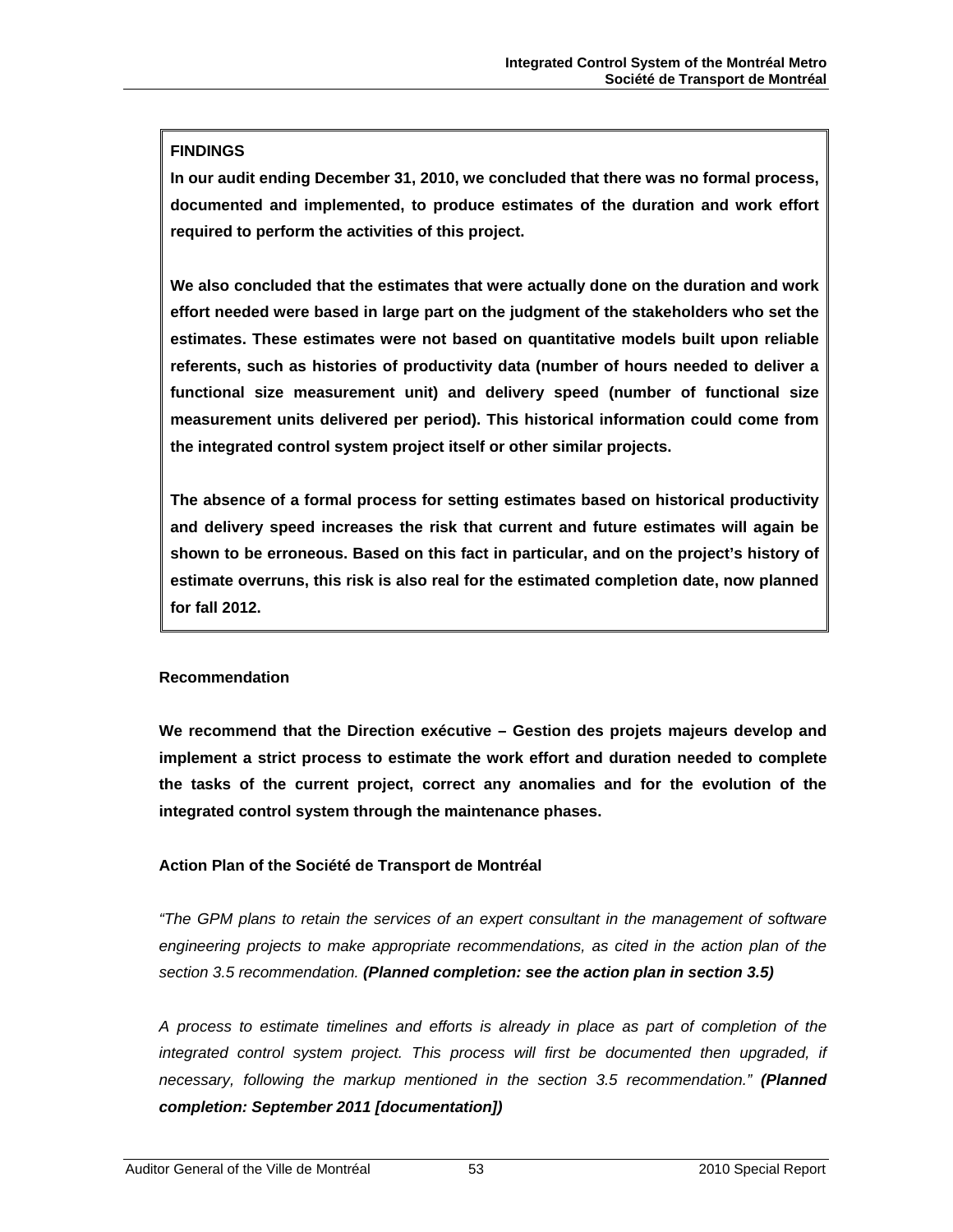#### **Comments of the Société de Transport de Montréal**

*"Estimating timelines and efforts was a major problem even before the start of the project. However, the March 2010 integration of the supplier's and STM's teams, who worked in an environment free from business concerns, helped put better processes in place. The results of the project, falling as they did within the forecasts, are clearly convincing.* 

*It is important now, as a first step, to document the current process in order to ensure its systematic application. Secondly, the markup discussed in the section 3.5 will no doubt help improve the methodology in place."* 

A report produced using this process would especially include the following:

- description of the stages in the estimation process
- list of all the input documents used for each activity in the estimation process
- list of persons working on the estimation process
- detailed list of software functions to be developed
- list of the historical productivity and delivery ratios used, as well as the arguments for choosing these ratios, supporting documents, including areas of uncertainty, and arguments for choosing a specific estimation value from among the areas of uncertainty

# **3.9. INTERNAL AND EXTERNAL QUALITY AND QUALITY IN USE**

Sound project management depends on achieving the following four objectives: staying within budgeted costs, meeting schedules, delivering the functions described in the estimate and achieving an acceptable quality of deliverables. Project management that is too focused on costs and schedules runs the risk of delivering a project that does not comply with the expected software functionalities or that fails to meet quality objectives.



**Figure 4—Project Management Objectives**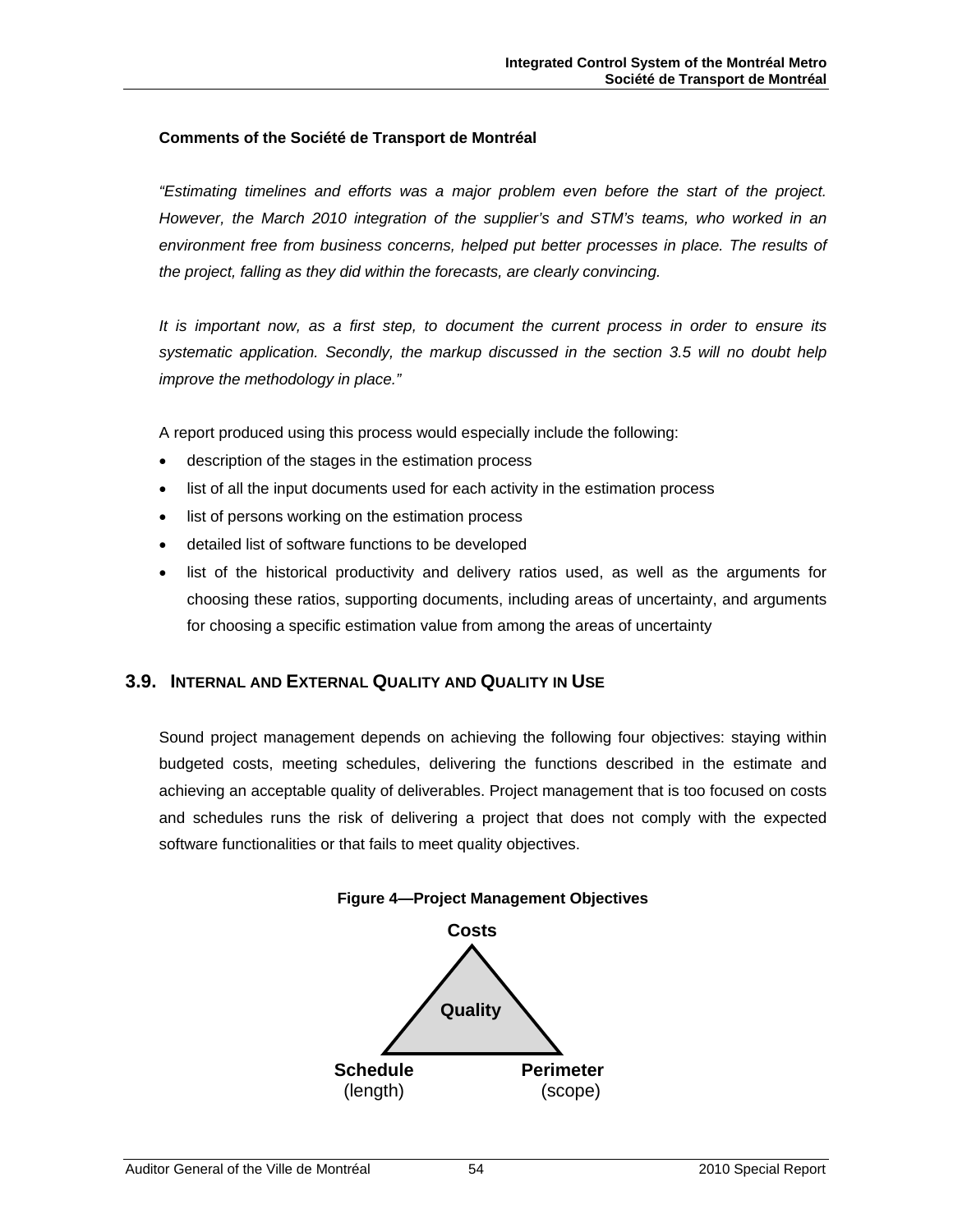In software engineering, the majority of software costs usually come about during the maintenance phase to correct anomalies, make improvements and account for technological changes, rather than during the initial development phase. The integrated control system will be in operation for many years. Up to now, we have dealt in length with the schedule and costs.

This section deals with another component of project management, i.e., quality assurance and control. ISO/IEC 9126-1 standard "Information Technology – Software Engineering – Product Quality, Part 1: Quality Model" defines three levels of quality: internal quality, external quality and quality in use. Internal quality ensures that interim deliverables produced at each stage of the development cycle comply with the quality criteria, standards and procedures established at the start of the project. External quality determines if the software produces the expected results in the test environment. Quality in use ensures that the software meets the users' expectations in the real environment. The quality process put in place for a project must cover these three levels of software quality.

Software engineering also recognizes that one important way of reducing missed deadlines and cost overruns in a software development project is to implement internal quality assurance and control. A low level of internal quality generally leads to substantial delays and costs to rework faulty or incomplete deliverables, which leads to redoing work already completed during the software development cycle.

#### **FINDING**

**The quality process put in place in this project was essentially based on tests and therefore covered external and operational quality. We found no evidence of systematic activities within sub-projects to ensure the internal quality of the various deliverables. Such activities could include structured and systematic peer reviews of interim deliverables, statistical and dynamic analyses of the programming code, cause-andeffect analyses of anomalies uncovered during testing and software configuration audits.** 

In a software development project, internal quality assurance and control of interim deliverables is all the more important when pressure is applied on the supplier and internal development team to meet deadlines and cost constraints. The lack of evidence of any systematic internal quality activities is worrisome.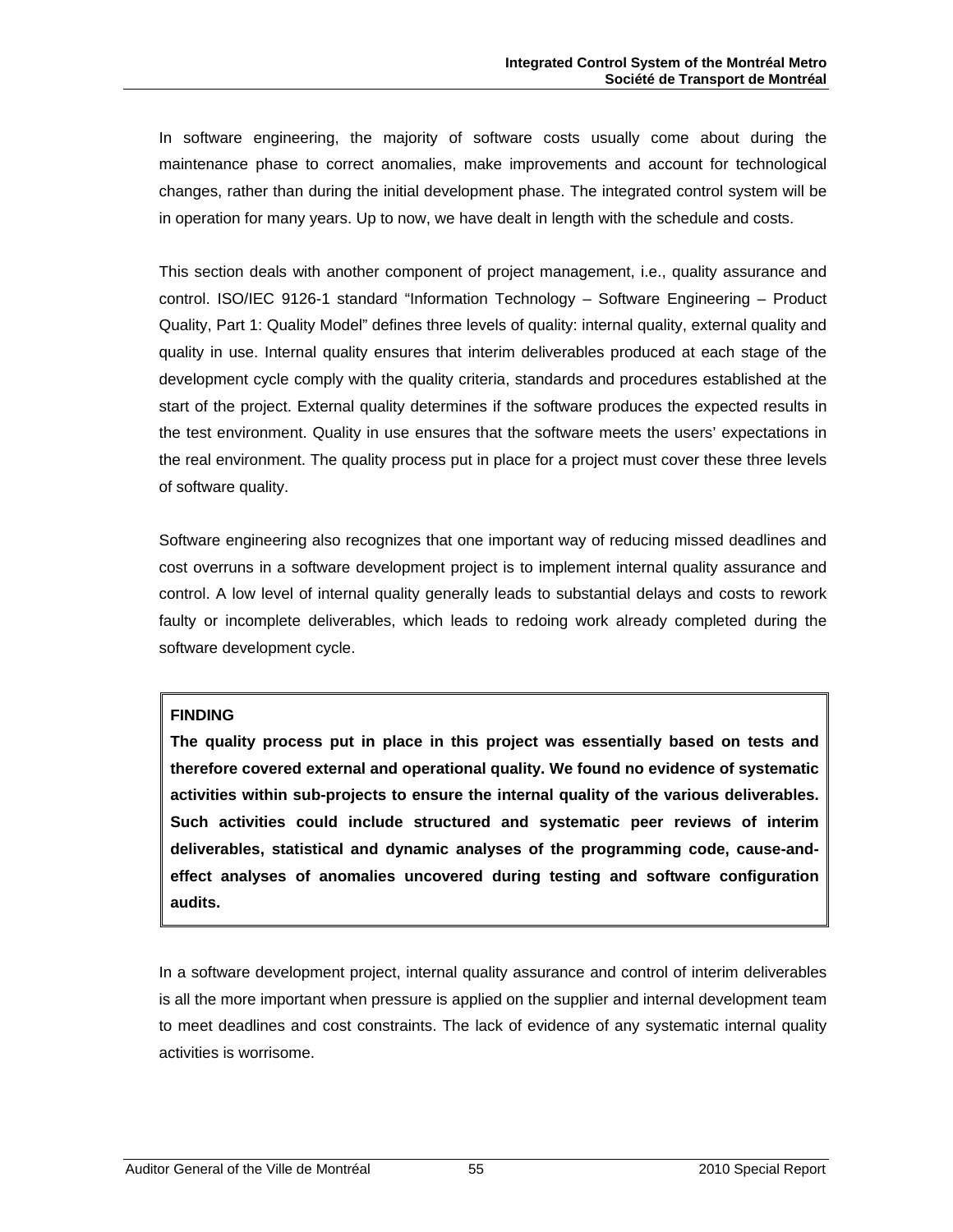This lack of any internal quality activities also represents a risk once the initial system is delivered. It increases the likelihood of having to invest heavily in time, effort and costs to correct anomalies and change and add new functions in future years. The system's reliability, the ability to make changes to it and, hence, its sustainability are therefore at risk. This lack of evidence of systematic internal quality activities increases the STM's reliance on the current supplier once the system is up and running.

## **Recommendation**

**We recommend that the Direction exécutive – Gestion des projets majeurs ensure that the provisions outlined in the Project Quality Plan (PQP) regarding internal quality are more explicit about the methods, techniques and tools to be used, their frequency of application and the scope of the artefacts governed by these provisions. In addition, these provisions should be strictly applied in order to mitigate the risks resulting from a lack of internal quality of deliverables in both the current project and in future software maintenance.** 

## **Action Plan of the Société de Transport de Montréal**

*"The Project Quality Plan (PQP) for the project to replace the integrated control system will be*  updated to clarify the internal quality methods, techniques and management tools used, as well *as their frequency of application as part of the integrated control system project. Updates to these provisions will be applied to the quality assurance activities of the integrated control system project." (Planned completion: October 2011)* 

# **3.10. INPUT DATA**

In the course of our audit, we noted that a major cause mentioned for delays in delivering the software for the replacement of the integrated control system was the large amount of "input data."

In spite of the fact that the term *input data* appears in a large number of documents produced throughout this project, it is not clearly understood, i.e., not interpreted in the same way by the key stakeholders that we met with as part of our audit.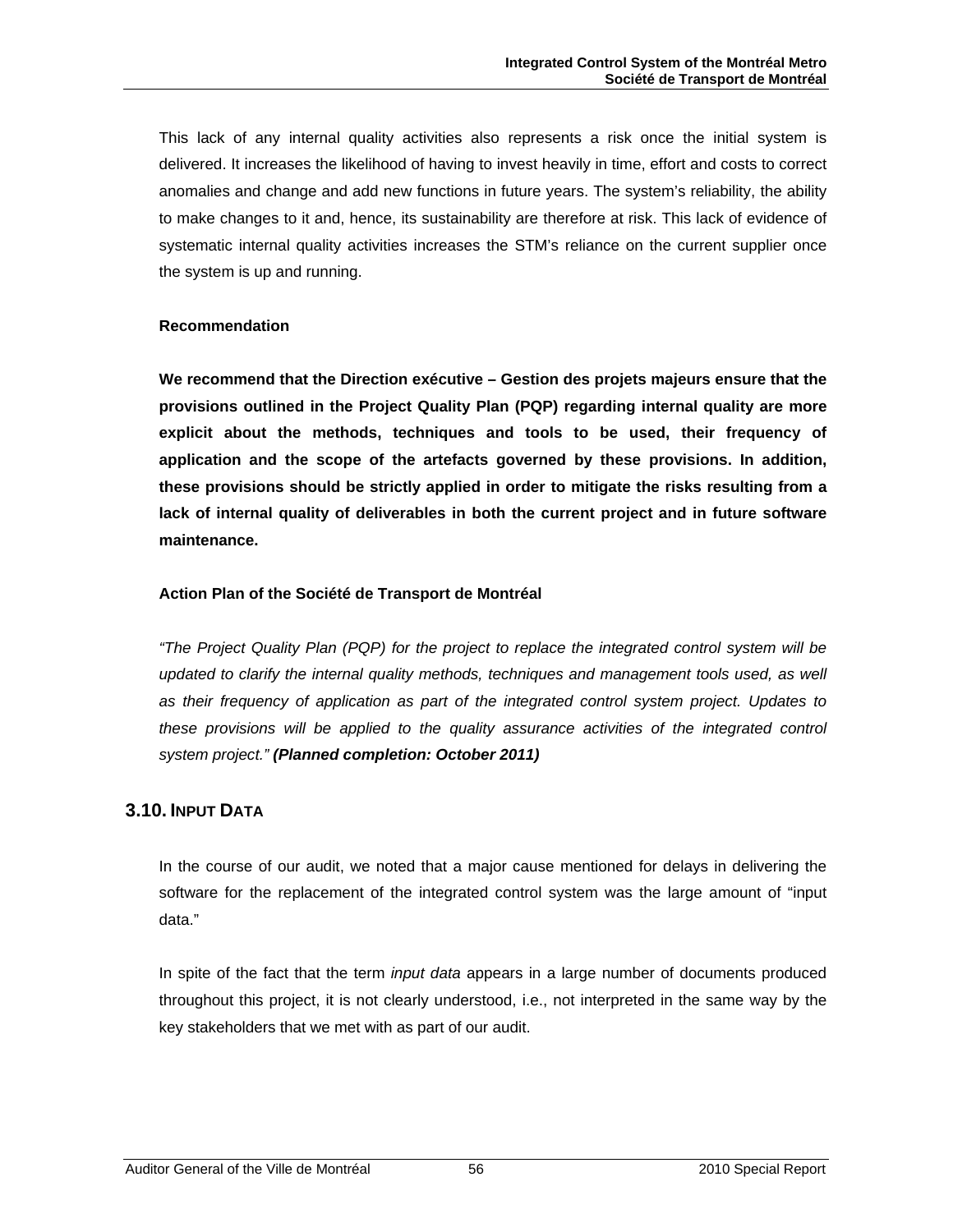Our audit of the project to replace the integrated control system shows that one possible definition of *input data* might group together the following elements:

- specifications of the stationary equipment linked to the integrated control system, including data acquisition points
- details about input and output (binary and analog) signals
- descriptions of all integrated control interfaces with external suppliers' equipment and systems with which it must communicate
- descriptions of all integrated control interfaces with the STM's computer systems with which it must communicate
- description of all integrated control operating procedures

# **FINDINGS**

**Our audit of how the concept of input data is understood gave us better insight into the problem and led to the following findings:** 

- **In the years prior to the awarding of the integrated control system contract, STM ground surveys were not thoroughly updated by the various departments, suppliers and stakeholders who replaced, repaired or retrofitted the equipment that interfaced with the integrated control system. These retrofits should have been strictly monitored by the STM.**
- **Different tools are currently used to specify, manage and operate input data.**
- **There is still no central data dictionary to serve as a unique and controlled reference source for the many and varied definitions of** *input data.*

**These weaknesses increase the risk that the STM will be unable to maintain, improve or add new functions to the integrated control system at reasonable cost and effort. If left uncorrected, these weaknesses could one day threaten the useful life of the new integrated control system.**

# **Recommendation**

**We recommend that the Direction exécutive – Gestion des projets majeurs:** 

• **implement a rigorous process to ensure that the Société de transport de Montréal always has up-to-date input data ground surveys. Agreements between the STM and its contractors should include updating ground surveys in all situations in which the**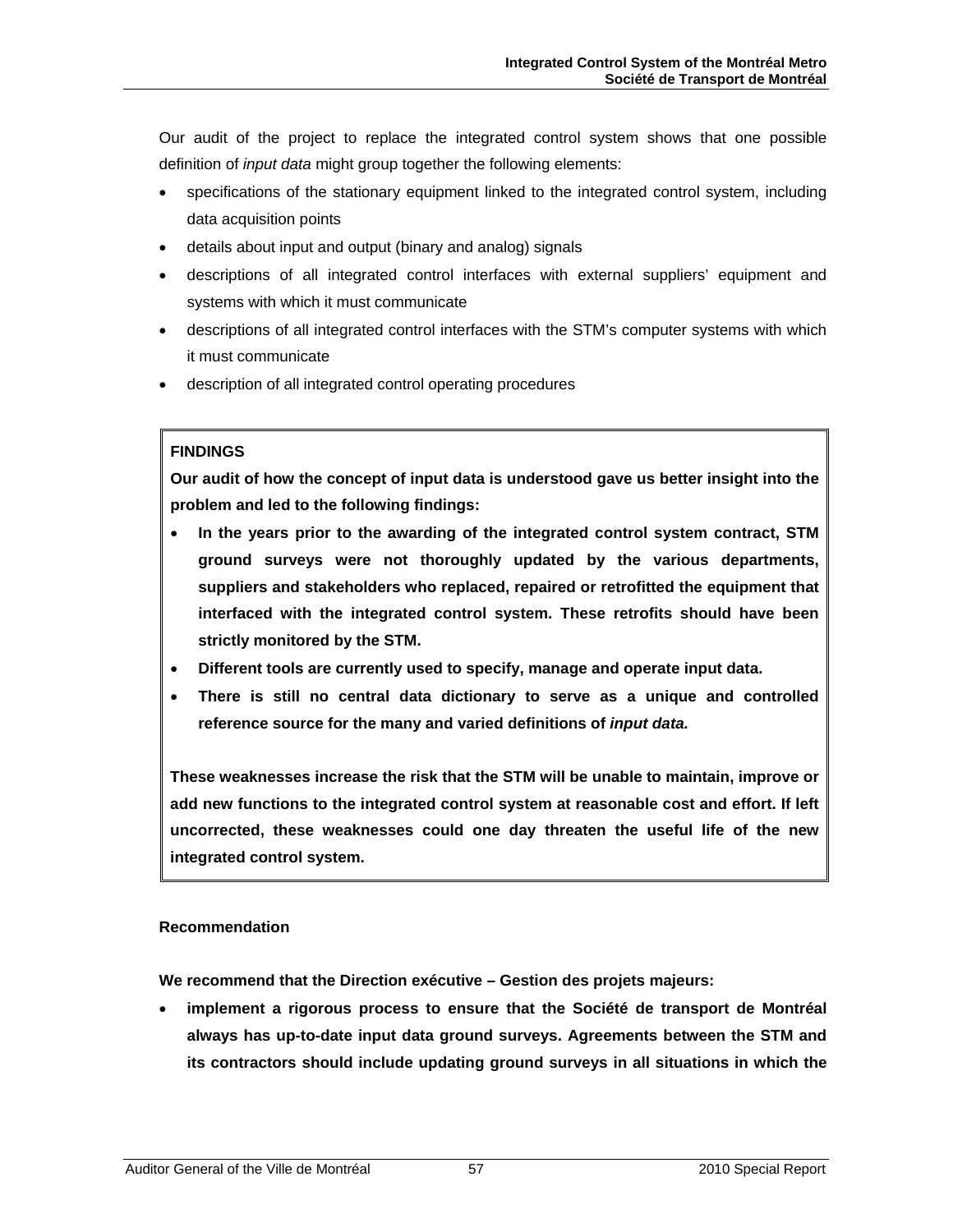**equipment that interfaces with the integrated control system is replaced, repaired or retrofitted. These updates should be subject to periodic and rigorous monitoring.** 

• **create and rigorously update a central data dictionary bringing together all input data. This data dictionary should be maintained by a very restricted number of data administrators.** 

## **Action Plan of the Société de Transport de Montréal**

*"Controlling input data is done by controlling the interfaces and scope of the integrated control system project.* 

*In the case of controlling the scope, the project team already has a documented process in place since January 2011 to handle each of the requests for changes to the project. Forms and a register, as well as roles and responsibilities, are well defined. The project's steering committee reviews all requests for changes.* 

*There is also another [TRANSLATION] 'TRCP engineering requests management' committee in place at the STM. This committee also has a well documented process and is targeted to take over the management of the scope of the project from the project steering committee once it is completed in 2012. (Planned completion: September 2012)* 

*In terms of controlling input data from STM's contractors, a standardized template of interfaces will be updated to account for constraints linked to the capacity and parameters of the integrated control system once it is operational. This will allow for maintenance of the collection of input*  data and avoid the need to program new classes of equipment into the system. (Planned *completion: November 2011)* 

*Since September 2010, all input data for the integrated control system have been frozen and are adequately logged using tools such as equipment databases, input data templates, exchange tables, ground surveys, and functional description files. This referent will be maintained and updated until December 2014.* 

*The STM plans to acquire a centralized input data management tool, especially for the integrated control system, with access limited to the team in charge of controlling the configuration. This tool will interface with existing databases and integrate all the relevant data of the integrated control system, equipment and systems that interface with it. This tool will also make it possible*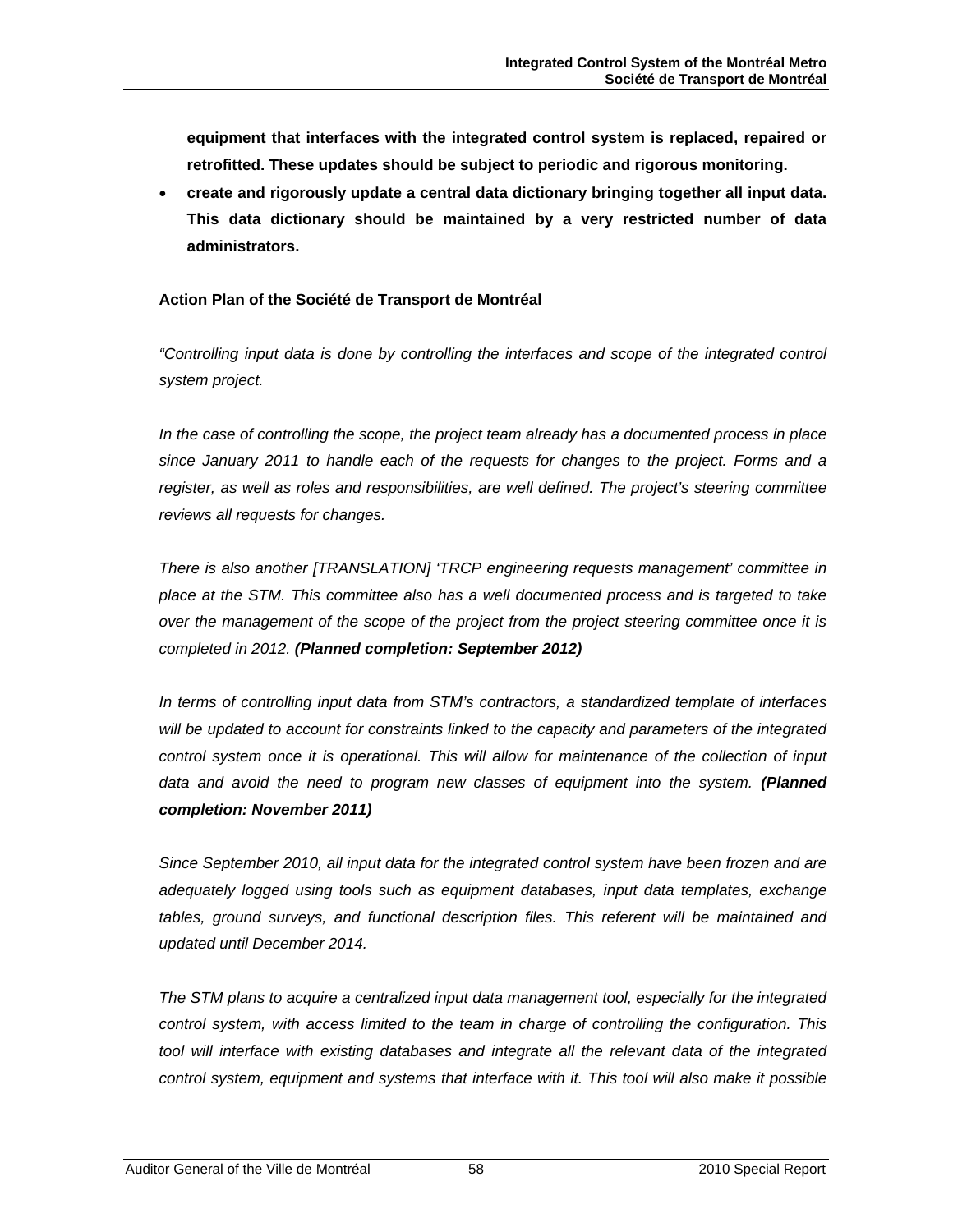*to keep a history of changes and modifications to input data and will replace the tools put in place by the project managers." (Planned completion: December 2014)* 

# **3.11. SAFETY**

According to CENELEC standards, safety is defined as [TRANSLATION] "the ability of a product to perform one or more specified tasks under given conditions." This feature is required of systems designated as critical, in which a faulty operation or an operational failure could result in major physical or monetary losses or injuries, i.e., loss of life. In the rail industry, standards define various safety levels, as well the means by which they are to be implemented when developing and operating these systems.

Based on our meetings and the support documents that we received, the only subsystem of the integrated control system to have operational safety requirements is the zone conditions management system (SGCZ). According to the call for tenders, the SGCZ must have a safety integrity level (SIL) of 3. According to the SGCZ safety file that we received, the supplier developed this system *[TRANSLATION]* "*in compliance with the CEI 61508, EN 50126, EN 50128 and EN 50129 referent standards*." This same file details all the mechanisms put in place to develop the SGCZ to ensure that it meets safety requirements. However, crosschecking the SGCZ safety file prepared by the supplier was not part of this audit.

#### **FINDING**

**In the course of our audit, we were unable to obtain any documented analysis establishing the fact that the SGCZ was the only integrated control subsystem requiring a level of safety based on rail industry standards. The absence of such an analysis increases the risk that rail industry safety standards for the integrated control system are not being met, given:** 

- **changes and adjustments made to the integrated control system since the awarding of the contract in 2003;**
- **the important role of subsystems other than the SGCZ in ensuring the safety of persons and goods (e.g., coordinating a speedy evacuation).**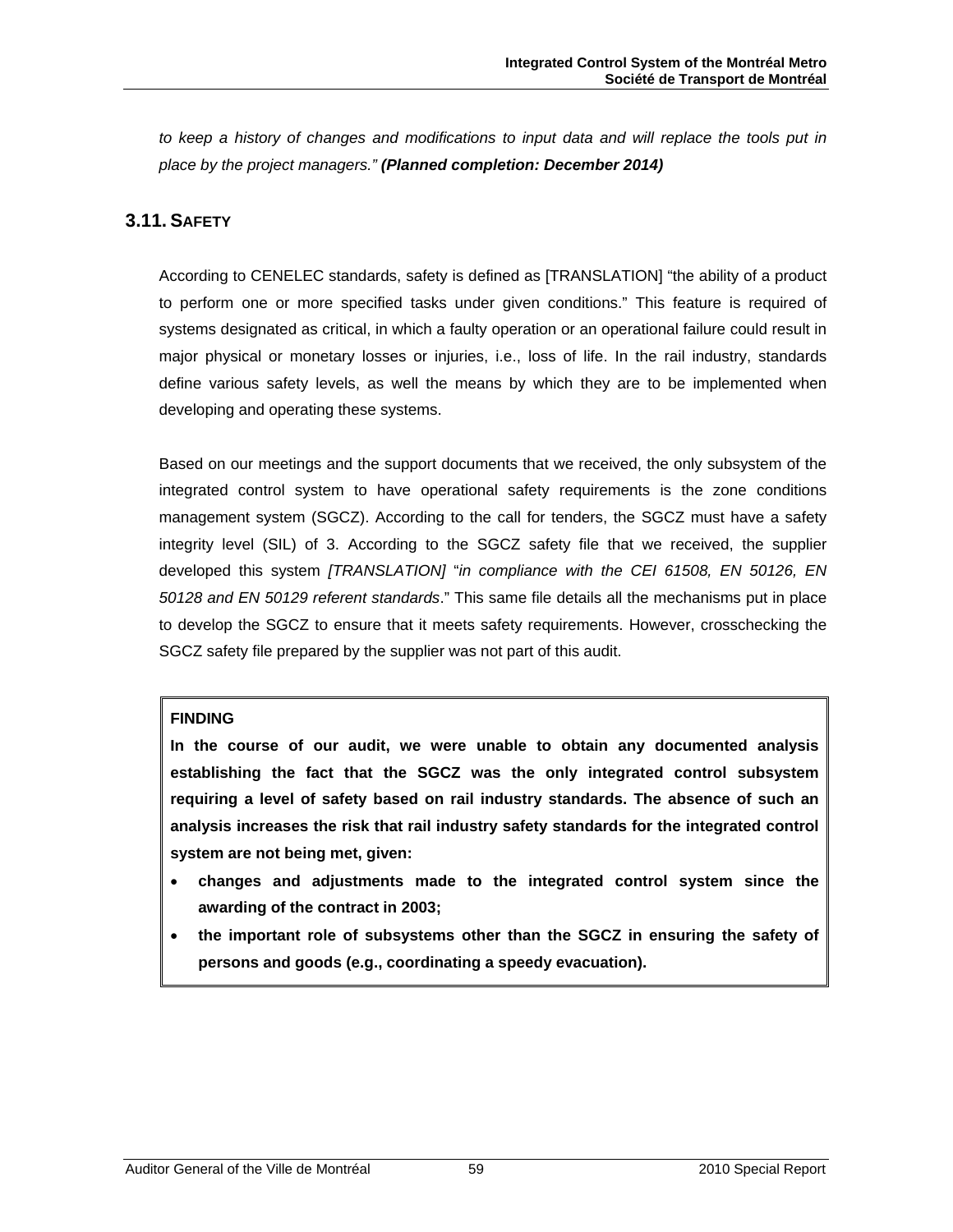#### **Recommendation**

**We recommend that the Direction exécutive – Gestion des projets majeurs carry out an independent assessment of the safety of the entire integrated control system to certify that the only component of the integrated control system that requires specific operational safety provisions is the SCGZ. In the event that functions requiring a safety level are identified in a component other than the SCGZ, appropriate measures should be taken.** 

#### **Action Plan of the Société de Transport de Montréal**

*"The safety of the metro's operations depends on several factors that are largely outside the framework of the integrated control software. In order to take stock of the situation, the STM plans to:* 

- *document all the elements in place that ensure the safe operations of the metro network; (Planned completion: December 2011)*
- *document how the integrated control system's various functions integrate with the elements*  in place to ensure the safe operation of the metro network; and **(Planned completion:** *December 2011)*
- *have all safety operations evaluated by an internationally recognized independent expert, chosen by the STM. This expert will be mandated to certify that the SGCZ is, in fact, the only component of the system as part of the project to replace the integrated control system that requires specific provisions regarding software functional reliability, and make appropriate recommendations if this is not the case." (Planned completion: February 2012)*

#### **Comments of the Société de Transport de Montréal**

*"The reliability of metro system operations is highly systemic. It depends, in particular, on:* 

- *all the technologies deployed across the entire system, each having its own intrinsic safety characteristics (e.g. train controls, automatically controlled fans);*
- *the redundancy of a certain number of systems (electrical power, ASSC, servers, internal communication);*
- *the configuration and implementation of systems and equipment surrounding limited zones, the impact of a failure;*
- *the operating practices and procedures that make it possible, in the event of an incident, to*  return the system to a safer condition, such as halting operations and evacuating *passengers;*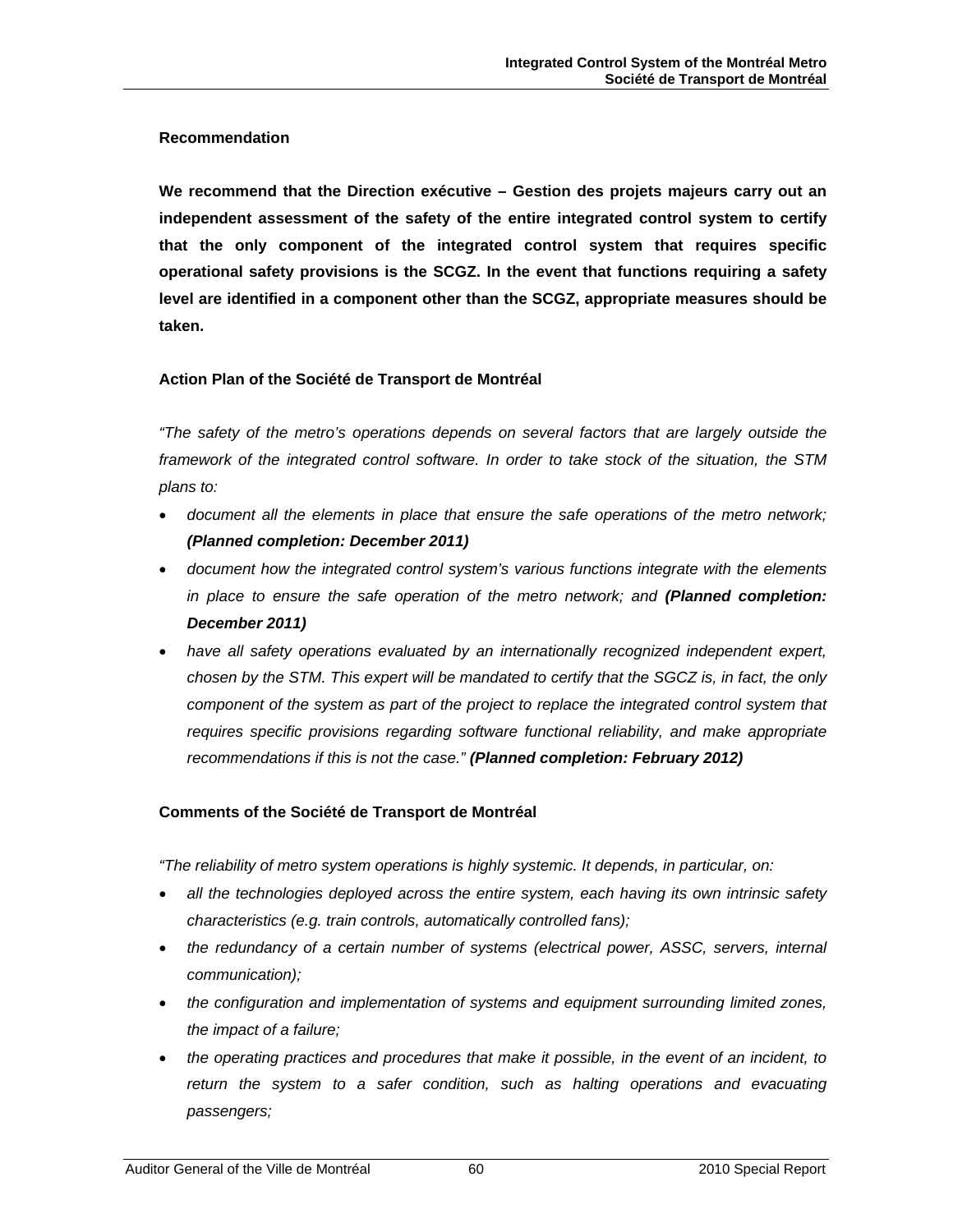- *staff qualifications;*
- *the maintenance of employees' skills; and*
- *the integration of emergency services into the process and, to some extent, into operations (communication links).*

*Each of these elements, taken separately, is controlled and well documented. The STM recognizes, however, that systemic elements as a whole are not cross-referenced when it comes to operational safety. We propose, therefore, to remedy the situation and to call on an international independent expert to assess how this can be done."* 

# **3.12. SOLUTION PERFORMANCE AND VIABILITY TESTS**

The March 2010 Agreement in Principle was conditional upon the success of performance tests. These tests were to be completed and conclusive no later than September 15, 2010.

A series of tests and simulations were done between June and September 2010 to show that the system was ready to meet the load levels required for the 2012 switchover. Details of the performance and load requirements that needed to be supported by the new solution were described in the appendices of the March 2010 agreement.

To ensure a reasonable level of confidence in the validity of the supplier's test and simulation results, the STM hired a group of specialists to review and analyse the test results. To arrive at a diagnosis as to whether the performance objectives had been reached and areas needing improvement had been identified, the group of experts worked with STM project managers to develop an evaluation framework divided into 15 records.

Whereas the performance tests were carried out with eight trains on a full run on the longest metro line, Line 2 (the orange line), we noted during our audit that:

- these performance tests were essentially aimed at retesting those functions in which 1,000 anomalies had been detected in the summer of 2009;
- the performance tests covered no more than 40% of the functions of the integrated control system.

Consequently, these performance tests were not intended to test all the integrated control system's critical functions.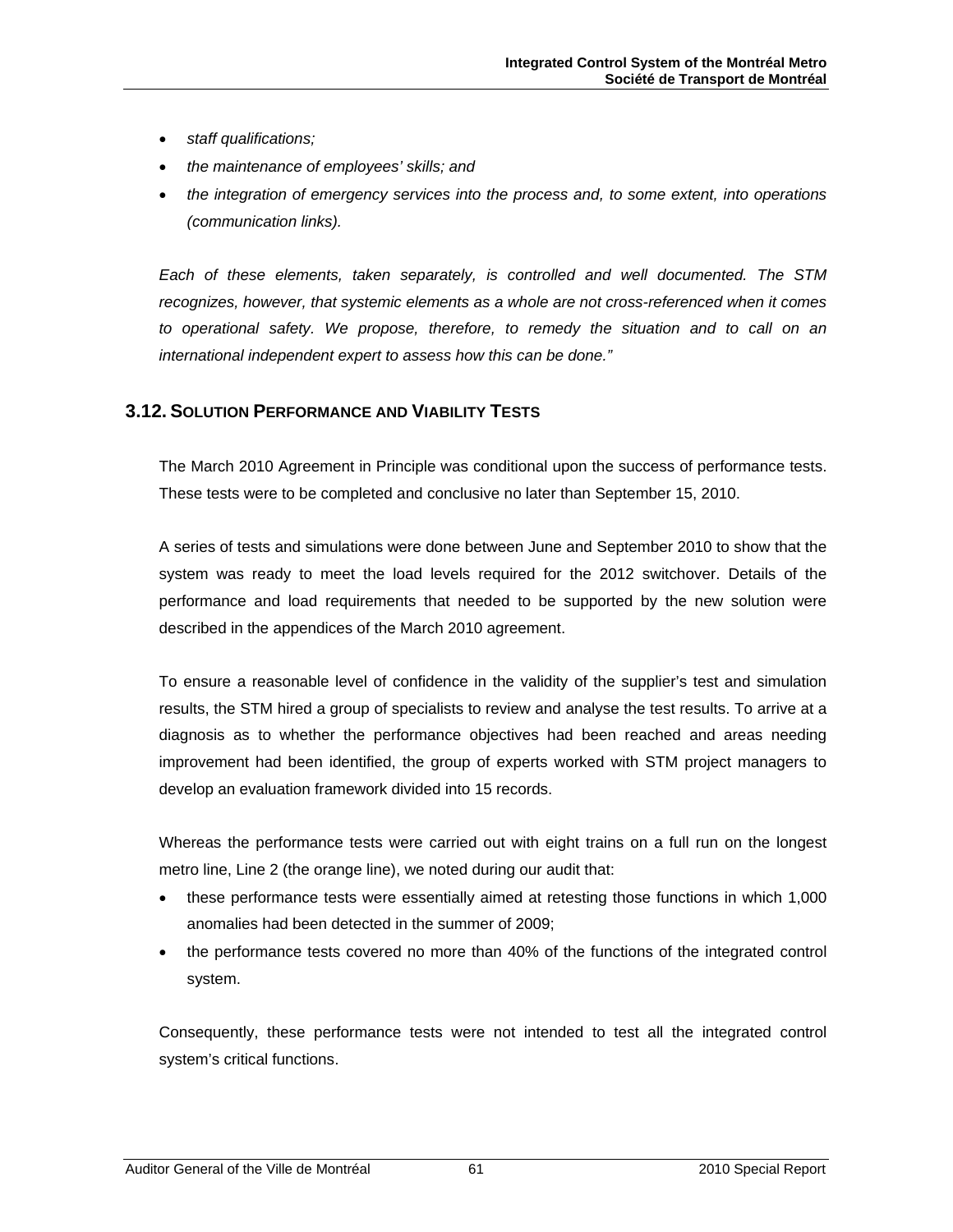In one record of the evaluation framework developed jointly by the STM and the group of experts, the September 2010 performance tests were required to meet the following thresholds:

- no blocking conditions
- fewer than 150 major anomalies
- fewer than 350 minor anomalies

Performance tests were conclusive for this anomaly record. More specifically, the range of results for each of the categories was: 0 fatal error, 68 major anomalies and 134 minor anomalies.

The experts noted, however, several reservations about the six other performance records. Based on our discussions, a review of this analysis carried out by these same experts in December 2010 established that these reservations could be lifted, since corrective measures had been accepted and implemented.

The experts' opinions were explicit about the fact that these tests were credible and sufficient to recommend to the STM to continue software development with the same supplier. The following conclusion can be found on page 4 of the experts' report: *[TRANSLATION] "it appears to us that the system as deployed for this phase of the demonstration is structurally mature and contains no weakness that would compromise the achievement of the targeted situation."*

We concluded that the approach used in conducting the performance tests, and the supporting documents that we analyzed, corroborated the experts' conclusion.

#### **FINDING**

**Given the targeted objectives of the performance tests done in September 2010, and the known coverage limitations of the integrated control system's critical functions, one needs to be cautious about the level of confidence placed in the viability of the system under development, as demonstrated by performance tests.**

#### **Recommendation**

**We recommend that the Direction exécutive – Gestion des projets majeurs ensure that coverage of the system's critical functions be identified and included in the criteria for determining the success of a testing phase and of the operations of the integrated control's subsystems on the various metro lines.**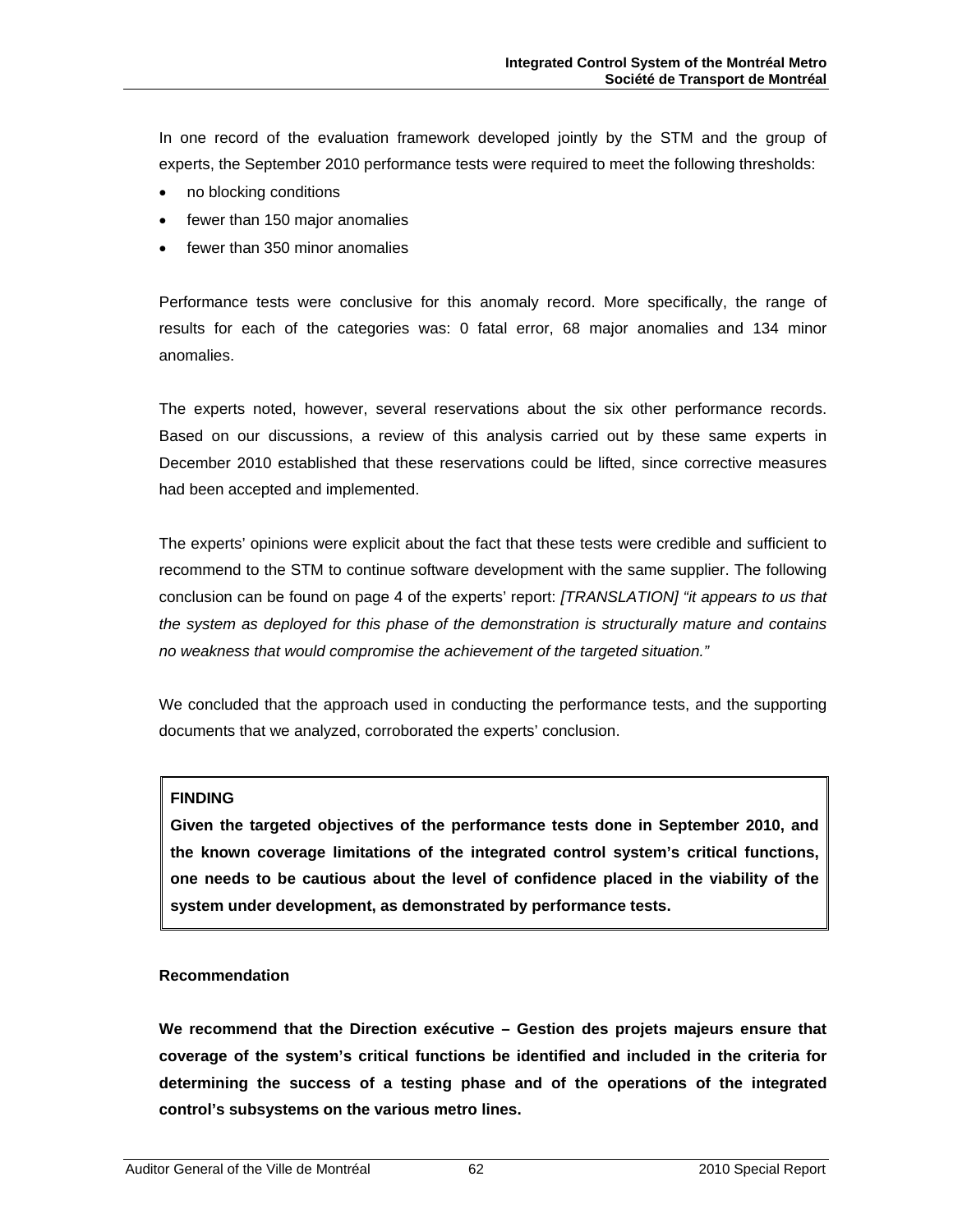#### **Action Plan of the Société de Transport de Montréal**

*"The system's critical functions are already known and systematically tested. They form an integral part of the decision-making criteria regarding the success of a testing phase and decisions to start up the integrated control's subsystems. The process for managing critical*  functions will be formalized and the critical functions will be clearly identified in the project *documents." (Planned completion: October 2011)* 

#### **Comments of the Société de Transport de Montréal**

*"The critical operating functions are well known and are already tested systematically. The operator is very aware of this and requires that all tests be validated before taking control of the system and operating it with passengers. The operator personally collaborates in preparing the tests' content and delegates a certain number of representatives to conduct these tests.* 

*However, the formal process of specifically taking charge of the critical functions will be formalized and documented in the project's referent."* 

# **4. GENERAL COMMENTS OF THE SOCIÉTÉ DE TRANSPORT DE MONTRÉAL**

The STM has carefully noted the recommendations stemming from the audit of the integrated control system carried out between July 2010 and May 2011. The recommendations of the Bureau du vérificateur général of the Ville de Montréal rest on a set of findings about activities of the project to replace the integrated control system of the metro, which began in 2003. These recommendations have been well received, especially since they corroborate similar findings of an internal audit carried out on the same subject in 2010.

The integrated control system is a very complex system that integrates several of the metro's old and new technologies. This system is connected to more than 140,000 interface points (electrical power, signalling, and others) that ensure that the metro runs smoothly. This project will enable the STM to carry out an essential technological update, equip itself with expansion capability and improve the efficiency of the metro operations.

In the wake of problems encountered, a recovery plan was implemented in March 2010. This plan has proven to be an appropriate one since the project is currently proceeding satisfactorily: conclusive tests have been carried out overnight on all the network's lines and during operations on Lines 2 and 4; progressive switchovers of operations to the new system will begin at the end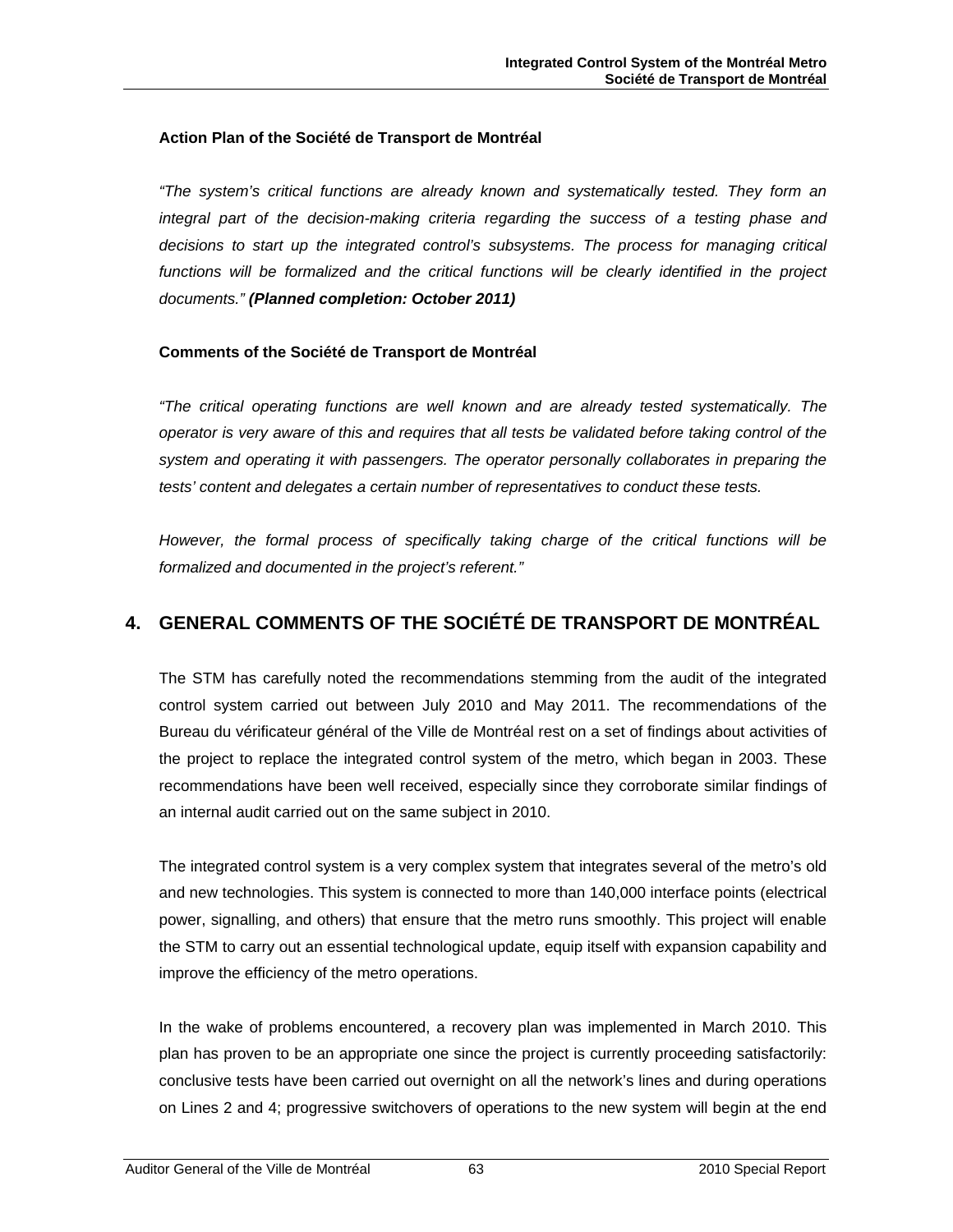of the month and be completed in 2012; the work schedule and budget adopted in 2010 are being met. Stages completed to date and cost estimates to finish the project put the final cost at \$188.6M, which is lower than the approved budget of \$196.8M (before taxes).

The adoption of an ambitious schedule in 2003 and underestimation of the complexity of the project by all stakeholders largely explain the overruns in the budget and work schedule originally adopted. It should be reminded that, at that time, the opening of the metro extension to Laval was mainly conditional on the schedule, since the control centre's current systems could not be extended to take on this extension. The main software systems, dating from 1988, had largely exceeded their useful life. It was essential for the STM to replace them. Given the complexity of this vast system, the budget adopted in 2010 corresponds more closely to the value of the project. Certification of the STM's financial statements for 2010 by external accountants attests to the revised cost of the project.

The recognition in your report of the legality of the business agreement reached between the STM and its supplier corroborates the opinion of our lawyers. Today we are able to measure the tangible results made possible by this agreement. Moreover the indicators put in place since the integration of the STM's and supplier's teams have helped to communicate the status of the project to all levels of governance. Some of these changes were noted in your report. We recognize, however, that putting in place an integrated indicator that applies to the entire life of the system would definitely have added value.

Executing such a project was never without its risks. While we are currently confident of the final results, prudence dictates that we sustain and strengthen our oversight. International experts have been called on periodically to confirm that the project is unfolding properly and to make appropriate recommendations, when necessary.

The safety of metro operations has always been central to our operational concerns. The metro system is entirely underground and is characterized, in particular, by a highly technological environment. The STM updates its operational safety and security plan to comply with the requirements of Transport Canada and the APTA (American Public Transportation Association). In addition, the STM opens itself up voluntarily to system audits, including safety audits, conducted every three years by the APTA. The integrated control system is one of the many elements that contribute to the metro's safe operation.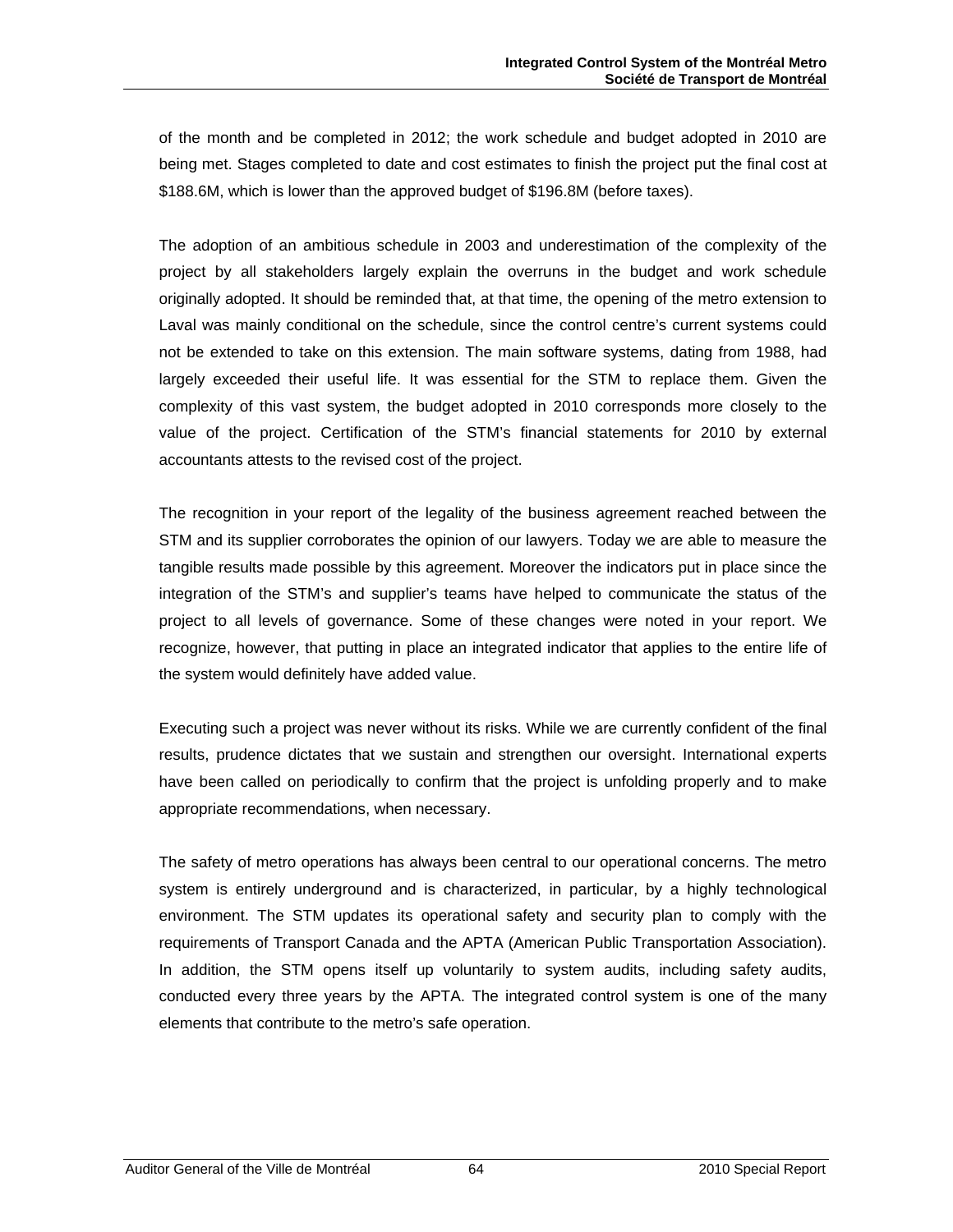While implementation of several corrective actions began in 2010, we recognize that other actions need to be planned both for completion of the project, and for its maintenance. Other projects at the STM will benefit from your recommendations.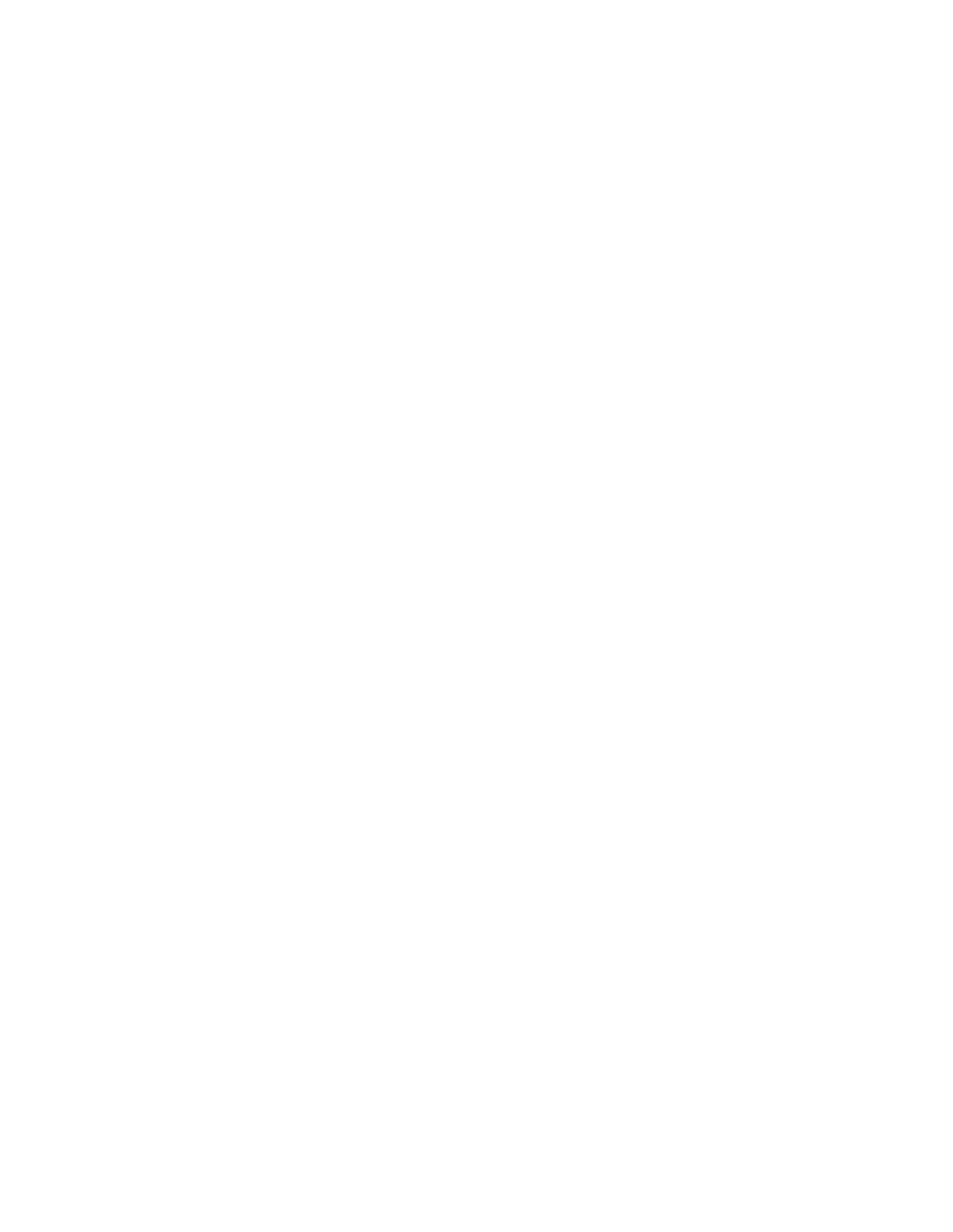Bureau du vérificateur général

# Public Self-Serve Bicycle Project (BIXI)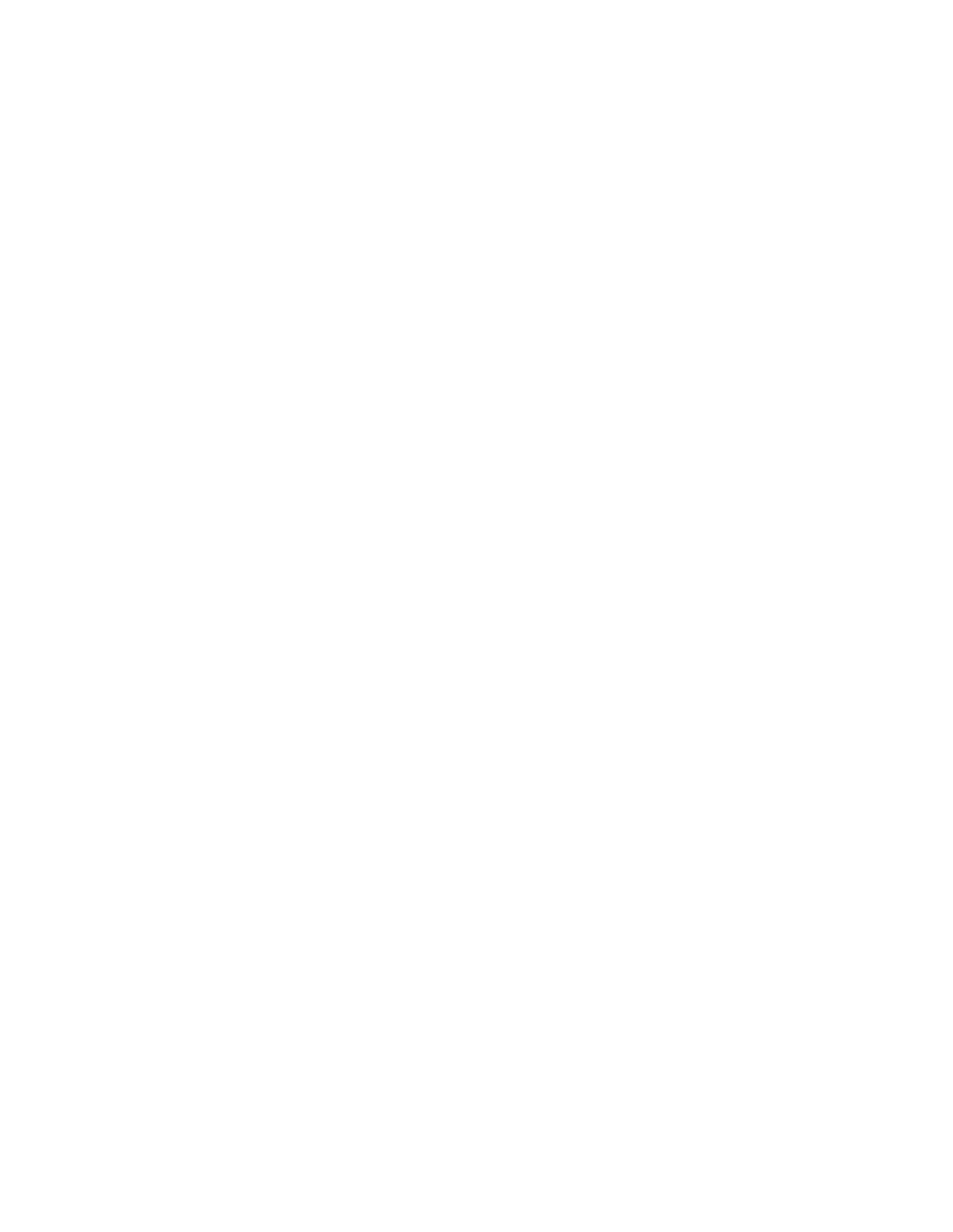# **TABLE OF CONTENTS**

| 1. |      |        |                                                                                                                                            |  |  |  |
|----|------|--------|--------------------------------------------------------------------------------------------------------------------------------------------|--|--|--|
|    | 1.1. |        | Relations Between the Ville de Montréal and the Société en Commandite                                                                      |  |  |  |
|    | 1.2. |        |                                                                                                                                            |  |  |  |
| 2. |      |        |                                                                                                                                            |  |  |  |
| 3. |      |        |                                                                                                                                            |  |  |  |
|    | 3.1. |        |                                                                                                                                            |  |  |  |
|    |      | 3.1.1. | Legal Aspects of Implementing and Operating the Public Self-Serve Bicycle                                                                  |  |  |  |
|    |      |        | 3.1.1.1. Authority of the Ville de Montréal to Develop and Operate a Public                                                                |  |  |  |
|    |      |        | 3.1.1.2. Authority of the Ville de Montréal to Assign the Implementation and<br>Operation of the BIXI Project to the Société en Commandite |  |  |  |
|    |      |        | 3.1.1.3. Implementation and Operation of the BIXI Project in Accordance<br>with the 1995 Agreement Between the Société en Commandite       |  |  |  |
|    |      |        | 3.1.1.4. Authority of the Ville de Montréal to Market and Export the BIXI                                                                  |  |  |  |
|    |      |        | 3.1.1.5. Involvement of the Ville de Montréal Direction du Contentieux 81                                                                  |  |  |  |
|    |      | 3.1.2. |                                                                                                                                            |  |  |  |
|    |      |        | 3.1.2.1. Actual Financial Impact of the BIXI Project on the Ville de Montréal85                                                            |  |  |  |
|    |      |        | 3.1.2.2. Authority of the Ville de Montréal with Regard to Financing the BIXI                                                              |  |  |  |
|    |      |        | 3.1.2.3. Assets Pledged as Collateral in Accordance with the 1995                                                                          |  |  |  |
|    |      |        | 3.1.2.4. Responsibility for the Losses and Debts Resulting from the                                                                        |  |  |  |
|    | 3.2. |        |                                                                                                                                            |  |  |  |
|    |      |        |                                                                                                                                            |  |  |  |
|    |      | 3.2.2. |                                                                                                                                            |  |  |  |
|    |      | 3.2.3. |                                                                                                                                            |  |  |  |
|    |      | 3.2.4. |                                                                                                                                            |  |  |  |
|    |      |        |                                                                                                                                            |  |  |  |
|    |      | 3.2.5. |                                                                                                                                            |  |  |  |
|    | 3.3. |        |                                                                                                                                            |  |  |  |
|    |      | 3.3.1. |                                                                                                                                            |  |  |  |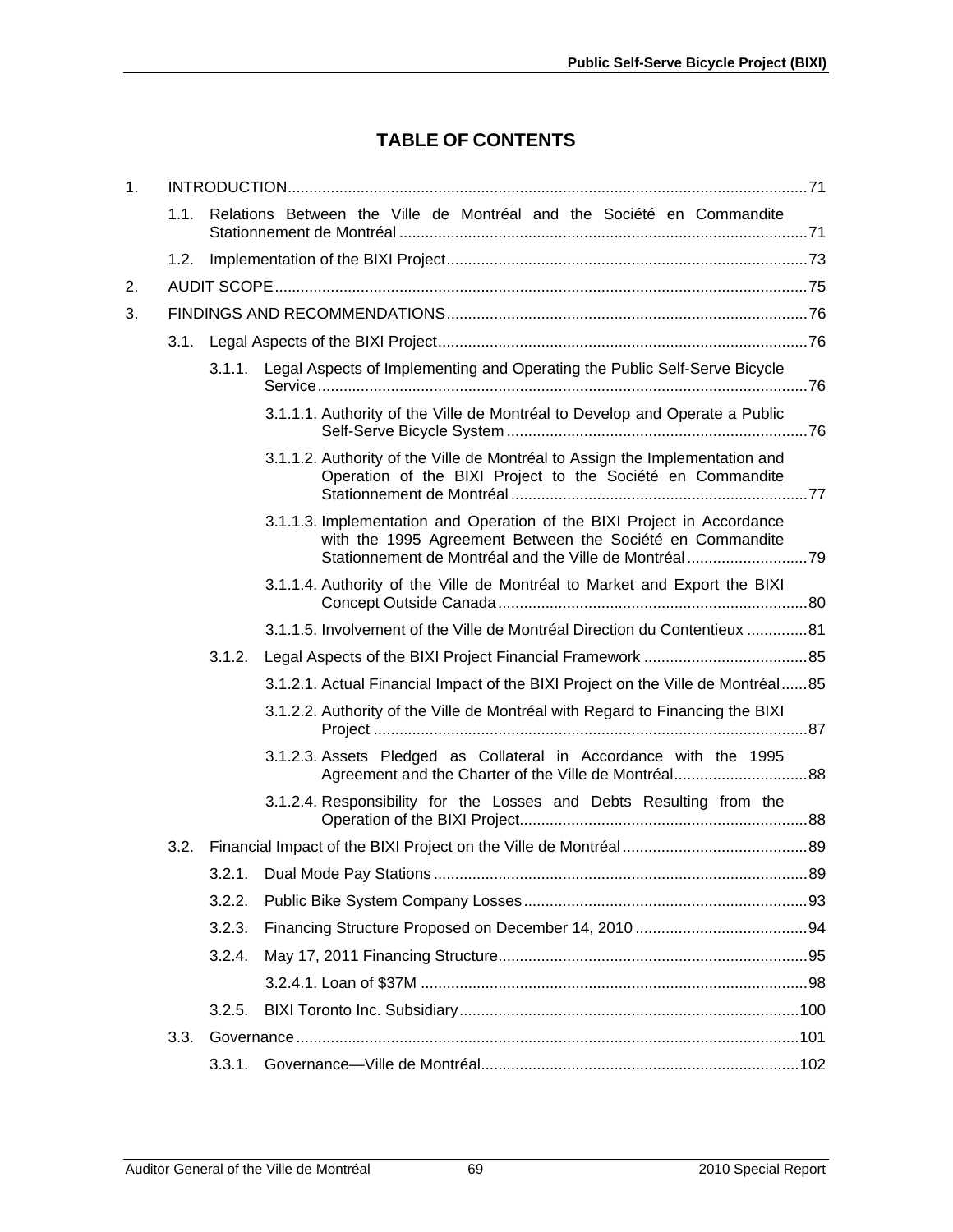|    |        | 3.3.1.1. Compliance with the 1995 Agreement Involving the Ville de<br>Montréal and the Société en Commandite Stationnement de |  |
|----|--------|-------------------------------------------------------------------------------------------------------------------------------|--|
|    |        | 3.3.1.2. Governance of the Ville de Montréal-BIXI Component105                                                                |  |
|    | 3.3.2. | Governance by the Société en Commandite Stationnement de Montréal<br>and the Public Bike System Company—BIXI Component113     |  |
|    |        |                                                                                                                               |  |
|    |        | 3.3.2.2. Decisions Related to the Costs of the Montréal BIXI  116                                                             |  |
|    |        |                                                                                                                               |  |
|    |        | 3.3.2.4. Decisions Related to the Export of the BIXI Concept and Products127                                                  |  |
|    |        |                                                                                                                               |  |
| 4. |        |                                                                                                                               |  |
| 5. |        |                                                                                                                               |  |
|    | 5.1.   |                                                                                                                               |  |
|    |        |                                                                                                                               |  |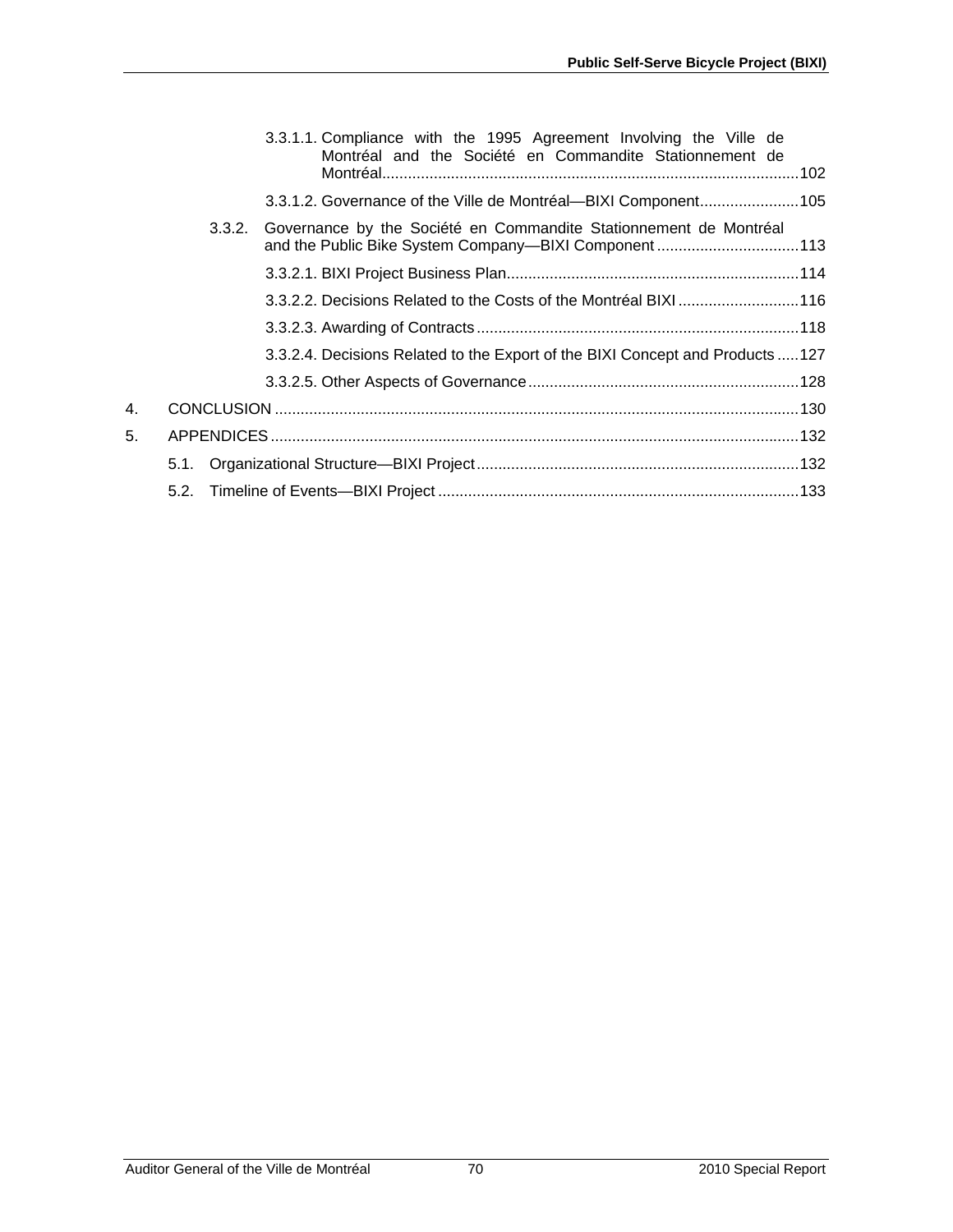# **1. INTRODUCTION**

In 2007, Ville de Montréal (the city) mandated the Société en commandite Stationnement de Montréal (the SCSM) with implementing and operating a self-serve bicycle system in Montréal. This project was part of the 2007 city transportation plan [TRANSLATION] "Reinventing Montréal" to optimize commutes and make Montréal a perfect example of efficiency in terms of urban transportation. This transportation plan notably mentioned that the city *[TRANSLATION] "recognizes the bicycle as an essential component of the current transportation system and will break new ground through innovative measures to encourage active commuting*." Accordingly, the plan proposed implementation of a public self-serve bicycle system. In accordance with the priorities of this transportation plan, the city wished to implement such a system for the benefit of its citizens.

It was therefore on May 12, 2009, that the public self-serve bicycle system, known today as *BIXI,* was launched. Keen interest for BIXI was immediate and definitely added a new facet to Montrealers' quality of life. This public transportation system has won awards for its innovation. Its success is such that major international cities are looking to acquire this type of public facility.

In the paragraphs that follow, we will put the public self-serve bicycle project into context by presenting the relations between the city and the SCSM and then the series of events that led to the implementation of the BIXI project. To facilitate comprehension of this report, we have included in the schedule an organization chart illustrating the organizational structure of the BIXI project (Appendix 5.1) and a table detailing the timeline of events for this project (schedule 5.2).

# **1.1. RELATIONS BETWEEN THE VILLE DE MONTRÉAL AND THE SOCIÉTÉ EN COMMANDITE STATIONNEMENT DE MONTRÉAL**

It is important to present the business relations between the city and the SCSM in this section, as they are one of the cornerstones of our findings.

In the mid 1990s, the city mandated the Board of Trade of Metropolitan Montreal (BTMM) to manage its paid parking (on- and off-street), an activity that had, up until then, been administered from within the city administrative structure. To formalize this transfer, the city and the BTMM signed a 30-year agreement.

According to the original agreement concluded January 1, 1995, the BTMM, through its authorized agent, the SCSM, guaranteed the city payment of an annual compensation of at least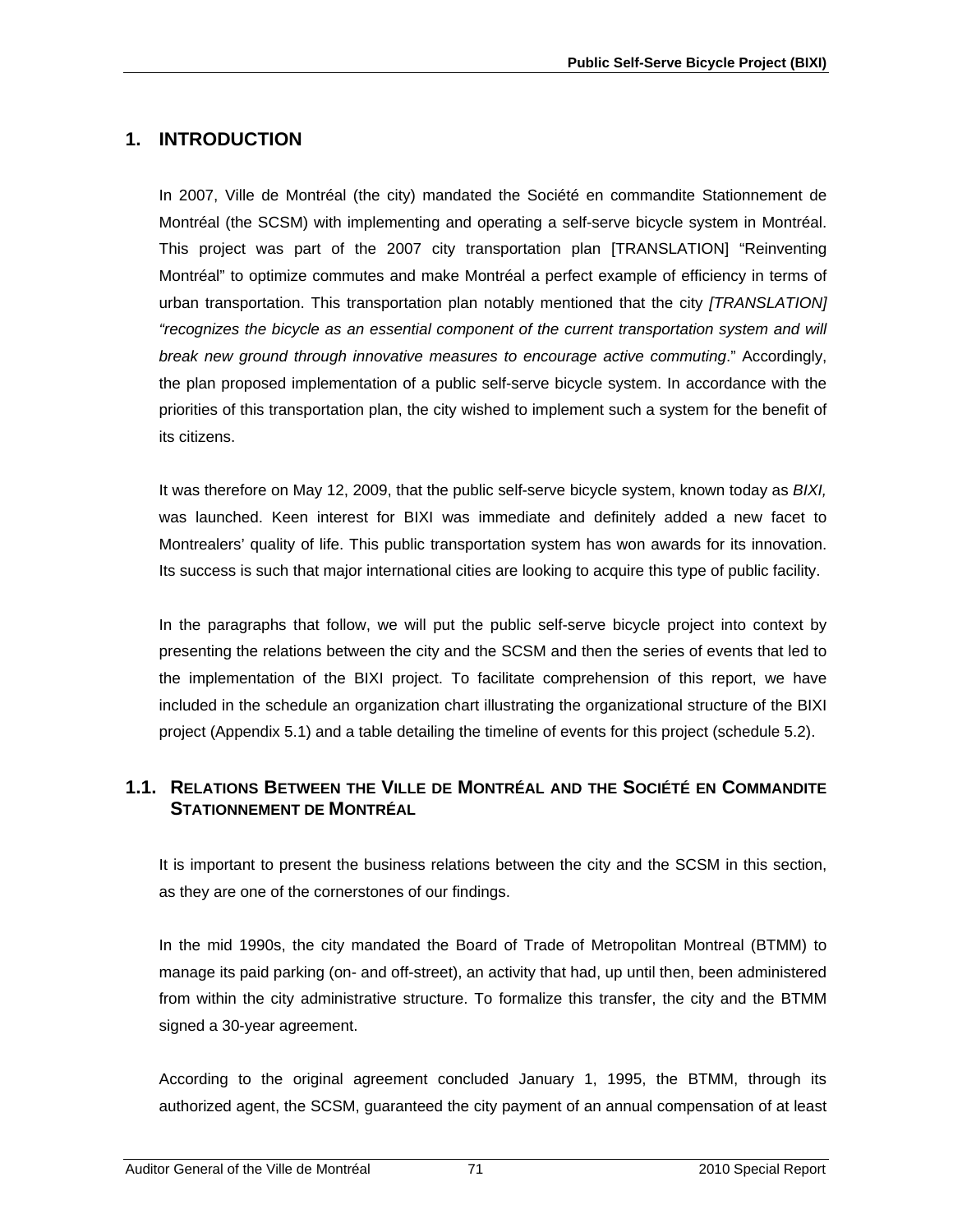\$10,200,000, adjustable according to the terms of the agreement. In consideration for its services, the BTMM would receive \$400,000 per year.

Essentially, the SCSM is responsible for collecting revenue and paying the operating fees and compensation to the city. If any profits are left following these activities, a portion is paid to the Fonds Ville-Marie (formerly called the Economic Development Fund), which is administered by the BTMM, and an amount is allotted to the reserve fund for investment in paid parking. The SCSM's residual profits must be paid to the city in the form of royalties. As a result of these methods of compensation and distribution, the SCSM's yearly income is always equal to zero. According to the SCSM's financial statements as of December 31, 2009, the sums due to the city amounted to \$37,600,000.

In 1995, the value of the transfer of activities was set at \$76,800,000, \$60,000,000 for the concession and \$16,800,000 for the equipment and parking lots. Remember that, according to the agreement, the SCSM cannot relinquish these assets without the city's consent. Moreover, the rights acquired by the SCSM and the BTMM remain non-transferable for the term of the agreement.

The details of the financial structure for this transfer were as follows:

- Loan of \$40,000,000 from a financial institution, repayable at \$1,300,000 per year plus interest, secured by the city.
- Mortgage of \$16,800,000 from a financial institution, secured by the tangible assets (the city relinquished its first priority interest).
- Debenture of \$20,000,000 payable to the city, plus interest at an annual rate of 9%, repayable at \$2,000,000 per year as of 2005.

In 1995, the transaction required modifying the Charter of the Ville de Montréal (the Charter) to allow the city to assign paid parking activities to the BTMM, among other things. Consequently, on March 10, 1994, the Québec government duly approved the required modifications to the Charter. These changes made to support the will of the parties are currently reflected in Article 2 of schedule C of the Charter. This article stipulates, among other things, that:

- the city can assign paid-parking activity (on- and off-street) to the BTMM;
- the city is authorized to secure a maximum of \$40,000,000 of the loan taken out by the SCSM—this amount is reduced annually with debt repayment based on capital repayments;
- the rights conferred on the SCSM with regard to parking spaces in the public domain are not liable to seizure, except by the city, and inalienable, except if the alienation is the city's favour;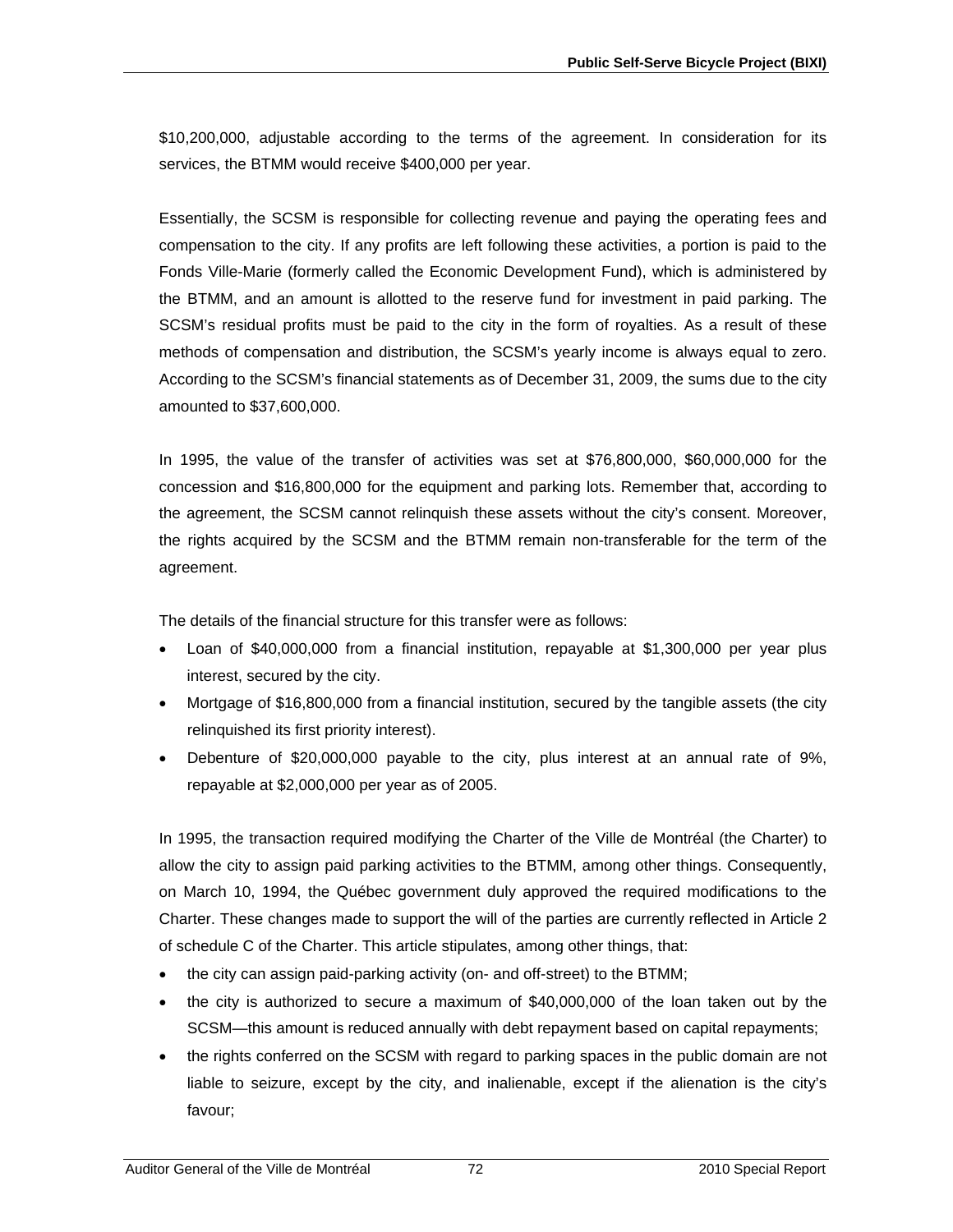- the city reserves the right to set parking fees and dictate the geographic locations where paid parking is authorized;
- the SCSM is subject to Article 573 of the *Cities and Towns Act* (CTA)—this article concerns the rules for awarding contracts.

Furthermore, the legislative framework, as required in agreements of the time, stipulates that Article 107.7 of the CTA applies to the control exercised by the auditor general of the Ville de Montréal.

All of the guidelines presented, whether contractual or legal, indicate the limited powers of the BTMM, its agent, the SCSM and the city. In reading this succinct analysis, we can only conclude that the SCSM cannot grow, and its mandate is limited to the management of paid parking, while the city cannot deviate from what the legislator has allowed it to do.

# **1.2. IMPLEMENTATION OF THE BIXI PROJECT**

On October 3, 2007, the city's executive committee adopted resolution CE07 1555 (hereafter the "October 2007 resolution"), whereby it was resolved to mandate the SCSM with implementing a public self-serve bicycle system in Montréal with the city and a group of eight community economic development corporations (CDEC), the Société de développement économique Ville-Marie and Équiterre.

This decision was inspired by two premises: the first was related to the expertise acquired by the SCSM in developing the Payez-Partez computer-based parking meters, while the second involved the fact that there would be no cost for the city. The first phase of the project provided for the installation 300 stations accommodating 2,400 bicycles.

The SCSM therefore started up the BIXI project in 2007. At the beginning, this organization managed the mandate in-house. Subsequently, on July 28, 2008, the SCSM decided to create a non-profit organization for the bicycle project. According to the minutes of SCSM proceedings, the purpose of this decision was to isolate the costs related to the BIXI project while retaining control. In September 2008, the Public Bike System Company (PBSC) was born. On December 31, 2008, it acquired all the assets related to the project from the SCSM for \$3,600.000, to be paid gradually as the PBSC had the necessary liquid assets.

The SCSM continued to play a leading role in the project, however, because it, and not the PBSC, was mandated by the city's executive committee, through resolution CE09 1215 dated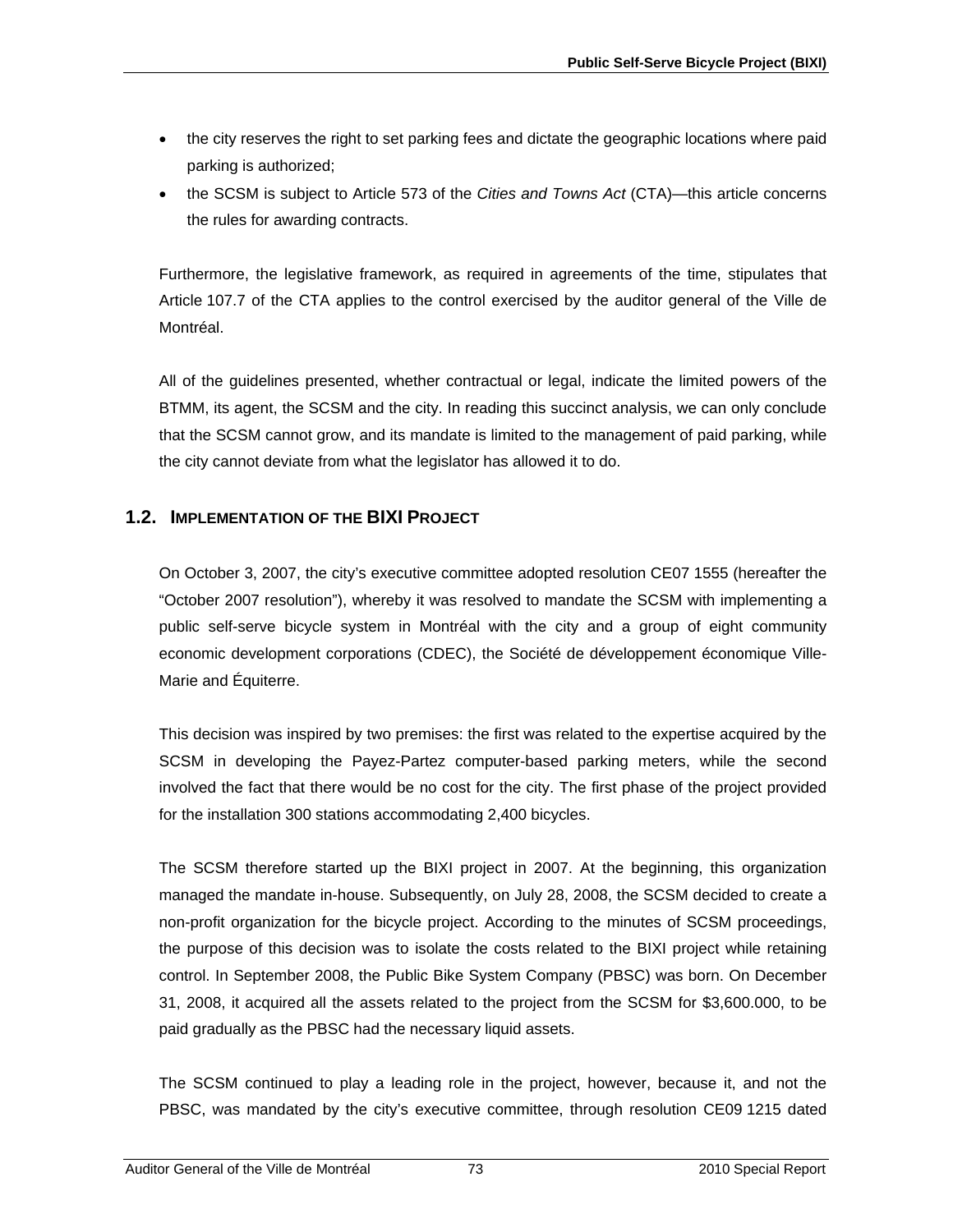July 2, 2009, to implement phase II of the public self-serve bicycle system, that is, the addition of 100 new stations and 2,000 bicycles. Another major demonstration of the SCSM's involvement in the project after having created the PBSC is the fact that it funded all the activities of the PBSC and had to pledge all of its assets as collateral.

As of January 31, 2011, the audited financial statements of the PBSC show an operating income of \$1,500,000 (2010: operating loss of \$6,900,000) and an accumulated deficit of \$6,300,000 (2010: accumulated deficit of \$7,800,000).

Since the adoption of the October 2007 resolution, no partnership agreement has been concluded between the SCSM and the city. The latter apparently did not sign any partnership agreement with anyone in relation to this project. Also, as we will discuss later in this report, the SCSM's purpose was not modified and the 1995 agreement was not amended to include implementation of the public self-serve bicycle system. In short, the mandate given to the SCSM was not accompanied by any restrictions, management parameters or accountability rules, and, consequently, by any guidelines for the governance of the BIXI project.

However, City Council resolution CM10 0944 dated December 14, 2010 makes the business relationship between the PBSC and the city clear: this decision concerns a memorandum of understanding between the two parties and lays out the financial securities necessary to reach the objectives. Specifically, City Council authorizes the city to give a financial guarantee of \$104,000,000 for PBSC loans from a financial institution in addition to setting management and accountability rules PBSC must follow. All of this is, of course, conditional on the approval of the Ministère des Affaires Municipales, des Régions et de l'Occupation du Territoire (MAMROT).

On May 12, 2011, the MAMROT stated its intention to allow the city to financially assist the PBSC in carrying out its activities. On May 17, city council approved a loan of \$37,000,000 to the PBSC and financial guarantees in the order of \$71,000,000. We would like to point out that this report was drafted before this date. Some of our recommendations were, in fact, taken into consideration in the new memorandum of understanding approved by city council on May 17. Rather than adjusted all of the findings and recommendations in this report, we have presented these corrective measures as actions taken by the administration to improve certain weaknesses. The council decisions of May 17, 2011, cancel those of December 14, 2010.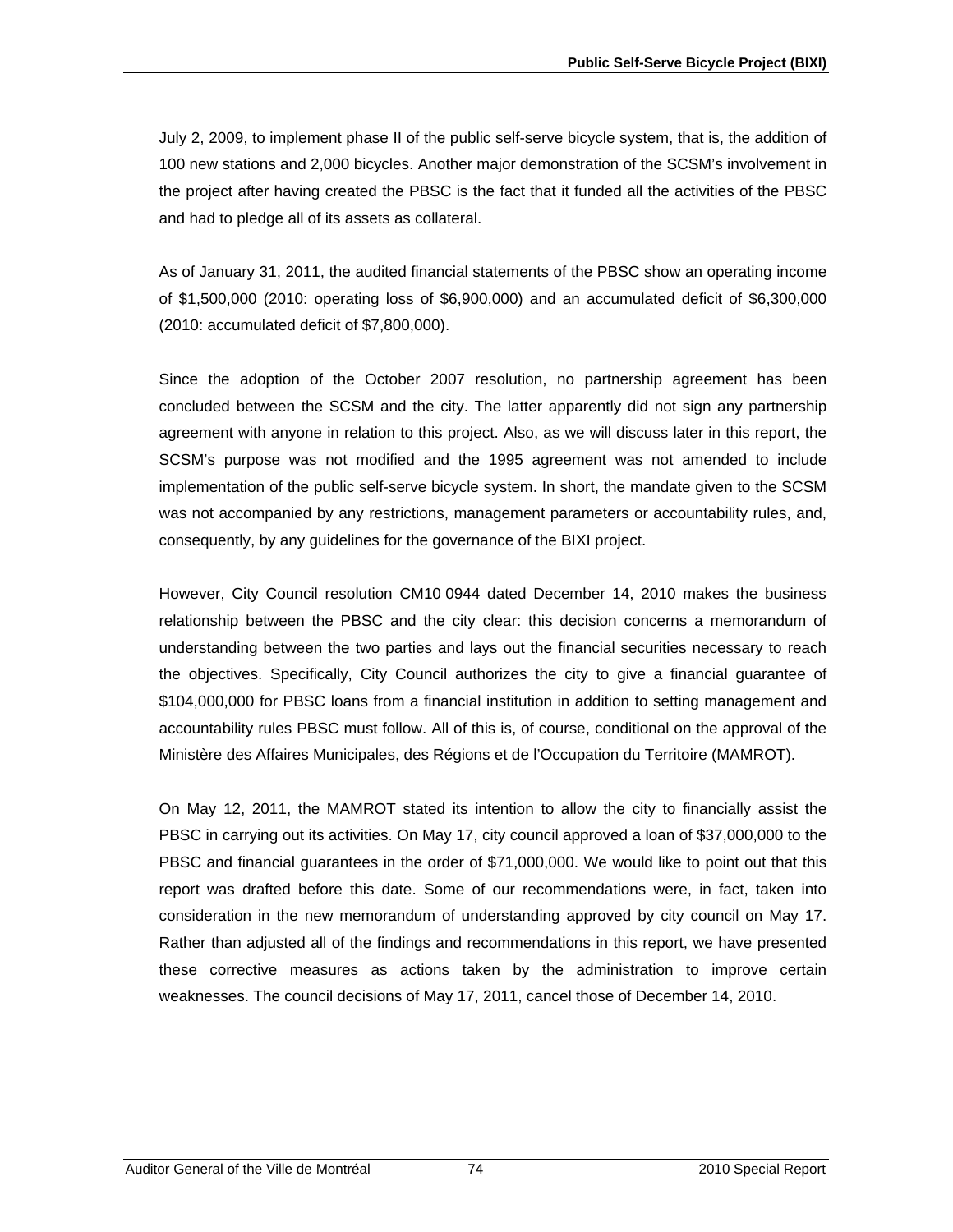# **2. AUDIT SCOPE**

The 1995 agreement confers on the auditor general the authority to conduct audits on the SCSM. Thus, in 2010, the operating losses of the PBSC and the accumulated deficits stirred our interest and prompted us to act.

We set the following objectives for our audit:

- Ensure compliance with the agreements linking the group (SCSM and PBSC) and the city.
- Assess the financial repercussions to the city of implementing and operating BIXI.
- Evaluate the management and governance mechanisms of the BIXI project.

In addition to the financial repercussions associated with the BIXI project for the city, the following concerns were addressed:

- The legal aspects of the implementation, operation and financial framework of the BIXI project, as they are the basis of all action taken.
- Governance of the agreements and the BIXI project from three perspectives: the city, the SCSM and the PBSC. Specifically, the aspects of transparency, control and accountability guided our approach.

Our audit consisted primarily of interviews with managers of the SCSM, the PBSC and the city, and examining various documents, particularly the minutes of proceedings of these organizations, as well as the city decision records relating to the BIXI project. In addition, we consulted a legal expert for questions pertaining to legal aspects.

This audit took place over the period of July to December 2010, i.e., before City Council confirmed the memorandum of understanding with the PBSC on December 14, 2010 and agreed to guarantee the loans and financial resources taken out (decision record No. 1100872004) by this company. It should be specified that our audit did not cover assessing the management of daily operations of the public self-serve bicycle system in Montréal or the management of marketing the concept in cities other than Montréal.

As previously mentioned, the MAMROT's intervention and the decisions of the May 2011 City Council meeting render a new perspective to our report. This is why we paid close attention to developments with BIXI in 2011, especially to the financial aspect. The report now takes into account our understanding of the impact of the latest decisions (those of May 2011) on the city's finances. It was simpler to deal with the evolution of this dossier in this manner rather than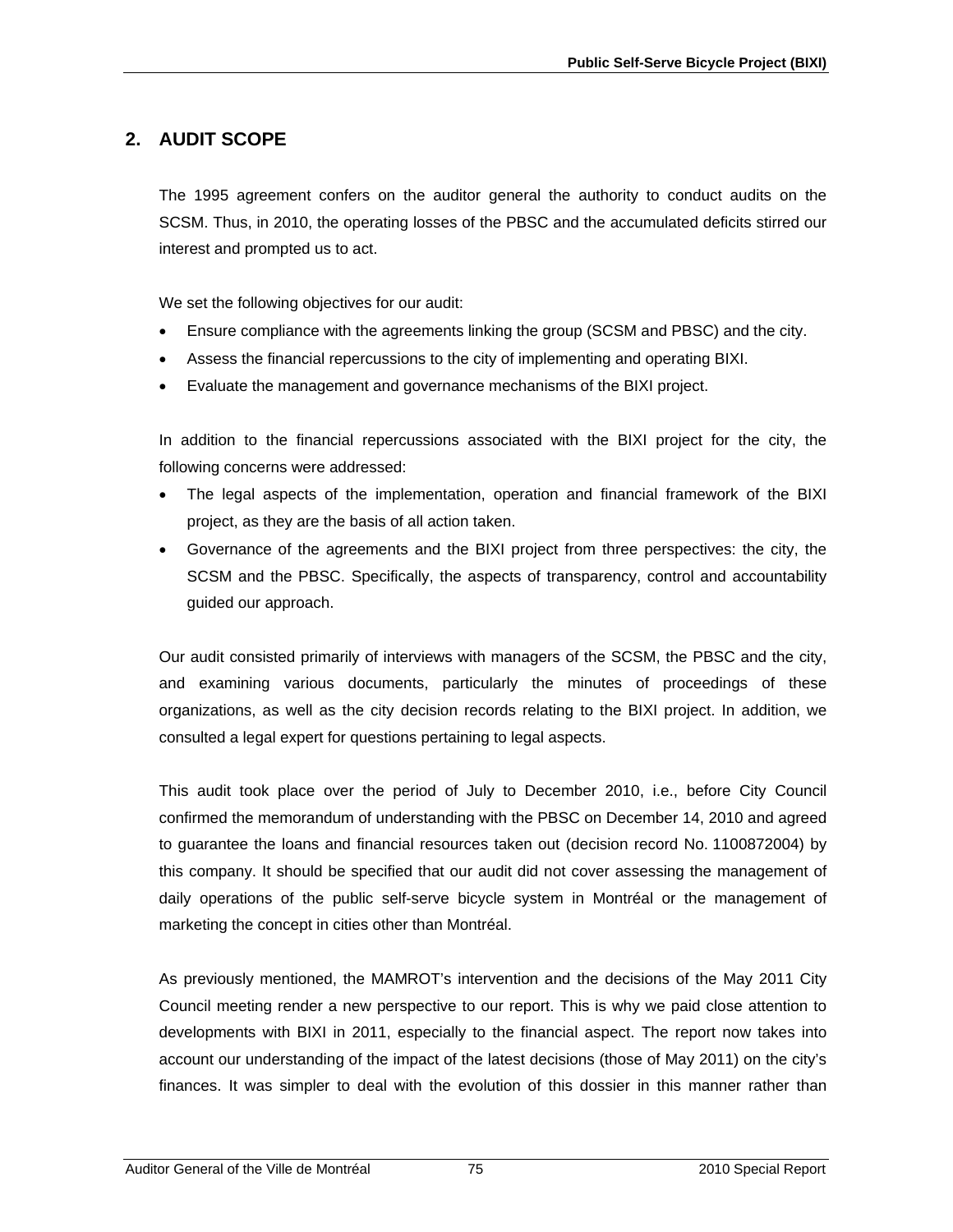rewrite the report or produce an addendum. Section 3.2 "Financial Impact of the BIXI project for the Ville de Montréal" comprehensively deals with the financial aspects. This way of presenting supplementary information will make it easier for the reader to follow the evolution of the dossier, as this ultimately represents the consequences of the action taken and the predictable outcome for taxpayers.

We believe that the observations and recommendations stemming from this report can help support and refine the corrective measures already taken and guide the definition and implementation of other relevant action.

## **3. FINDINGS AND RECOMMENDATIONS**

## **3.1. LEGAL ASPECTS OF THE BIXI PROJECT**

The SCSM, in accordance with the 1995 agreement on paid parking and concession financing mechanisms, must comply with certain financial and legal provisions. For its part, the city has committed to enforcing the application of municipal rules in addition to designating two people to act as directors on the SCSM board of directors.

## **3.1.1. LEGAL ASPECTS OF IMPLEMENTING AND OPERATING THE PUBLIC SELF-SERVE BICYCLE SERVICE**

## **3.1.1.1. AUTHORITY OF THE VILLE DE MONTRÉAL TO DEVELOP AND OPERATE A PUBLIC SELF-SERVE BICYCLE SYSTEM**

Public interest is a core element of city jurisdictions:

*[TRANSLATION] "A city ensures public peace and harmony by adopting regulations and providing services in the public interest. The purpose of a city is to provide services to a group of people in a certain location to improve health, well-being, safety and good government.[1](#page-77-0) "* 

l

<span id="page-77-0"></span><sup>1</sup> Jean Hétu and Yvon Duplessis in collaboration with Lise Vézina, *Droit municipal: Principes généraux et contentieux*  (2nd ed., vol. 1, CCH Wolters Kluwer; 2010, p. 7002–2003; 114957 Canada ltée (Spraytech, Société d'arrosage) c. Ville de Hudson, (2001) 2 R.C.S. 241, 263.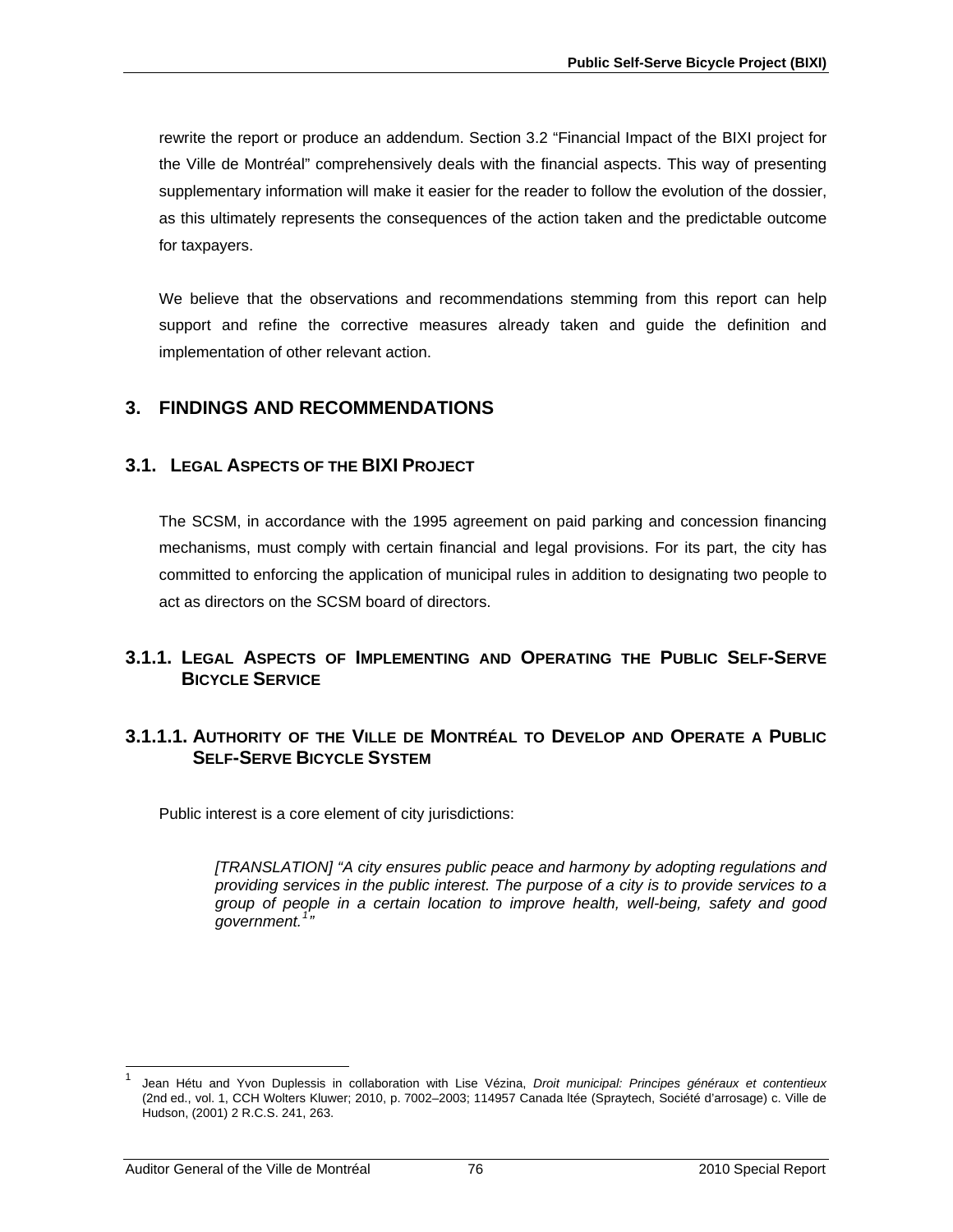### **FINDING**

**Based on the results of our audit, the city possesses the necessary powers to implement a public self-serve bicycle system on its territory as long as it is a service offered for municipal purposes and not commercial ones.** 

This service can be considered a "public service." The city's general powers for managing its public property and specific jurisdiction over transportation, set out in Article 87 of the Charter, can extend to active transportation such as the bicycle, as detailed in its transportation plan.

# **3.1.1.2. AUTHORITY OF THE VILLE DE MONTRÉAL TO ASSIGN THE IMPLEMENTATION AND OPERATION OF THE BIXI PROJECT TO THE SOCIÉTÉ EN COMMANDITE STATIONNEMENT DE MONTRÉAL**

We must first ascertain if the city has the power to entrust a third party with the development, implementation and operation of a public self-serve bicycle system on its territory. As indicated by authorities, it is not a matter of determining whether there exists any legislation that prohibits the city from delegating such a mandate to a third party, but rather of searching to see if there exists any legislation authorizing it to do so:

*[TRANSLATION] "Our courts have repeatedly stated that cities only possess the authority granted to them by the provincial government. As a legal creation, a city only possesses the powers that have been expressly delegated to it or that result directly from such delegated powers. […] A city does not have any inherent power. […] Therefore, we must not look for legislation prohibiting a city in engaging in such an act,*  but rather we should determine whether there exists a provision in the provincial legislation authorizing the city to do such a thing.<sup>[2](#page-78-0)</sup>"

Article 1 of schedule C of the Charter deals with the various types of agreements into which the city may enter. This article states the following:

*[TRANSLATION] "The city may enter into any agreement to assign, in whole or in part, the administration, operation or management, on its behalf, of goods that it owns or is authorized to use as well as the programs or services that fall under its jurisdiction, with the exception of those related to traffic, peace, public order, decency, and good morals."* 

l

<span id="page-78-0"></span><sup>2</sup> See P.G.Q. c. Ville de Montréal et al. C.S. REJB 2004-68778, p. 5; Ville de Saint-Timothée c. Ville de Salaberry-de-Valleyfield, C.S. REJB 2001-26713, p. 6; R. c. Greenbaum (1993) 1 R.C.S. 674, p. 687; see also Jean Hétu and Yvon Duplessis, foreword, note 1, p. 281.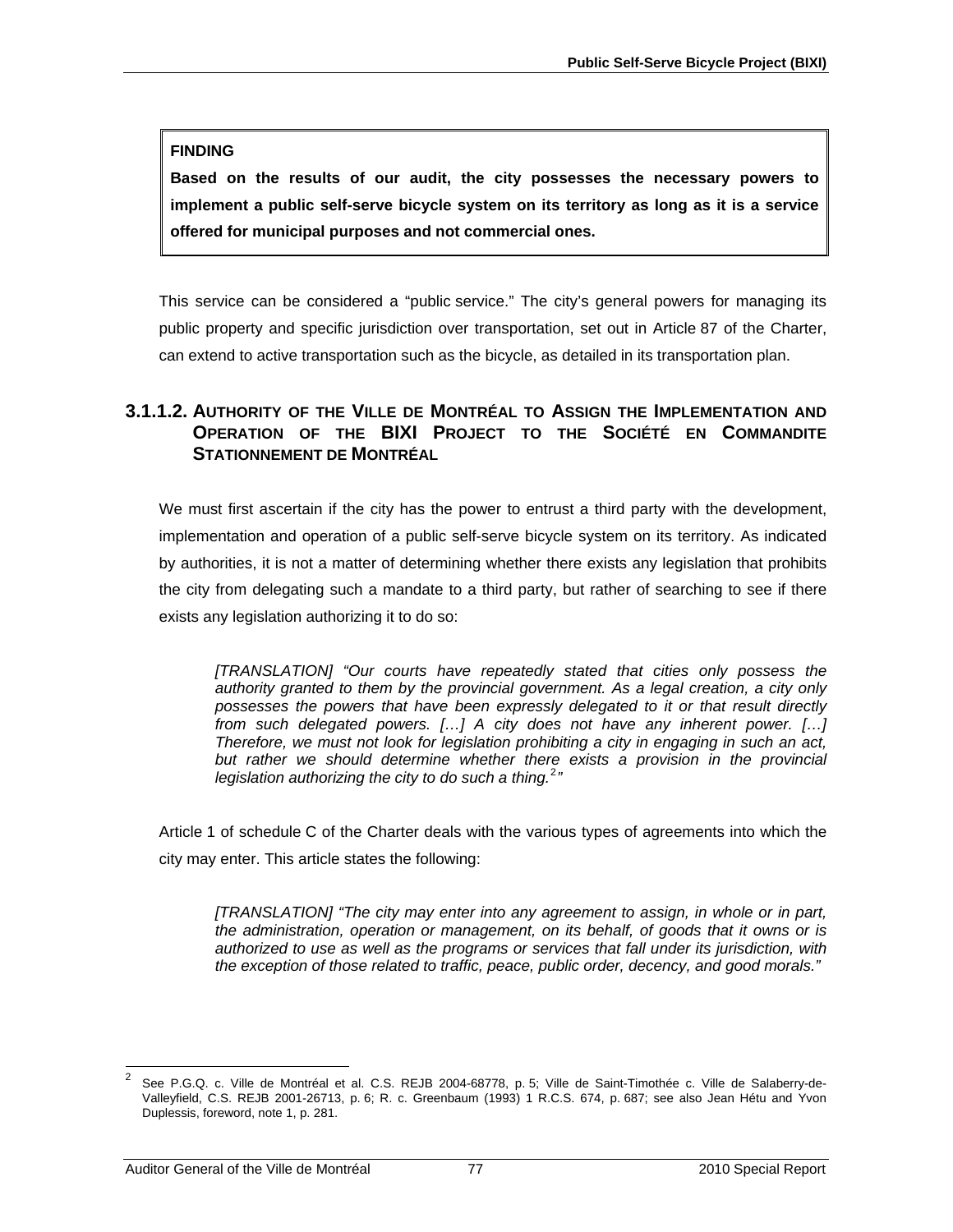This is to say that the city can enter into a service contract with a third party to assign it the implementation and the operation of an active transportation service. This third party, however, will have to act on behalf of the city and not for its own purposes. Moreover, the rules for awarding contracts set out in CTA Article 573 and those following that pertain to public tenders will apply if the contract involves an expenditure of \$100,000 or more.

In practice, though, it is difficult to qualify the "mandate" awarded to the SCSM as a contract in the sense of Article 1 of schedule C of the Charter.

The October 2007 resolution from which the project originated and the related decision summary refer to a mandate for implementing a public self-serve bicycle system without specifying the implementation modalities. The decision summary describes at most the SCSM's commitment to "collaborate" with the city and other organizations. Reference is made to the creation of an "oversight committee," with no details of actual powers and governance model. There is also mention of formal agreements entered into between the city and its partners, while according to the information obtained, no formal agreement was ever signed between the city and the SCSM in relation to the BIXI project. Such an agreement would likely have made it possible to define the scope of the SCSM's mandate and its obligations toward the city as well as determine the role of the latter in implementing the elements of its transportation plan.

## **FINDING**

**The city may enter into a service contract with a third party to assign it the implementation and operation of an active transportation service. However, this third party will have to act on behalf of the city and not for its own purposes. Moreover, the rules for awarding contracts set out in CTA Article 573 and following pertaining to public tenders will apply if the contract involves an expenditure of \$100,000 or more. In practice, however, it is difficult to qualify the "mandate" awarded to the SCSM as a contract in the sense of Article 1 of schedule C of the Charter. In particular, no agreement between the city and the SCSM in relation to the BIXI project has been signed.** 

The absence of contracts and decision documents pertaining to the operation and price setting of the public self-serve bicycle system, apart from authorization from boroughs for the location of stations, leads us to believe that, from a legal standpoint, the city gave up its authority over the project.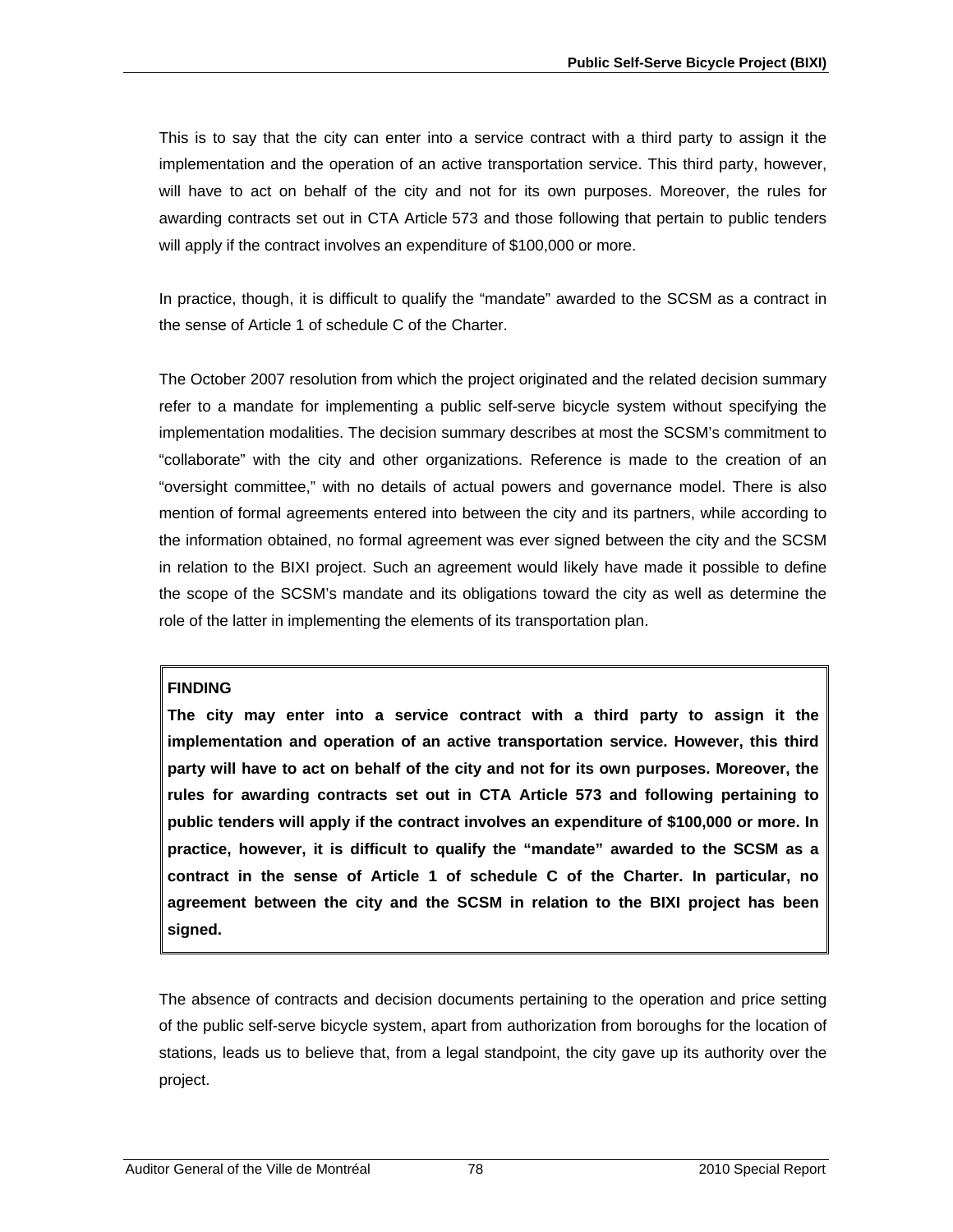In fact, in light of the information obtained, the mandate given the SCSM appears to be a delegation of powers according to which the city authorizes a third party to use a portion of public property to operate a public service in its place, giving it permission to regulate and set the price for use of this service. Analogies can also be found between this mandate and the privatization of public parking operations in Montréal, which was duly authorized by an amendment to the Charter and concluded through the 1995 agreement. The decision summary actually refers to this agreement and to the broadening of the SCSM's mandate. In short, we do not find, in the elements examined, the characteristics of a true service contract assigning the operation of a public service on behalf of the city.

## **FINDING**

**Article 1 of schedule C of the Charter cannot, in our opinion, be interpreted as authorizing the city to grant a mandate such as the one that was given to the SCSM. Given the above, it is not unreasonable to conclude that the city went beyond its authority.** 

## **3.1.1.3. IMPLEMENTATION AND OPERATION OF THE BIXI PROJECT IN ACCORDANCE WITH THE 1995 AGREEMENT BETWEEN THE SOCIÉTÉ EN COMMANDITE STATIONNEMENT DE MONTRÉAL AND THE VILLE DE MONTRÉAL**

The concession granted to the SCSM in 1995 is limited to the use of space on public property for paid parking only (Article II of the agreement). Moreover, the activities of the SCSM are contractually limited to those that are necessary to follow-up on the 1995 agreement (article XV-A of the agreement). Strictly from a contractual standpoint, the October 2007 resolution can unquestionably be interpreted as consent from the city to the broadening of the original mandate given to the SCSM. It goes without saying that the city could not claim that its co-contractor failed to meet its obligations simply because it was involved in activities that were not provided for under the terms of the original agreement. The problem resides rather in the city's legal capacity to authorize such a broadening of the SCSM's initial mandate, which was limited to the use of space on public property for paid parking only. The original concession granted to the SCSM was made possible through a formal amendment to the Charter. This amendment applied to a specific activity, i.e., paid parking, and nothing else. Remember that according to Article 2 of schedule C of the Charter, the city "*retains in respect of the parking spaces […] every power conferred on it by the Charter or any other act*."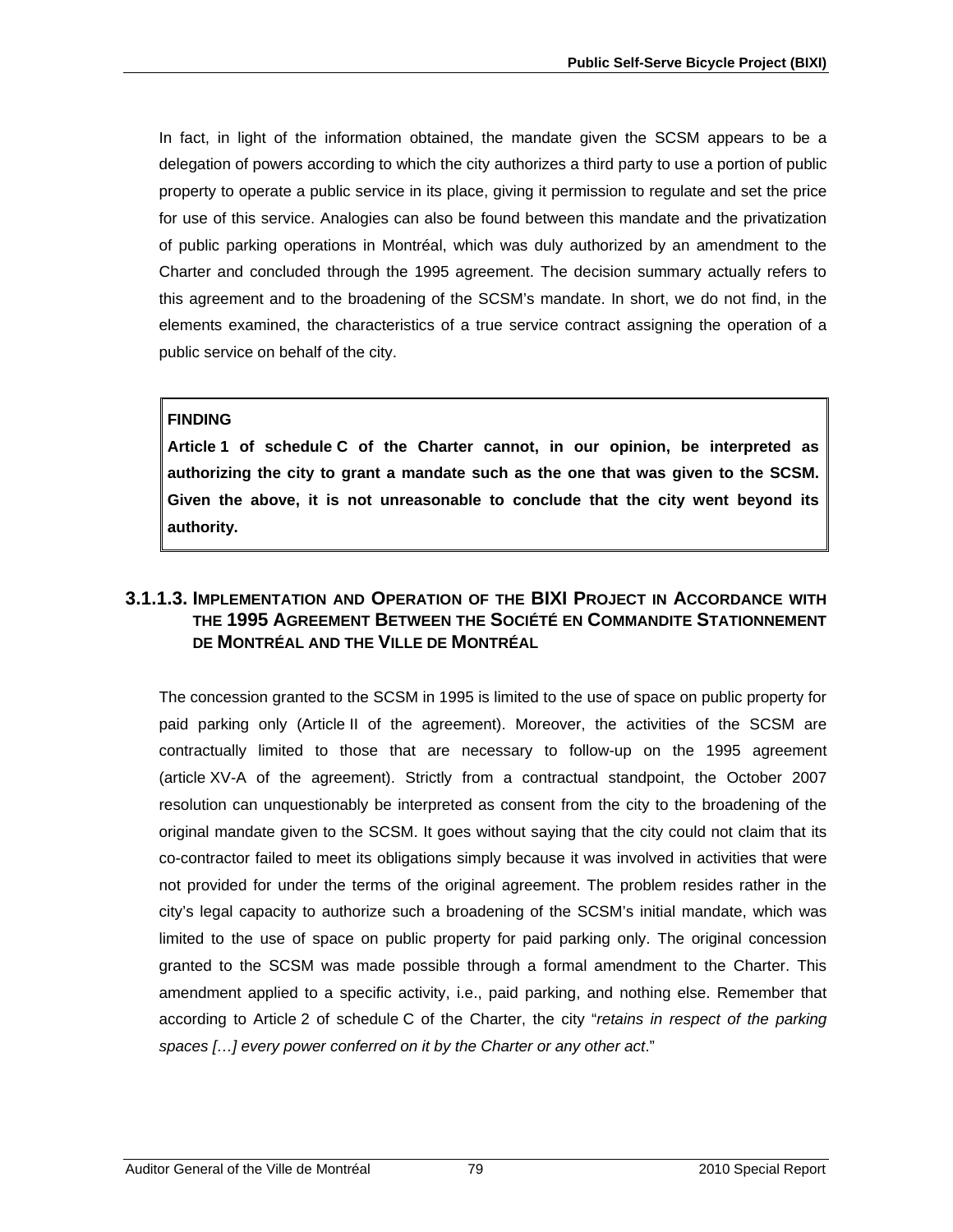The delegation of powers in favour of the SCSM must therefore be interpreted in a restrictive manner and as limited to the parking activity and not the public self-serve bicycle operation. The unconditional concession of a right to use a portion of the public domain to operate a paid active transportation service should therefore have been preceded by a new amendment to the Charter.

#### **FINDING**

**Neither the 1995 agreement between the SCSM and the city nor the Charter allow the SCSM to implement and operate BIXI project activities. The concession granted to the SCSM is limited to the use of spaces on public property for paid parking only (Article II of the agreement). An amendment to the 1995 agreement between the SCSM and the city and to the Charter was therefore necessary.** 

## **3.1.1.4. AUTHORITY OF THE VILLE DE MONTRÉAL TO MARKET AND EXPORT THE BIXI CONCEPT OUTSIDE CANADA**

Article 4 of schedule C of the Charter states:

*"The city may, for all purposes within its jurisdiction and, in particular, for the purpose of promoting the cultural, economic and social development of the city and its citizens, negotiate or enter into an agreement with an agency representing or administering local or regional Canadian or foreign communities."* 

This provision allows the city to enter into agreements with foreign cities for municipal and not commercial purposes. Article 29.12 of the CTA, on the other hand, authorizes cities, under certain conditions, to enter into an agreement *"the object of which is the supply by the municipality of services, expertise, material, materials or equipment relating to any matter within its jurisdiction, so that they may be employed or used profitably outside Québec."* 

However, the city could not legally engage in a commercial activity for its own benefit, even in connection with the provision of a "public service," whether on its territory or elsewhere. We are referring here to an activity that is industrial (bicycle manufacturing) or purely commercial (sale of products or provision of a service). As a general rule, a city cannot carry out profitable commercial activities, barring specific legislation<sup>[3](#page-81-0)</sup>.

l

<span id="page-81-0"></span><sup>3</sup> Foreword, note 1, p. 7003. On the other hand, the law expressly authorizes it to operate certain commercial businesses in specific sectors: art. 221 of the Charter, according to which "*the city may apply for the constitution of a non-profit body to manage and operate one or more tourist information centres and to carry on therein or permit the carrying on therein of commercial activities related to the operation of such centres so as to ensure their financing."*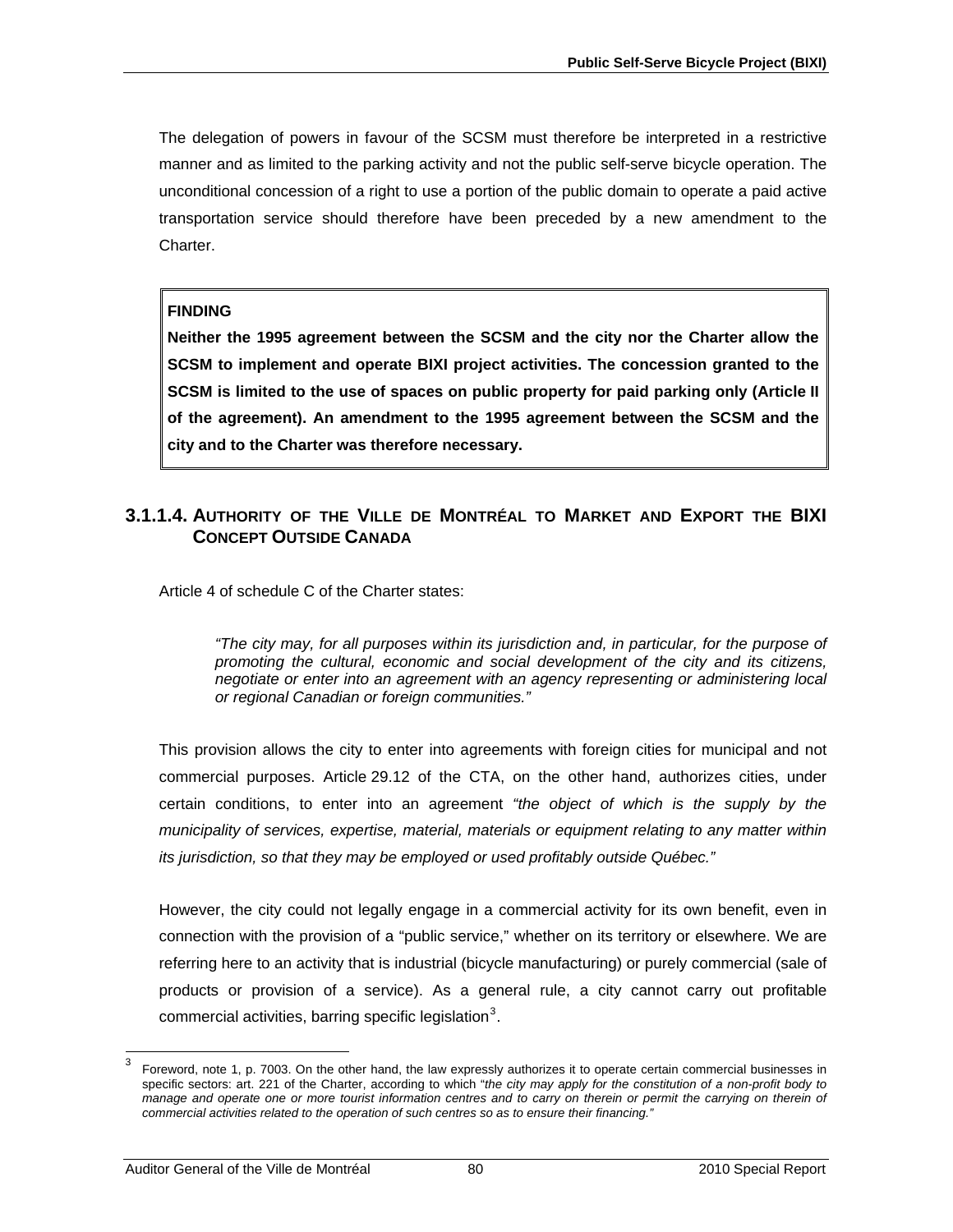#### **FINDING**

**In other words, the city could not acquire BIXI bicycles to engage in commercial activities, with all that this implies.** 

City funding comes from taxes and fees and not through trade or industry. These activities go against public interest and the principle of commercial neutrality of public bodies in addition to raising problems in terms of trade regulation (unfair competition, and so on.).

## **3.1.1.5. INVOLVEMENT OF THE VILLE DE MONTRÉAL DIRECTION DU CONTENTIEUX**

On June 5, 2007, the director of transportation of the city's Service des infrastructures, transport et environnement (SITE),<sup>[4](#page-82-0)</sup> designated by the city's Executive Committee to sit on the Board of Directors of Accesum Inc. (general partner acting on behalf of the SCSM), sent a request for advice to the city's Direction du contentieux.<sup>[5](#page-82-1)</sup> The subject of this request was: [TRANSLATION] "Advice on the methods for conferring a mandate—Implementation of a public self-serve bicycle system in Montréal."

He then asked two questions. On July 20, 2007, the Direction du contentieux replied. Here are some extracts of the Direction du contentieux's legal opinion:

#### *[TRANSLATION]*

#### *"1. Is the implementation of a public self-serve bicycle system in Montréal the responsibility of the central city or the boroughs?*

*As you pointed out in you request for a legal opinion, the purpose of implementing a public self-serve bicycle system is to 'enhance citizens' mobility and reduce the modal share of the automobile.' In its 2007 transportation plan, the Ville de Montréal recognizes the bike as 'an essential component of the current transportation system and intends to break new ground with innovative measures to further encourage active transportation' […].* 

*We are therefore of the opinion that a public self-serve bicycle system represents much more than a recreational sport in the meaning of Article 141 of the Charter of the Ville de Montréal (R.S.Q., chapter C-11.4), which stipulates that the organization of recreational sports and sociocultural activities are under the jurisdiction of the borough councils.* 

*As there is no specific mention in the Charter as to who has jurisdiction relative to such transportation activities (public self-serve bicycle system), we must conclude that the City Council has jurisdiction, in accordance with Article 84 of the Charter. It should be* 

l

<span id="page-82-0"></span><sup>4</sup> Now the Service du développement et des opérations. <sup>5</sup>

<span id="page-82-1"></span>Now the Service des affaires juridiques et de l'évaluation foncière.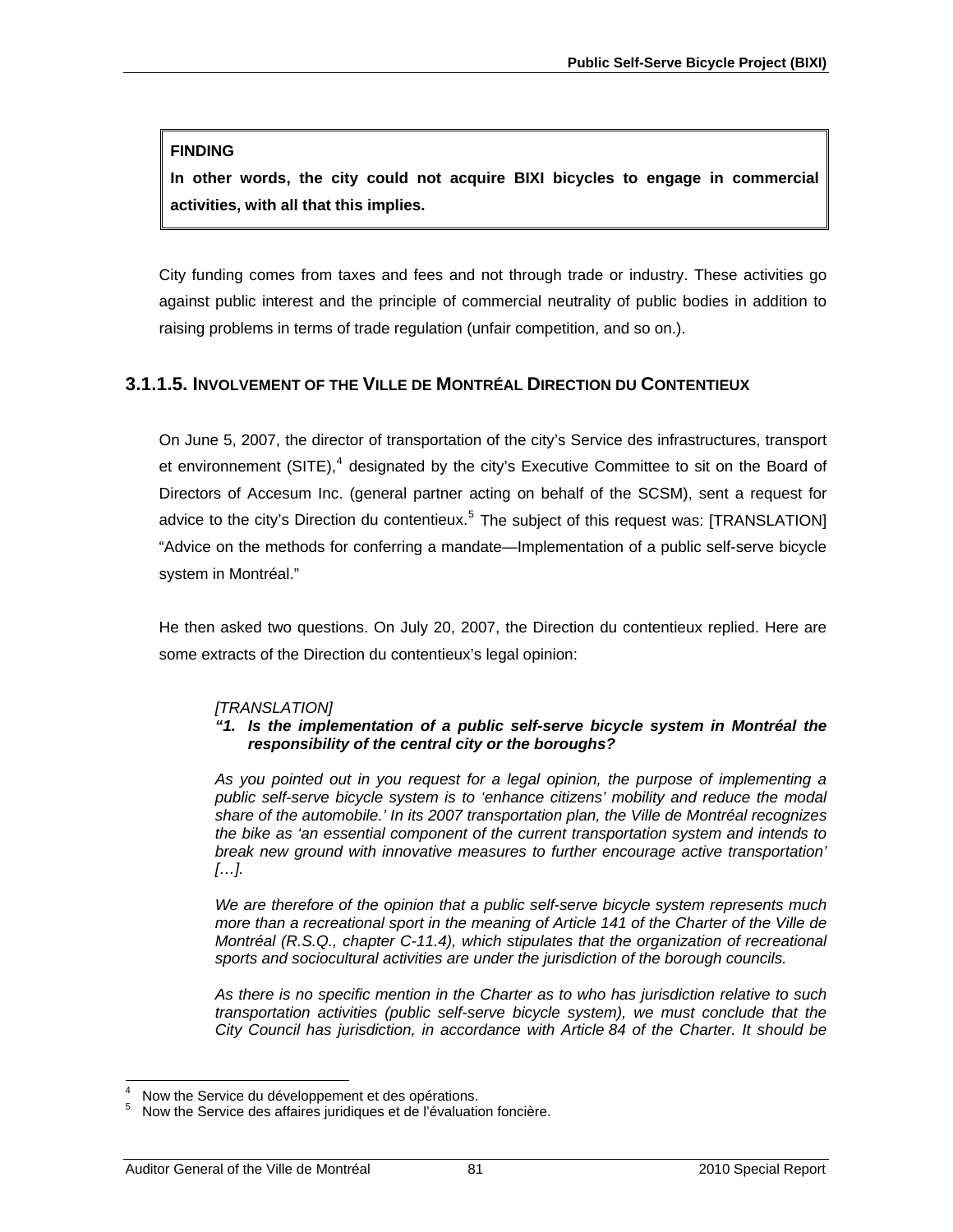*specified that this jurisdiction must be exercised for municipal purposes only (i.e., without any commercial aspect).* 

#### *2. Based on the answer to the first question, and considering the special status of Stationnement de Montréal, must the Ville de Montréal follow a particular procedure to assign the implementation and operation of the project to Stationnement de Montréal?*

*Article 1 of schedule C of the Charter provides for the possibility of the Ville de Montréal to enter into agreements in which it delegates some of its responsibilities to a third party:* 

 *'1. The city may make any agreement to entrust, in whole or in part, the*  administration, operation or management, in its name, of the property which it *owns or uses and the programs or services within its jurisdiction, with the exception of those concerning traffic, peace, public order, decency and good morals.'* 

*It follows that the Ville de Montréal could enter into a service contract with the Société en*  commandite Stationnement de Montréal, whose limited partner is the Board of Trade of *Metropolitan Montreal, in order to transfer the responsibility for implementing and operating a public self-serve bicycle system on the territory of the Ville de Montréal to it.* 

*It should be noted, however, that the rules for awarding contracts (Article 573 and following of the* Cities and Towns Act, *R.S.Q., chapter C-19) would apply in the case in point. The Société en commandite Stationnement de Montréal is not a non-profit organization, therefore no exemption provided for in the Act applies. Consequently, only a service contract that includes an expenditure of less than \$25,000 (taxes and discounts considered) can be entered into by mutual agreement. If the value of the contract is between \$25,000 and \$99,999.99, it will have to be granted following an invitation to tender extended to at least two suppliers (Article 573.1). If the cost of the services is \$100,000 or more, it will then be necessary to proceed by public call for tenders (Article 573).* 

*Moreover, it should be noted that an amending declaration would be required when applicable in order to modify the purpose of the partnership indicated in the partnership declaration. According to the information in the Registre des entreprises du Québec, the purpose of the Société en commandite Stationnement de Montréal limited partnership is to [TRANSLATION] 'acquire, own, manage, operate, administer spaces where parking is subject to payment of a fee set by the Ville de Montréal and provide all services related to the parking of vehicles.'* 

*Thus, the responsibilities that the Ville de Montréal would like to assign exceed its function. A declaration of amendment will therefore be mandatory to update the function carried out by the Société en commandite Stationnement de Montréal, in accordance with Article 2194 of the* Civil Code of Québec *and Article 34 of the* Act respecting the Legal publicity of sole proprietorships, partnerships and legal persons *(R.S.Q., chapter P-45)."* 

The minutes of the September 6, 2007 meeting of the Board of Directors of Accesum Inc., acting on behalf of the SCSM, report on the discussions with the city. More specifically, it identifies two scenarios for implementing the public self-serve bicycle system: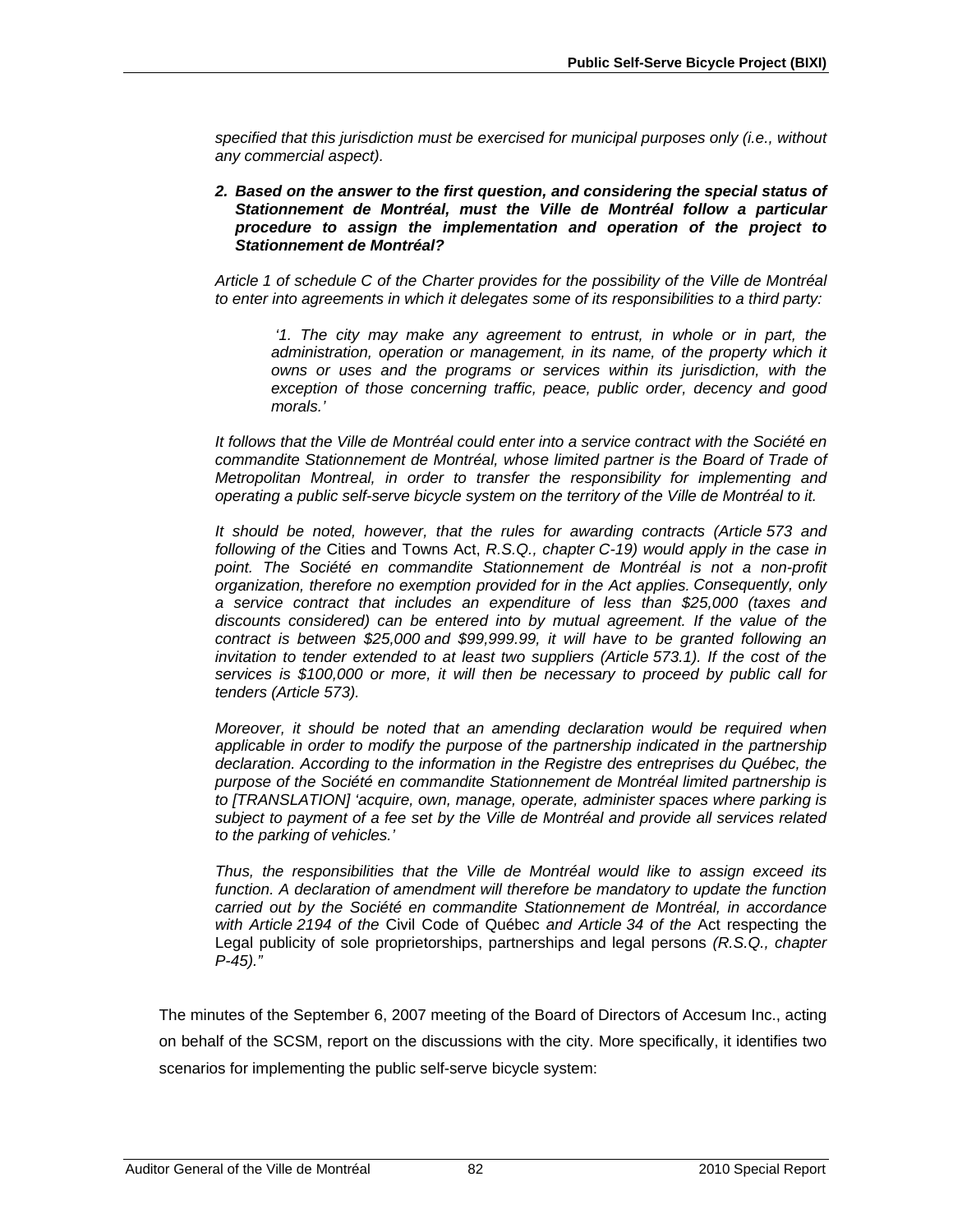- Modifying the 1995 agreement and a modification request to the Québec government to amend the Charter. To be clear: *[TRANSLATION] "This solution has the great disadvantage of giving a third party the power to decide whether or not to authorize the city's desired changes and creates delays that would paralyze SCSM activities."*
- Creating a non-profit organization (company registered under part III) to offer the service. The city would like to proceed with this scenario, which would avoid administrative details and allow it to assign this mandate without the intervention of the Québec government.

One of the directors designated by the city's Executive Committee adds that *[TRANSLATION] "The decision summary is set to be presented to the Executive Committee at the September 26 meeting, and the option of a non-profit organization is the one that has been retained by city."*

Following the option apparently chosen by the city, on July 28, 2008, the Board of Directors of the SCSM authorized the constitution of a non-profit organization, the PBSC.

## **FINDING**

**The question about the procedure for assigning the mandate to implement and operate a public self-serve bicycle system to the SCSM was asked before the October 2007 resolution.** 

**Both the city's Direction du contentieux texts and the SCSM Board of Directors minutes follow the same lines as our analysis, namely:** 

- **The city has the powers to implement a public self-serve bicycle service.**
- **The city's jurisdiction is, however, limited to municipal purposes only (without any commercial aspect).**
- **The SCSM was not authorized to develop and operate BIXI. Legislative changes were necessary to start up the public self-serve bicycle project (e.g., amendments to the Charter and to the purpose of the SCSM stated in the partnership declaration). In fact, while the decision summary (in support of the October 2007 resolution) clearly states the necessity to amend the function of the SCSM set forth in the partnership declaration, the information obtained indicates that this amendment was never obtained and no action was ever taken to this effect.**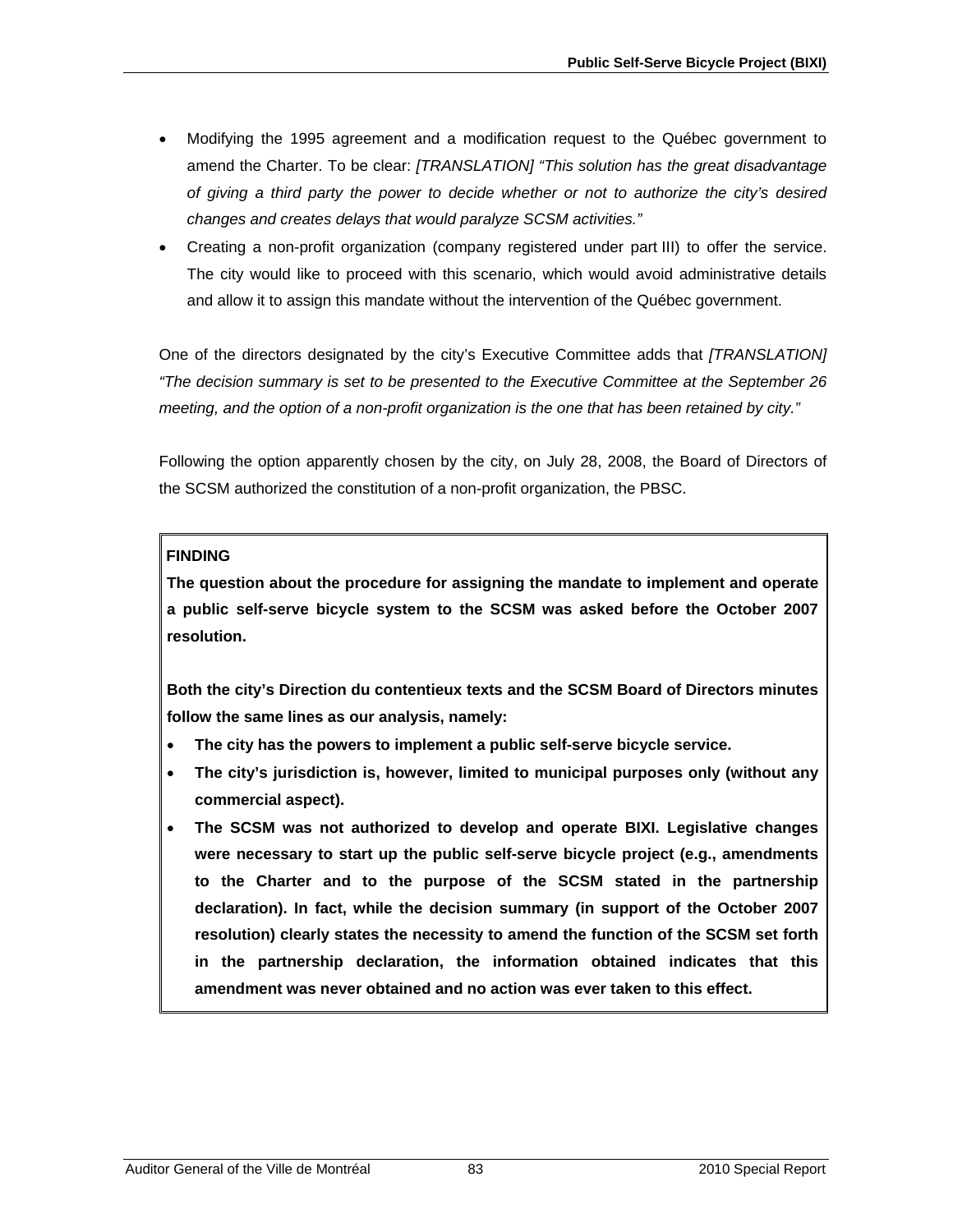## **FINDINGS**

**The choice to constitute the PBSC, made on September 6, 2007, was a way of doing indirectly what the city and the SCSM could not do directly. It should also be noted that the October 2007 decision summary, drafted by the city SITE Direction des transports, made no reference to the creation of such an organization.** 

**In light of what was stated in this section, we conclude that project stakeholders (i.e., management, members of the Board of the SCSM, city officers and Executive Committee) were informed of the legal difficulties related to the implementation of the public self-serve bicycle system.** 

## **Recommendation**

**To ensure its operations are in compliance, we recommend that the city's Executive Committee take the necessary measures to sort out the legal situation with regard to the Société en commandite Stationnement de Montréal implementing and operating public self-serve bicycles on behalf of the city. To do so, we recommend that the city obtain the appropriate legislative amendments.** 

## **Action Plan of the Executive Committee**

*"With the financing plan adopted by City Council in May 2011 and the approval by the Ministre des Affaires municipales, des Régions et de l'Occupation du territoire of the security provided by the city for the financial commitments of the Public Bike System Company, the business ties*  between the Public Bike System Company and the Société en commandite Stationnement de *Montréal are terminated. No legislative modification is necessary.* 

*An agreement protocol now dictates the business relations between the city and the Public Bike System Company, a non-profit organization."* 

# **Comments of the Auditor General**

**As we mentioned in section 2 of our report, our audit took place from July to December, i.e., before the MAMROT's intervention and before City Council ratified the agreement protocol with the Public Bike System Company.**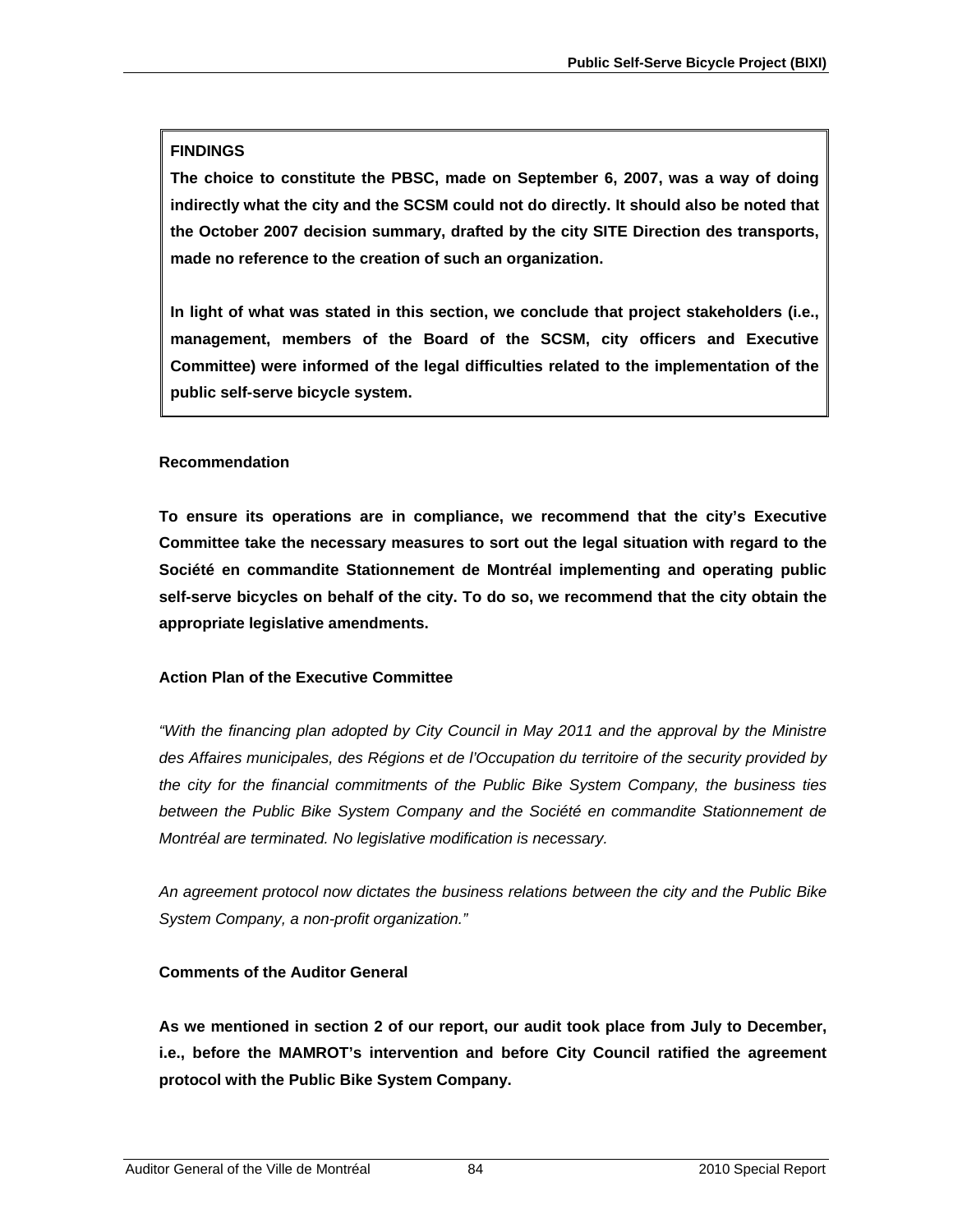**Moreover, we are not able to confirm that all the actions taken by the city since our audit, including the MAMROT's intervention, have ensured the legality of the public self-serve bicycle project operation for the future.** 

# **3.1.2. LEGAL ASPECTS OF THE BIXI PROJECT FINANCIAL FRAMEWORK**

## **3.1.2.1. ACTUAL FINANCIAL IMPACT OF THE BIXI PROJECT ON THE VILLE DE MONTRÉAL**

The city does not directly fund PBSC activities. They have been funded by the SCSM since 2009 through a \$30,000,000 loan secured by a junior mortgage and the co-signing of a \$17,000,000 loan to the PBSC and the SCSM with a financial institution. The \$30,000,000 is to finance current PBSC activities and pay the purchase price set in the asset sale contract dated December 31, 2008. The \$17,000,000 loan is to finance the annual payment of compensations and royalties due to the city and the current operations of the BIXI project.

### **FINDING**

**Given the financing structure of SCSM activities, there is no doubt that the city indirectly funds the activities of the PBSC, since the SCSM's ability to financially support the activities of the PBSC is largely dependent to the financing provided to the SCSM by the city in accordance with the 1995 agreement. It should be reminded that the city funds the activities of the SCSM in many different ways.** 

## **FINDING**

**On one hand, the city secures a portion of the loans taken out from a financial institution (\$40,000,000) and directly finances, by means of a debenture (\$20,000,000), a portion of the purchase price for fixed assets acquired by the SCSM as per the 1995 agreement (hereafter the "fixed assets"). Consequently, it facilitates the funding of the SCSM's activities by authorizing it to mortgage a portion of these fixed assets in favour of the financial institution (\$16,800,000, reduced to \$16,000,000 through a subsequent amendment).**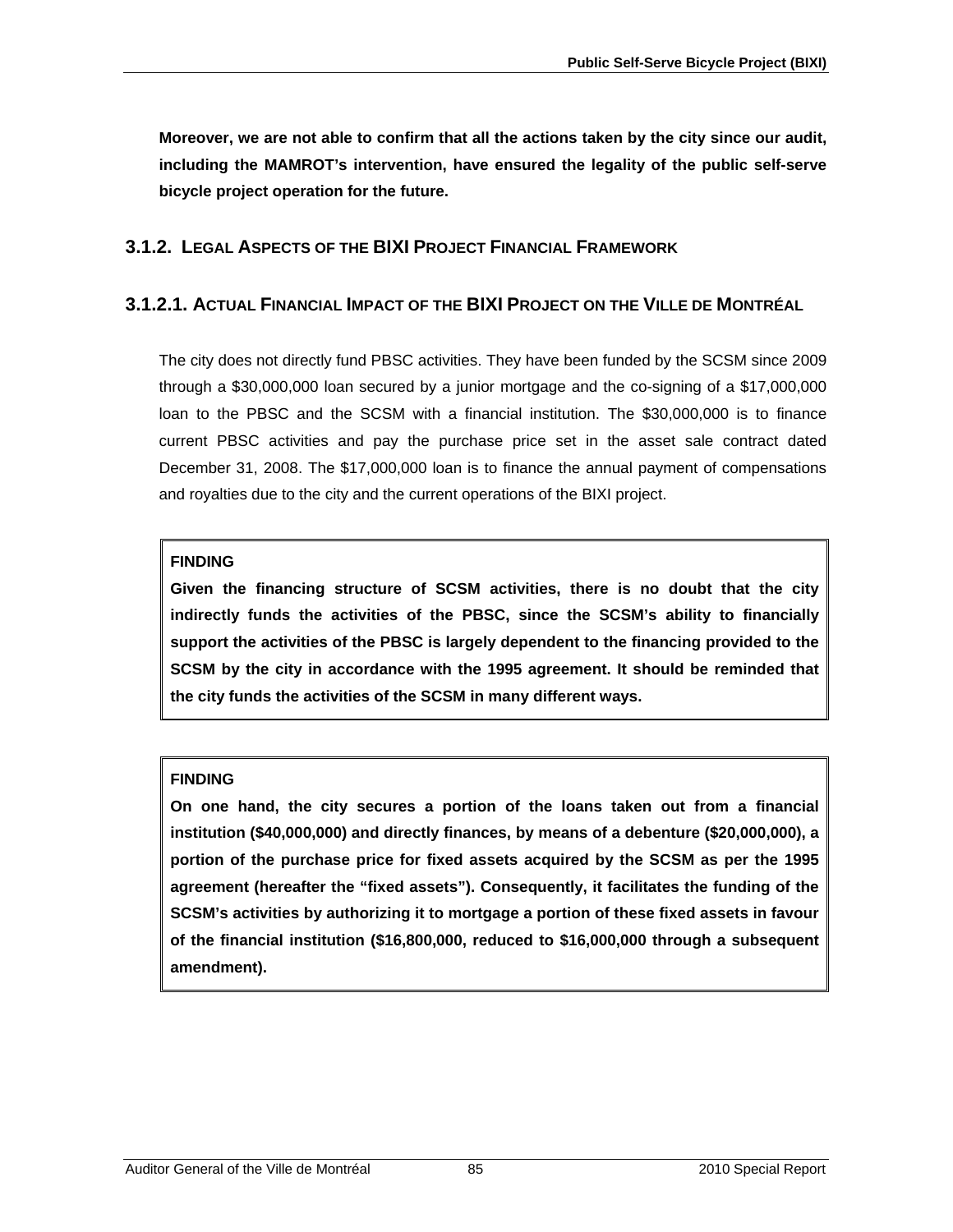## **FINDING**

**On the other hand, the additional financial burden assumed by the SCSM as part of the financing of PBSC activities inevitably has repercussions on the city. It should be understood that the financial structure of the 1995 agreement provides for a profit sharing method that does not allow the SCSM to generate surplus for its activities. All profits (after the payment of operating costs, debt, and so on) must be paid to the city, in the form of compensation or royalties. The compensation can be compared to a fixed rent in return for the concession. The royalties can be compared to a percentage of the actual profits generated by the agreement. Nobody would dispute the fact that the SCSM had to use and still uses a portion of its own funds, insofar as the financing granted by the financial institution to the PBSC on August 31, 2009 is conditional on the SCSM having exhausted the \$16,000,000 credit that was granted to it by the same financial institution for the execution of the 1995 agreement.** 

Whether the SCSM used a portion of its bank financing to fund the project or, more likely, whether it became unable to pay the compensation and the royalties to the city within the allotted time frame for the same reason, the result is the same: the city assumes the funding for the PBSC's activities, either by tolerating the delays in paying the amounts owed to it as compensation, or by taking less of the royalties that would have otherwise been payable to it at the end of every SCSM fiscal year. It should be mentioned that the compensation and annual royalties are payable to the city on April 1, following the end of the fiscal year. However, we noted that the SCSM finished paying the \$37,600,000 due to the city as at December 2009 in October 2010.

# **FINDING**

**The city indirectly supports the PBSC by accepting that a portion of the funds coming from a financial institution (i.e., \$1,000,000 secured by a senior mortgage on the fixed assets for the 1995 agreement) be used to fund the activities of the PBSC. The expenses incurred by the SCSM for the PBSC also compromise the SCSM's ability to honour its financial commitments toward the city.**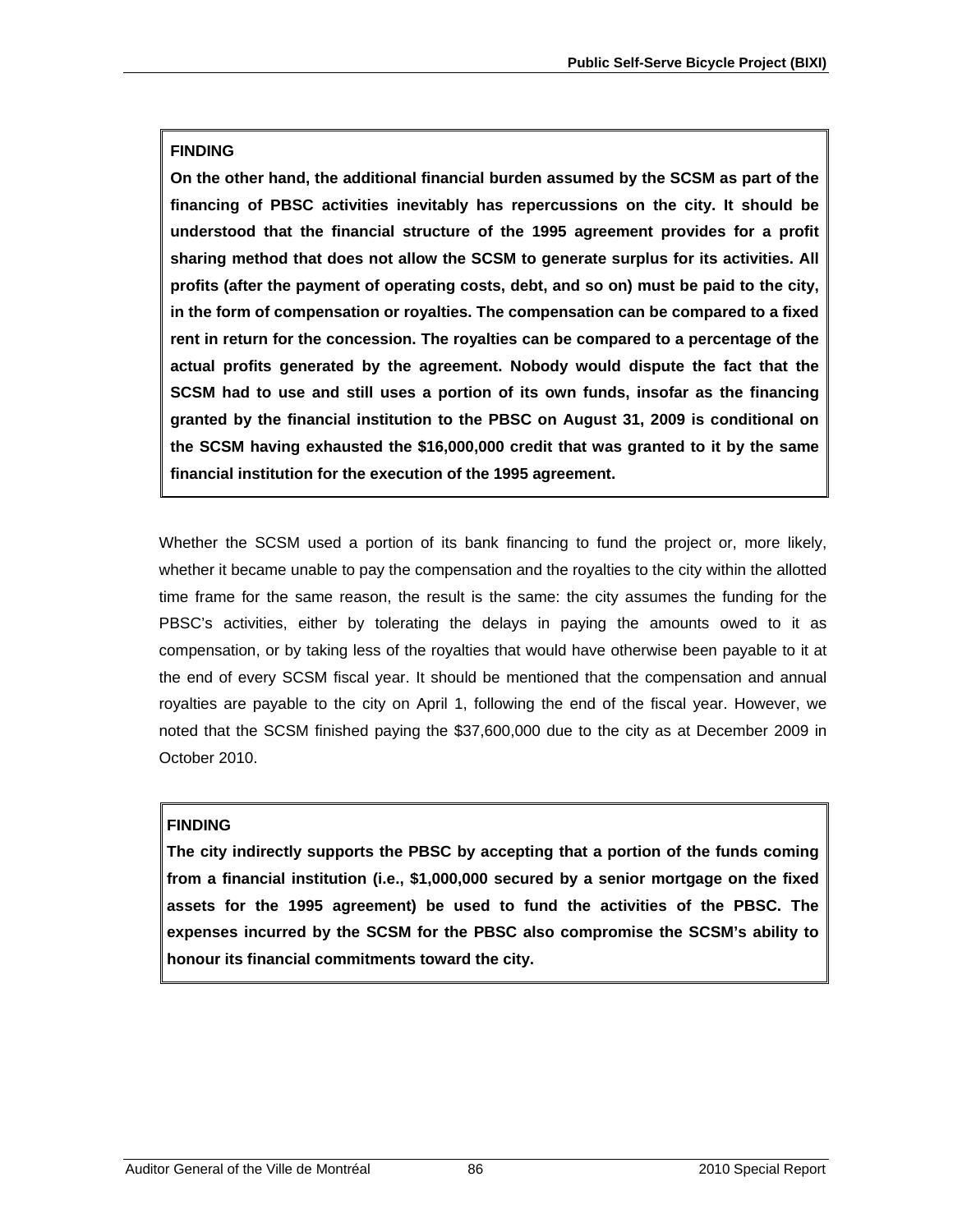# **3.1.2.2. AUTHORITY OF THE VILLE DE MONTRÉAL WITH REGARD TO FINANCING THE BIXI PROJECT**

Given the above, we wanted to determine if the city had the necessary authority to finance the BIXI project. Article 1 of the *Municipal Aid Prohibition Act* (MAPA) prohibits cities from assisting industrial or commercial establishments. This act stipulates:

*"1. Notwithstanding any contrary or incompatible provision in any general or special Act, no municipality shall, directly or indirectly, assist any industrial or commercial establishment, otherwise than in the manner provided in the Act respecting municipal industrial immovables (chapter I-0.1), or, without in any way limiting the generality of the foregoing words, grant assistance, more particularly in any of the following ways, to wit: (1) by taking or subscribing for shares in any business corporation created for such object;* 

 *(2) by giving or lending money or other security, or in giving the use or ownership of any immovable;* 

 *(3) by guaranteeing, by endorsement or otherwise, any sum of money borrowed;* 

 *(4) by granting any exemption from taxation to any industrial or commercial establishment."* 

Because the city indirectly funds the activities of the PBSC, we had to determine if the PBSC can be considered as an industrial or commercial establishment since the city cannot finance, directly or indirectly, this type of establishment, unless it can turn to a specific provision of the law that diverges from the LISM<sup>[6](#page-88-0)</sup>. Insofar as the PBSC operates a company that buys and sells goods (bicycles, pay stations, and so on) and develops services, not only for its own needs but also for the purpose of exporting them outside the territory, it is not unreasonable to claim that it operates a commercial establishment in the meaning of the LISM. In this context, we are of the opinion that the city should have obtained an additional amendment to the Charter authorizing it to finance the SCSM or the PBSC as was the case for the financing of the SCSM's paid parking activities.

#### **FINDING**

l

**Due to the commercial nature of the PBSC's operations, the city could not fund, directly or indirectly, the activities of the PBSC without the Charter being amended, which was not the case during the implementation of the BIXI project.** 

<span id="page-88-0"></span><sup>6</sup> According to Article 2 of schedule C of the Charter dealing with financing SCSM activities with regard to paid parking.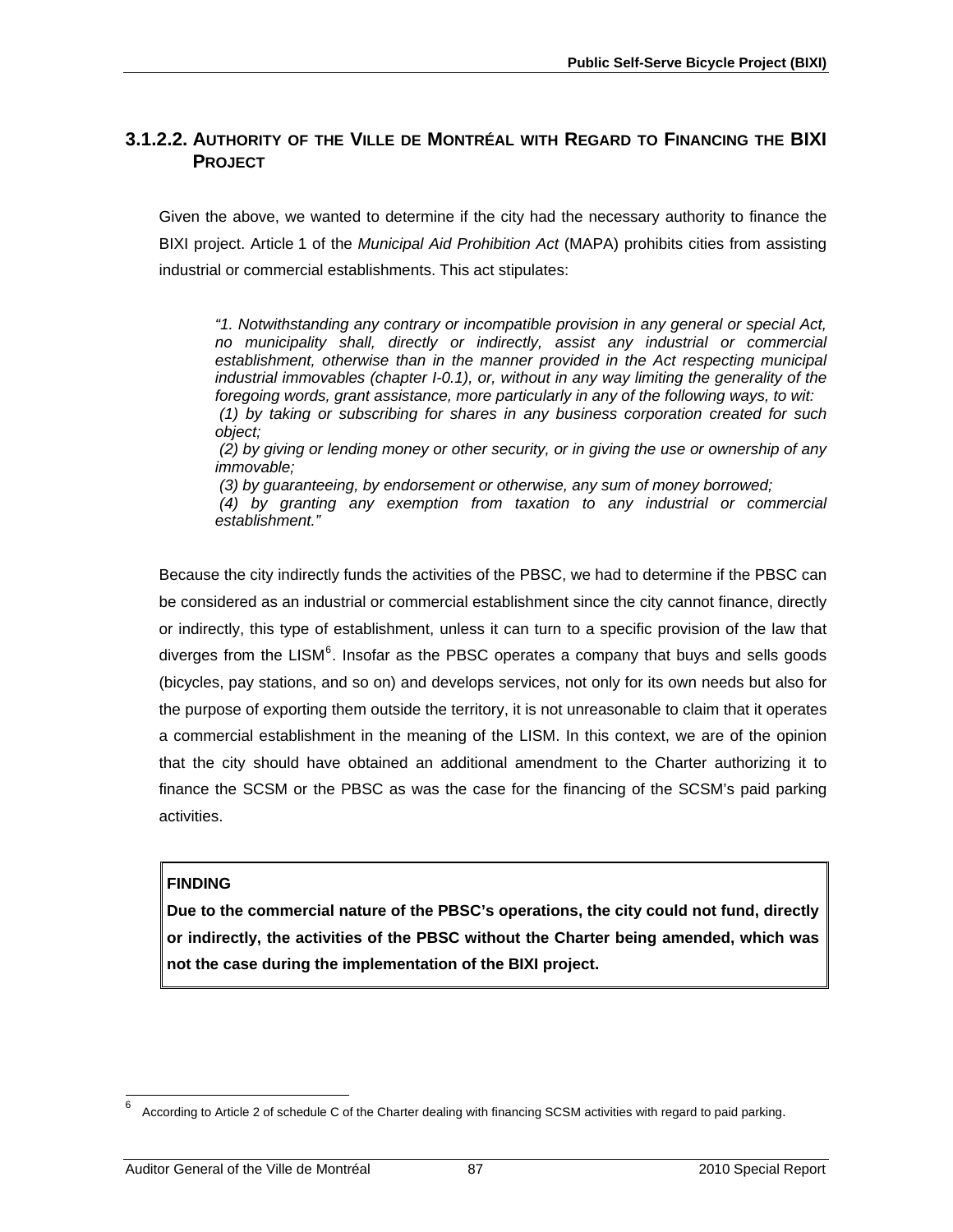# **3.1.2.3. ASSETS PLEDGED AS COLLATERAL IN ACCORDANCE WITH THE 1995 AGREEMENT AND THE CHARTER OF THE VILLE DE MONTRÉAL**

According to the terms of the loan agreement between the SCSM, the PBSC and a financial institution, the borrowers (the SCSM and PBSC) pledge up to \$20,000,000 as collateral on the universality of their movable assets, both present and future, tangible and intangible. This includes not only all PBSC assets assigned by the SCSM, but also a portion of the SCSM's own assets, i.e., the movable assets that are part of the fixed assets acquired through the 1995 agreement. While these assets can be mortgaged without the city's consent according to the terms of the agreement (Article VIII-C-1), a mortgage can only be granted up to the total purchase price of these fixed assets (\$16,000,000). However, the fixed assets were already mortgaged for up to \$16,000,000 (mortgage dated April 28, 1995).

It is worth noting that the mortgage, while it covers intangible assets, does not extend to the operating rights of the SCSM as "concession holder" of the paid parking spaces on the streets. These rights are, in fact, declared unseizable and inalienable according to Article 2 of schedule C of the Charter. They therefore cannot be mortgaged.

## **FINDING**

**The SCSM was not authorized to grant a new \$20,000,000 mortgage on these same assets unless it had prior consent of the city, which was not the case.** 

# **3.1.2.4. RESPONSIBILITY FOR THE LOSSES AND DEBTS RESULTING FROM THE OPERATION OF THE BIXI PROJECT**

The PBSC is liable for all debts and losses resulting from its activities. The SCSM is liable according to the terms of the loan granted jointly with the PBSC. The same goes for any balance that may be owed to it according to the \$30,000,000 loan deed and the other advances granted.

## **FINDING**

**The potential losses of the SCSM for its involvement in financing the activities of the PBSC could compromise its ability to honour its commitments toward the city.** 

Moreover, given the transfer by the SCSM of the assets and activities related to the public selfserve bicycle project to the PBSC, only the latter can profit from the project's potential operating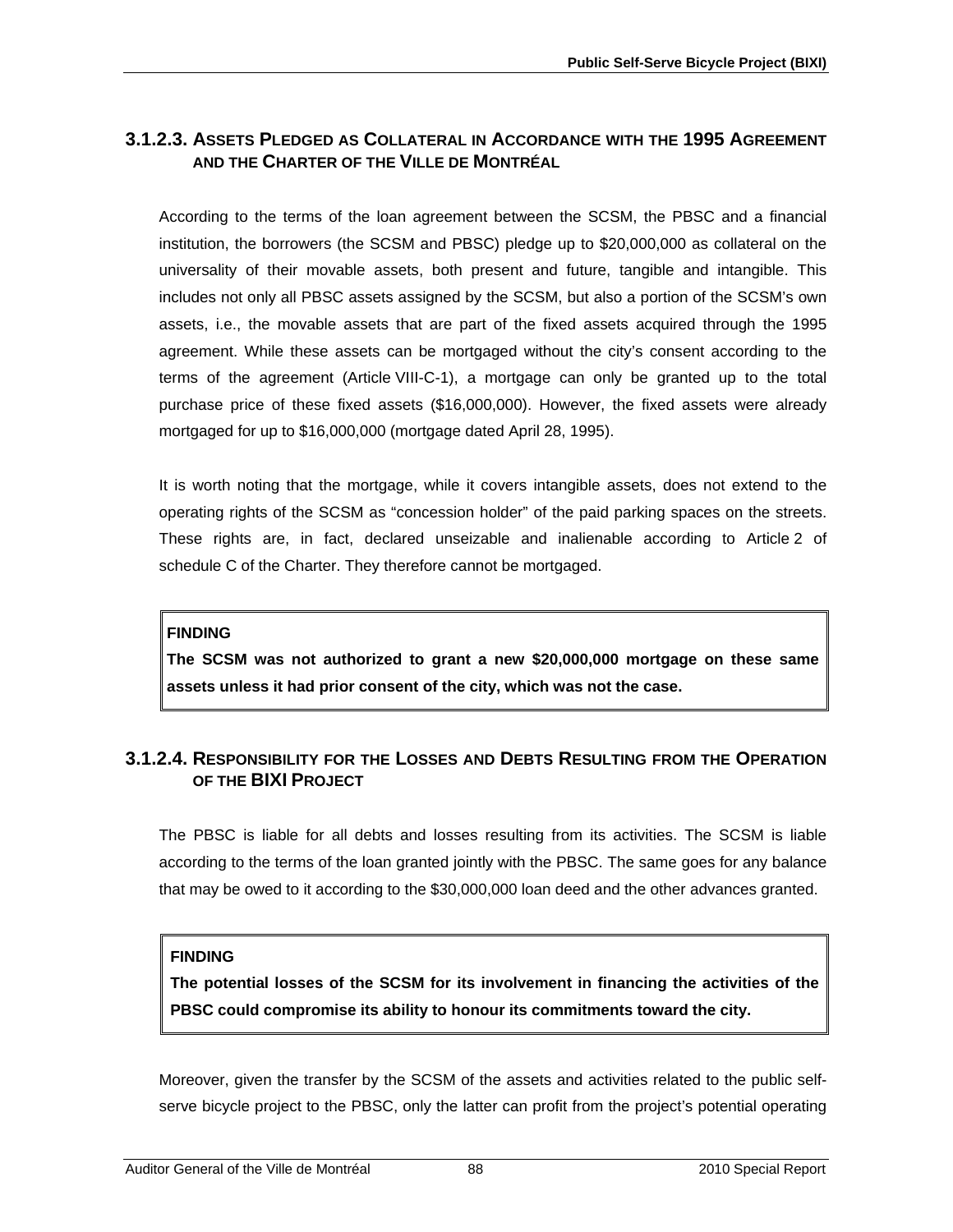profits. In other words, the city is currently covering a portion of the risks of the project, but the PBSC will retain all the profits. In this respect, the memorandum of understanding approved by City Council on December 14, 2010, provides for the situation to be rectified. It is stated that the letters patent of the PBSC will be modified so that the remainder of the assets of the PBSC will be given to the city in case of dissolution or liquidation. It should be noted that, currently, the letters patent of the PBSC stipulate that this remainder should be given to an organization carrying out a similar activity.

## **FINDING**

**Currently, there is still a risk that the city would not have access to all the financial benefits.** 

## **Recommendation**

**We recommend that the city's Executive Committee establish a management framework for partnership agreements mainly to properly frame the powers, roles and responsibilities of the parties involved. This framework should especially cover risk sharing, projected benefits, costs, as well as social, financial and legal implications.** 

# **Action Plan of the Executive Committee**

*"The governance framework for city asset management projects and programs also serves as a guide for future projects carried out in collaboration with our partners. It will be applied based on the characteristics of the partnership model."* 

# **3.2. FINANCIAL IMPACT OF THE BIXI PROJECT ON THE VILLE DE MONTRÉAL**

# **3.2.1. DUAL MODE PAY STATIONS**

Due to its expertise in developing the Payez-Partez computer-based parking meters, among other things, the SCSM was mandated by the city to implement the BIXI public self-serve bicycle system in Montréal. Over the course of its development, it was determined that the project would include new, dual mode pay stations, with technology that would incorporate functionalities for both BIXI bicycles and paid parking. According to the information obtained, these stations, while more expensive to purchase than a station exclusively for use with bicycles, had the benefit of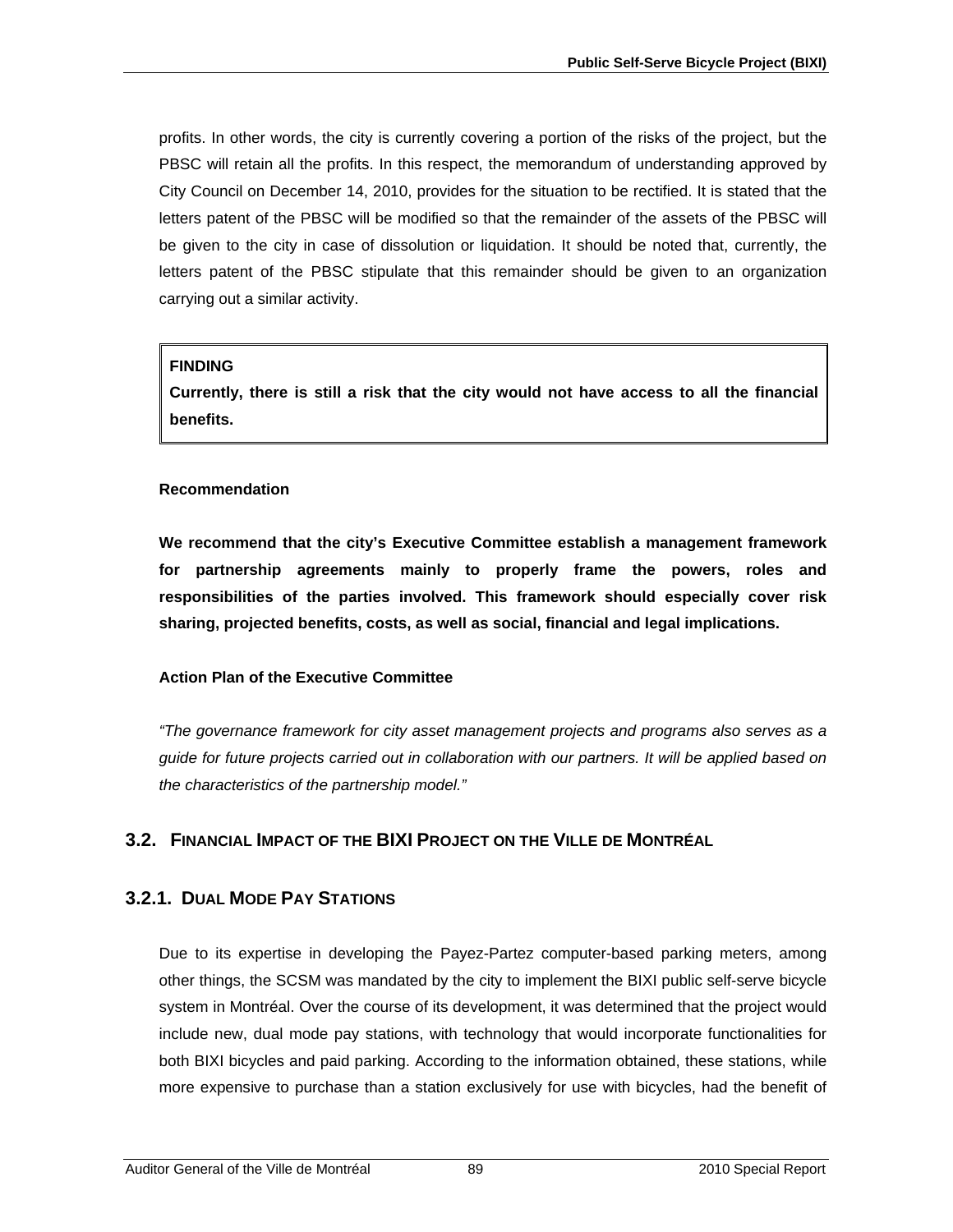improving the streetscape in addition to promising savings for cost sharing between the PBSC and the SCSM.

The implementation of the dual technology mode was to be done in two steps. The first segment consisted in developing, in 2009, the functionalities allowing the PBSC to collect the revenue related to the use of the BIXI bicycles. Following this, the activation of the parking component, planned for 2010, had to satisfy the needs of the SCSM's clientele.

The cost of a dual mode pay station was estimated at \$16,000, according to PBSC management. The system presently used by the SCSM (parking component only) is said to cost around \$13,000, while a single mode pay station specifically meeting the needs of the BIXI project should have cost \$6,000.

The SCSM purchased the dual mode pay stations from the PBSC on December 16, 2009 for \$6,600,000, approximately \$16,000 per station. It should be mentioned that SCSM financial statements show a cost of \$6,400,000 for the dual mode pay stations, while the contract was, in fact, concluded at a cost of \$6,600,000. For the purposes of this report, we have retained the figures from the contract signed by the parties.

A service agreement specifies that the PBSC will pay rent to the SCSM for use of the dual mode pay stations. This annual charge is for a period of ten years. It is calculated as follows: \$6.6M x  $$6,000 \div $16,000 \times 1/10 \text{ years} = $0.248M$  per year. For its part, the SCSM assumes the difference, i.e., \$412,000 per year (\$6.6M x \$10,000  $\div$  \$16,000 x 1/10 years), which represents 62.4% of the total cost of \$6,600,000.

These proportions come from the [TRANSLATION] "service agreement for pay stations" between the SCSM and PBSC dated December 16, 2009. It is signed by the Chair of the SCSM Board of Directors (who was also simultaneously Chair of the PBSC Board of Directors) and by the President and CEO of the PBSC (who is the former Executive Vice-President of the SCSM). These same stakeholders also signed, on the same day, the contract to sell the dual mode pay stations to the SCSM for \$6,600,000.

The chosen method of distribution is peculiar, especially if we consider that the development of a computer application to read the transactions related to paid parking was never undertaken. Moreover, according to section 3.3.2.3 of this report, our understanding is that this application was not ordered. Therefore, the SCSM purchased goods that did not meet its operating needs. This situation will cause the city to lose \$4,120,000 in royalties, i.e., \$412,000 per year. Our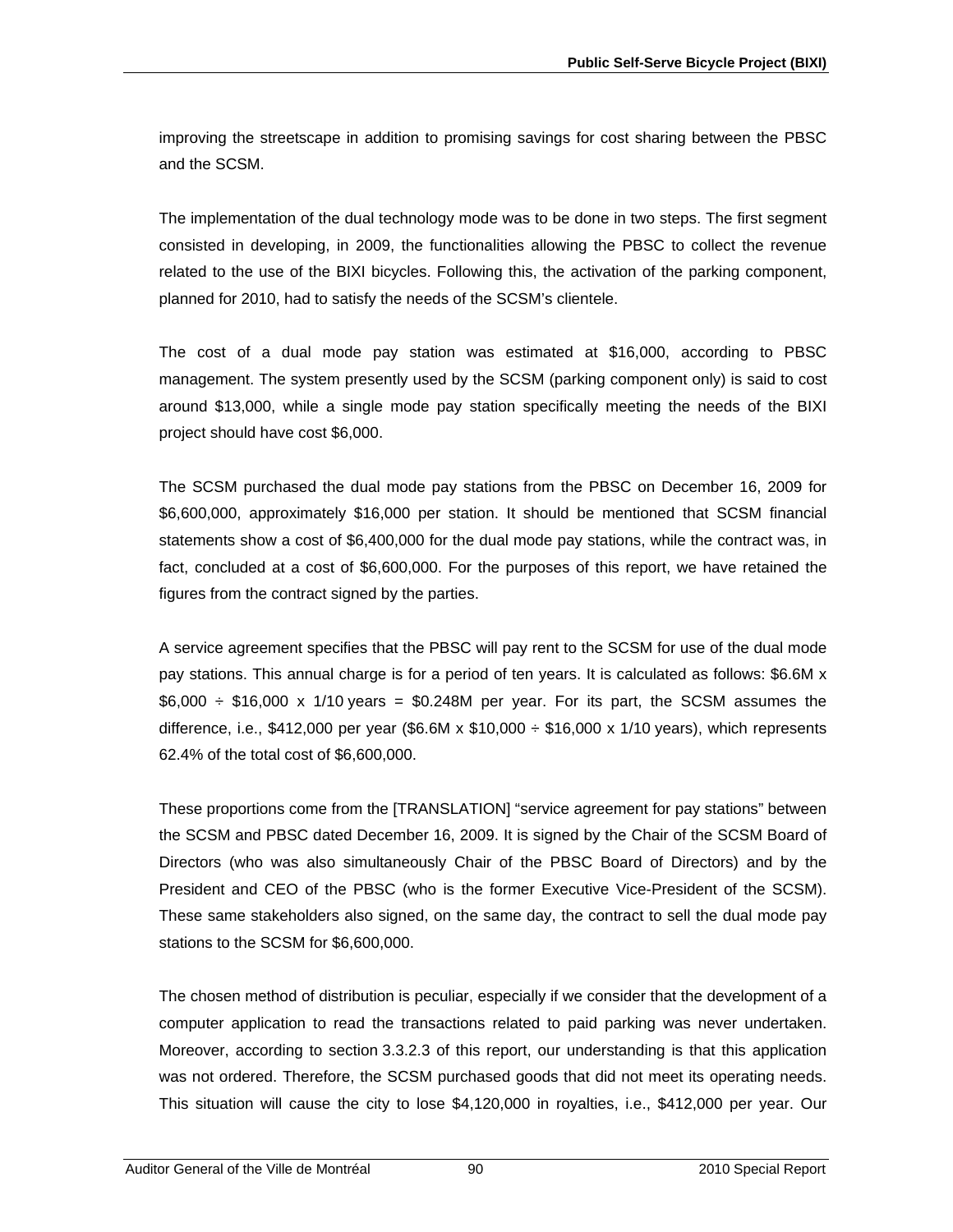assessment is confirmed in the PBSC's audited financial statements dated January 31, 2011, in which it is stated that on March 1, 2011, it committed to buying back the SCSM's pay stations for \$3,000,000. The SCSM therefore assumes a loss of \$3,600,000 (\$6,600,000 – \$3,000,000), over and above the amortization accumulated since the purchase of the stations.

According to a study conducted by the SCSM, there are several reasons justifying the fact that the parking component of the station was not developed and that it probably never will be, namely:

- The geographic distribution of the pay stations makes it difficult to simultaneously serve SCSM clientele and that of the PBSC. Only 86 pay points out of the BIXI project's 395 of could currently, if the station was functional, serve the SCSM parking clientele.
- The computer system development would be complex and costly.
- The weight and size of the dual mode pay station are incompatible with the configuration of SCSM trucks.
- The coin bank would not be compatible with the one used by the SCSM.

Certain PBSC assessments differ from those made by the SCSM, namely that the PBSC estimates that 160 to 200 pay points out of 395, instead of the 86 assessed by the SCSM, could serve parking clientele. However, they could not provide us with any documented analysis addressing this aspect and the costs involved in the computer system development required, in order to invalidate the facts that came out of the SCSM study.

The PBSC is a company controlled by the SCSM. As previously mentioned, several stakeholders are involved in both organizations. It is therefore very unlikely that the problems related to the adaptation of this pay station to the needs of the SCSM were not known at the outset. In short, the acquisition of the dual mode pay stations is a related-party transaction in which the buyer and seller have a close relationship. The successive accounting choices for the non-functional dual mode pay stations (purchase, transfer, cost allocation) are difficult to explain.

In an effort to provide more transparency in the actual costs associated with the BIXI project, the previous comments require that the \$6,600,000 in assets be accounted for in PBSC books and that it assume 100% of the costs to purchase and operate the dual mode pay station, which has now become [TRANSLATION] "BIXI single mode." Currently, this asset is accounted for in SCSM books and, in return, the underlying adjustments of the transfer of this asset between the two companies are made against the advance granted by the SCSM to the PBSC.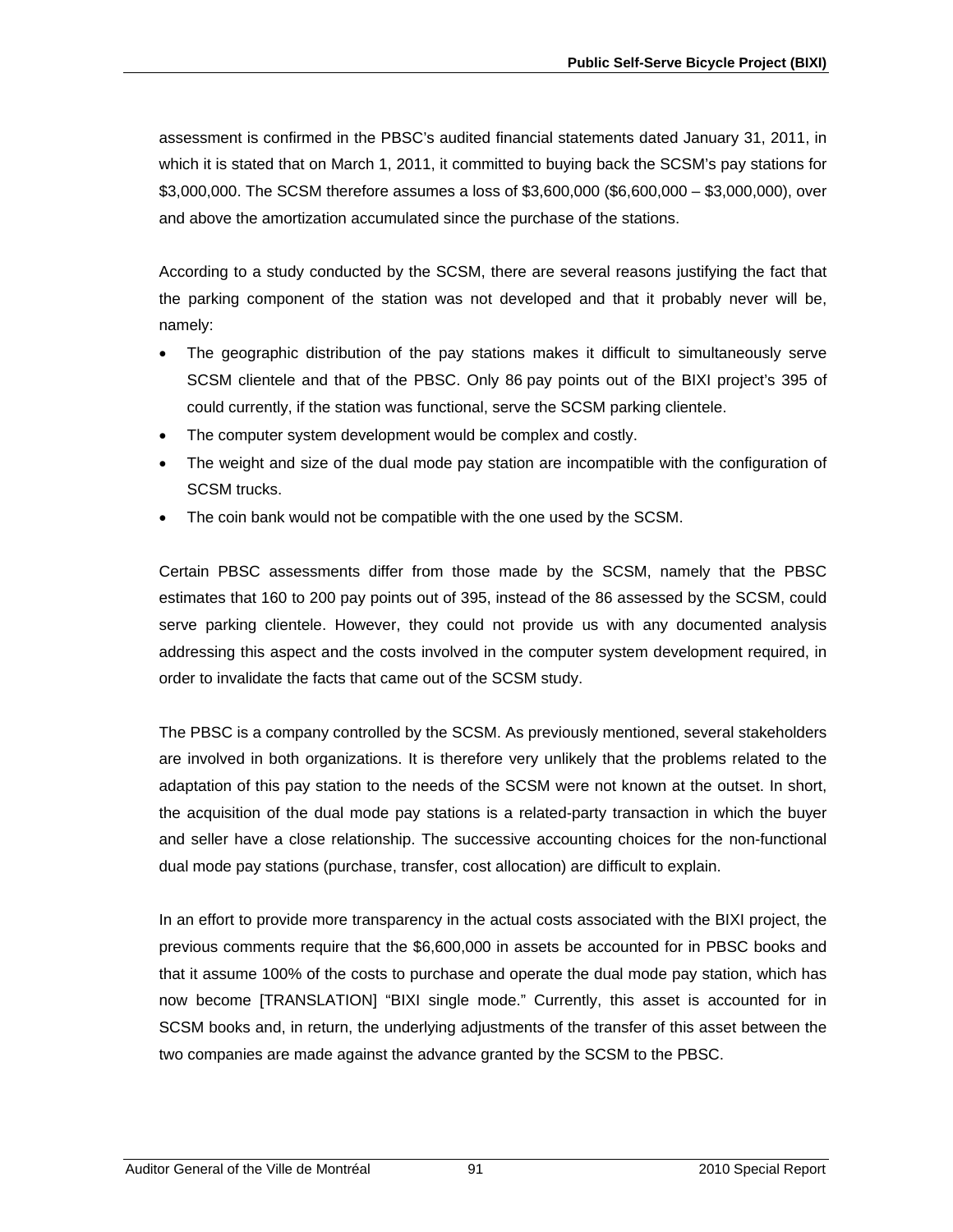### **FINDINGS**

- **The SCSM purchased non-functional dual mode pay stations to serve its operational needs and its clientele for \$6,600,000, while these are essentially used only for the operations of the PBSC.**
- **Disregarding the accumulated amortization, the SCSM is currently assuming a loss of \$3,600,000 now that the PBSC has bought back the pay stations for \$3,000,000.**
- **The royalties owed to the city will be cut by \$3,600,000, which corresponds to the deletion of this asset.**
- **The contracts signed and the subsequent reporting unduly distort the financial situation of both companies (advantage for the PBSC).**

#### **Recommendation**

**We recommend that the city's Executive Committee urge City Council to require that the financial statements of the Public Bike System Company and the Société en commandite Stationnement de Montréal be adjusted to reflect the actual cost of the BIXI project.** 

#### **Action Plan of the Executive Committee**

*"Being that the transfer of these pay stations was determined based on factual data and agreed on following discussions and negotiations between these two independent organizations, each*  led by their respective board of directors, the financial statements of these companies accurately *reflect the value of their assets and their financial situation."* 

#### **Comments of the Auditor General**

**It should be reminded here that the acquisition of the pay stations by the Société en commandite Stationnement de Montréal at a cost of \$6.6M and their subsequent transfer to the Public Bike System Company for the amount of \$3M are intercorporate transactions (the Public Bike System Company was a company controlled by the Société en commandite Stationnement de Montréal until June 2, 2011), despite the fact that certain directors sat simultaneously on the board of directors of both companies and that the pay stations were never functional. The principle of independence of the entities involved in the transaction cannot, in our opinion, be asserted.**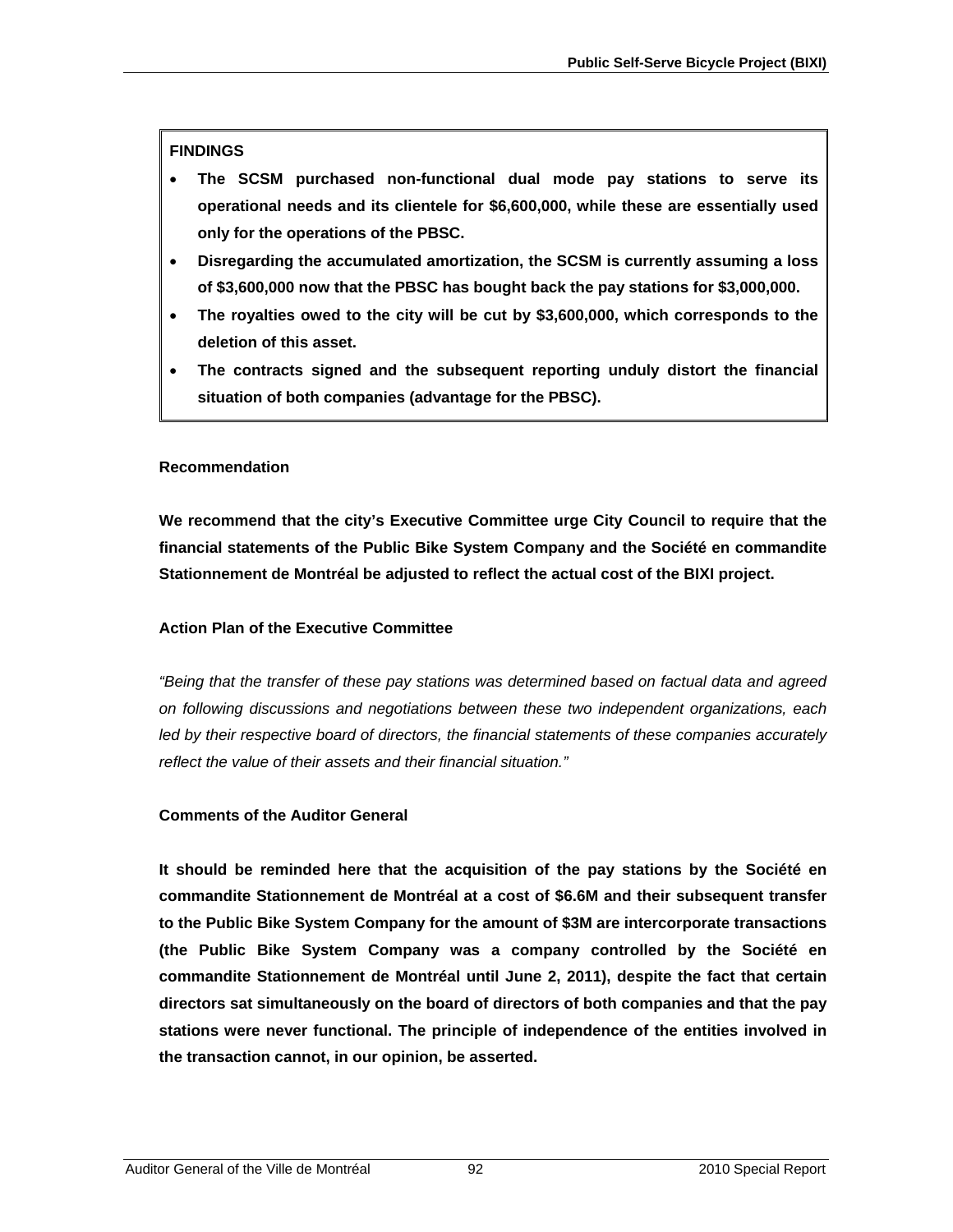**Furthermore, we maintain, for the sake of transparency and accountability, the importance of adjusting the financial statements of both companies so that the actual costs associated with the BIXI be presented in the proper entity.** 

# **3.2.2. PUBLIC BIKE SYSTEM COMPANY LOSSES**

PBSC financial statements as at January 31, 2010, show an operating loss of \$6,900,000 and an accumulated deficit of \$7,800,000. This accumulated deficit represents a loss for the city, one that should have been included in its 2009 consolidated financial statements. However, the information was not available when the city's financial statements for the fiscal year ended December 31, 2009 were produced.

Since the city, by virtue of its May 2011 resolution, will finance a loan of \$37,000,000, added to providing a guarantee in the order of \$71,000,000 and, consequently, will assume all the financial risks, it seems normal to us that the financial results and debts of the PBSC would be reflected in the city's financial statements. This situation has been sorted out, as PBSC financial statements were consolidated in the city's books as of December 31, 2010. These results should nonetheless be corrected to account for the above-mentioned costs for the dual mode pay station.

## **FINDING**

**The city's financial statements for the 2009 fiscal year did not take into account the PBSC's accumulated deficit of \$7,800,000. Statements at December 31, 2010, did include these losses (decision made in January 2011 by the Service des finances of the city).**

Furthermore, the agreement approved by City Council on May 17, 2011, between the PBSC and the city specifies that the PBSC will have to send its audited financial statements and auditor's report to the city's Executive Committee within 90 days of the end of its fiscal year. The PBSC's fiscal year currently ends on January 31, which means that it will submit its financial statements at the end of April at the latest. It should be reminded that the PBSC's financial data must be consolidated with those of the city. Consequently, since the city's year end is December 31 and it produces its annual financial report before March 31, it seems clear to us that the requirements stipulated in the May 2011 agreement that we just discussed do not facilitate the integration of the PBSC's financial data with the city's.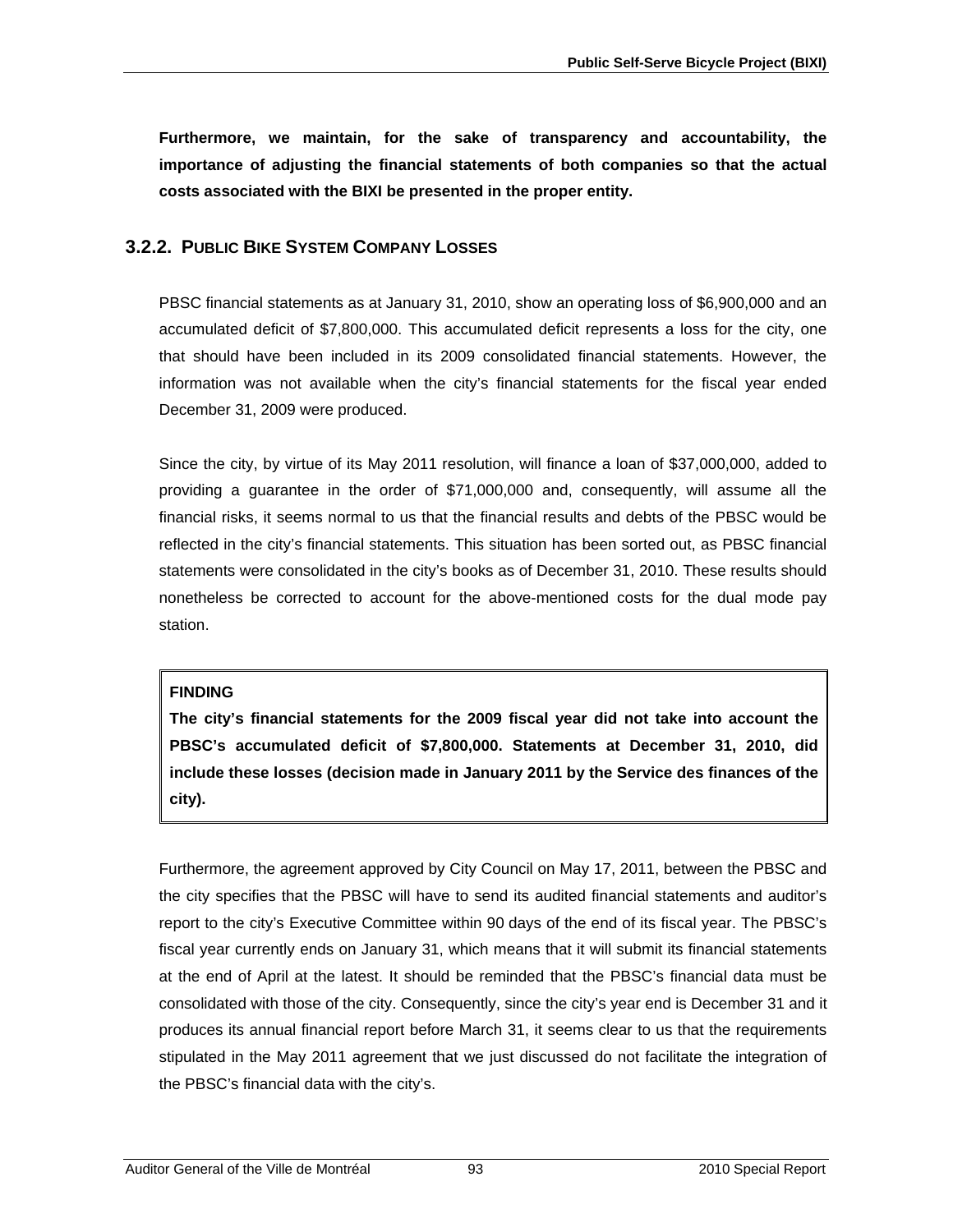#### **FINDING**

**The PBSC's year-end is January 31 while that of the city is December 31.** 

### **Recommendation**

**We recommend that the city's Executive Committee ask the Public Bike System Company to change its year-end date to December 31 in order to facilitate the integration of its financial data with the city's.** 

### **Action Plan of the Executive Committee**

*"The request to change the date of the financial statements of the Public Bike System Company*  has been initiated. A resolution to this effect has been adopted by its Board of Directors. The *required approval remains to be obtained." (Planned completion: December 2011)* 

### **Comments of the Auditor General**

**The Public Bike System Company responded positively to this recommendation by adopting a resolution to this effect during its June 2011 Board meeting.** 

# **3.2.3. FINANCING STRUCTURE PROPOSED ON DECEMBER 14, 2010**

The SCSM and PBSC financial difficulties and lack of funding appear very clearly in the SCSM minutes of May 13, 2010. On this date, the SCSM Board of Directors mandated its management to obtain a confirmation from the city for deferment of royalty and compensation amounts due. The Board also asked management to obtain a confirmation from the city as to the financial support for PBSC international operations.

At December 31, 2010, the PBSC owed \$33,200,000 to the SCSM. With the addition of \$6,600,000 for the pay station that is now single mode, the actual amount owed to the SCSM is \$39,800,000. On December 14, 2010, City Council resolved to guarantee the debts and loans from a financial institution required to operate the PBSC, i.e., \$104,000,000 divided as follows:

- Loan of \$25,000,000, five-year term, repayment over 12 years.
- Line of credit of \$5,000,000.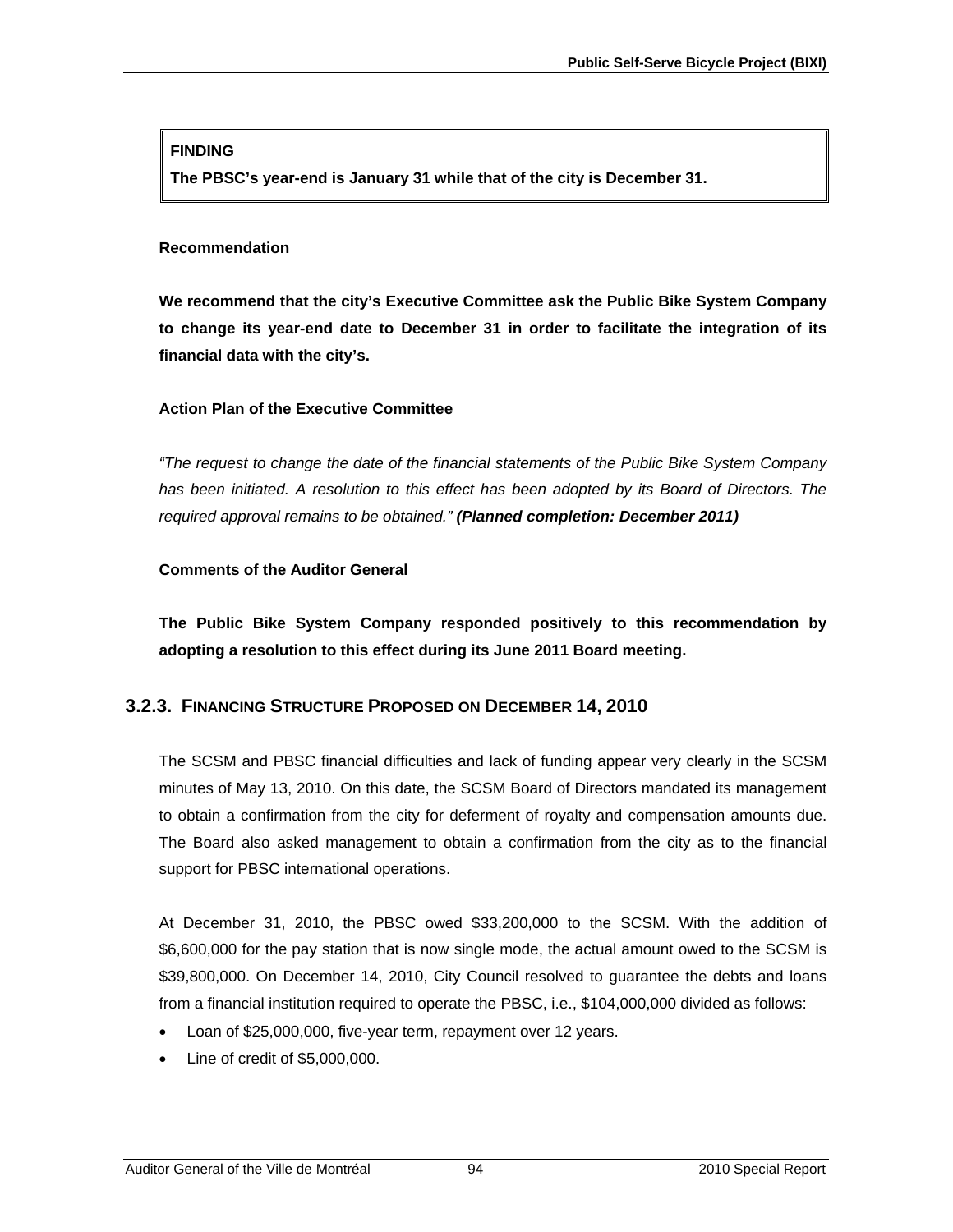- Operating credit of \$14,000,000 repayable on request.
- Factoring facility of \$60,000,000.

The fixed assets of the PBSC, taking into account the dual mode pay station, total approximately \$27,000,000. These assets are amortized on a straight-line basis over their useful life, which has been set at approximately nine years by PBSC management. As BIXI has been in service for two seasons now, we can therefore assume that the remaining useful life is seven years.

At the end of December 2010, PBSC financing was not completed, the deeds of loans from the financial institution were not signed and the provincial government had not yet authorized the city to secure PBSC debts. Consequently, after two years of operation, there has been no debt repayment. Simple mathematics shows that the PBSC will have to generate surplus liquid assets in the order of \$5,000,000–\$6,000,000 per year over the course of the next seven years, or it will get stuck financing outdated or scrapped assets.

The financial viability of the PBSC essentially rests on the profitability of exporting the BIXI concept and products. Moreover, the PBSC is critically dependent on endorsement from the city for its financial institution. The city therefore takes all the financial risks of the project.

The December 2010 decision summary indicates that authorization by the minister of the MAMROT is required for the city to guarantee the loans of the PBSC. The marketing and funding of this type of activity are not the prerogative of a city. In our opinion, an amendment to the Charter will therefore be necessary.

#### **FINDING**

l

**The financing structure presented to City Council leaves little to no room for the unexpected. There is a risk that the PBSC will be short of cash to renew its assets.** 

## **3.2.4. MAY 17, 2011 FINANCING STRUCTURE**

Our understanding of the structure approved by City Council on December 14, 2010, is in many respects confirmed by the new financing plan adopted at the May 17, 2011, City Council meeting. During this meeting, City Council resolved to finance a loan of \$3[7](#page-96-0),000,000<sup>7</sup> to the

<span id="page-96-0"></span><sup>7</sup> This amount represents the advance owed to the SCSM and the devalued cost of the dual (or single) mode pay stations repatriated by the PBSC.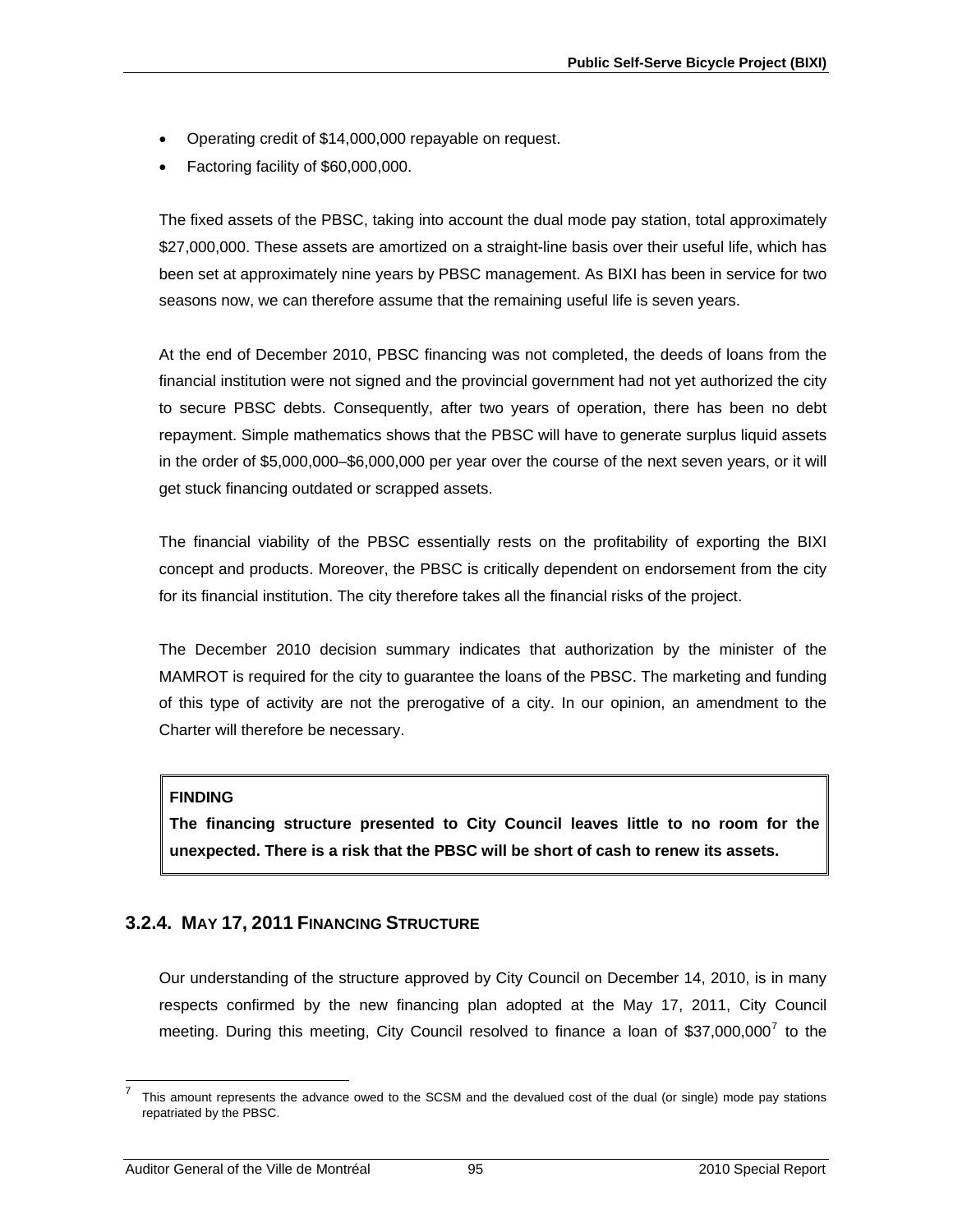PBSC, in addition to guaranteeing a line of credit, an operating credit and a factoring capability from a financial institution for the total amount of \$71,000,000.

During this most recent meeting, the President of the PBSC Board of Directors, the President and CEO of the PBSC and a director of the latter, who is also senior director and treasurer of the city, came to present their vision of the profitability and financial needs required to continue the company's operations. While asserting that there would essentially be no costs for the city, it was confirmed that the Montréal BIXI operation was in deficit and that export was essential for financial equilibrium or profit. This should, in the long run, provide for repayment of the \$37,000,000 debt (payable at \$3,000,000 per year). It was also revealed that the MAMROT required the PBSC to abandon its export activities. It should be noted that the letter dated May 12, 2011, from the MAMROT pertaining to the authorization of the city's guarantees makes no mention of this obligation. However, the agreement to be concluded between the city and the PBSC covers this requirement. Article 1.11 of this agreement details the disposal conditions:

*[TRANSLATION] "The company commits to deploying its best efforts to dispose of its activities outside of Montréal as soon as possible. When such disposal occurs, regardless of the method or process, the Société commits to making sure:* 

- *a) the licensing set out in Article 1.12 is not affected in any way;*
- *b) the buyer is compelled to compensate the city, by any means to be determined and deemed acceptable to it, for the deficit in operating the BIXI system on the city's territory, it being understood that the calculation of the deficit will take into account the subscription fee for users of this system, which cannot be inferior to the existing price upon signature of this agreement, indexed annually on the variation of the consumer price index (Montréal) published by Statistics Canada."*

Paradoxically, the PBSC vitally needs the export to ensure its profitability, but it will have to dispose of this activity. The disposal terms and conditions raise several questions about the financial risks of exporting that the city may have to assume.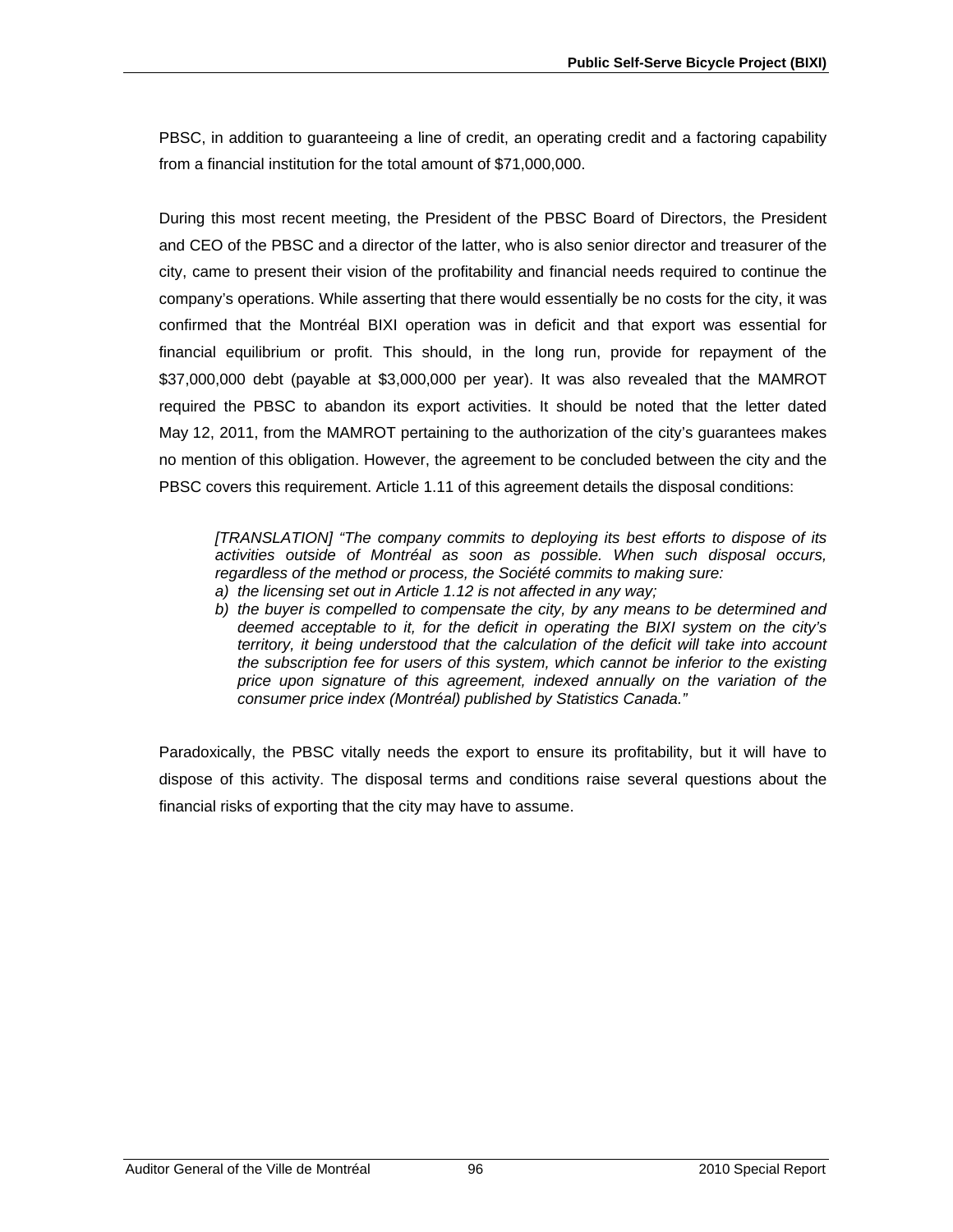## **FINDINGS**

**Among these concerns are the following:** 

- **The period covered by the deficit compensation is not defined.**
- **The procedure for with dealing with commitments made by the PBSC to foreign cities is not indicated; for example: who will assume the contractual obligations of the London project if the potential buyer defaults?**
- **The compensation term and condition covers the future and does not deal with the accumulated deficit of \$6,300,000 shown in the January 31, 2011 PBSC financial statements.**
- **The announced exporting profitability could be lower after the disposal; for example, the buyer will have to assume the costs related to its own administrative structure, and the company, if it is private, will be subject to the applicable tax rules.**
- **The operating deficit will be based on Canadian generally accepted accounting principles; however, the only element that can generate surplus liquid assets is the amortization of the PBSC. The PBSC's January 31, 2011, financial results show a charge of \$2,800,000 for this. This amount is inferior to the \$3,000,000 needed to repay the city's loan.**
- **The fact that the financial durability of the Montréal BIXI will remain dependent on the financial performance of the future buyer of the export component means that the city continues to expose itself to financial risks.**

## **Recommendations**

**We recommend that the city's Executive Committee approve the parameters of the possible disposal of the Public Bike System Company's export activity. This sale should be made following a call for proposals or public call for tenders to maximize the return. City Council should approve this sale.** 

**We recommend that the city's Executive Committee obtain financial simulations that take into account the various forms that the sale of the Public Bike System Company's export activity could take and, if necessary, that it consult a firm specialized in the matter.**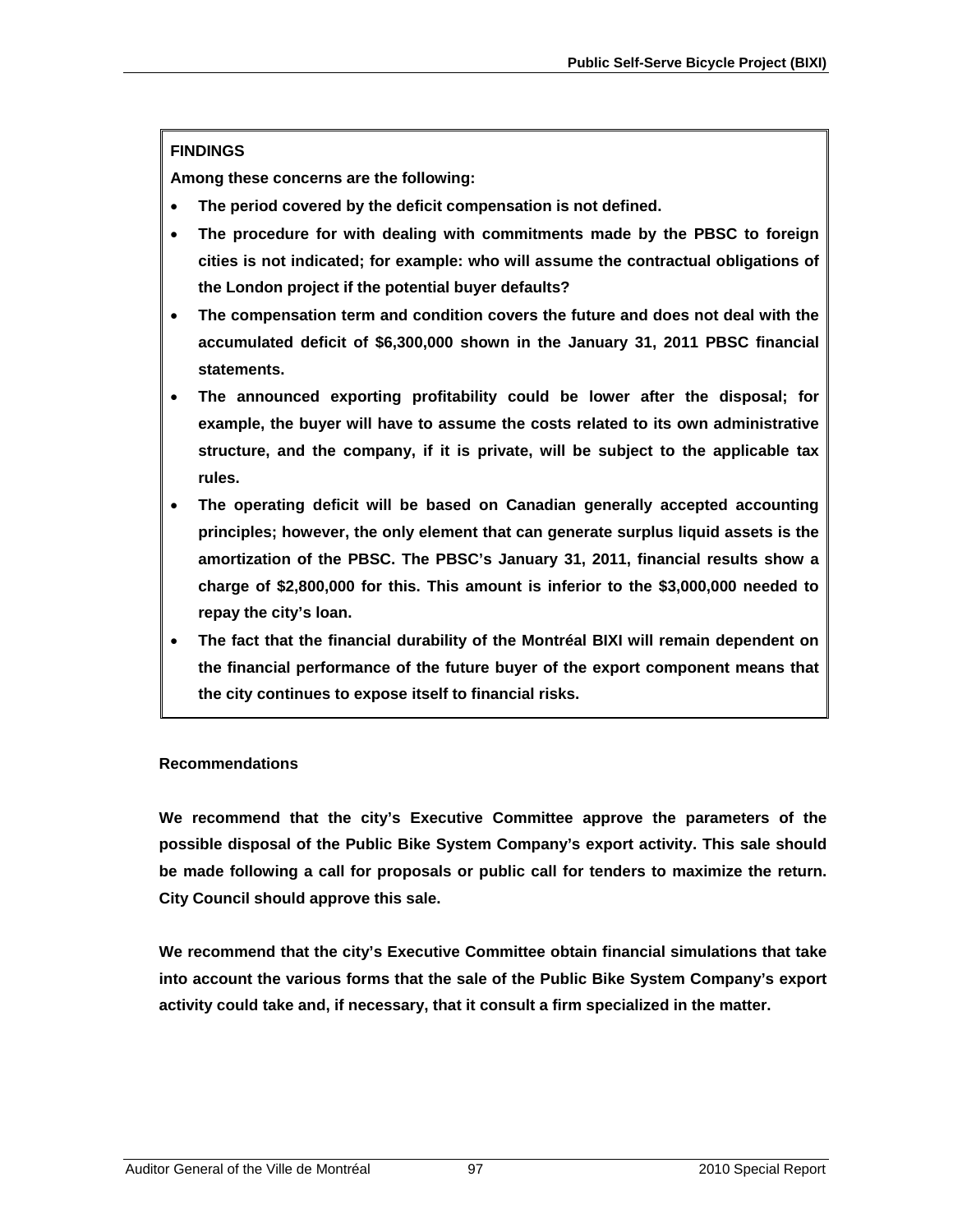## **Action Plan of the Executive Committee**

*"The city administration intends to use all the means at its disposal to maximize spin-offs for the clients of BIXI Montréal and Montréal taxpayers.* 

*The decision will be made by the appropriate authority based on the relevant financial information." (Planned completion: upon preparation of the sale process)* 

# **3.2.4.1. LOAN OF \$37M**

On May 17, 2011, City Council approved the following financing structure:

- Long-term loan of \$37M from the city, at an annual rate of 2%, with a repayment of \$3M per year
- Loans and financial tools provided by a financial institution and secured by the city:
	- − Operating credit of \$6M repayable on request
	- − Line of credit of \$5M to be used for the issuing of letters of credit
	- − Factoring facility of \$60M

The decision summary related to these decisions was accompanied by a favourable opinion from the city's Direction du contentieux with regard to the security, but for reasons that are not known, there was no opinion pertaining to the loan of \$37M.

This loan that will be used to repay the SCSM is made up of the following:

| Advance owed to the SCSM dated January 31, 2011    | \$33.2M |
|----------------------------------------------------|---------|
| Promise to purchase for the dual mode pay stations | \$3.0M  |
| Non-itemized amount                                | \$0.8M  |
|                                                    | \$37.0M |

In our opinion, this amount should have taken into account the loss assumed by the SCSM for its contribution to the dual mode pay station, which we discussed earlier (section 3.2.1). Because the intercorporate transactions are made against the advance granted by the SCSM to the PBSC, the loan of \$37M to the PBSC, which was mainly meant to repay the SCSM, may have to be scaled up depending on the decisions that will be made with regard to correcting the companies' financial statements so that they reflect the actual costs of the BIXI project.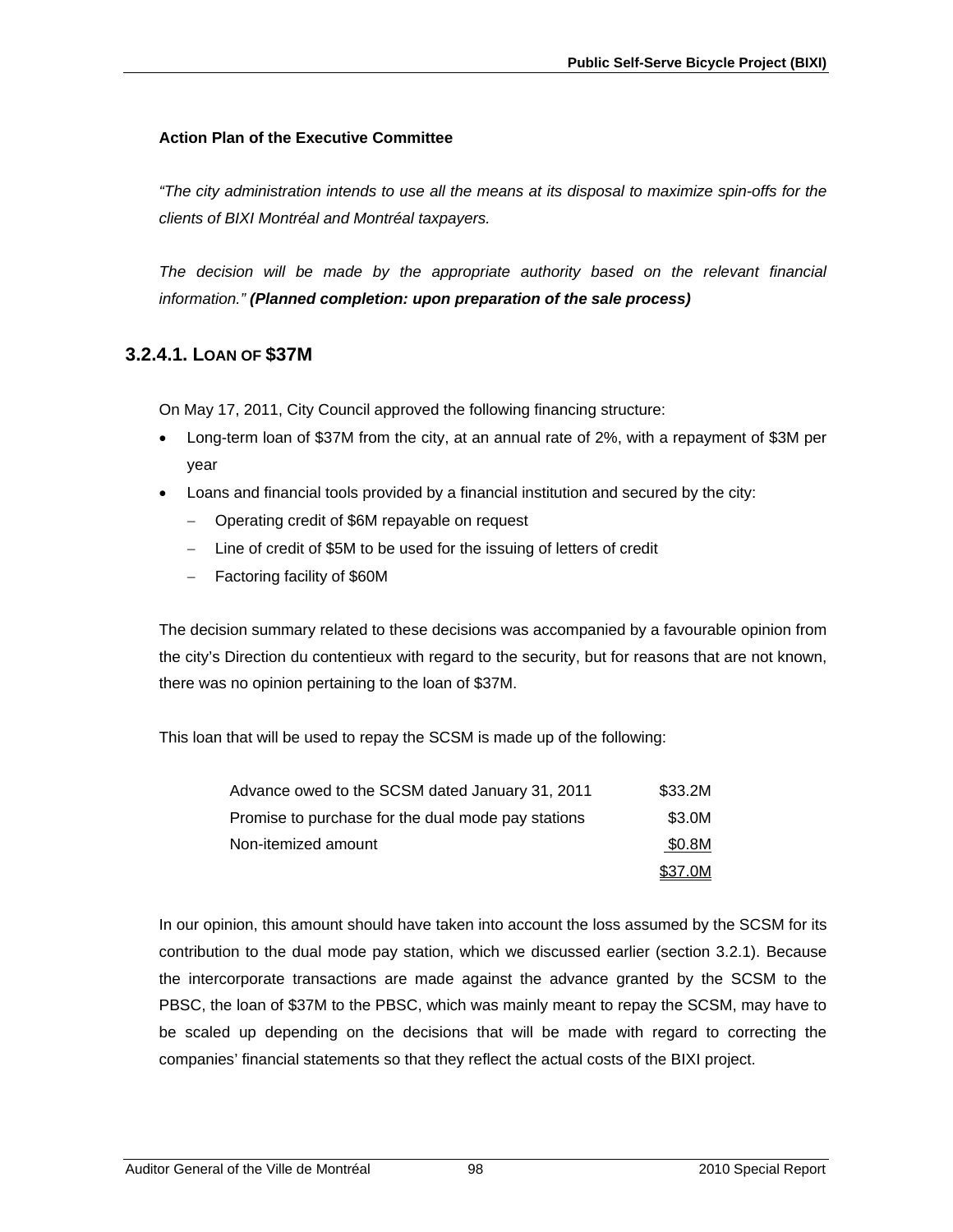### **Recommendation**

**We recommend that the city's Executive Committee urge City Council to increase the amount of the \$37M loan based on the decisions that will be made with regard to the adjustments of the companies' financial statements so that they reflect the actual costs of the BIXI project.** 

## **Action Plan of the Executive Committee**

*"As stated, we are of the opinion that the financial statements of the PBSC reflect the true value of their assets and their liabilities and that the financing plan decided on in May 2011 is appropriate."* 

### **Comments of the Auditor General**

**Since the cost attributed to the buying back of the dual mode pay stations by the Public Bike System Company has a direct impact on the balance of the advance that it has to reimburse to the Société en commandite Stationnement de Montréal, and since we believe that the buy back should have been done at the original cost, we maintain our position, which is related to the recommendation presented in section 3.2.1.** 

Moreover, the 2% interest rate granted by the city to the PBSC is inferior both to that on the market and to the current cost of financing the activities of the PBSC as well as the cost to borrow from the city. In this respect, the average weighted rate of all the city's debts appearing in its December 31, 2010, financial statements was 5.53%.

The first year of the loan, the PBSC therefore should have received a financial benefit through a 3.53% reduction of the interest rate, in relation to the usual average rate of 5.53%, a benefit representing about \$1.3M. This discount or financial aid reduces the operating losses of the Montréal BIXI. It should be reminded that article 1.11 of the agreement concluded between the city and the PBSC stipulates that these losses must be compensated by the future buyer of the export component. When all is said and done, because of the reduced interest rate granted on the à \$37M loan to the PBSC, the city is indirectly benefiting the future buyer, who will have to compensate a lower operating deficit for the Montréal BIXI.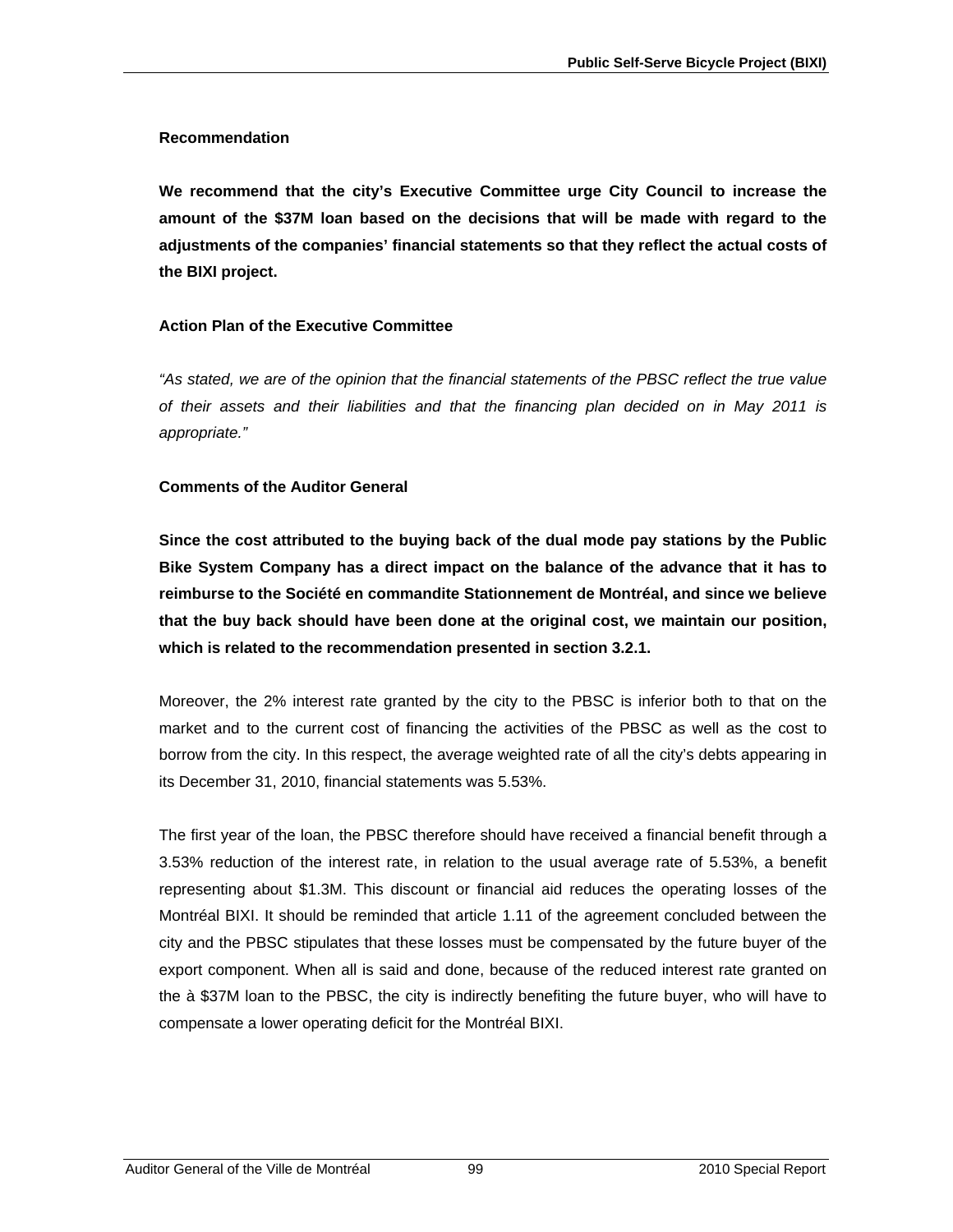#### **FINDING**

**The 2% interest rate granted to the PBSC will benefit the future buyer of the export component.** 

#### **FINDING**

**The fact that certain costs attributable to the Montréal BIXI project were not accounted for in the books of the PBSC will also lead to a reduction in the operating deficit of the Montréal BIXI, which will consequently benefit the future buyer of the export component.** 

#### **Recommendation**

**We recommend that the city's Executive Committee urge City Council to increase the interest rate (2%) to be granted on the loan to the Public Bike System Company to a value that is more representative of market conditions.** 

#### **Action Plan of the Executive Committee**

*"The interest rate of the loan represents the opportunity cost for the city; this cost reflects the market rate."* 

## **Comments of the Auditor General**

**Given that the implementation of the BIXI project was initially supposed to be carried out without any cost to the city, it is astonishing to see that the loss of earnings resulting from the reduction of the interest rate between what the city has to pay and the rate it charges can be accepted as an "opportunity cost." Moreover, according to our audits, the interest rates negotiated and obtained by the city on its loans in 2010 varied between 3.15% and 5.45%. Another loan was obtained in March at an interest rate of 4.5%.** 

## **3.2.5. BIXI TORONTO INC. SUBSIDIARY**

With regard to export, the strategic direction of the PBSC consisted, up until recently, of the sale of equipment used in a public self-serve bicycle system. During the public call for tenders, the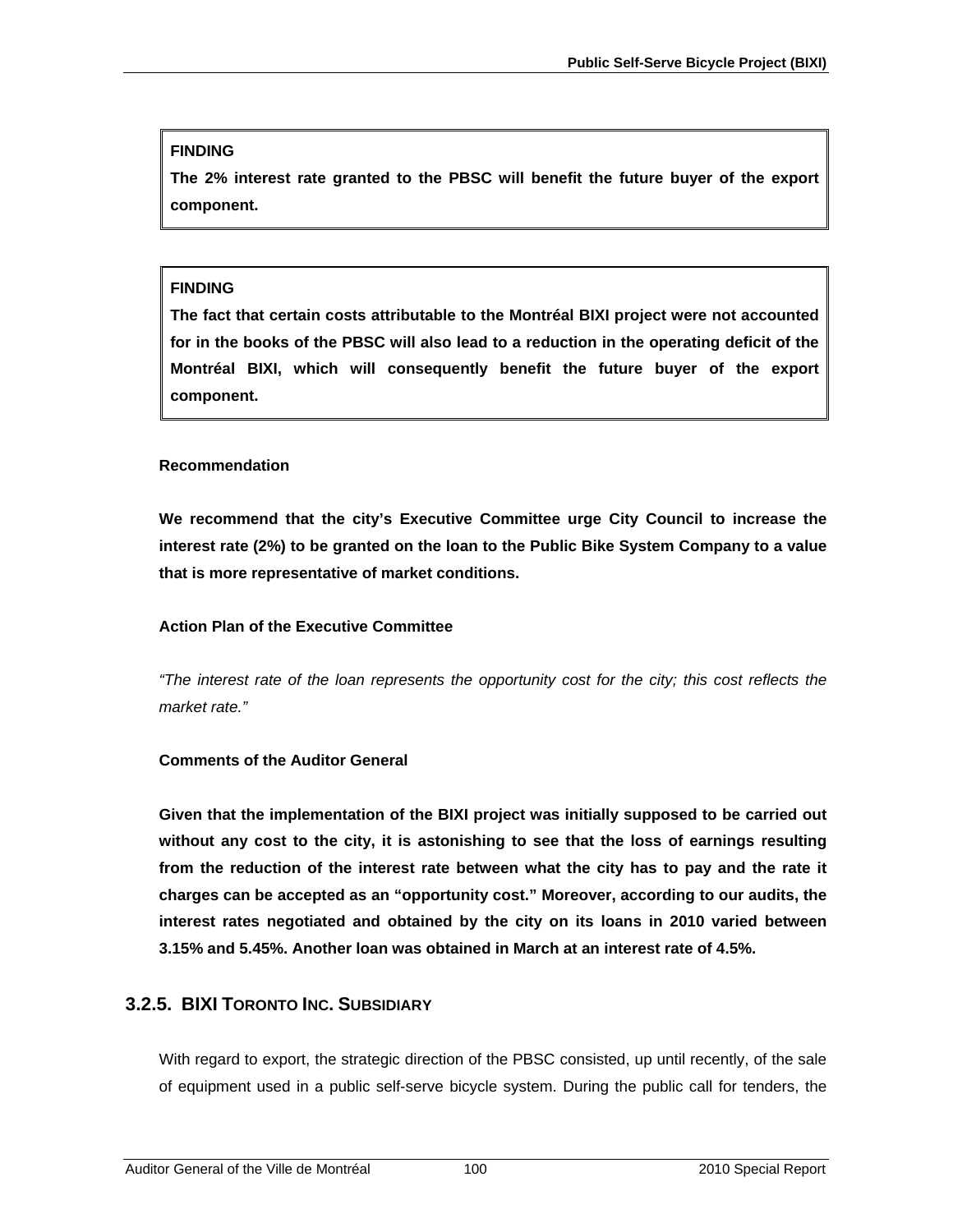City of Toronto stipulated that the successful bidder had to own an establishment in the City of Toronto.

Following the public call for tenders, the PBSC obtained the contract and therefore constituted BIXI Toronto Inc. This company will operate the Toronto BIXI for the City of Toronto. Here are a few details about this project:

- BIXI Toronto Inc. was constituted on February 17, 2011.
- The PBSC holds 100% of the shares issued.
- A financial institution granted a loan of \$4.5M to BIXI Toronto Inc. This loan is secured by the City of Toronto.
- The PBSC anticipates a loss of \$600,000 for BIXI Toronto's first year of operation.

Even though BIXI Toronto Inc. and the PBSC are two separate legal entities, engaging in commercial activities through a subsidiary involves a certain number of risks for the parent company. Given the above, we cannot disregard an additional financial risk that is likely to affect its ability to honour its financial commitments toward the city.

# **FINDING**

**The operations of PBSC subsidiary BIXI Toronto Inc. could have negative financial impact for the Ville de Montréal.** 

# **3.3. GOVERNANCE**

From the outset, we looked for a few definitions to support the results of our audit, but mostly to clearly identify the roles and responsibilities of the members of a board of directors and the management of a business unit.

Thus, governance is defined by the International Federation of Accountants (IFAC) as follows:

*"The set of responsibilities and practices exercised by the board and executive management with the goal of providing strategic direction, ensuring that objectives are achieved, ascertaining that risks are managed appropriately and ensuring that the organisation's resources are used responsibly."* 

For its part, the Collège des administrateurs de sociétés describes the set of roles even more clearly; namely, it is explained that governance is divided into two complementary roles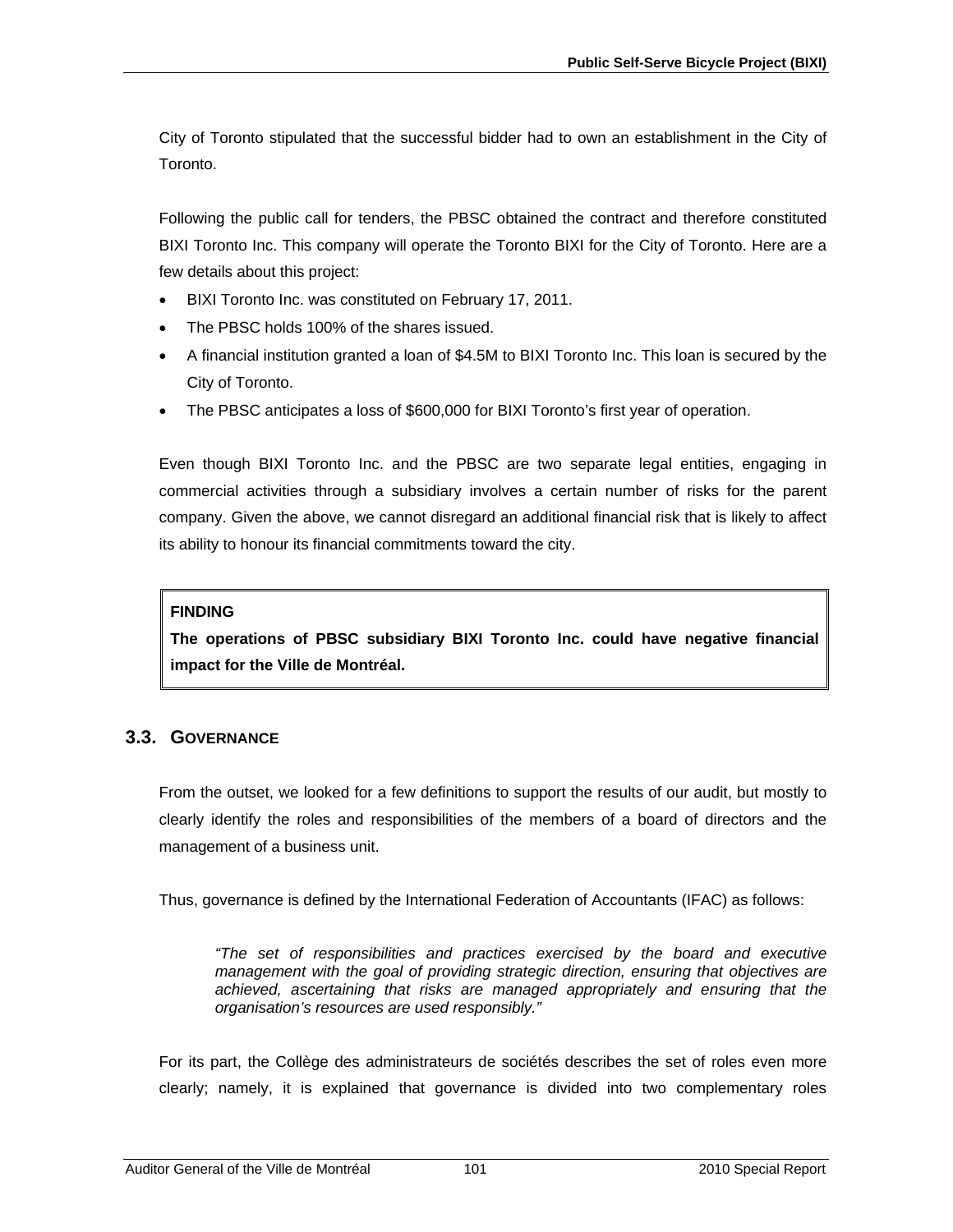exercised by the Board of Directors and management. The Board of Directors must ensure that the company is acting in accordance not only with its mission, its strategy, its politics, its practices and its values, but also with all the laws and regulations surrounding its functioning. The Board of Directors also has a responsibility with regard to the measuring and monitoring of the organization's performance. Management is ultimately responsible for daily operations. Despite the fact that it must have them approved by the Board of Directors, it must define the organization's mission and strategy with the aim of ensuring the performance of the company. All of management's actions must be taken in accordance with the laws and obligations applicable to the company. Managers have the additional obligations of transparency and accountability toward the Board of Directors.

While the section on the contractual and legal aspects revealed several irregularities in the startup of the project, it must now be determined whether, in carrying out the project, the city administration took the necessary steps to rectify these problems or to ensure the sound management of public funds.

# **3.3.1. GOVERNANCE—VILLE DE MONTRÉAL**

# **3.3.1.1. COMPLIANCE WITH THE 1995 AGREEMENT INVOLVING THE VILLE DE MONTRÉAL AND THE SOCIÉTÉ EN COMMANDITE STATIONNEMENT DE MONTRÉAL**

The city has the obligation to enforce the 1995 agreement signed with the SCSM, as well as the related legislation. Its enforcement must involve the notions of control and accountability of the management process.

With regard to monitoring and control, the 1995 agreement sets out certain mechanisms, which are reflected in the form of obligations imposed on the buyer, the SCSM. Section VIII of the agreement entitled [TRANSLATION] "Management" includes, among other things, the following articles:

## *[TRANSLATION]*

*"G. The Buyer will have to submit to the city and to the Third Parties/lenders, at the end of each quarter, a report outlining the activities of the Buyer as well as any other information that may be reasonably required by the city or the Third Parties/lenders."*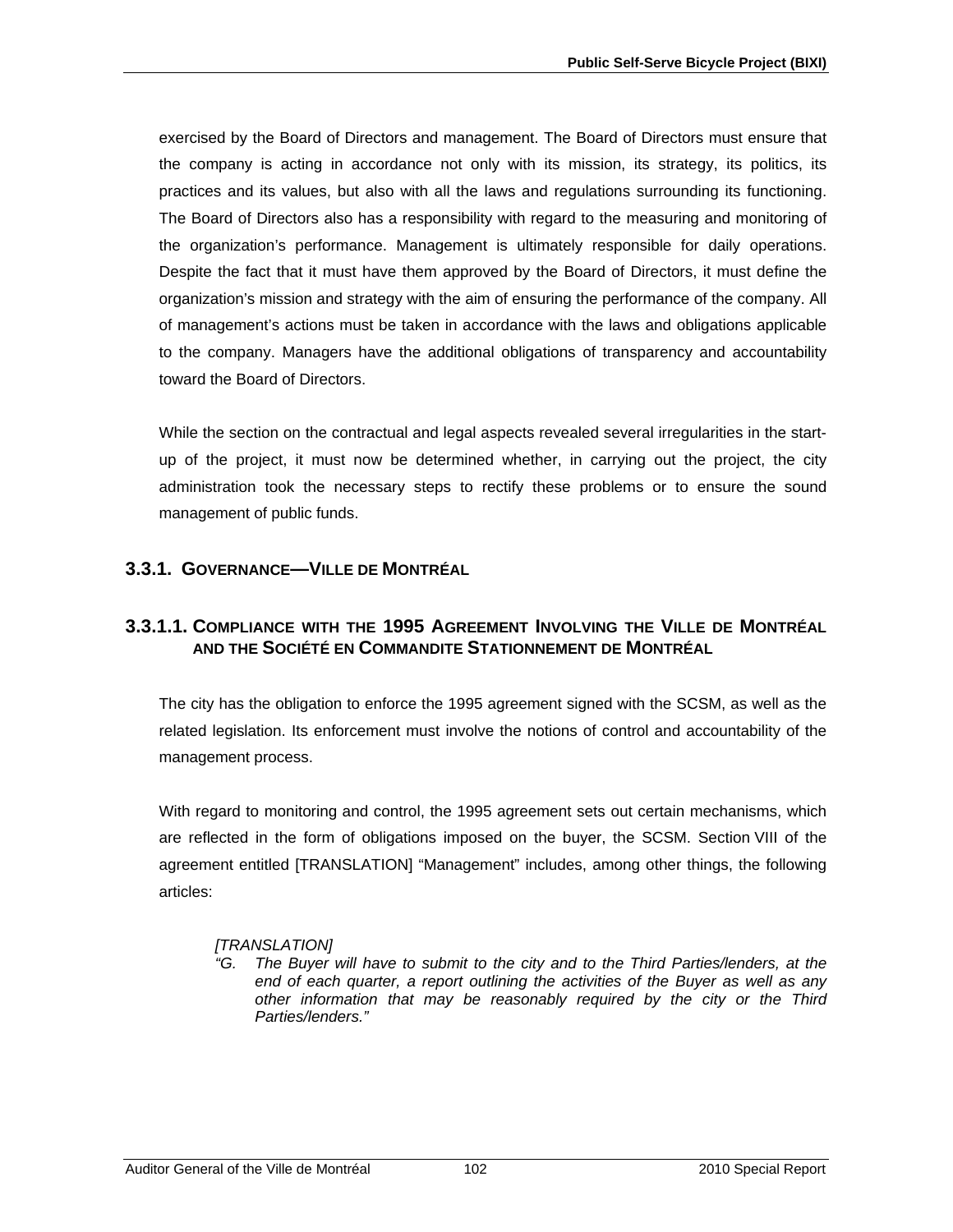### **FINDING**

**The SCSM submits to the city quarterly financial data related to the paid parking activities.** 

#### *[TRANSLATION]*

*"H. The Buyer must submit to the city once a year, a report on the Buyer's operating statement as well as the audited financial statements no more than ninety (90) days after each year end."* 

#### **FINDING**

**The SCSM's financial statements for the 2009 fiscal year were not submitted to the city within the prescribed time frame. The SCSM budgets have, however, been submitted to the city.** 

#### *[TRANSLATION]*

*"J. The Buyer agrees to, among other things, provide the city with the documentation that it requires, following its usual administrative practices, so that it may ensure the proper execution of this agreement."*

### **FINDING**

**We did not find any evidence of a request made by the city in this respect.** 

### *[TRANSLATION]*

*"L. The city's Executive Committee will designate two people to act as directors on the Board of Directors of the Buyer's acting partner, which cannot be made up of more than eight people."* 

The minutes of the proceedings of Accesum (general partner acting on behalf of the SCSM) show that this condition was respected. During the period in which the public self-serve bicycle project was developed, i.e., from February 12, 2007 to December 10, 2009, the SCSM's Board of Directors de the SCSM met 23 times.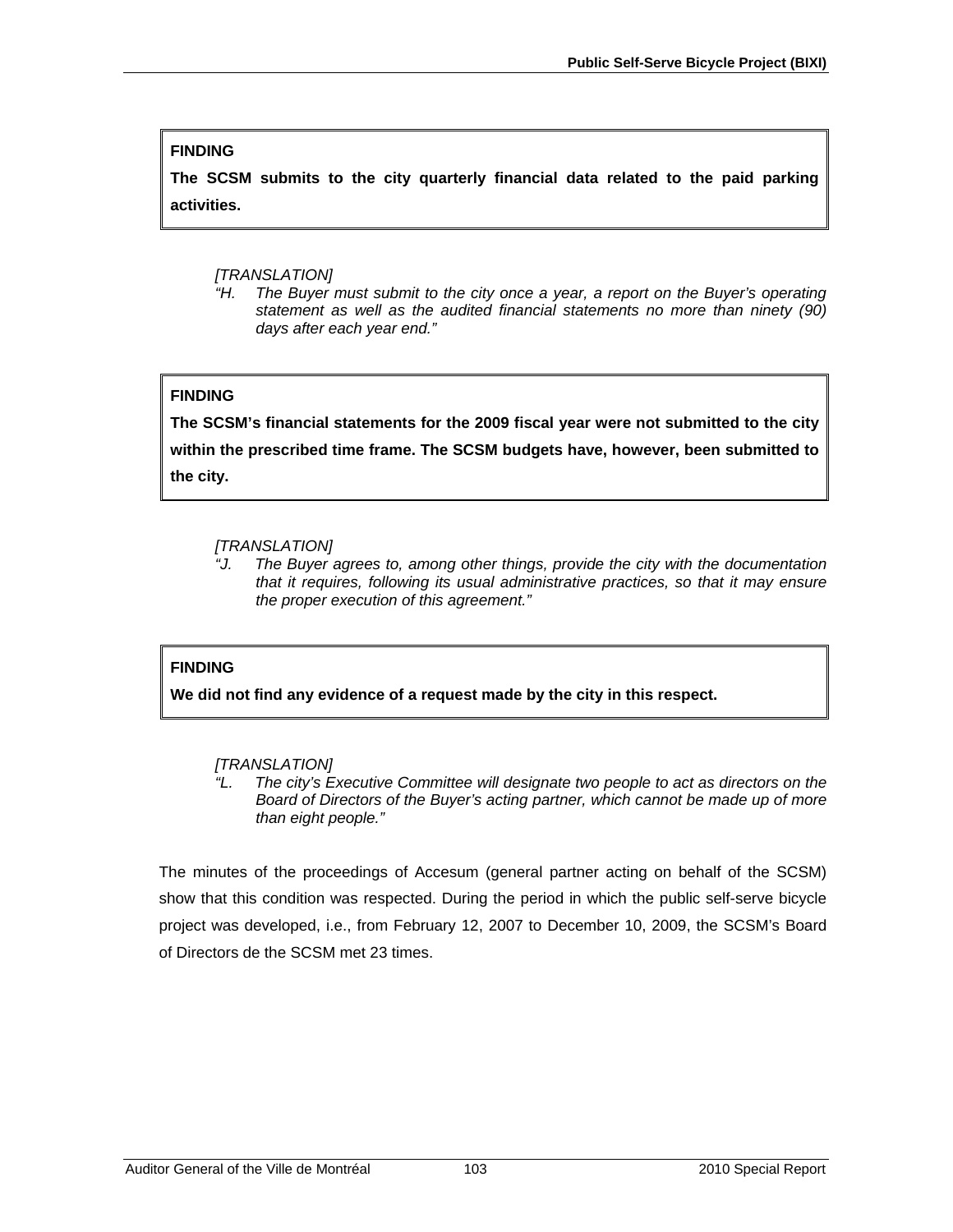### **FINDING**

**Out of a total of 23 meetings of this Board of Directors, here is the summary of absences of the directors designated by the city:** 

- **Director A: 11 absences**
- **Director B: 8 absences**
- **Directors A and B: 4 simultaneous absences**

## **FINDING**

**One of the two designated directors is also a member of Accesum Inc.'s audit committee (general partner acting on behalf of the SCSM). He was absent for three of the ten meetings that were held during this period.** 

We did not find any directive or description of the role of the director designated as representative of the city. Ultimately, in terms of the 1995 agreement, it is the accountability that is lacking, since the terms used (e.g., the city asks, requires, has a right to, and so on.) are generic and impersonal; they do not make any reference to officers, or managers.

To support these statements, the answers received from the city stakeholders involved were rather vague and not very convincing when we questioned them to determine:

- who, at the city, is responsible for applying the 1995 agreement;
- who must report on the actions of the SCSM to the city administration; and
- to whom this accountability reporting must be done.

#### **FINDING**

**In general, the monitoring and control mechanisms set out in the 1995 agreement appear judicious. What is problematic is that these obligations have not been well defined by the city administration in an actual procedure and, moreover, nobody has been made responsible for the application of the contractual terms and conditions.**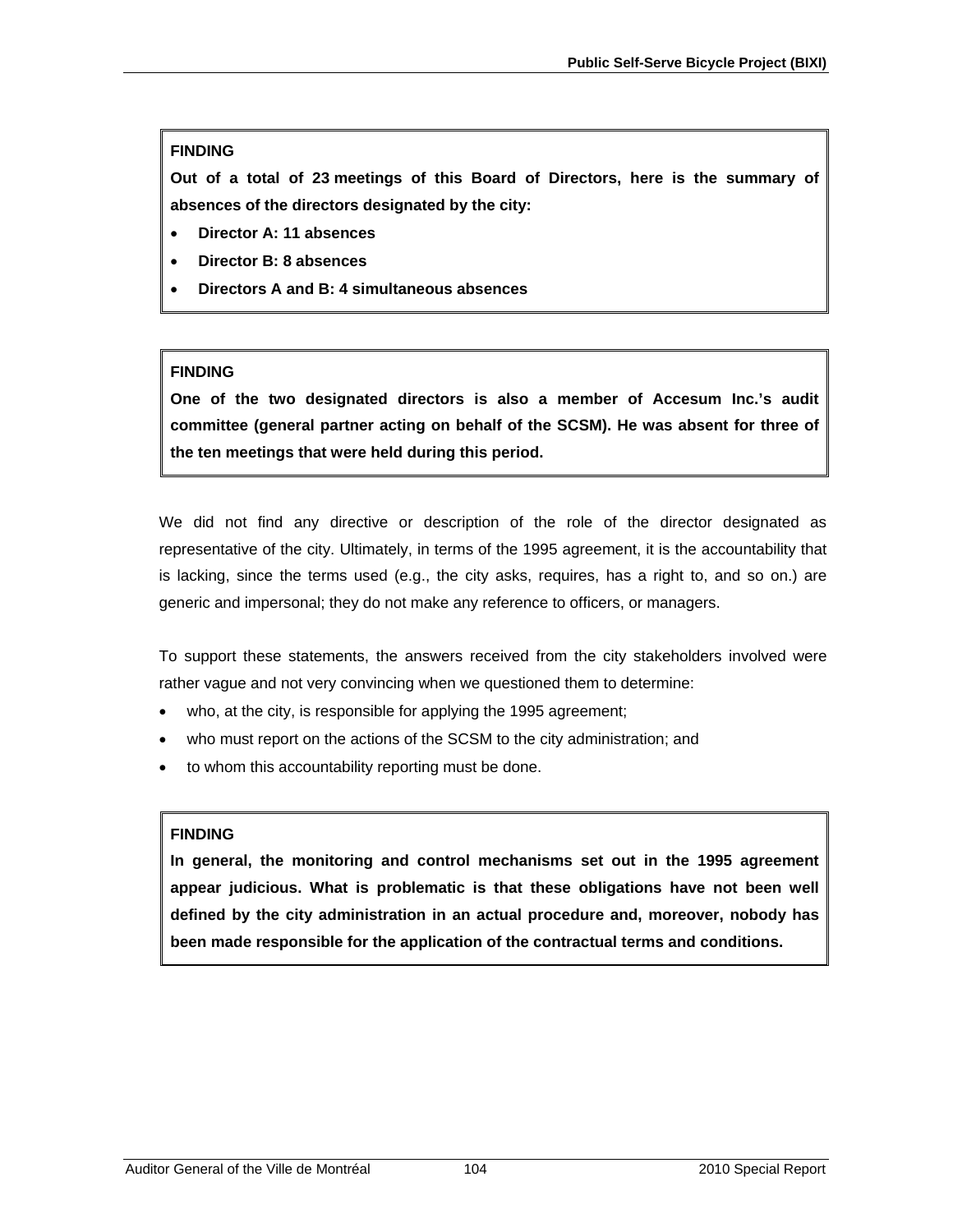#### **Recommendation**

**In order to ensure compliance with the agreements and protect the interests of the city, we recommend that the city's Executive Committee (where applicable, City Council):** 

- **designate a business unit responsible for the application of the contractual terms and conditions binding the city to the Société en commandite Stationnement de Montréal and that this practice be extended to existing and future agreements with the Société en commandite Stationnement de Montréal or other organizations;**
- **when an agreement is concluded, elaborate a control and accountability plan in order to monitor its obligations and rights;**
- **formally determine its expectations and identify the expected accountability mechanisms when it designates or appoints directors to represent the city.**

#### **Action Plan of the Executive Committee**

*"As the department in charge of transportation, the Direction des transports coordinates the activities managed by the SCSM and ensures that it follows the agreement protocol, in collaboration with the Service des finances, which is responsible for following and enforcing all the financial clauses.* 

*These responsibilities will be confirmed and, if necessary, accountability mechanisms will be established in order to further formalize these follow-ups." (Planned completion: December 2011)* 

## **3.3.1.2. GOVERNANCE OF THE VILLE DE MONTRÉAL—BIXI COMPONENT**

First, it should be reminded that the decision to implement the public self-serve bicycle system on the Montréal territory comes from a resolution of the city's Executive Committee. It is necessary to read the decision summary (No. 1074368001) attached to resolution CE07 1555 of the Executive Committee, because it puts into perspective the steps to be taken, the role as well as the responsibilities of stakeholders.

Following this same process, the city's Executive Committee (CE09 1215 dated July 2, 2009) entrusted the SCSM with the mandate of implementing phase II of the BIXI public self-serve bicycle system (100 additional pay station and 2,000 additional bikes). This resolution was accompanied by a decision summary, which commented on the financial aspects, among other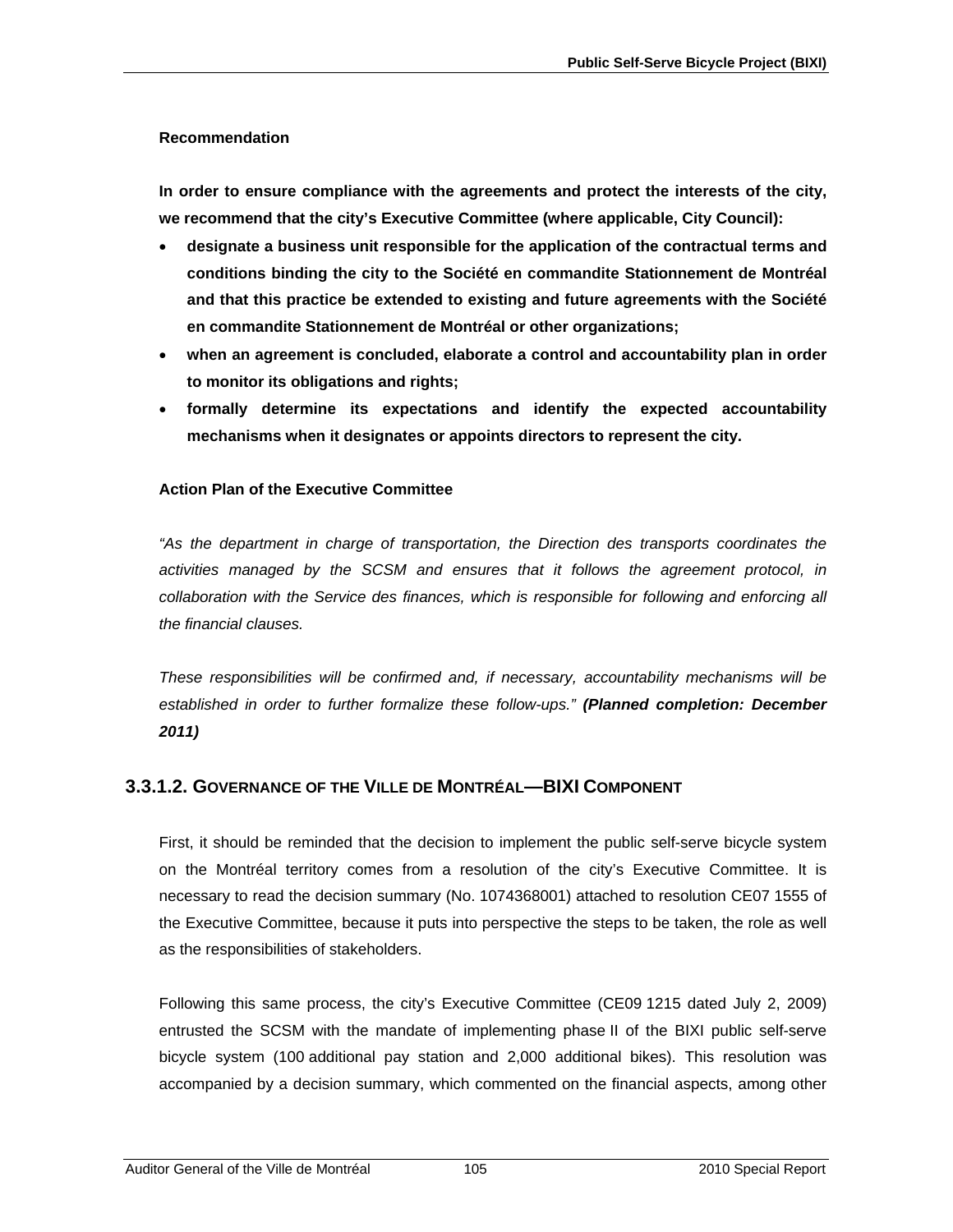things, without, however, referring to the subsequent steps identified during the fall 2007 decision.

The two aforementioned resolutions are the only decisions of the city relating to the start-up of the BIXI project. They follow the priorities of the city's strategic plan and represent the steps of the project choice and its method of execution.

#### **Project Analysis**

Since the October 2007 decision record is the starting point of the BIXI project, we wanted to determine the extent to which the decision process, including the arguments presented in the text of this document, was subjected to thorough governance and control by the city.

We therefore asked the city employees involved in the BIXI dossier to provide us with the support documents for the decision summary, in particular the cost-benefit study referred to in the record. It should be reminded that the decisions of elected officials are, to a certain extent, dependent on the quality of the information submitted, which is often limited to the text of a decision summary.

In the case of the study, the decision summary in support of the decision of the Executive Committee provides major strategic information, in particular with regard to the ability of the SCSM to accept the mandate, its financial aspects and the implementation schedule. The following extracts particularly grabbed our attention:

#### *[TRANSLATION] "Financial aspect(s)*

*The costs of implementation of the project amount to 15 million dollars. The preliminary estimates made by [Société en commandite] Stationnement de Montréal are based on the implementation of 300 stations that can accommodate 2,400 bikes. The costs include the preliminary studies, the legal fees, the equipment development (design and manufacturing of the pay stations and the bikes), technological research and development. No disbursement is planned for the Ville de Montréal.* 

*The first estimates are based on a use of 35% of the potential use in the high season (170 days) and 13% in the low season (70 days). With a projected fee for use of \$1.25\$/hour, the internal financing of the project would be ensured. It should be specified that these estimates do not take into account possible advertising or sponsorship revenue.*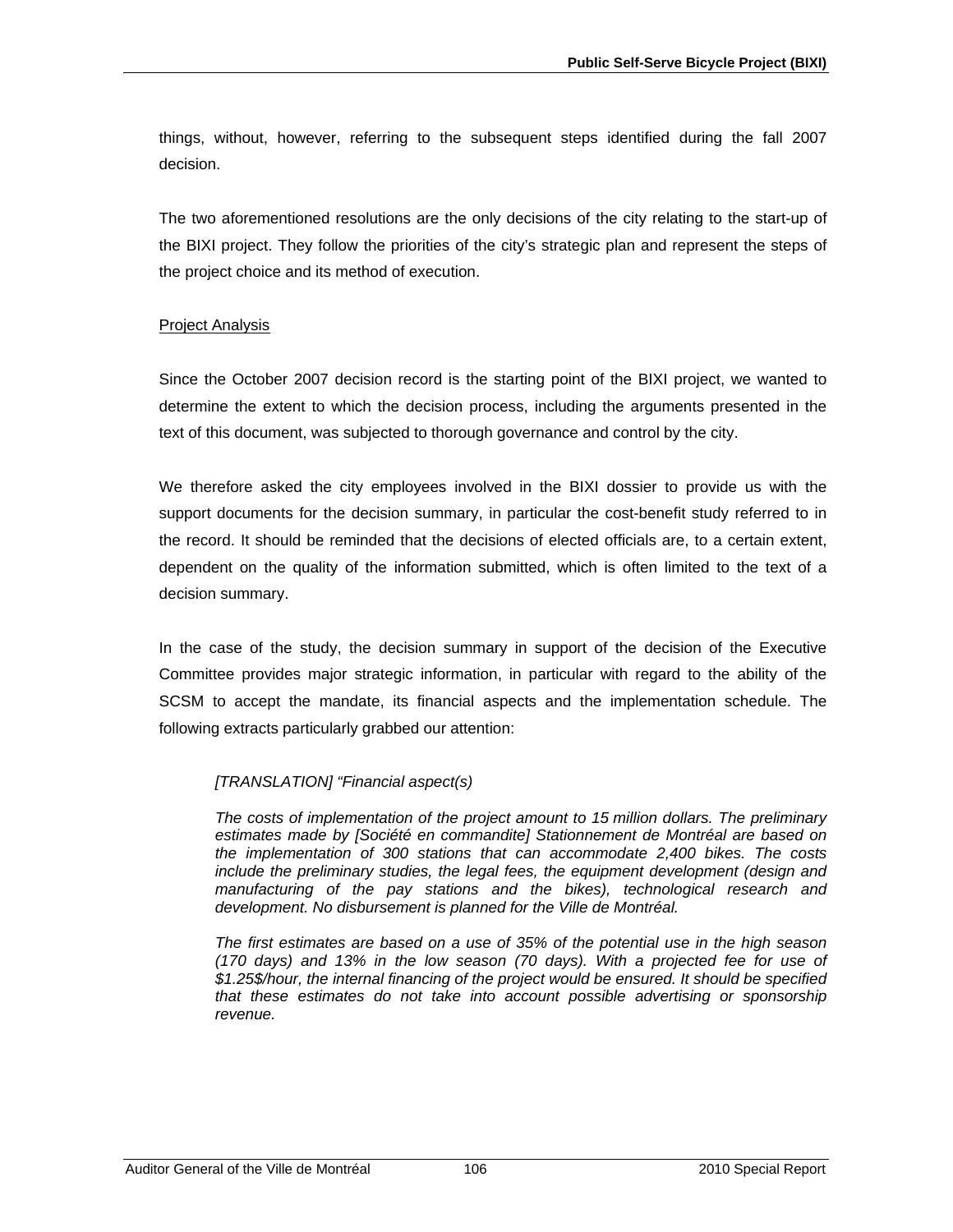*All the costs relating to the implementation of the project will be the responsibility of the [Société en commandite] Stationnement de Montréal. They will be financed through a*  bank loan, so that the annual royalties normally paid to city will remain intact and will not *be compromised in any way.* 

*Schedule and subsequent step(s)* 

- *Fall 2007: Phase 1—feasibility and cost-benefit studies; research and development of the technology needed for system operation; evaluation of the various bike models that could be used; analysis of the potential sites for the implementation of the stations*
- *Winter 2008: Phase 2—Presentation, testing and evaluation of a first bike model; creation by the Regroupement des CDEC of a social economy enterprise in charge of maintenance operations for the fleet of bikes and equipment*
- *Fall 2008: Phase 3—Start of a pilot project with the implementation of the first 50 stations and the commissioning of 300 bikes*
- *Spring 2009: Phase 4—Implementation of 50 additional stations and 300 more bikes*
- *Spring 2010: Phase 5—Addition of 200 more stations and commissioning of 1,600 bikes"*

#### **FINDING**

**Regarding the financial aspects discussed in the decision summary, we found that they had been copied from a text written by the communications director of the SCSM. The financial data and the impact on the city's finances were therefore dictated by the SCSM since they were not subjected to any evaluation by the department responsible for the dossier, at the time the SITE.** 

This finding was in fact confirmed to us by the stakeholders of this department. Moreover, the same type of text was repeated in the 2009 decision summary pertaining to the addition of bikes and pay stations, still without any assessment.

#### **FINDING**

**More troubling, all the people from the city interviewed in this dossier (that is, the two directors designated by the city, the political attaché of the Executive Committee member, the Executive Committee member and the signatories of the decision summaries) told us they did not have in their possession any feasibility study, financing structure, risk analysis or cost-benefit study. Nevertheless, all these people were in favour of the implementation of the project without possessing the necessary information to make an informed decision.**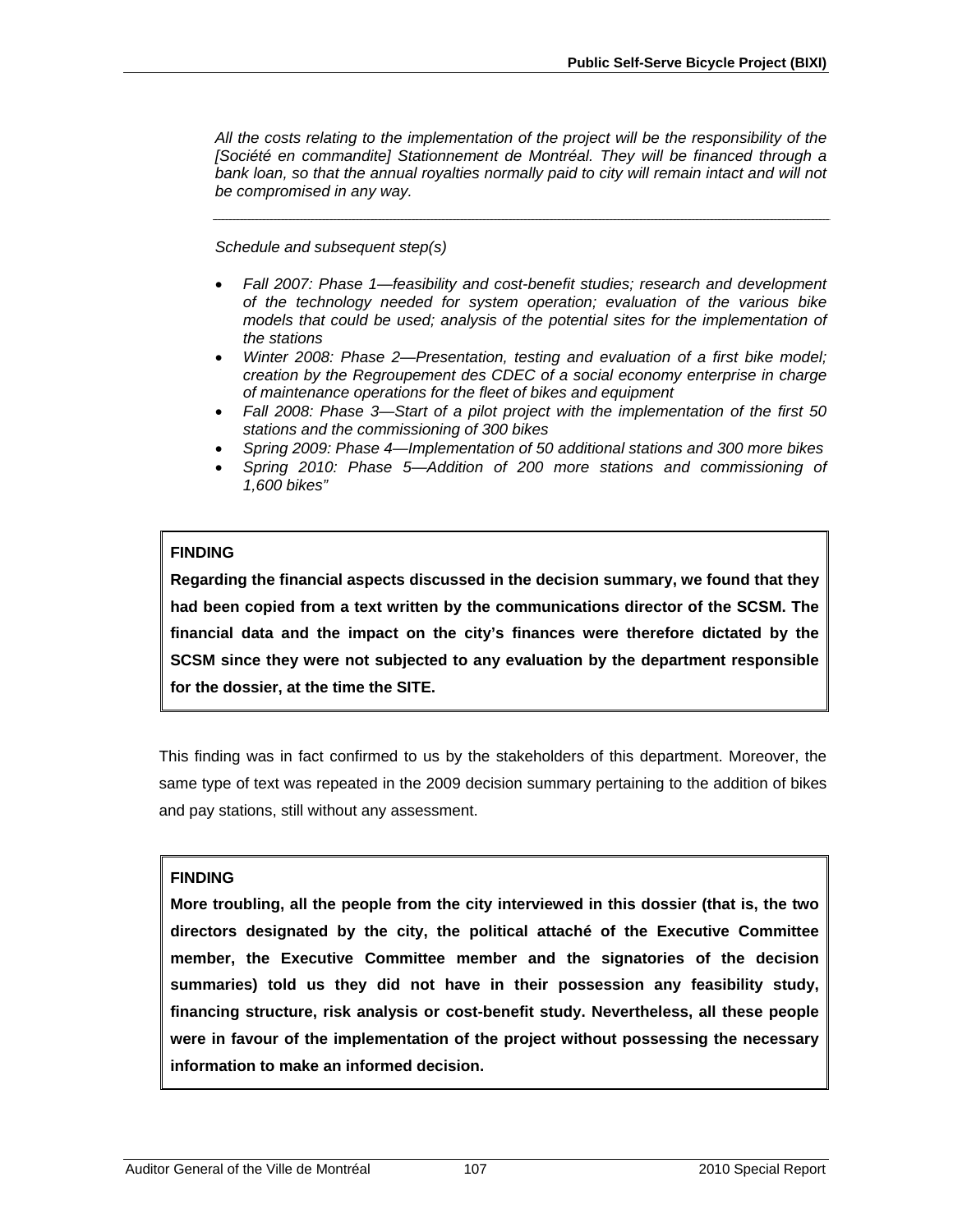In terms of the schedule and subsequent steps presented in the 2007 decision summary, we did not find any actual structured and documented evaluation of these. In fact, the review of the July 2009 decision summary makes no mention of any follow-up with regard to the steps to be taken to pursue the project as announced in 2007.

#### **FINDINGS**

- **The 2007 and 2009 decisions of the city's Executive Committee were made relying only on the words of the SCSM or the PBSC, without any validation of the information by a city stakeholder.**
- **The schedule set out in the 2007 decision summary was not supported by a structured and formally documented evaluation. No follow-up was performed in this respect. The July 2009 decision summary regarding phase II makes no mention of these issues.**
- **The fact that the Executive Committee approved this large-scale project without any serious study to support it was definitely not the best way to protect public funds.**

### Export of the BIXI Concept

PBSC management as well as a political representative of the city stated to us that the export of the BIXI concept was always part of the BIXI project. According to them, this direction was essential since the BIXI project for Montréal alone was not financially viable without the contribution of additional revenue. This said, no document was submitted to us to support these allegations. According to the information gathered, the first official trace of the export option appears in the October 23, 2008, minutes of the SCSM.

If it was planned, from the beginning of the project, to export the BIXI concept and products, this implies that:

- the city was undertaking a profitable commercial activity without any legislation authorizing it to do so;
- SCSM and PBSC management knew from the start that the Montréal project would be unprofitable;
- the 2007 decision summary was based on the fact that the city could entrust the SCSM with the management of the Montréal BIXI project since there was no cost for the city. The information coming from the SCSM that was not validated by the city was therefore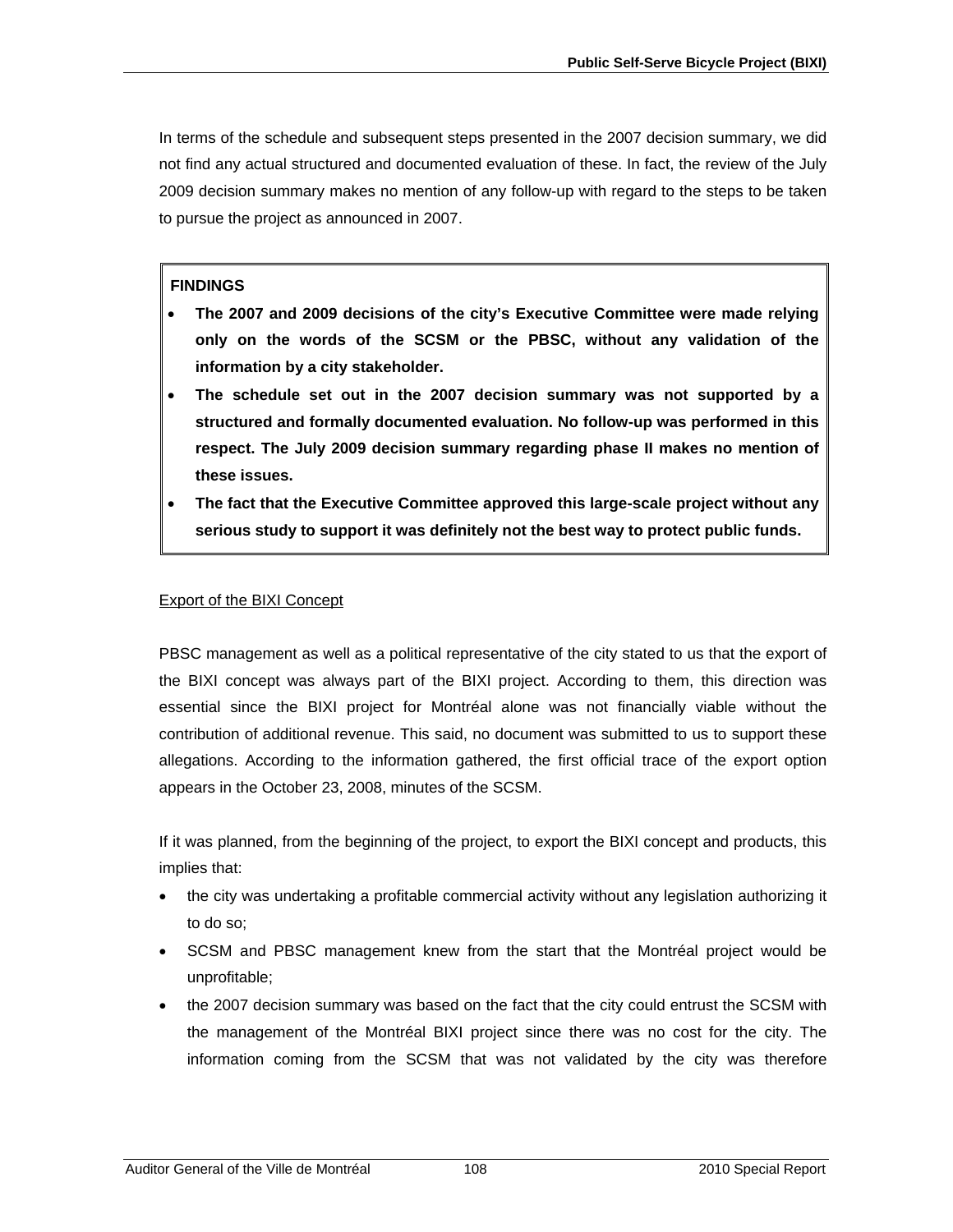voluntarily inaccurate since the financial balance dependent on export is not mentioned. Therefore, the operating losses were overlooked; and

• the risks for the city were not identified and evaluated.

Other stakeholders consulted claim that at the beginning, export was not part of the mandate assigned by the city and that they did not know at which point this direction was decided on. What is clear is that both the 2007 and 2009 decision summaries were silent on this avenue. Officially, the city never made any decision about the export of the BIXI concept products. Whether tacitly or implicitly, several city stakeholders supported this direction, either by participating in promotional activities, by voting on decisions of the SCSM and the PBSC or by failing to intervene. In fact:

- in 2009, the strategic choice of the SCSM or the PBSC to export the BIXI concept and products was known by the directors of these companies, the city officers involved in the dossier and the Executive Committee member responsible for the dossier. As early as November 2008, the SCSM Board of Directors ratified the approval of the manufacturing of 10,000 bikes at a cost of \$9.5M, even though at the time, the needs expressed the city were for only 2,400 bikes. The option to export was, therefore, planned from the start;
- there is no mention of the illegal character associated with exporting the BIXI products and concept in the 2009 decision summary;
- in July 2009, phase I of the project was completed and operational; and
- in 2009, both PBSC management and the Direction des transports of the SITE were aware that the Montréal BIXI operation would be unprofitable. Yet, the decision summary supporting the Executive Committee resolution dated July 2, 2009, indicates once again that there will be no cost for the city.

# **FINDING**

**It is clear that certain undisclosed information and the lack of serious analyses concealed significant risks for the city. The members of City Council, as they did not make any of the decisions with regard to the start-up of phases I and II of the BIXI project, were not sufficiently informed of the difficulties related to the project and its progression.**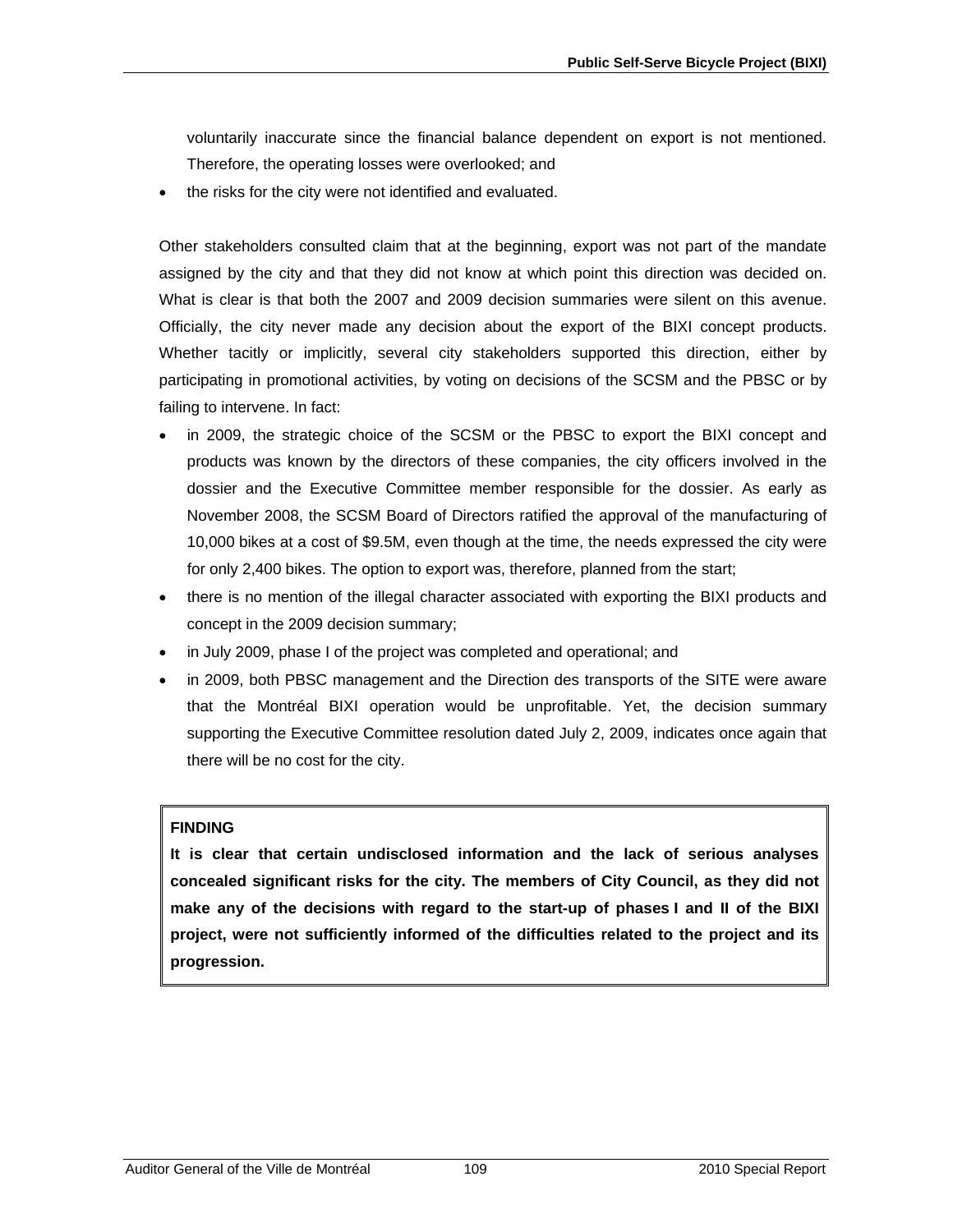#### Responsibility of the Monitoring and Accountability Committee

Decision record No. 1074368001, in support of the Executive Committee resolution to entrust the SCSM with the mandate of implementing a public self-serve bicycle system in Montréal, reads: *[TRANSLATION]* "*A monitoring committee, under the leadership of the [Société en commandite] Stationnement de Montréal, would be formed to which would be added the Regroupement des CDEC and the Ville de Montréal. This committee would ensure the completion of all the phases of the project. All the details relating to planning, implementation, operations, control, marketing and financing would be discussed within it."* Since this wording was the basis for the decision of the Executive Committee regarding the granting of the BIXI implementation mandated, we wanted to know if the project had been carried out in accordance with this outline. At the time, our goal was to ensure that sufficient and adequate management structures and processes had actually been put in place, allowing the monitoring committee to manage, control and report on its responsibilities.

First, we asked the two city representatives to provide us with the available documentation in relation to this monitoring committee and then we made the same request to the SCSM representatives.

The city and SCSM representatives then submitted to us the reports of this monitoring committee for the period from October 25, 2007 to September 8, 2008, which were drafted on SCSM letterhead. These reports were accompanied by progress reports detailing the work completed. The project's overall progress status was also rated in a summary table using one of the following indicators: "V" (under control), "J" (actions required), "R" (major issue).

We also found that the minutes of the SCSM regularly referred to the activities of this committee and that a verbal accountability report was given to the directors.

#### **FINDING**

**Yet, in reading these documents, we are not able to determine the content of the discussions. The reports in question were drafted in a telegraphic style, only identifying the topics of discussion. Moreover, the members of the monitoring committee present at the meetings are not identified in them. In short, we cannot clearly identify which decisions were made and by whom.**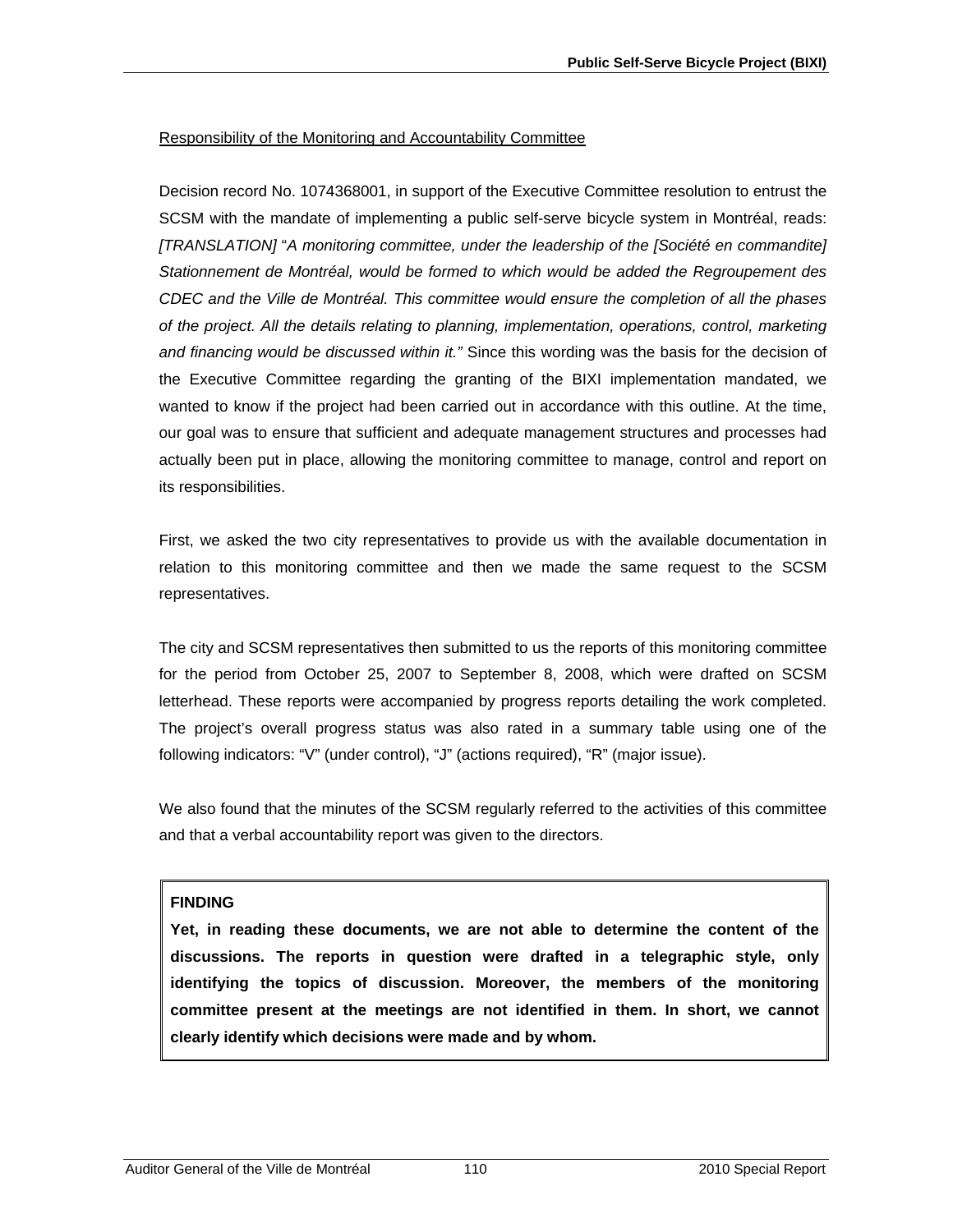Consequently, we were unable to obtain confirmation that the city and CDEC representatives were actually involved in the project monitoring process as initially planned. To this end, we questioned directors and managers involved in the project about the actual participation of the city and CDEC representatives in this monitoring committee, and none of them were able to identify the members of the monitoring committee.

#### **FINDING**

**We continue to question the participation of the city and CDECs, as set out in decision summary No. 1074368001. None of the officers consulted had received a mandate for the involvement in the governance of the BIXI project.**

Furthermore, with regard to accountability, we understand, in light of the information from PBSC management, the Executive Committee member responsible for transportation (since November 2009), the political attaché involved in the BIXI dossier (since 2007) and one of the directors designated by the city's Executive Committee, that accountability reporting is done in two ways:

- The first is through regular meetings during which the Executive Committee member responsible for the transportation sector meets with the officers of the SITE. The information obtained indicates that the BIXI project was discussed when needed at these meetings.
- The second, less formal way is through discussions in which the President or Executive Vice-President of the SCSM, and subsequently the CEO and Chair of the Board of Directors of the PBSC, speak directly with the city Executive Committee member responsible for transportation regarding the project progression. One of the directors designated by the city also used this process, but in an apparently more sporadic manner. It was stated to us that this way of proceeding helps to properly follow the project tracking. This accountability mechanism is, in fact, reflected in the minutes of both companies.

We also found a document produced by the PBSC entitled [TRANSLATION] "BIXI, Montréal's public self-serve bicycle, presentation to the Executive Committee–Ville de Montréal, September 2009." This document provides the list of export projects (without, however, providing any financial information on this direction) as well as the operating cash flows for phase I and phase II of the Montréal BIXI. It also specifies an operating deficit for year I and an operating surplus for years II and III.

Lastly, apart from these communications of the information related to the progress of the BIXI project, we found that no formal (structured and documented) accountability mechanism was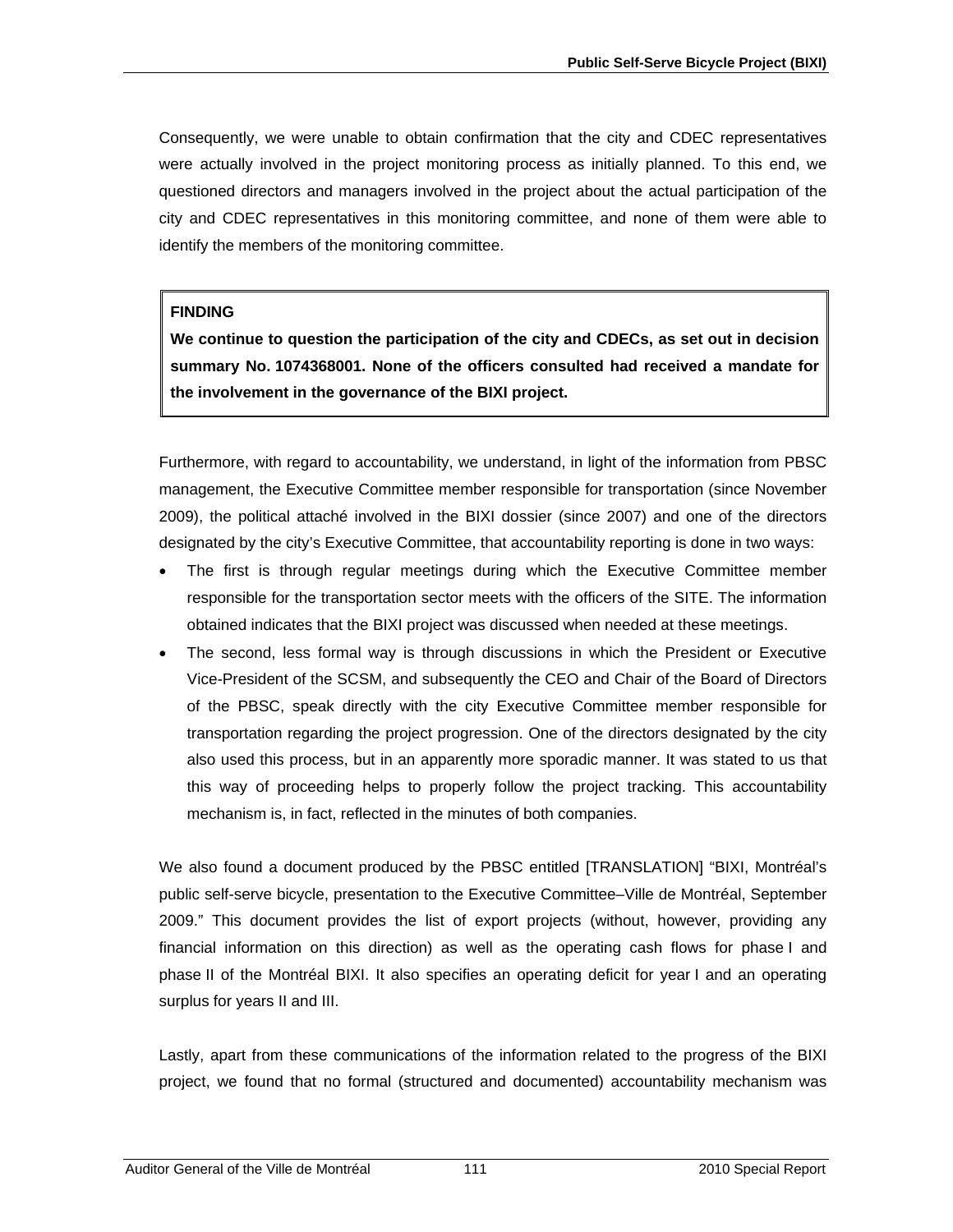established in order to periodically inform city authorities as to the progress of the project given the directions taken.

### **FINDING**

**According to the information obtained, the various stakeholders responsible for the dossier at the city are verbally informed of the dossier's progress; however, no formal (structured and documented) accountability mechanisms was established in order to periodically inform city authorities as to the progress of the project given the directions taken.** 

# **Recommendations**

**In order to allow the city administration to have an accurate portrait of the situation, we recommend that the Direction générale of the city take the appropriate measures so that, when such an important dossier is presented to the Executive Committee, a declaration form is established in which the business units deemed responsible:** 

- **will indicate that all the aspects of the project have been examined (financial, legal and economic aspects, human resources, planned completion, and so on); and**
- **will attest to the accuracy, compliance and completeness of the information presented.**

**We recommend that the city's Executive Committee, in order to be formally informed and thus able to make an informed decision at the appropriate time with regard to all the projects and contracts deemed to be large-scale or related to priorities established by the city administration:** 

- **require that progress reports be produced and that these be periodically presented to it; and**
- **formally designate the officers assigned to take part in the established monitoring committees ad to report to it.**

#### **Action Plan of the Direction générale**

*"A while ago, the city administration adopted and modernized two management tools that structure large-scale projects: the governance framework for city asset management projects and programs and the new guide to preparing decision records. In addition, a process was put in place whereby the Commission sur l'examen des contrats reviews all contracts granted over*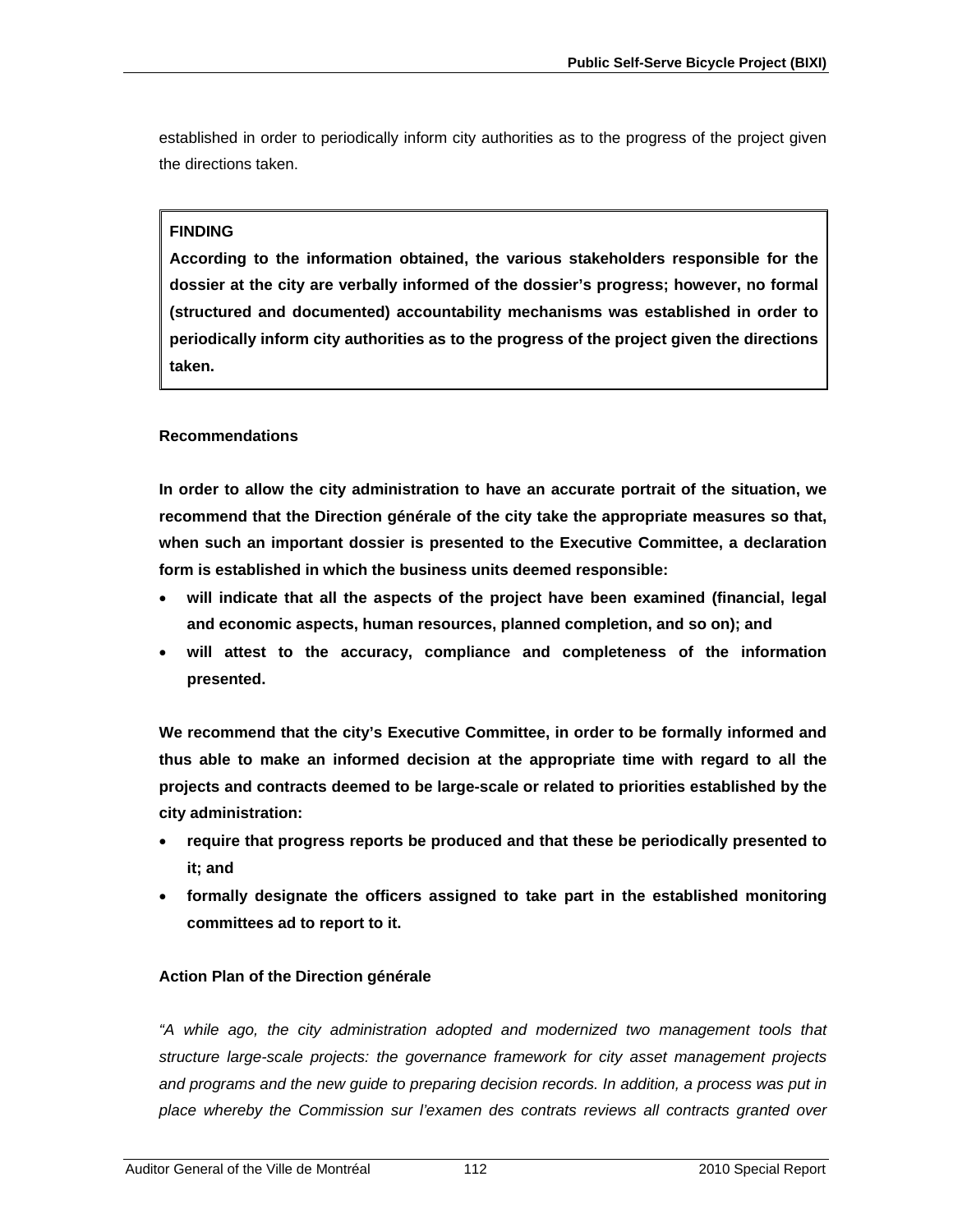*\$1M under certain conditions and any contract over \$10M as well as those that are to be examined at the request of the Executive Committee.* 

*These new tools help to gather all the information needed for the various city authorities to make decisions, to clearly identify the responsibilities of the various stakeholders in the file and to structure accountability."* 

# **3.3.2. GOVERNANCE BY THE SOCIÉTÉ EN COMMANDITE STATIONNEMENT DE MONTRÉAL AND THE PUBLIC BIKE SYSTEM COMPANY—BIXI COMPONENT**

In observing the success that the BIXI project has known since its implementation, it is clear that the goal of this mandate, i.e., the implementation and operation of a public self-serve bicycle system in Montréal, was achieved. However, management's responsibility was not limited to this. It had a duty to adhere to the policies established by the Board of Directors involved, not to mention the legal aspect. Moreover, the management of the operations related to this project was to be carried out in a transparent efficient and cost-saving manner. For their part, the boards of directors were to ensure sound management of activities.

It should be reminded that the PBSC is a company controlled by the SCSM: certain people were simultaneously directors and managers of both companies. Moreover, the SCSM finances the operations of the PBSC. In fact, the SCSM was supposed to carry out the BIXI project; the PBSC was only a means used to accomplish the mandate assigned by the city. In these circumstances, the SCSM had an obligation to control the actions of the PBSC, while together the two companies were to have obligations with regard to results and accountability. The close ties, joint responsibility in the execution of the BIXI project and the concomitant action of the two boards of directors call for a mutual analysis of the dossier's governance.

For the purposes of our analysis, we examined certain processes inherent to the start-up of the project; for example, the preparing of a business plan by the executives in charge of the BIXI project, the approval of the inherent costs of the project by the boards of directors, the awarding of contracts, the decisions related to the export of the concept and products, as well as various other aspects related to the project's governance that we considered appropriate.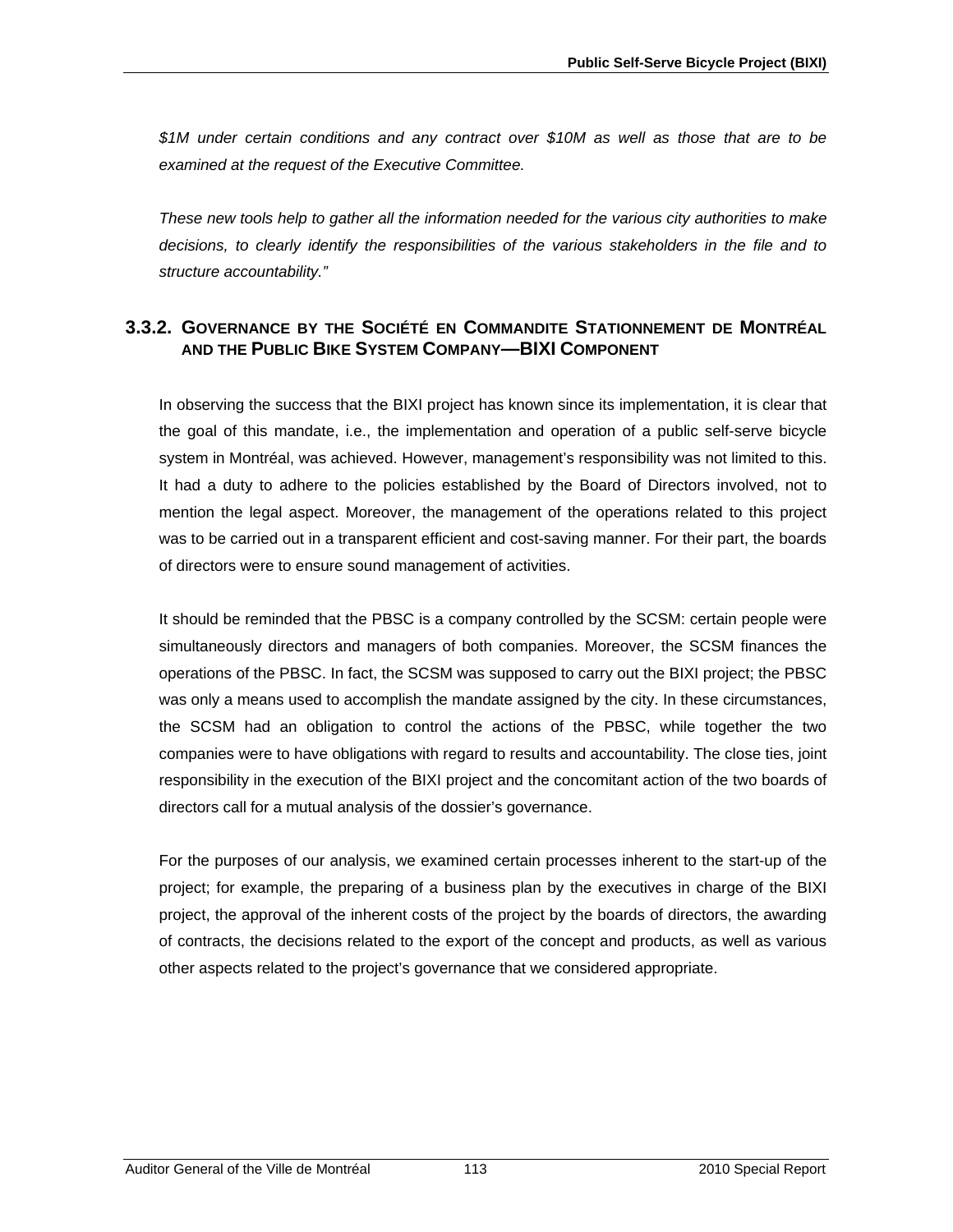# **3.3.2.1. BIXI PROJECT BUSINESS PLAN**

A large-scale project such as BIXI is normally preceded by a business plan, which must, at the very least, contain:

- the description of the goods and services;
- the market study, including the fee structure and the targeted clientele;
- the description of operations, management method, administrative structure and the implementation schedule;
- the financial data for the first three years (pro forma balance sheet, income statements, cash flow budget);
- the financing structure; and
- the risk analysis.

In this respect, our audit did not reveal such a business plan at the start-up of the project. Both the city representatives as well as management of the SCSM and the PBSC stated to us that they did not have such a document in their possession. Moreover, in the minutes of the SCSM (then responsible for starting up the project) we found no reference to the existence of a business plan.

The only documents that we were able to find relating to the implementation of the BIXI project are three analyses, each entitled [TRANSLATION] "Summary analysis of the profitability of the public self-serve bicycle project in Montréal," which were produced in May 2007, October 2007 and early 2008. These documents, which are about two pages each, were submitted to us by the Vice-President and CEO of the PBSC and the former Executive Vice-President of the SCSM. It should be mentioned, however, that no evidence of the approval by the SCSM Board of Directors of these project profitability analyses was traced in the minutes.

These rather limited analyses, accompanied by a few basic hypotheses, essentially presented the elements listed in table 1.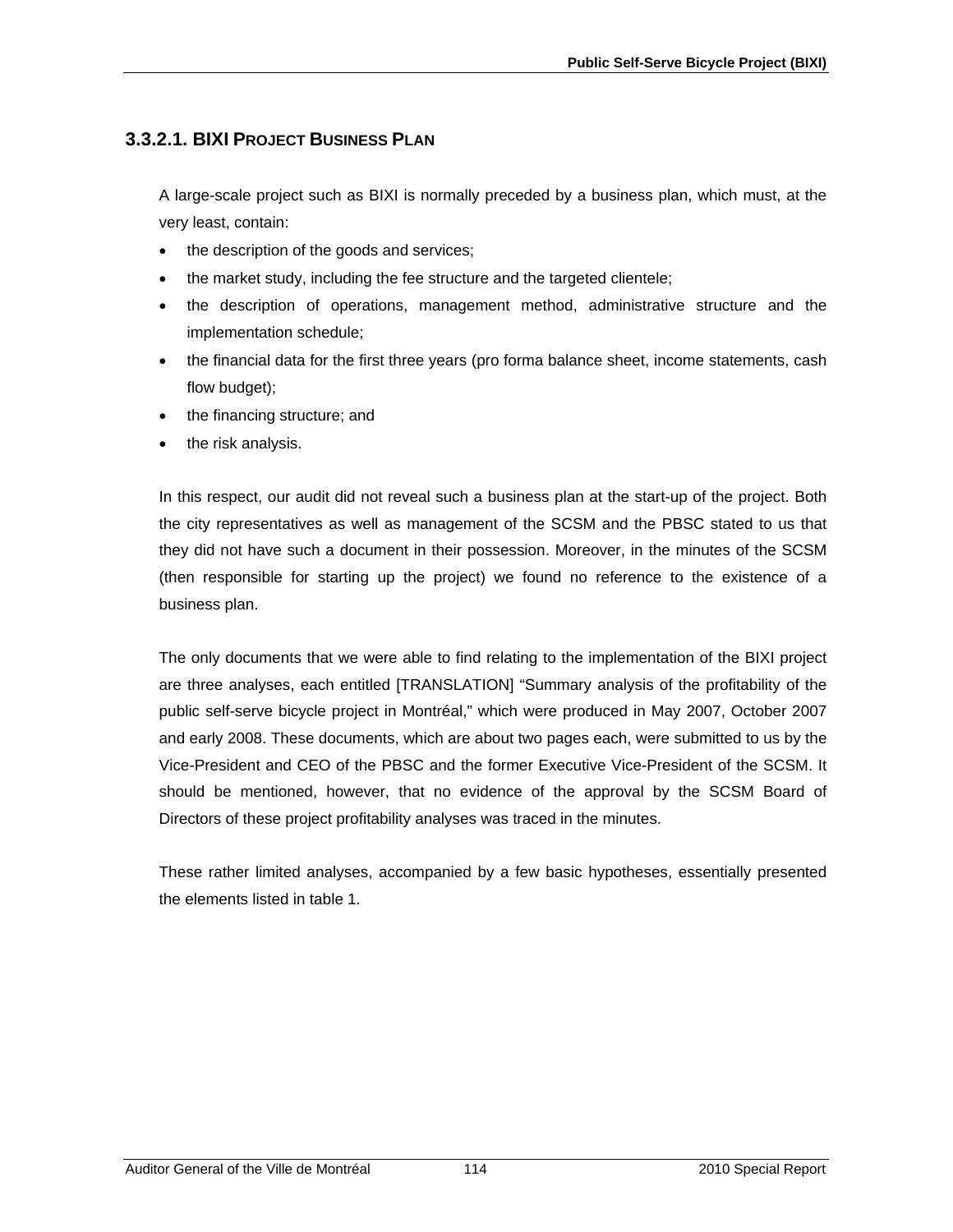|                                                                                                      | Version 1*<br>May 7, 2007 | Version 3<br>October 31, 2007 | Version 4<br>early 2008 |
|------------------------------------------------------------------------------------------------------|---------------------------|-------------------------------|-------------------------|
| Pre-project steps<br>(e.g., legal considerations, non-<br>capitalizable research and<br>development) | \$0.400M                  | \$0.375M                      | \$0.375M                |
| Estimated cost of fixed assets                                                                       | \$12,640M                 | \$9.775M                      | \$15.687M               |
| Estimated revenue                                                                                    | \$3.412M                  | \$3.429M                      | \$4.174M                |
| Estimated operating costs                                                                            | \$3.397M                  | \$3.369M                      | \$4.263M                |
| Number of bikes                                                                                      | 2,500                     | 2,500                         | 3,500                   |
| Number of stations                                                                                   | 300                       | 300                           | 204                     |

#### **Table 1—Summary Analyses of the Profitability of the Public self-serve bicycle Project in Montréal**

\* Version 2 was not provided to us.

### **FINDING**

**These evaluations are, in our opinion, too basic to constitute a business plan. They are, at best, a preliminary draft of a potential pre-feasibility study.** 

# **FINDING**

**Moreover, the two companies (the SCSM and the PBSC) did not approve the operating budget, investment plan, or the fee structure expected for the BIXI project.**

It is only in July 2008, long after the city's Executive Committee had assigned to the SCSM the mandate of implementing the project, that an external firm was mandated to conduct a market study. While it cannot substitute a complete business plan, this market study identified, among other things, the service area, the target clientele, the fee structure and the expected annual revenue.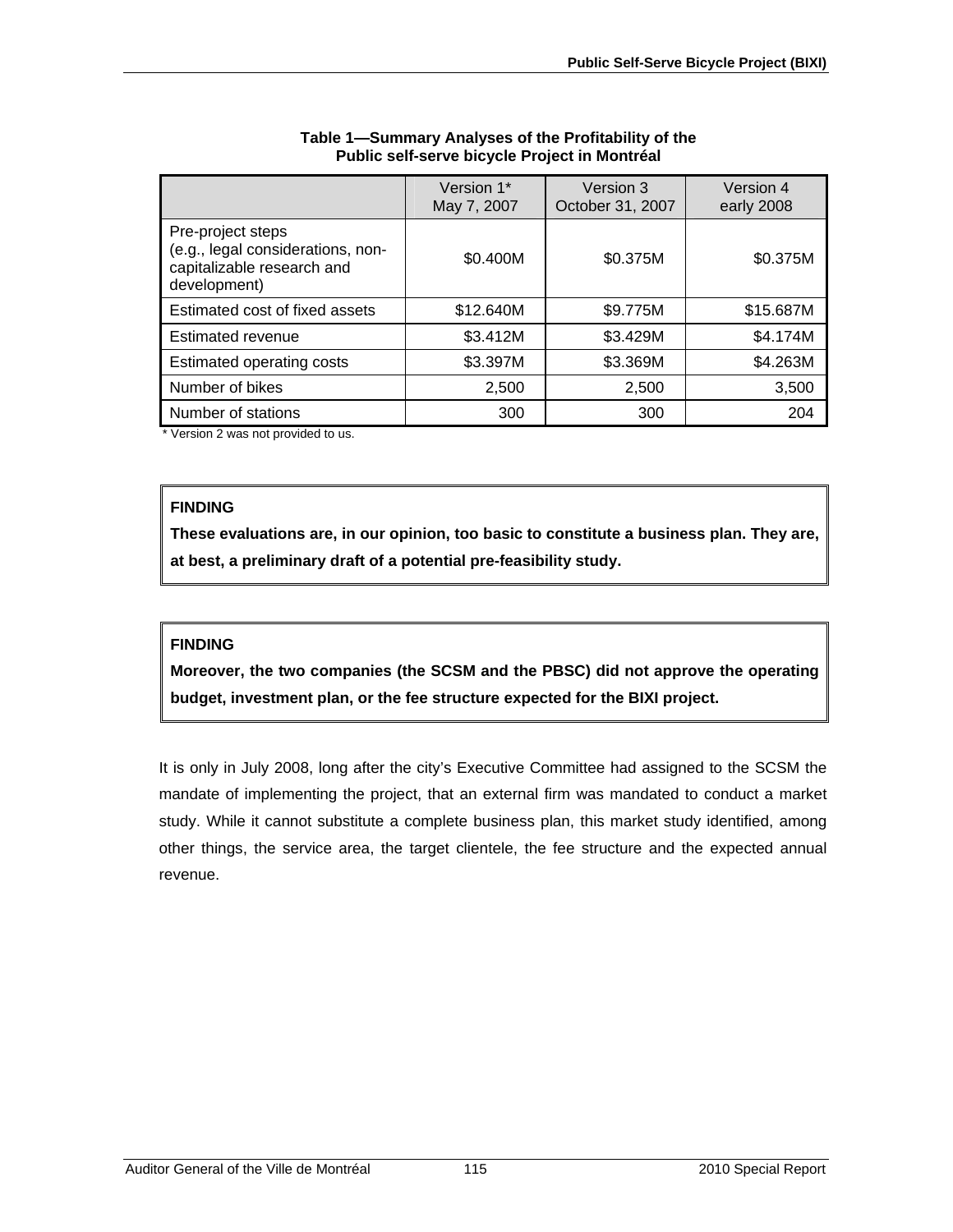**FINDINGS** 

- **The preliminary business plan for the start-up of the BIXI project, which should have been produced for such a large-scale project, was not found.**
- **The summary analyses of the profitability of the public self-serve bicycle project in Montréal produced at the start-up of the project were not approved by the SCSM Board of Directors.**
- **A market study was conducted in July 2008, long after the city's Executive Committee had assigned to the SCSM the mandate of implementing the project.**

# **3.3.2.2. DECISIONS RELATED TO THE COSTS OF THE MONTRÉAL BIXI**

With regard to the level of approval required, the information obtained from PBSC management indicates that it applies the procurement policy in effect within the SCSM, which is dated in March 2008. With regard to the delegation of powers, table 2 presents what this policy sets out.

|                                           | <b>Goods and Services</b> | <b>Fixed Assets</b>  |
|-------------------------------------------|---------------------------|----------------------|
| Requesting manager                        | \$500 to \$5,000          | \$0.01 to \$5,000    |
| Executive vice-<br>president              | \$5,001 to \$25,000       | \$5,001 to \$25,000  |
| Chair of the Board of<br><b>Directors</b> | \$25,001 to \$50,000      | \$25,001 to \$50,000 |
| <b>Board of Directors</b>                 | \$50,001 and over         | \$50,001 and over    |

**Table 2—Delegation of Powers of the SCSM** 

Source: SCSM procurement policy.

Between September 6, 2007, and the 2009 year-end, the boards of directors of both companies (the SCSM and the PBSC) had to manage the BIXI project. In fact, it should be reminded that in 2007, it was the SCSM that started up and managed the BIXI project. Then, in September 2008, the PBSC was created and, in December 2008, it purchased from the SCSM all of the assets related to the project. Subsequently, the SCSM nevertheless continued to play a predominant role in the execution of the project. The major financial decisions were therefore within its jurisdiction. Here is what is indicated in their respective minutes regarding the purchases of fixed assets related to the Montréal BIXI project.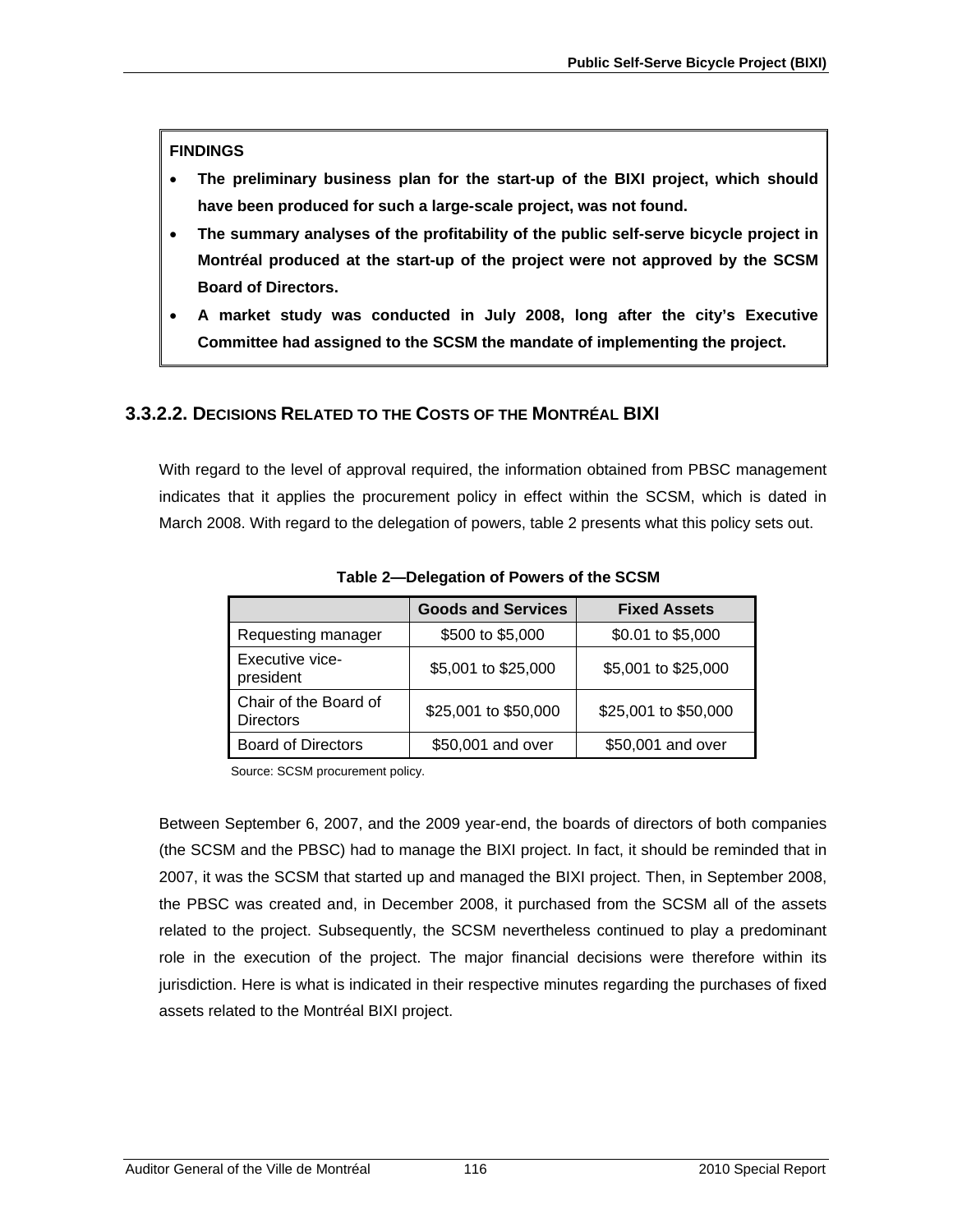| Date of minutes<br><b>Decision</b>                                                                                                                                                                 | Item on the<br>Agenda | <b>Amount</b>          |
|----------------------------------------------------------------------------------------------------------------------------------------------------------------------------------------------------|-----------------------|------------------------|
| September 6, 2007<br>Authorization-preliminary study                                                                                                                                               | 6.11                  | \$50,000               |
| December 4, 2007<br>Granting of the contract for the design                                                                                                                                        | 3.0                   | \$379,475              |
| January 16, 2008<br>Granting of the contract for the market study and location analysis                                                                                                            | 3.0                   | \$98,400               |
| May 8, 2008<br>Ratification of the approval of the contract for the development and<br>procurement of the technological solution (approval by the Board of Directors<br>via fax on April 24, 2008) | 6.3                   | \$600,000              |
| October 23, 2008<br>Approval of the payment of the licence to the supplier and prototypes                                                                                                          | 8.3.2                 | No amount<br>specified |
| October 28,2008<br>Granting of a sponsorship contract                                                                                                                                              | 3.0                   | (\$250,000)            |
| December 11, 2008<br>Ratification of the approval of the manufacturing of elements related to the<br>docks (approval by the Board of Directors via fax on November 25, 2008)                       | 7.3.2                 | \$2,496,900            |
| December 11, 2008<br>Ratification of the approval of the manufacturing of the bikes (10,000 bikes<br>for \$9,483,555) (approval by the Board of Directors via fax on November 25,<br>2008)         | 7.3.3                 | \$4,741,775*           |
| December 11, 2008<br>Granting of a manufacturing contract for 1,875 technical platforms                                                                                                            | 7.3.4                 | \$1,664,438            |
| December 11, 2008<br>Information on the fact that a budgetary envelope is required to finalize the<br>work at the warehouse                                                                        | 7.3.5                 | \$750,000              |
| <b>TOTAL</b>                                                                                                                                                                                       |                       | \$10,530,988           |

| Table 3—Summary of Directors' Decisions—Fixed Asset Component—SCSM |  |  |  |
|--------------------------------------------------------------------|--|--|--|
|                                                                    |  |  |  |

\* The members of the Board of Directors, including those designated by the city, approved, following an invitation to tender sent out in October 2008, the purchase of 10,000 bikes, 5,000 of which were to be delivered between March 31 and June 15, 2009. Out of the 10,000 bikes, 5,000 were an option. Considering that the bike fleet for the Montréal BIXI is 5,000 bikes, we considered their share of the contract (\$9.5M) to be \$4,741,775.

| Table 4-Summary of Directors' Decisions-Fixed Asset Component-PBSC |  |  |
|--------------------------------------------------------------------|--|--|
|--------------------------------------------------------------------|--|--|

| Date of minutes<br><b>Decision</b>                                                                                                                               | Item on the<br>agenda | Amount    |
|------------------------------------------------------------------------------------------------------------------------------------------------------------------|-----------------------|-----------|
| April 21, 2009<br>Approval of the purchase of rolling stock and equipment                                                                                        | 8.0                   | \$268,238 |
| June 12, 2009<br>Following discussions with the representative of the city's Executive<br>Committee, it is asked if it is possible to begin phase II immediately | 5.1                   |           |
| October 1, 2009<br>Approval of a storage system                                                                                                                  | 12.3                  | \$90,000  |
| <b>TOTAL</b>                                                                                                                                                     |                       | \$358,238 |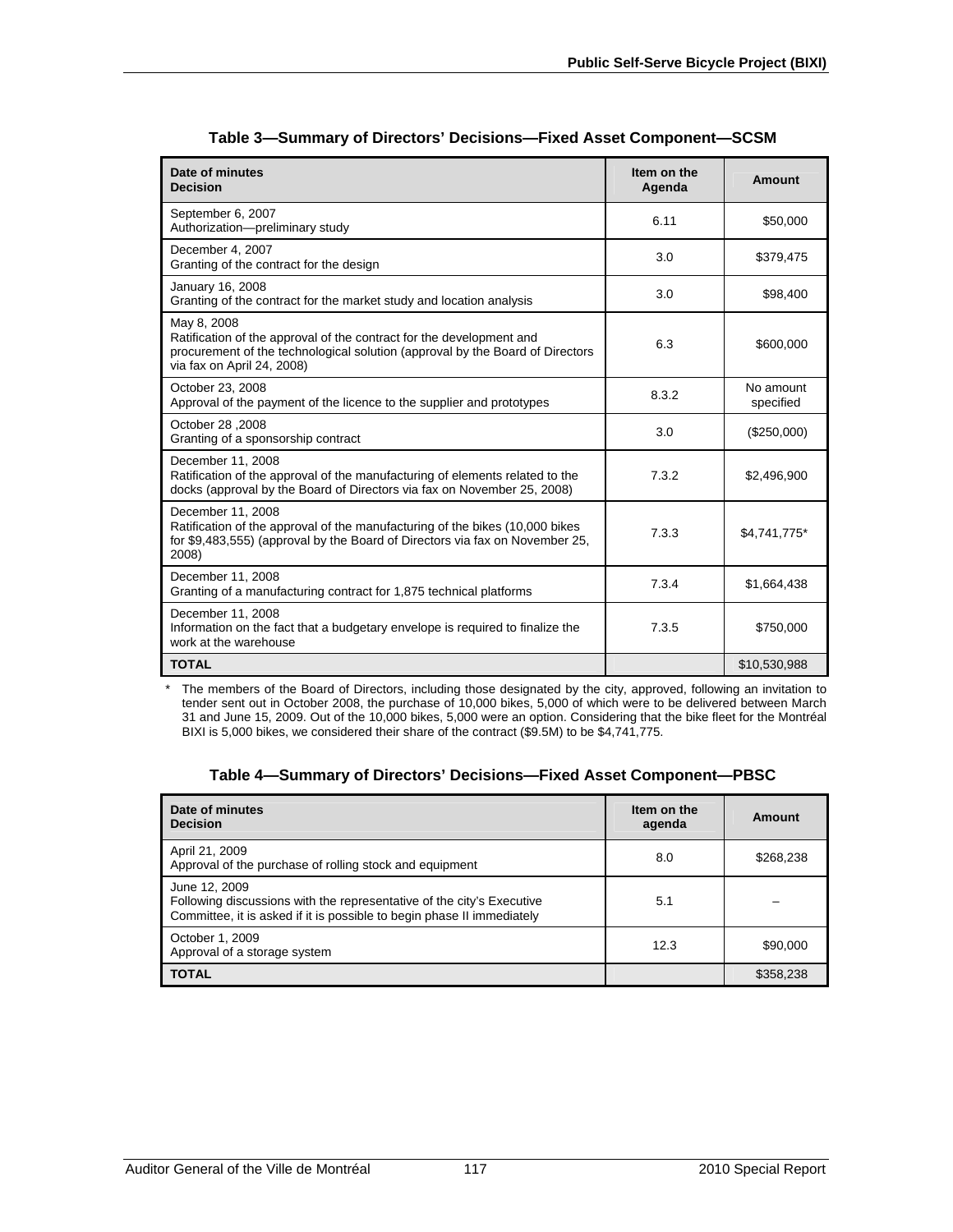#### **FINDING**

**We therefore found that the SCSM Board of Directors approved \$10.5M in purchases of fixed assets.** 

### **FINDING**

**For its part, the PBSC Board of Directors only approved \$0.4M in asset purchases. The PBSC's January 31, 2010, financial statements indicate fixed asset purchase costs of \$17.7M, to which we add the cost of the dual mode pay stations, i.e., \$6.6M (which were purchased by the PBSC and then sold in the same year to the SCSM), for a total of \$24.3M in purchases. These financial statements also reported \$3.2M in intangible assets. This would therefore mean that the boards of directors, according to the minutes, only approved \$10.9M (\$10.5M + \$0.4M) of asset acquisition out of a total cost of \$27.5M in purchases, that is, 40%.** 

# **FINDING**

**Although the PBSC representatives state that they apply the SCSM's procurement policy, we found that the acquisition of the dual mode pay stations at a cost of \$6.6M was not subject to any approval on the part of the PBSC Board of Directors, while the policy in question set out that fixed asset expenditures over \$50,001 must be approved by this body.** 

# **FINDINGS**

- **Between September 6, 2007 and October 22, 2009, several investments were made without the approval of the respective boards of directors.**
- **The rules for the delegation of powers set out in the SCSM's procurement policy, which were also those used by the PBSC, were not followed.**

# **3.3.2.3. AWARDING OF CONTRACTS**

With regard to the contract awarding method, table 5 presents what is stipulated in the SCSM's procurement policy.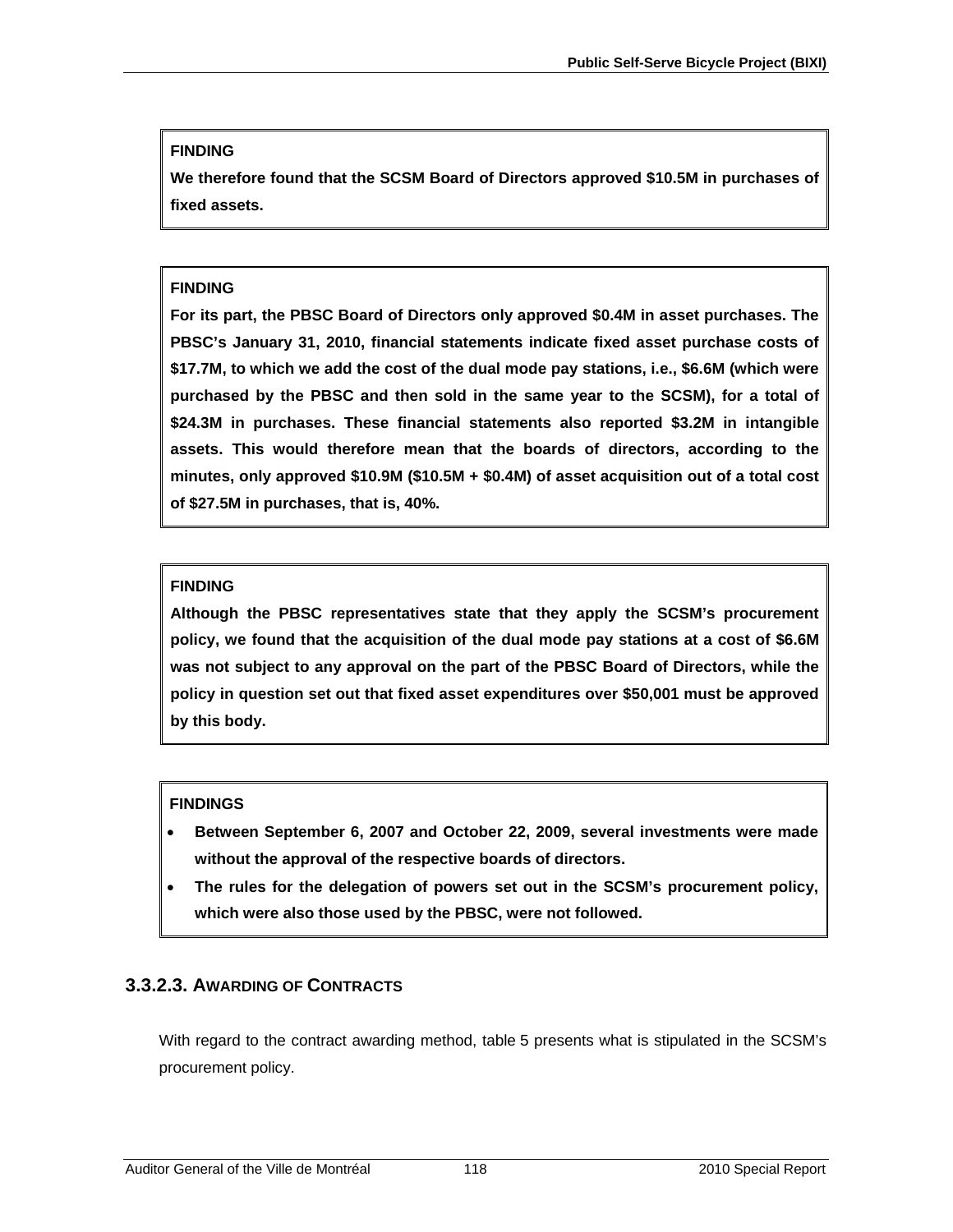| <b>Value of Goods and Services</b> | <b>Method of Assignment</b>                                                                                                                                                                             |
|------------------------------------|---------------------------------------------------------------------------------------------------------------------------------------------------------------------------------------------------------|
| \$0.01 to \$5,000                  | By mutual agreement, at the discretion of the<br>requesting person                                                                                                                                      |
| \$5,001 to \$15,000                | By mutual agreement, at the discretion of the<br>director of the department involved, who<br>justifies his/her choice to the executive vice-<br>president after researching at least three<br>suppliers |
| Over \$15,000                      | By invitation to tender, sent out to at least<br>three suppliers approved by the executive<br>vice-president                                                                                            |

Source: SCSM procurement policy.

### **FINDING**

**We found that this policy does not require a public call for tenders. In fact, the administrative machinery rarely uses the public call for tenders mechanisms of the CTA.** 

As we will see below, the suppliers chosen for phase I were also those retained for the completion of phase II of the Montréal BIXI and, subsequently, for the execution of the export projects. Yet, the SCSM and, by extension, its agent the PBSC are subject to the contract awarding rules set out in article 573 of the CTA.

Pursuant to article 573 of the CTA, the general rule stipulates that contracts involving amounts under \$25,000 can be granted by mutual agreement, those involving amounts between \$25,000 and \$99,000 can be granted after call for tenders, by way of written invitation sent out to at least two suppliers, and contracts involving amounts of \$100,000 and up can only be granted after a public call for tenders. Add to this general rule the obligation to use, for all professional service contracts involving amounts of \$25,000 and over for which a city agency must send out a public call for tenders or invitation to tender, the two-step bid evaluation and weighting system. In the first step, the quality of the proposal is evaluated based on pre-established criteria in order to determine, where applicable, which bids did not obtain a passing grade (70%). The price of the bids is not considered until the second step.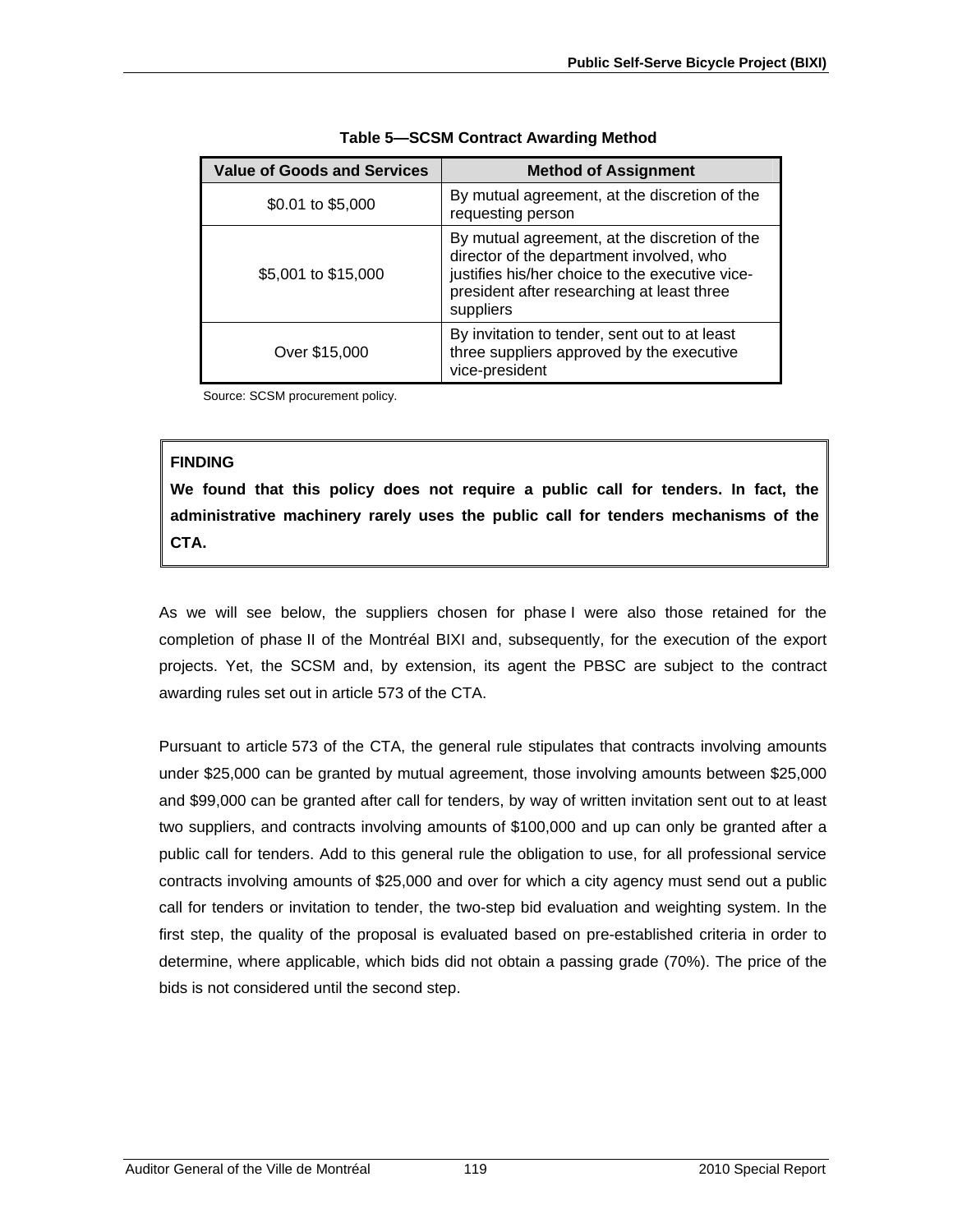#### Contract for the Design of the Public Self-Serve Bicycle System

With regard to the professional service contract granted by the SCSM for the design of a public self-serve bicycle system, we reviewed the public call for tenders record and the awarding procedure applied. This review revealed that the two-step bid evaluation and weighting system set out in article 573 of the CTA was advocated in the beginning. However, we found that these rules were not followed consistently. In fact, it appears that the final selection was not carried out based on a weighted calculation combining the results of the qualitative evaluation of the bid and its price.

More specifically, it is mentioned in section 6.2.2 of the call for tenders record, entitled [TRANSLATION] "Quotation": *[TRANSLATION] The selection committee then proceeds to the opening of Quotations presented in relation to the evaluated proposals (a maximum of five [5]) and evaluates their respective merits in view of the quality of the Proposals submitted."* 

Subsequently, an addendum dated November 20, 2007, was sent to bidders in order to clarify the selection procedure. In this addendum, it is mentioned that: *[TRANSLATION] "The Company is not obligated to accept the lowest Bid and reserves the right to retain any Bid that, in the Company's opinion at its discretion, is the best overall Bid."* 

Thus, on December 4, 2007, the successful bidder (company A) was granted a contract valued at \$0.379M.

# **FINDING**

**We were able to observe that the price of company A's bid was 50% higher than that of the lowest bidder in contention. Moreover, we found, upon examination of version 3 of the document entitled « Summary analysis of the profitability of the public self-serve bicycle project in Montréal », which we discussed earlier, that the successful bidder had participated in the evaluation of this analysis in regard to, among other things, the evaluation of the cost estimates for the design of the public self-serve bicycle system. In our opinion, this fact call into question the objectivity, transparency and fairness of the awarding process implemented.**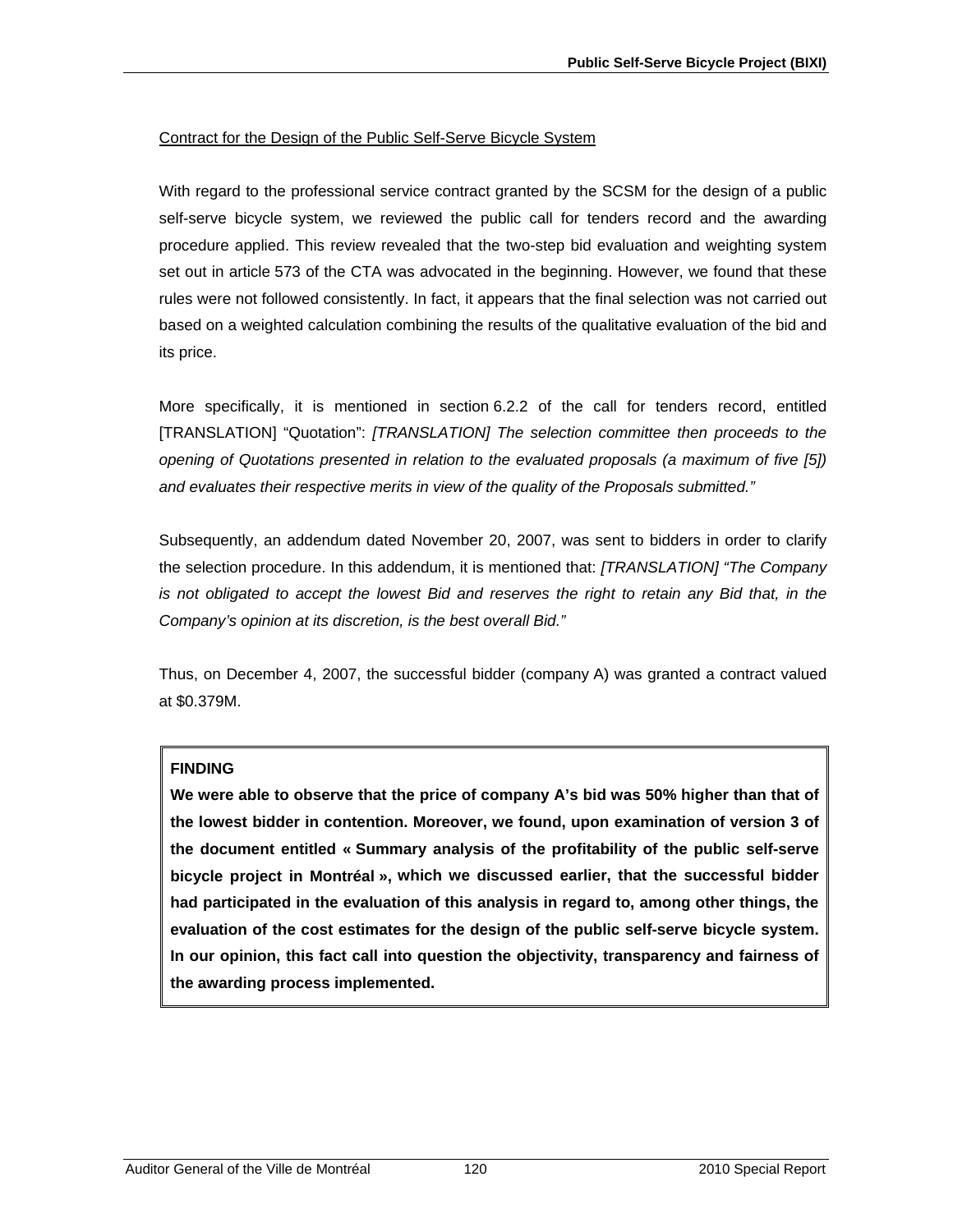### **FINDING**

**In our opinion, the "discretionary" aspect of the selection method used defeats the purpose of the public call for tenders. This way of proceeding was not in accordance with the municipal contract awarding rules (article 573 of the CTA).** 

#### Contract for the Manufacturing of the Bicycles and Other Equipment

The choice of suppliers invited by the SCSM to present proposals for the manufacturing of the bicycles and other equipment was made with the participation of, among others, the designer retained following the awarding of the professional service contract that we just discussed, i.e., company A. In fact, according to the information obtained, it was retained by the SCSM as a contact for the pre-selection of suppliers to invite.

Following this invitation to tender, the contract for the manufacturing of the bicycles in the amount of \$9.5M was granted on November 25, 2008, to company B, which obtained the highest score and had the lowest price among the three invited bidders.

#### **FINDING**

**It should be reminded that pursuant to article 573 of the CTA, a contract of such scale should have been awarded following a public call for tenders, which was not the case.** 

Company B therefore became the bicycle supplier, even though based on the information gathered, it had participated in the design of the prototype. This claim comes from the fact that the system designer's bid (company A) included costs of \$55,000 payable to company B for the manufacturing of the prototype. Therefore, we can conclude that, in a way, the eventual supplier drafted part of the estimates of the call for tenders for the manufacturing of the bicycles.

Moreover, in version 4 of the document entitled "Summary analysis of the profitability of the public self-serve bicycle project in Montréal," dated early 2008, it is indicated that company B provided the cost estimate for the 3,500 bicycles.

Therefore, it s clear that company B also benefited from privileged information before submitting its proposal for the manufacturing of the bicycles.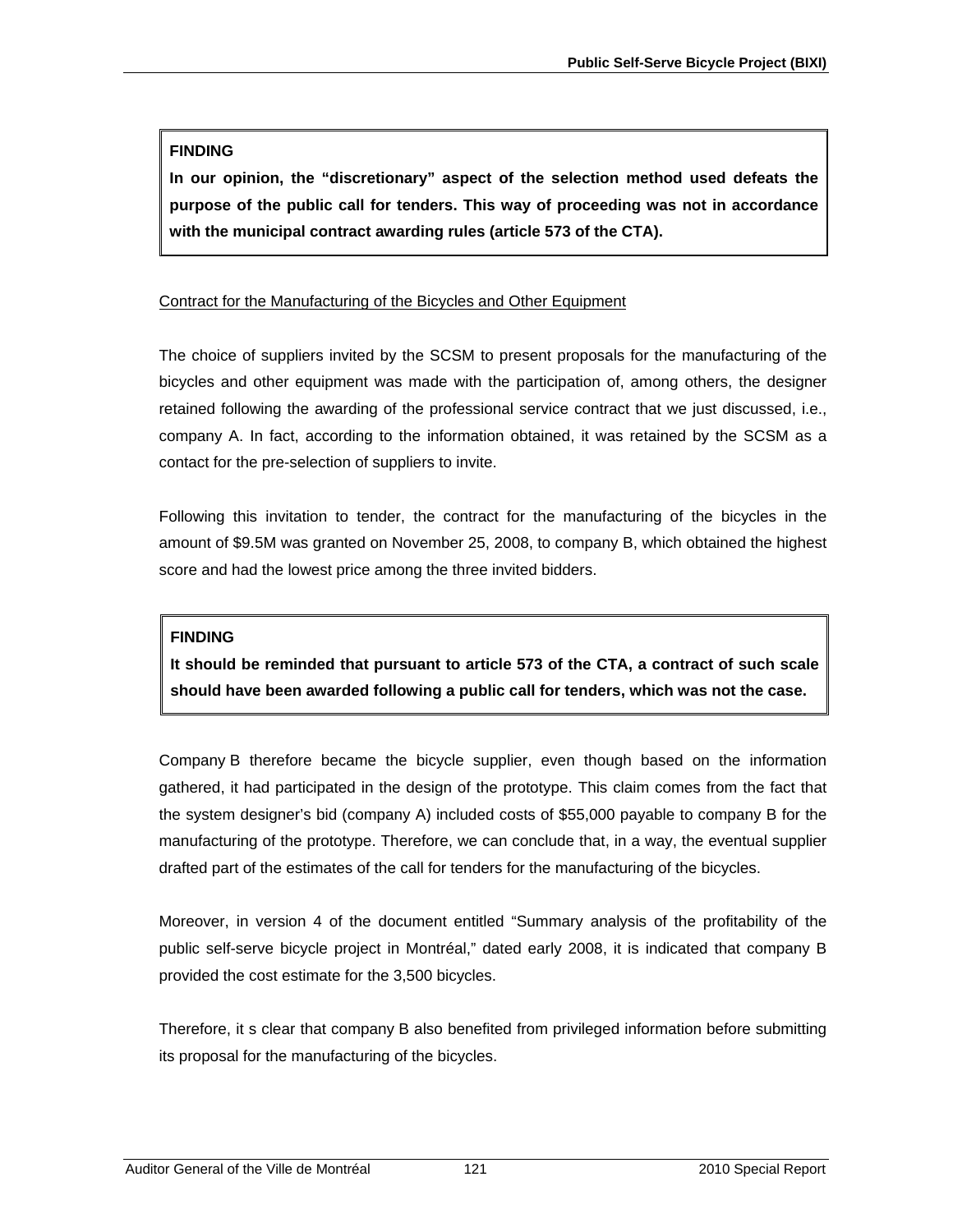# **FINDING**

**The bicycle supplier collaborated in the bicycle design in addition to assisting the SCSM in the evaluation of the project costs several months before the invitation to tender was sent out. Once more, the fairness of the awarding process was in no way ensured. Because of the privileged information that it had, the successful bidder had an undeniable advantage over its competitors.**

# Contract for the Purchase of Pay Stations

On April 24, 2008, the members of the SCSM Board of Directors approved (by fax) the granting of a contract for the development and procurement of the technology solution in the amount of \$0.6M to company C.

According to the preamble of this contract, the PBSC proceeded by call for tenders for the design and development of the various components of a public self-serve bicycle system, with the exception of the electronic and computer-related aspects. We therefore presume that the electronic and computer-related aspects, which are part of the contract mentioned above, were granted by mutual agreement, whereas the large sums involved (\$0.6M) would instead call for a public call for tenders. Moreover, version 3 of the document entitled [TRANSLATION] "Summary analysis of the profitability of the public self-serve bicycle project in Montréal," dated October 31, 2007, indicates that the SCSM also called on company C to estimate the computer system development costs. This supplier was therefore involved in the BIXI project from the start.

La resolution ratified by the members of the SCSM Board of Directors pertaining to the granting of the contract to company C indicates, among other things, the following:

*[TRANSLATION] "Whereas it was discussed and agreed during the meeting of the Board of Directors on December 13, 2007, that [company C] would be mandated to add a "public self-serve bicycle" feature to the existing operating system, including the user interface, the link protocol, the "back office" and all other elements required to make the system operational;[8](#page-123-0)*

*Whereas prototypes is set to be delivered on September 15, 2008, a total amount of \$600,000 is required for the technological development, the integration with the current system and the development of prototypes; […]* 

<span id="page-123-0"></span> 8 Our underlining.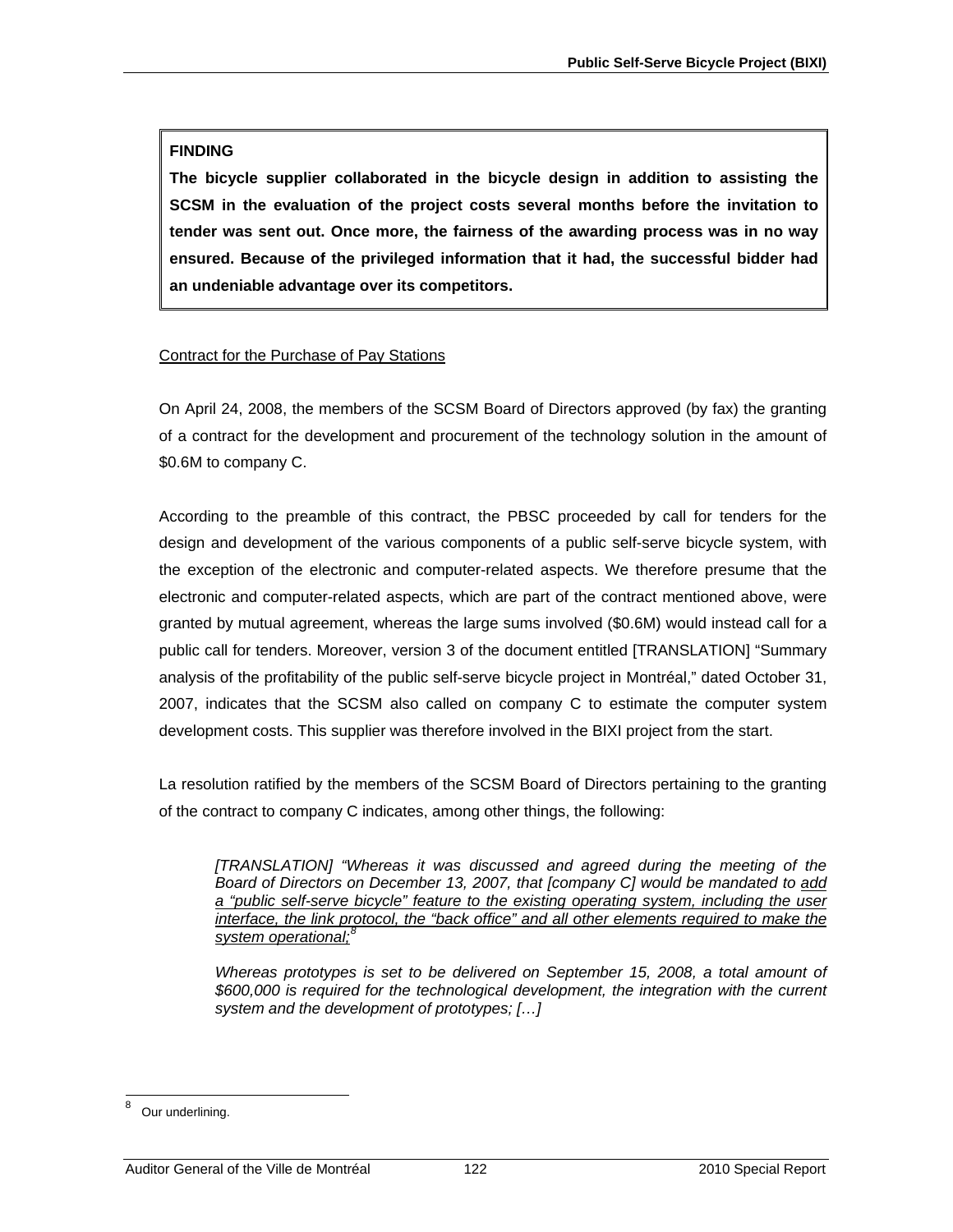#### *IT IS RESOLVED:*

*TO APPROVE the amount of \$600,000 (plus applicable taxes) for all the technological development, for the required software and hardware development […]."* 

The contract in question was signed by the Executive Vice-President of the SCSM (the client) as well as by the President and CEO of company C (the supplier) on April 18, 2008, six days before the approval by the members of the SCSM Board of Directors. It should be mentioned, moreover, that we did not find any written record of the discussion pertaining to what was agreed on at the Board of Directors meeting on December 13, 2007, as stipulated in the abovementioned resolution.

Furthermore, the text of the resolution dated April 24, 2008, provides for the addition of a "*public self-serve bicycle"* feature to the existing system in order to make it more functional, and states that company C must develop and produce the prototype to be integrated into the SCSM's current system. The contract signed on April 18 does not reflect the content of the resolution in the sense that the description of the product (e.g., electronic device, software and pay stations) makes no reference whatsoever to a feature specific to parking.

What's more, according to this same contract, the price of the pay stations is established at \$13,000 per unit, without any consideration of an eventual use for parking. However, according to the information obtained, and as mentioned in section 3.2.1 of this report "Dual mode pay stations," a single mode pay station exclusively meeting the needs of the BIXI project would have cost \$6,000, whereas the cost of a dual mode pay station would have been \$16,000. Furthermore, it should be reminded that it is this proportion of \$6,000 out of \$16,000 that was used to divide the annual expenses (lease) between the SCSM and the PBSC following the acquisition of the dual mode pay stations at a cost of \$6.6M by the SCSM on December 16, 2009. In short, we found that the price of the pay stations (\$13,000) stipulated in the contract is incompatible with the price of \$6,000 stated for a single mode BIXI pay station.

It should be reminded that the resolution dated April 24, 2008, alludes to the development of the dual mode pay station, i.e., a two-part system consisting of: a) BIXI and b) parking.

This resolution stipulates the addition of a *"public self-serve bicycle"* feature to the existing operating system. However, the contract restricts the development of the system to the needs of BIXI exclusively. There is no reference in the contract to the pay stations and systems used by the SCSM for the management of paid parking.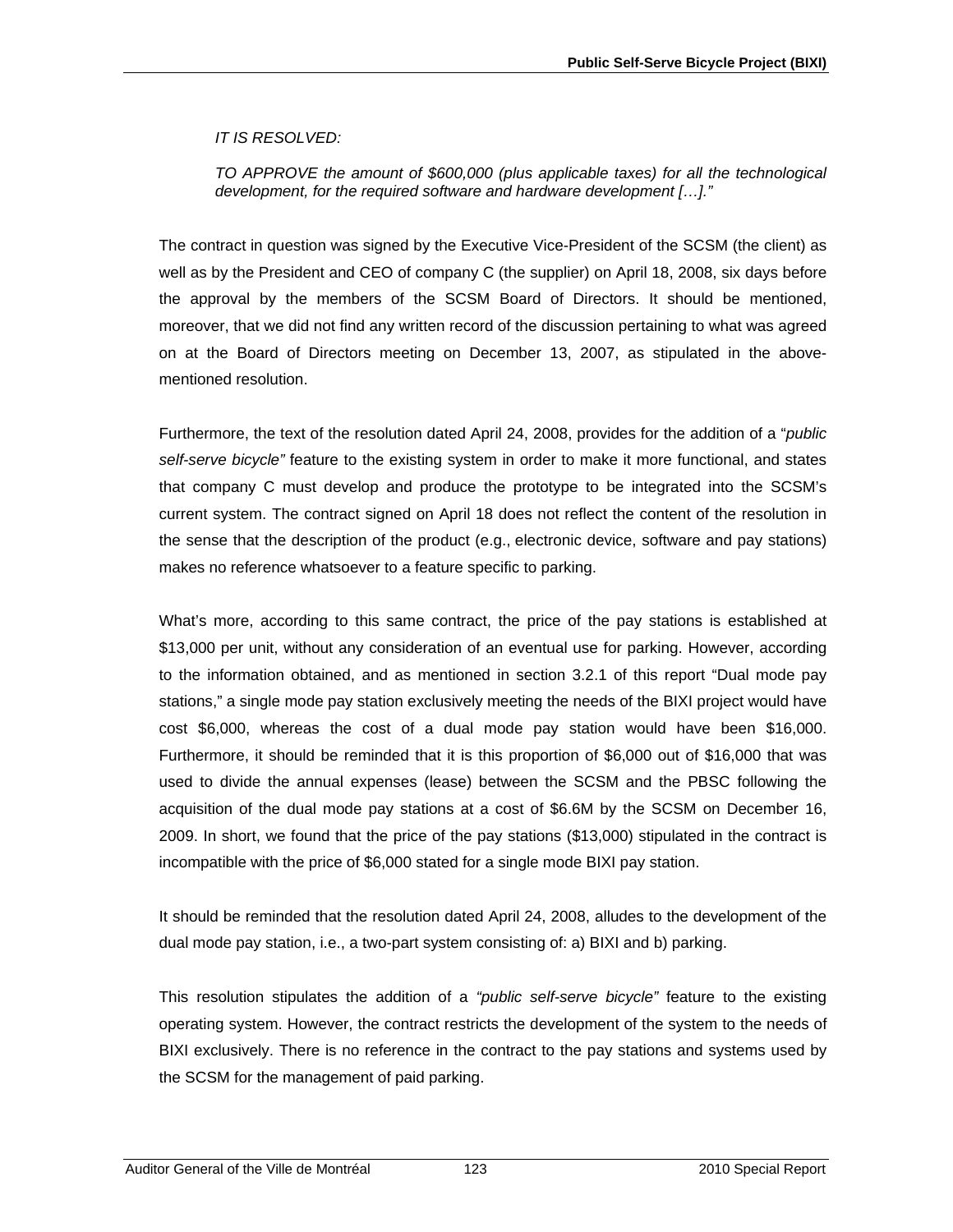Based on our understanding, the contract signed is much more than a technology development contract. It appears more like a five-year alliance for the development of a single mode pay station, where only part "a) BIXI needs" will be executed. It is also an agreement for the purchase of pay stations, for which the prices had already been agreed on. Moreover, through this supposed development contract, the SCSM acquired a user license limited to the territory of the Greater Montréal area.

Going forward, on December 3, 2008, the PBSC signed a [TRANSLATION] "joint market release agreement." This contract does not appear in the minutes of either the PBSC or SCSM Board of Directors. Articles 1 and 6, in particular, state:

*[TRANSLATION] "1. The parties agree to carry out in a joint and mutually exclusive manner the market release, sale, rental or licensing of the hardware and software for the public self-serve bicycle system developped for Stationnement de Montréal (the "public self-serve bicycle system"), as well as any improvement it in the context of the public*  self-serve bicycle system for a period of five (5) years for the entire world."<sup>[9](#page-125-0)</sup>

*"6. The parties agree that an essential consideration of this agreement is the achievment of a minimum objective for annual sales from [company C] to PBSC, directly or indirectly, of three hundred (300) pay stations. Consequently, PBSC agrees to buy from [company C], every year beginning upon signing of this agreement and for the term of this agreement, a minimum quantity of 300 pay stations of the public self-serve bicycle system, and [company C] agrees to deliver said pay stations to the PBSC in the reference year (beginning and ending on the anniversary of this agreement) and for the term of the contract."* 

This type of agreement is possibly essential to selling the BIXI concept and products outside the Montréal territory. The directors should have therefore approved the export component before signing this contract. It is a major strategic direction fraught with consequences.

<span id="page-125-0"></span><sup>-&</sup>lt;br>9 Our underlining.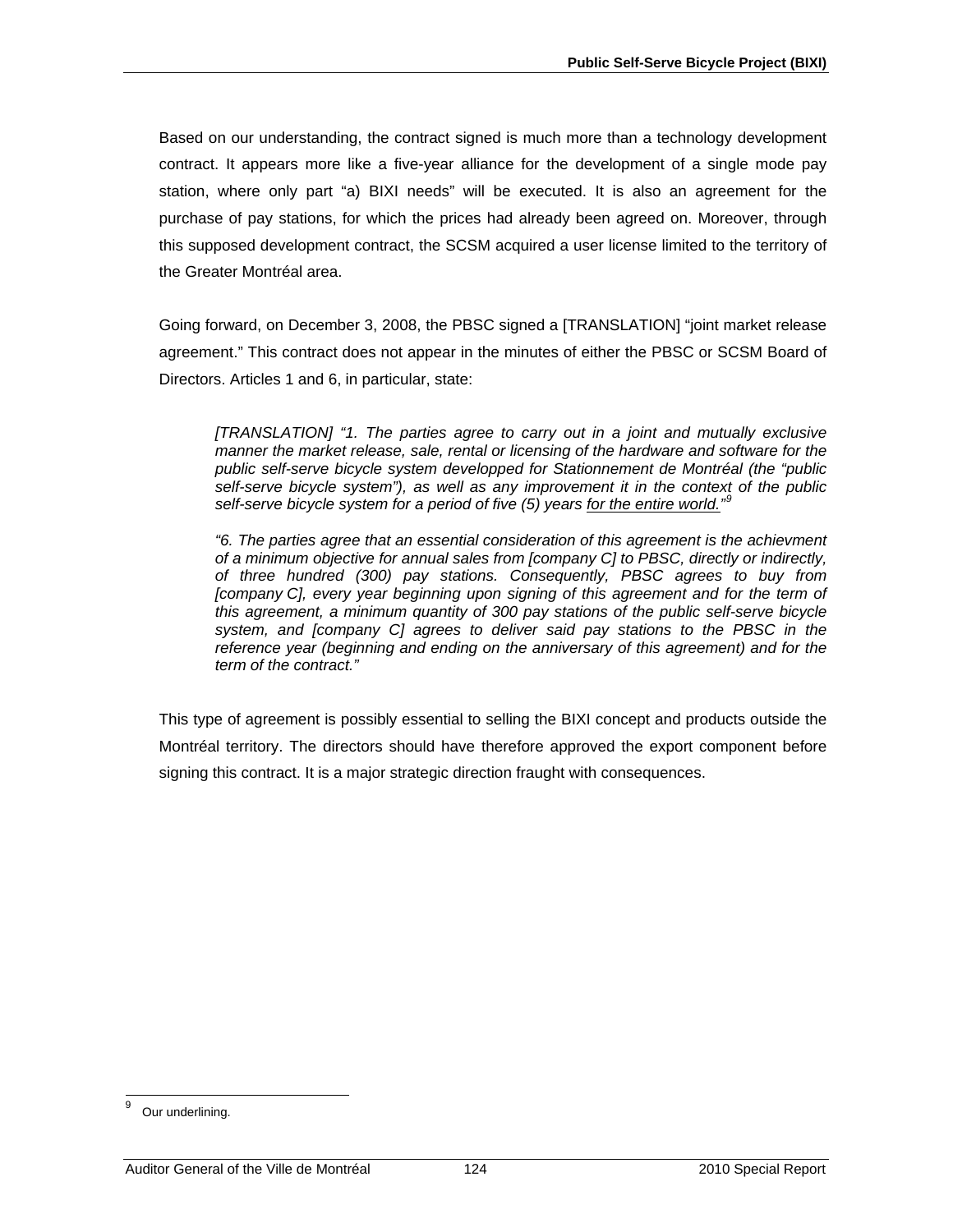### **FINDINGS**

- **The contract with company C in the amount of \$0.6M was granted by mutual agreement, which is not in accordance with the municipal contract awarding rules.**
- **The pay station supplier was involved from the beginning of the project. Much like the designer, they possessed information and details that were not made available to the competition.**
- **In 2009, the so-called dual mode pay stations were purchased by the SCSM at a cost of \$16,000, while the contract states a base price of \$13,000. The difference can be explained by the addition of bicycle components.**
- **The contract was signed before approval by the SCSM Board of Directors.**
- **The April 24, 2008, resolution does not reflect the terms of the contract signed on April 18, 2008, namely in that:** 
	- − **the dual mode pay station is not the subject of the contract;**
	- − **the price of the pay stations (\$13,000) stipulated in the contract is incompatible with the price of \$6,000 stated for a single mode BIXI pay station; and**
	- − **the commercial direction, including the export, was in the directors' plans even before the finalization of phase I of the Montréal BIXI.**

#### **Recommendation**

**In order to ensure compoiance with the laws and regulations and well as the rule of authority in effect, we recommend that the management and boards of directors of the Société en commandite Stationnement de Montréal and the Public Bike System Company take the necessary measures to:** 

- **ensure compliance with the contract awarding rules set out in article 573 of the** *Cities and Towns Act***, to which these companies are subject;**
- **assure potential bidders that the process surrounding the awarding of contracts within these companies benefits from all the transparency, fairness, and objectivity required, as set out in the contract management policy in effect at the city;**
- **ensure compliance with the decision levels set out in the power delegation policy in effect; and**
- **ensure, when required, that the authorizations required prior the awarding of contracts are obtained in a timely manner.**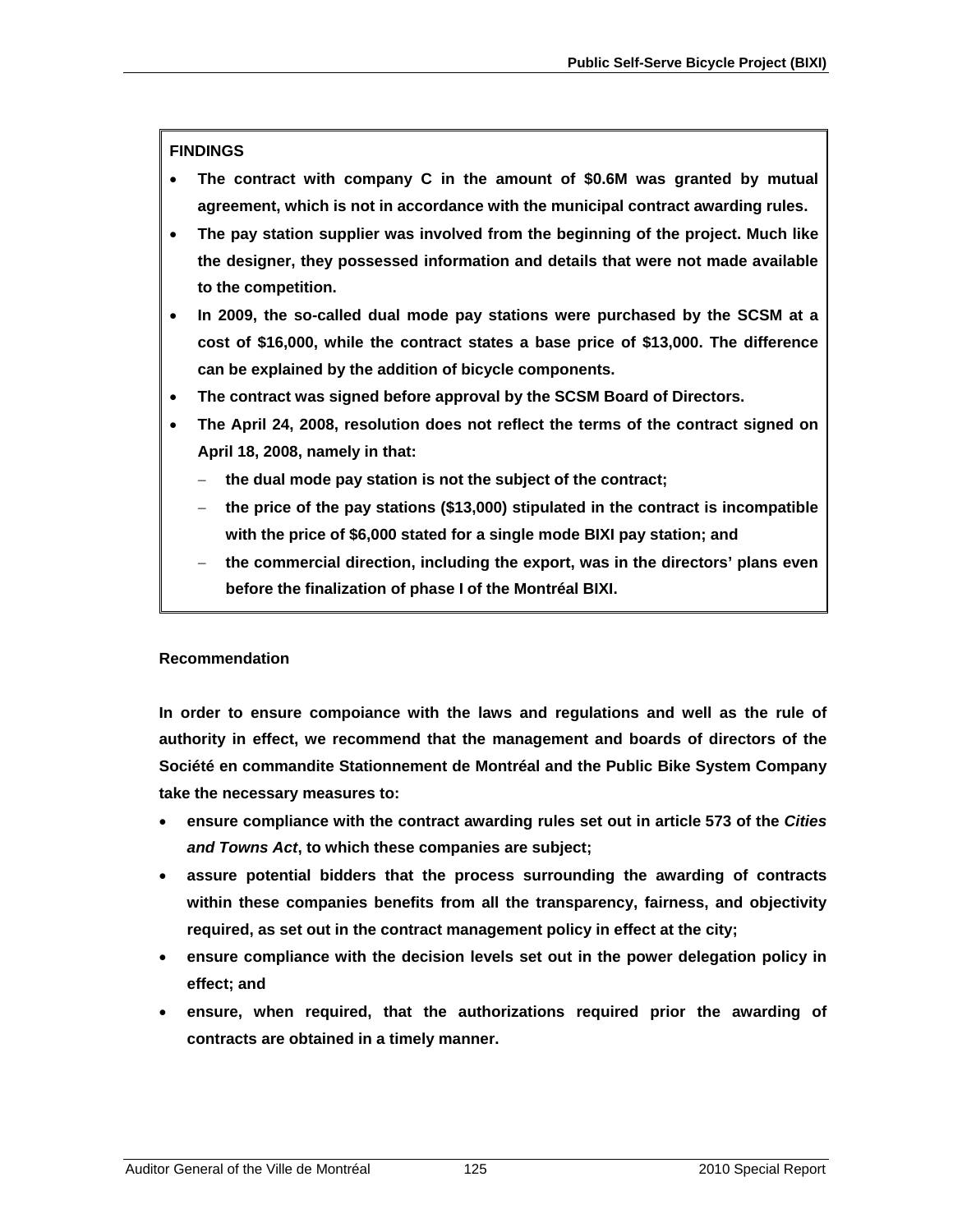#### **Action Plan of the Société en commandite Stationnement de Montréal**

*"The management and directors have read the recommendation related to the rules for awarding contracts. Below are the actions that have and will be taken to ensure compliance:* 

- *A summary of the process to follow for awarding city contracts was distributed to the members of the SCSM audit committee well as a summary of the procedures and provisions set out in the Cities and Towns Act (art. 573); (Planned completion: May 2011)*
- *The members of the Board of Directors were informed by the audit committee about the impacts of applying these procedures and the modifications to be made to the SCSM's internal procurement policy; (Planned completion: May 2011)*
- *Training for all SCSM managers on the applicable legislative rules, the drafting of call for tenders documents and all the obligations resulting from the contractual process, including the city contract management policy as well as adherence to decision levels set out in the*  power delegation policy in effect and the authorizations required prior to the awarding of *contracts; (Planned completion: September 2011)*
- *Compliance control checklist maintained by management and report made to the audit committee at each of its meetings; (Planned completion: August 2011)*
- *Amendment to the internal procurement policy (2008 version) with regard to the SCSM's purchases of goods and services in accordance with the laws and regulations that are applicable to the SCSM and including the standards established in the contract management policy in effect at the city; (Planned completion: August 2011)*
- *Formal adoption by the Board of Directors of a resolution related to the application of the*  contract management policy in effect at the city and compliance with the obtaining of the *necessary authorizations prior to the awarding of contracts." (Planned completion: September 2011)*

#### **Action Plan of the Public Bike System Company**

*"Adopt the SCSM procurement policy as modified by the addition of the contract awarding rules provided for in article 573 of the* Cities and Towns Act. *(Planned completion: June 2011)* 

*Give full effect to the agreement signed with the Ville de Montréal by adopting the contract management policy, as provided for in the agreement concluded in November 2010 and signed on May 31, 2011, adapted to the context of the SCSM." (Planned completion: June 2011)*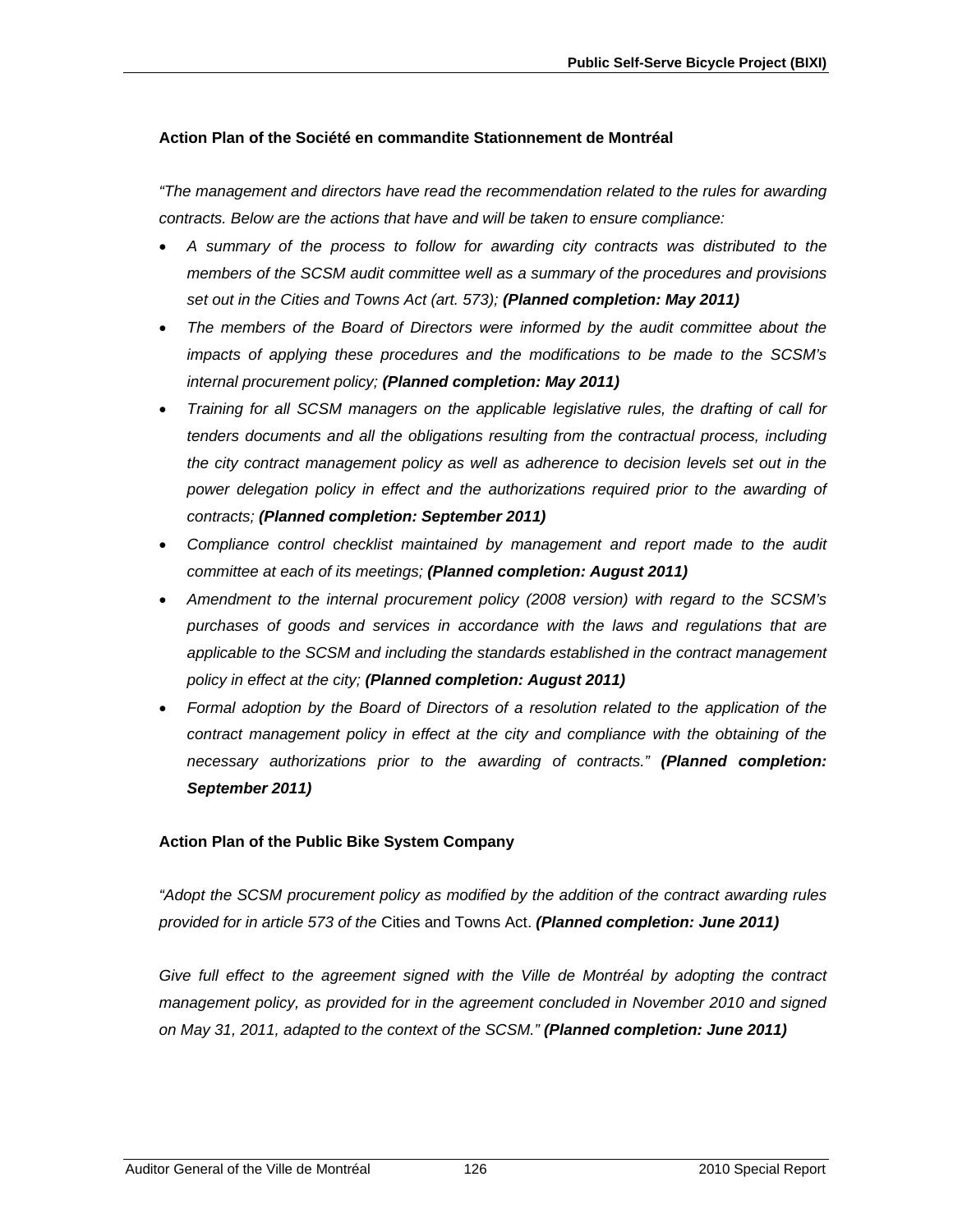# **3.3.2.4. DECISIONS RELATED TO THE EXPORT OF THE BIXI CONCEPT AND PRODUCTS**

The moment the PBSC sells goods and services (concept, bicycles, pay stations and expertise), whether by responding to a call for tenders or any other way, this organization becomes a merchant.

Exporting goes beyond the mandate assigned by the city's Executive Committee; however, it is clear that certain city stakeholders were enthusiastic about this prospect. In fact, an elected official participated in promotional activities abroad and the city boasts about the success of BIXI.

The export component appears, according to the minutes of the SCSM, at the end of the 2008 fiscal year, a period that coincides with the beginning of the activities of the PBSC (September 2008). This means that most of the decisions regarding this expansion were those of the PBSC. The minutes state that the solicitation and management of the export component was the doing of the senior management of the PBSC. However, on February 10, 2009, the minutes of the PBSC Board of Directors makes reference to the strong demand for information from foreign cities regarding BIXI. The members of the Board are informed about the work in progress in Québec, Canada, the United States and Europe. Recall that, at this date, the purchase and market development contracts had already been signed.

On June 12, 2009, PBSC management informed its Board of Directors that the PBSC won the call for tenders from the City of Ottawa to carry out a demonstration project (\$70,000 project). Furthermore, management shared information with the members of the Board about the London, Boston, Toronto and Vancouver files.

While, at this meeting, the members of the PBSC Board of Directors accepted the Ottawa-Gatineau project, they nonetheless made it known that they should be informed about projects and that their approval should be required, particularly:

- for bids with minimum and maximum mandates (minima and maxima); and
- when there are cost overruns.

The members also stated that they wanted to receive the pro forma of the Ottawa project and that plans for each project should be presented to them so that they may be properly informed (e.g., framework for each project including all the required information: nature of the project and financial information).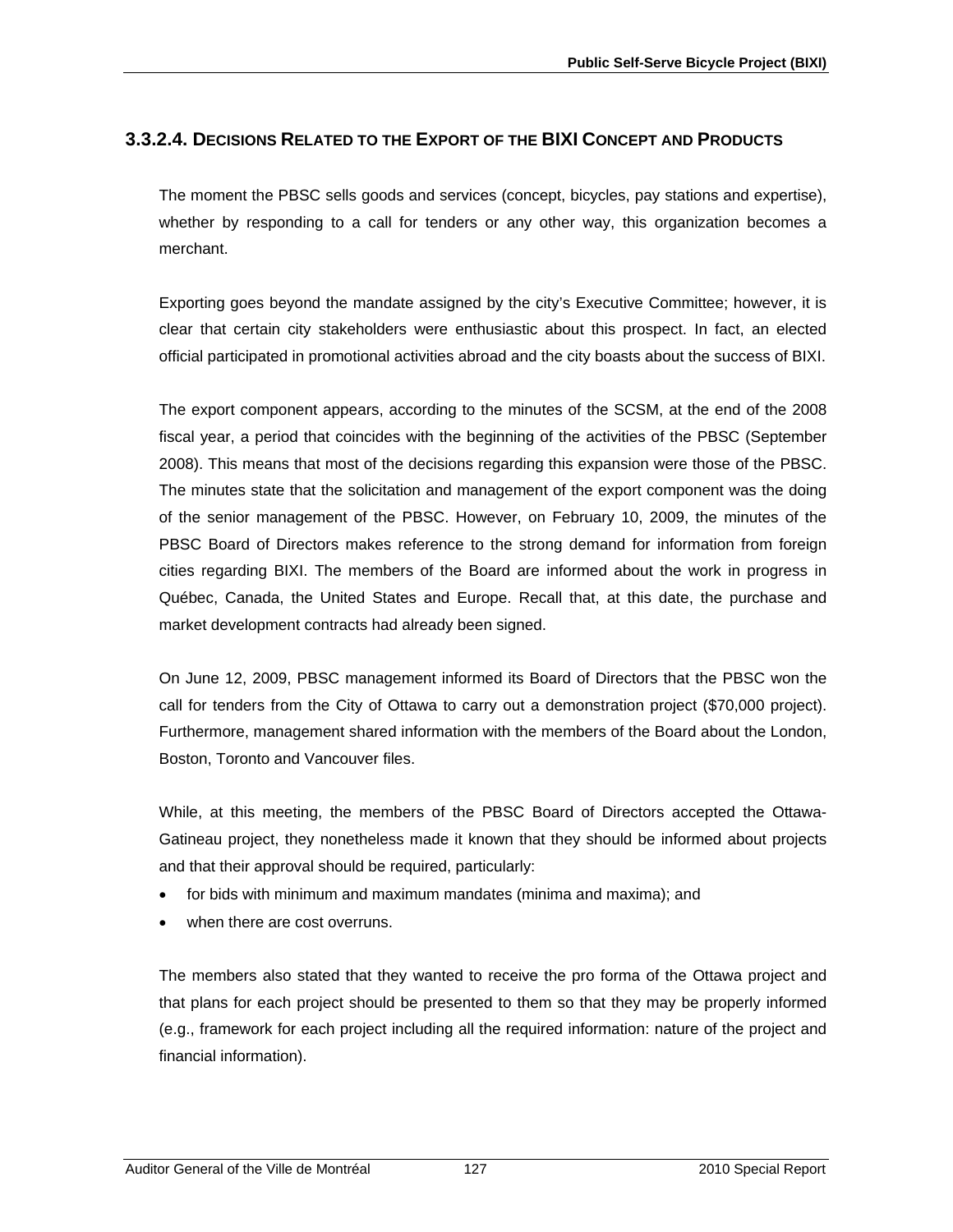This is the first time that the Board of Directors enforced governance rules in the business management of the PBSC. Subsequently, the Board of Directors approved, among other things, budgets in the order of \$26.5M for the London project. These decisions were based on the fact that the suppliers were the same ones involved in the Montréal project and that they had been selected, according to management, by process of call for tenders.

In the minutes dated September 2, 2010, the last ones of the PBSC examined as part of our audit, we found that budgets and financial reports relating to the export projects were presented to the directors.

#### **FINDING**

**The PBSC Board of Directors has begun setting management guidelines.** 

# **3.3.2.5. OTHER ASPECTS OF GOVERNANCE**

Even though the PBSC in a young company, it remains that the management and several directors of this organization had knowledge about the SCSM's way of doing business. Nevertheless, we found that the decisions that are vital to the sound management and smoothrunning of a project or to the start-up of any company were not made by the Board of Directors, at least not on September 2, 2010.

In this regard, we found that the SCSM Board of Directors had raised certain weaknesses in the business management of the PBSC. In particular, the minutes of the SCSM Board of Directors indicate the following:

- December 10, 2009: *[TRANSLATION] "Following discussions, it is acknowledged that various operations of each entity lacked structure."*
- March 25, 2010: *[TRANSLATION]* "*Following the presentation, it is clear that certain inconsistencies occured in the delegation of power between the Ville de and the Société with regard to the implementation and management of the Public Bike System Company."*

In our opinion, among the initial key decisions in the start-up of a company, a Board of Directors must unquestionably approve at least the following elements:

- the delegation policy
- the remuneration and hiring policy
- the code of ethics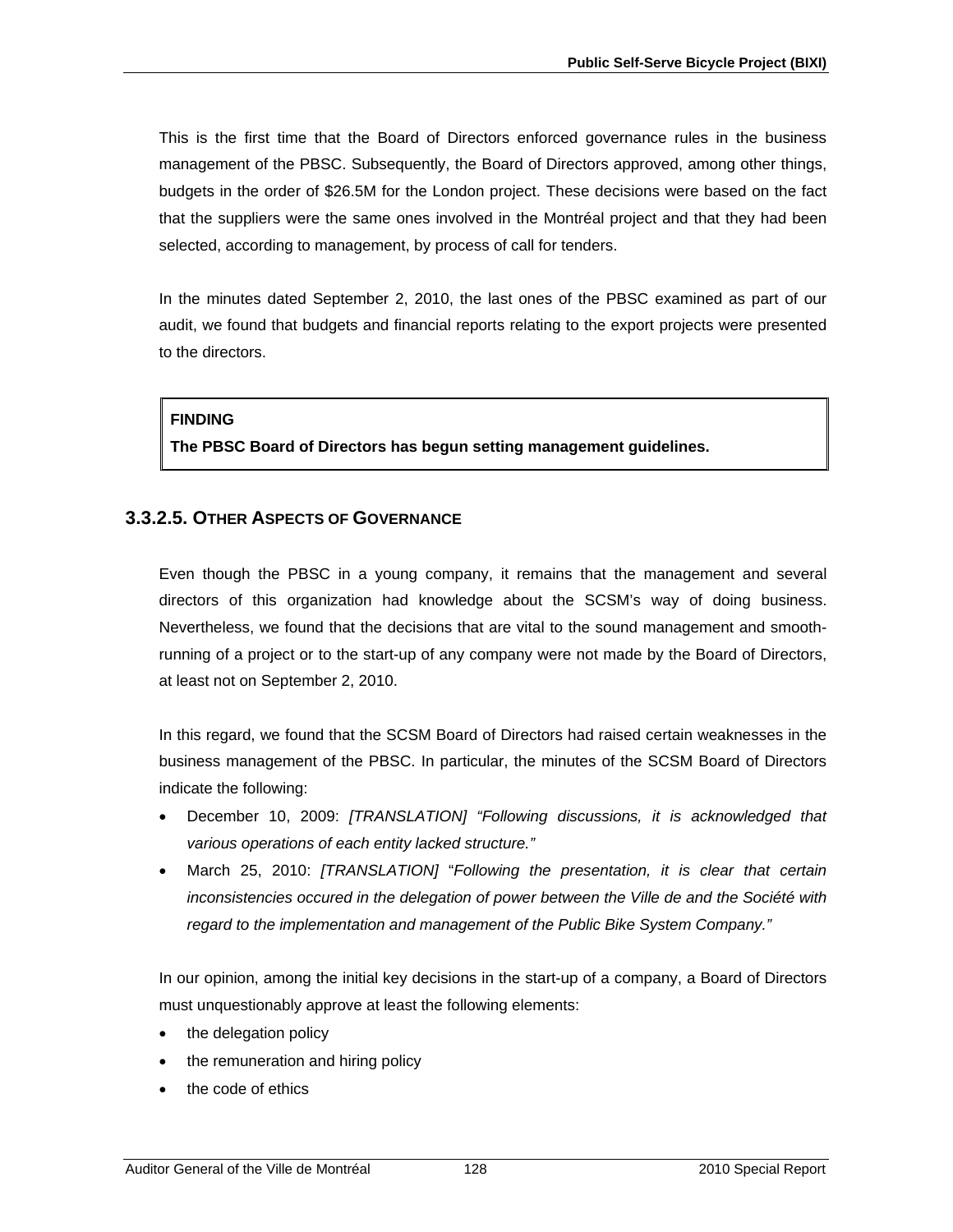- the budget and fee structure
- the management and approval method for the representation and travel costs of the members of the Board of Directors and management
- the investment plan
- the control process for purchases, sales and salaries
- the accountability method

### **FINDING**

**The minutes of the PBSC Board of Directors show very few decisions on these issues. Those of the SCSM Board of Directors do not specify any guideline limiting the powers of the PBSC and do not indicate that an accountability mechanism was put in place.** 

We observed that either the Chair of the Board of Directors or the management of the two companies reported on the progress of the BIXI project at almost every board meeting. The accountability process was primarily verbal. The minutes nonetheless refer to the steering committee, discussions with the city, the progress of the BIXI project and, at times, the difficulties encountered along the way.

On April 21, 2009, The PBSC Board of Directors approved the constitution of the audit committee, the governance committee, the human resources committee and the sustainale transportation committee. These decisions indicate that concrete actions to improve the governance of the PBSC will be taken. The minutes of the PBSC report on some of the work of these committees:

- meeting of the Board of Directors on January 29, 2010:
	- − A policies and procedures manual based on that of the SCSM was to be presented to the human resources committee in the coming weeks.
	- − A procurement policy manual was to be presented to the audit committee in the coming weeks.
- meeting of the Board of Directors on February 25, 2010:
	- The Board of Directors approved the group insurance program, the RRSP program and the list of statutory holidays.
	- − The Board of Directors approved a resolution for the signing of all new contracts pending the procurement policy.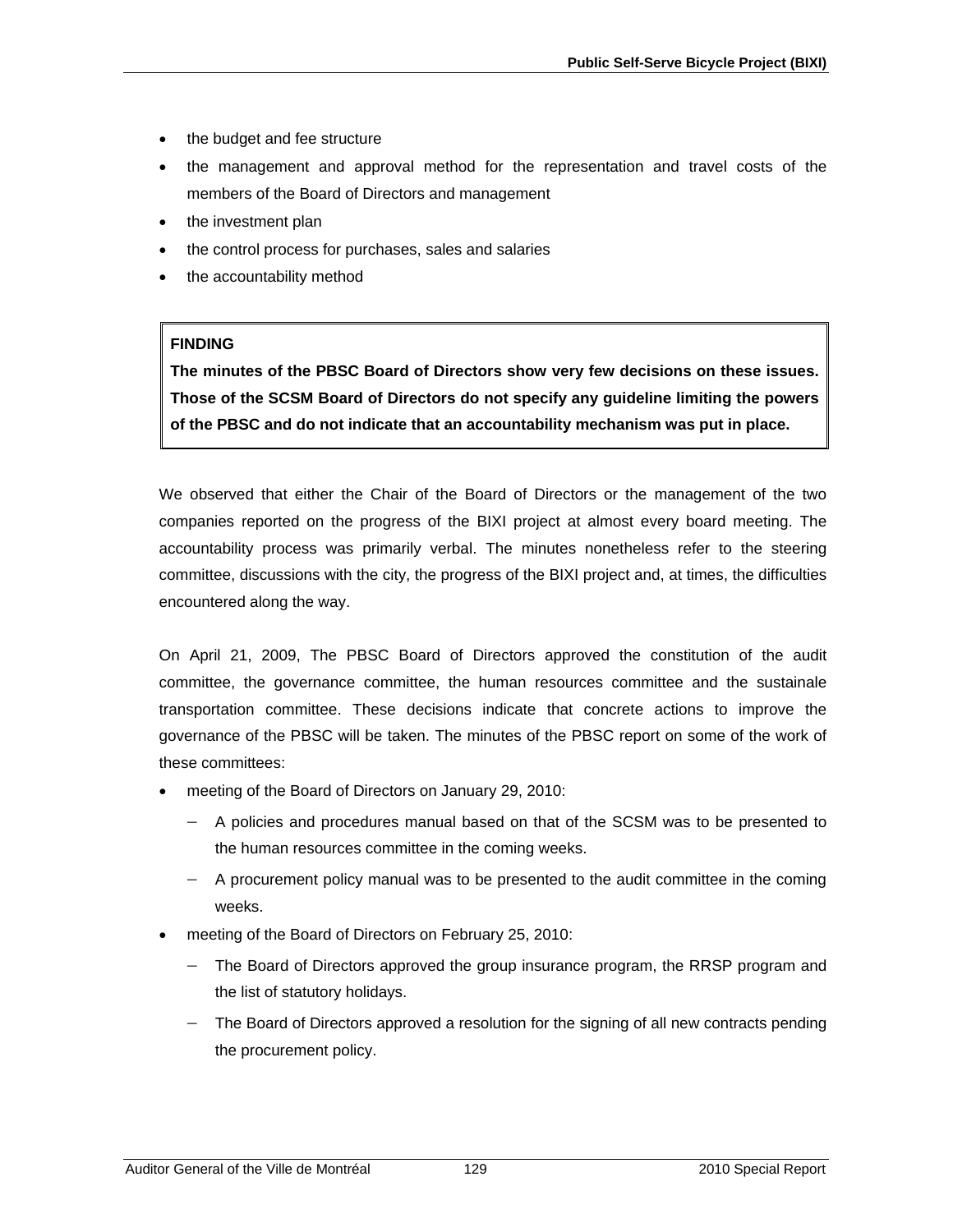# **FINDING**

**With regard to governance, there are still policies and procedures to be put in place. We can only encourage the members of the Board of Directors to continue their efforts to provide the PBSC with the appropriate rules and procedures to ensure the sound management of operations.** 

# **FINDING**

**The SCSM and PBSC boards of directors gave a lot of freedom to their respective senior managements. The boards of directors of both companies did not put in place the necessary control mechanisms for transparent management and were often informed after the fact.** 

# **Recommendation**

**In order to strenghthen the management of operations, we recommend that the Board of Directors of the Public Bike System Company develop the appropriate control and accountability mechanisms, as well as adopt strict and transparent management policies.** 

# **Action Plan of the Public Bike System Company**

*"Conduct a review of the policies, before August 1, 2011, and report to the Board of Directors all modifications required in order to ensure that they are consistent with the agreement entered into*  with the Ville de Montréal in November 2010 and amended on May 31, 2011. (Planned *completion: August 2011)* 

*Change the SCSM year end date from January 31 to December 31 so that it coincides with the fiscal year of the Ville de Montréal." (Planned completion: June 2011)* 

# **4. CONCLUSION**

The Montréal BIXI project was carried out within a governance structure that can be described, in some respects, as hybrid, wherein, in certain cases, the decision making and ways of doing things were inspired by those often used by single owner businesses, while in other situations it was partly the unavoidable rules that apply to directors having to report to shareholders that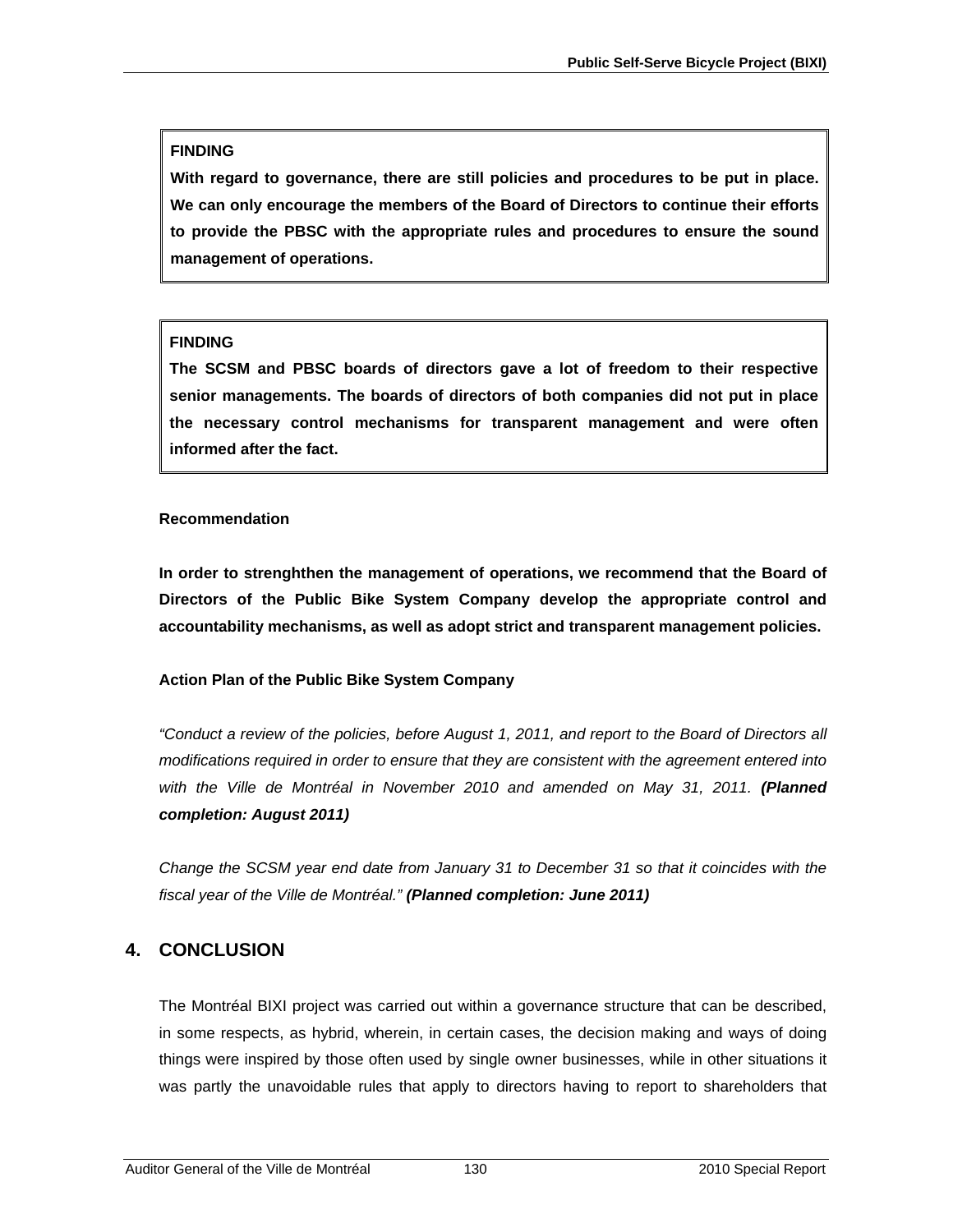were followed. However, the BIXI project is a public project. Consequently, its planning and execution must absolutely be imbued with a governance framework that is reassuring for the public and respectful of the uses of the public sector.

The general purpose of this report was to ensure that the BIXI project had been managed and controlled in a thorough manner. However, we found that several basic rules of management were neglected or circumvented. Moreover, the city's passivity coupled with the loose actions of the SCSM and PBSC boards of directors raise several questions in many respects.

The significant amounts of money involved, the need to protect the city's corporate image, the potential losses to eventually be assumed by it, its involvement in the financing of both companies and the risks it entails, added to the questionable accounting treatments, the weaknesses found with regard to control and the lack of transparency, are all factors that require that corrective measures be taken as soon as possible.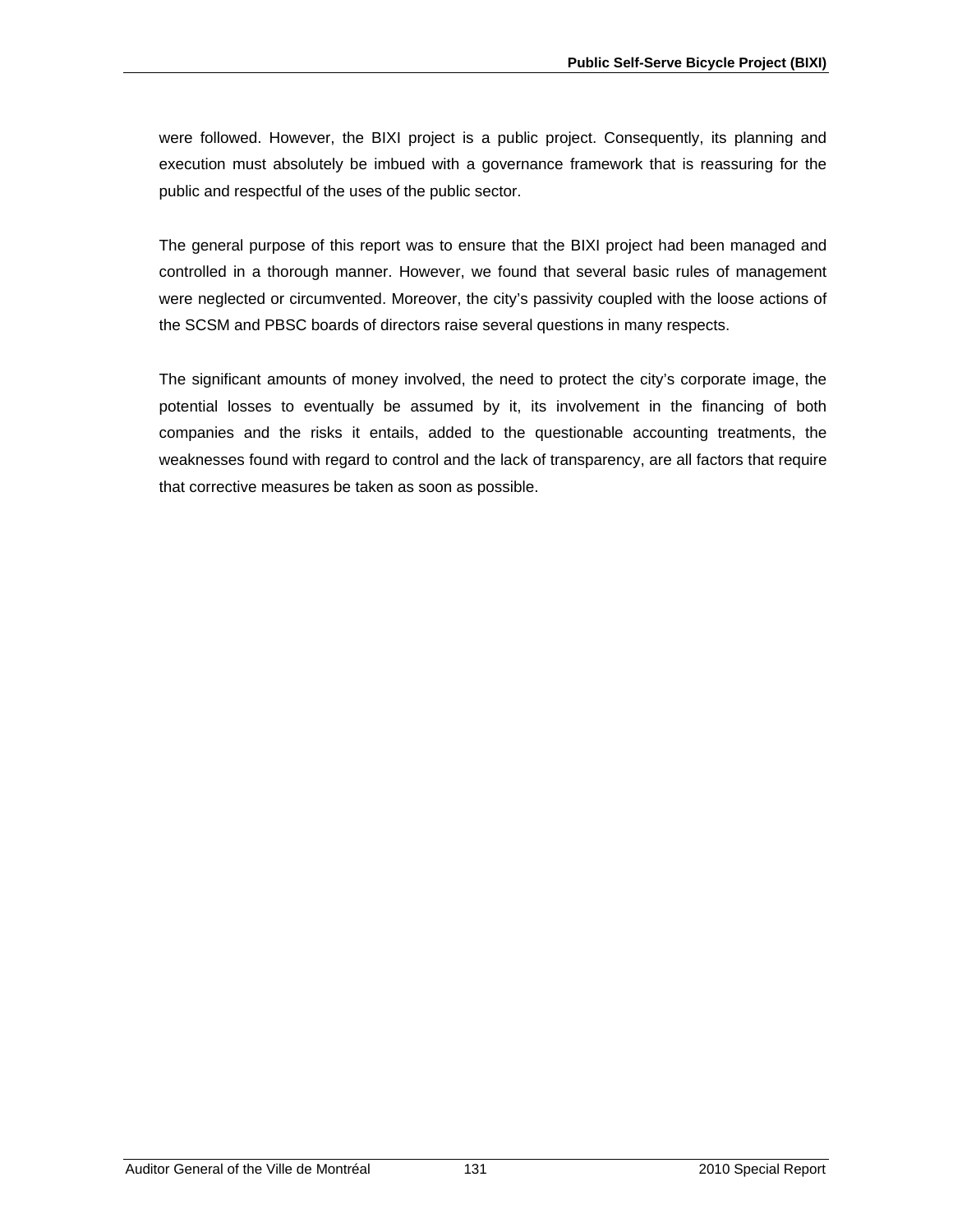# **5. APPENDICES**

# **5.1. ORGANIZATIONAL STRUCTURE—BIXI PROJECT**

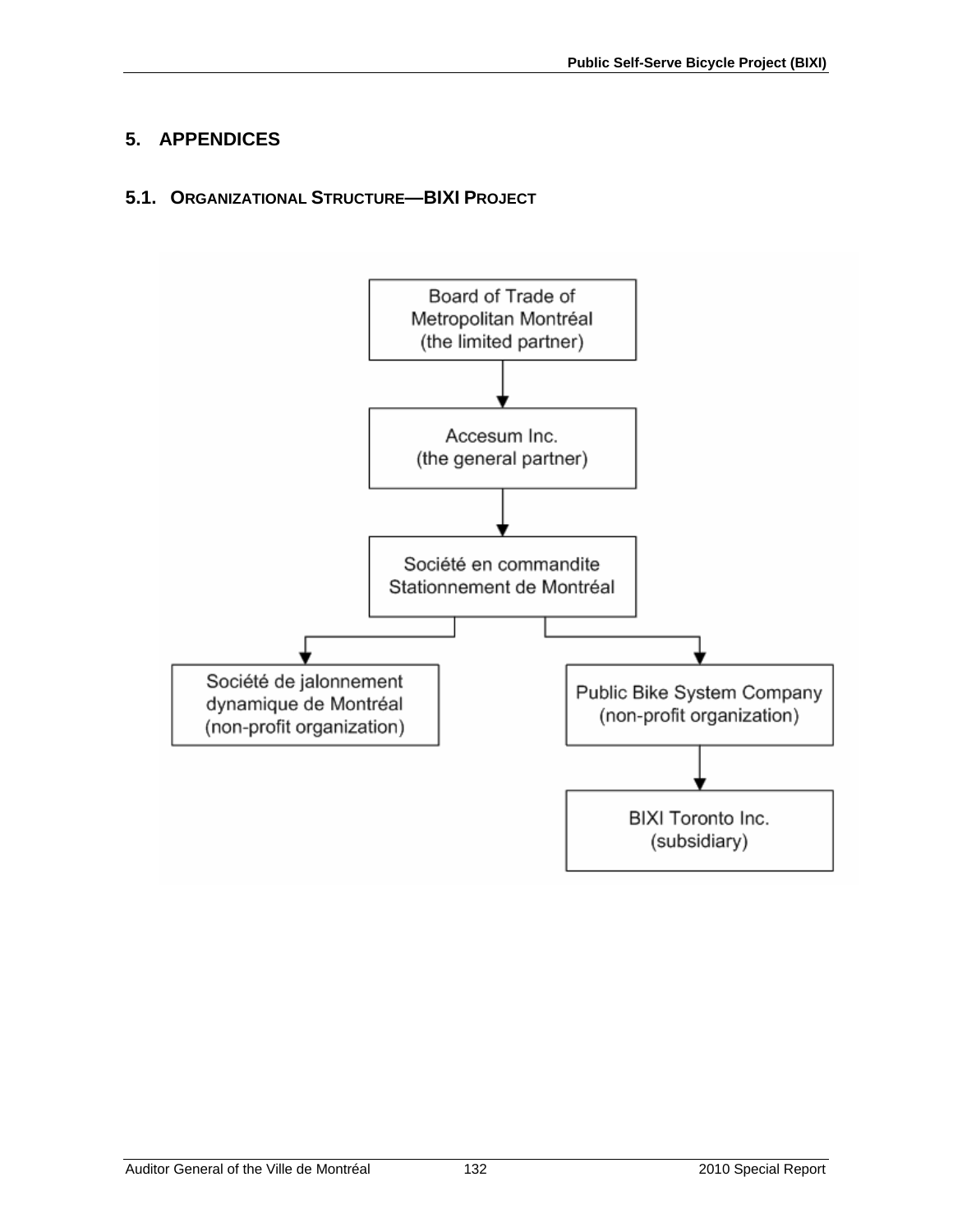# **5.2. TIMELINE OF EVENTS—BIXI PROJECT**

| <b>DATE</b>       | <b>EVENT</b>                                                                                                                                                                                                                                                    |
|-------------------|-----------------------------------------------------------------------------------------------------------------------------------------------------------------------------------------------------------------------------------------------------------------|
| March 10, 1994    | The Québec government approves the modifications to the Charter in<br>order to allow it to entrust the BTMM with the management of paid<br>parking on its territory.                                                                                            |
| January 1, 1995   | An agreement is concluded between the city and the BTMM (through its<br>agent, the SCSM) for the management and operation of paid parking on<br>city territory.                                                                                                 |
| October 3, 2007   | The city's Executive Committee entrusts the SCSM with the mandate to<br>implement a public self-serve bicycle system in Montréal.<br>(Resolution CE07 1555)                                                                                                     |
| September 8, 2008 | The PBSC is constituted.                                                                                                                                                                                                                                        |
| December 31, 2008 | The SCSM sells to the PBSC all of its rights and interests in the assets<br>needed to promote and operate the public self-serve bicycle system.                                                                                                                 |
| May 12, 2009      | The public self-serve bicycle system is officially launched.                                                                                                                                                                                                    |
| July 2, 2009      | The city's Executive Committee mandates the SCSM for the<br>implementation of phase II of the public self-serve bicycle system BIXI<br>involving the implementation of 100 additional stations and the addition<br>of 2,000 bicycles.<br>(Resolution CE09 1215) |
| December 16, 2009 | The PBSC sells and transfers all the pay stations to the SCSM at a price<br>of \$6.6M.                                                                                                                                                                          |
| December 14, 2010 | City Council approves the agreement protocol between the city and the<br>PBSC and secures the loans and lines of credit taken out by the PBSC<br>from a financial institution.<br>(Resolution CM10 0944)                                                        |
| February 17, 2011 | A subsidiary of the PBSC, BIXI Toronto Inc., is created.                                                                                                                                                                                                        |
| May 17, 2011      | City Council repeals the December 14, 2010, resolution (CM10 0944)<br>and approves:                                                                                                                                                                             |
|                   | the draft agreement between the city and the PBSC that establishes<br>$\bullet$<br>the payment and repayment conditional of a loan of \$37M from the<br>city to PBSC;                                                                                           |
|                   | The securities for the loans and financial tools taken out by the<br>$\bullet$<br>PBSC from a financial institution conditional on authorization by the<br>MAMROT.<br>(Resolution CM11 0371)                                                                    |